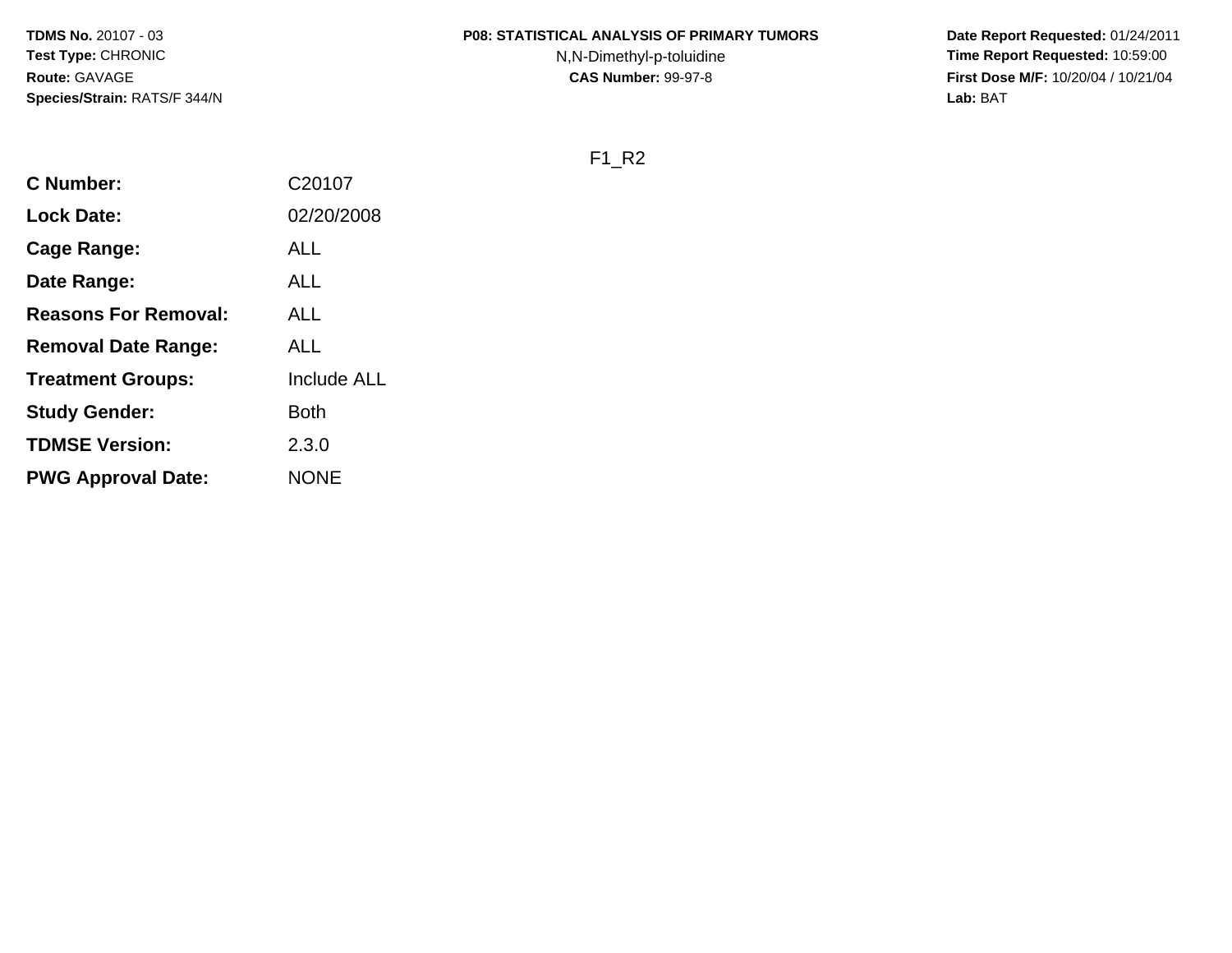N, N-Dimethyl-p-toluidine<br>CAS Number: 99-97-8

 **Date Report Requested:** 01/24/2011 **Time Report Requested:** 10:59:00 **First Dose M/F:** 10/20/04 / 10/21/04<br>**Lab:** BAT **Lab:** BAT

#### **HISTORICAL CONTROL STUDIESFrom March 2010 report**

#### **SAME ROUTE**

 88105-03 -- Isoeugenol (GAVAGE CORN OIL) 20007-05 -- Kava kava extract (GAVAGE CORN OIL)99023-03 -- beta-Myrcene (GAVAGE CORN OIL)99020-05 -- Pulegone (GAVAGE CORN OIL)

#### **ALL ROUTES**

 99024-07 -- Androstenedione (GAVAGE METHYLCELLULOSE) 99037-05 -- alpha/beta Thujone mixture (GAVAGE METHYLCELLULOSE)99028-05 -- bis(2-Chloroethoxy)methane (SKIN ETHANOL)20011-05 -- 1-Bromopropane (INHALATION AIR) 99027-03 -- Chromium picolinate monohydrate (ORAL FEED)05174-05 -- Cresols (ORAL FEED) 96011-05 -- Cumene (INHALATION AIR) 97003-07 -- 1,2-Dibromo-2,4-dicyanobutane (SKIN ETHANOL)99017-05 -- Diethylamine (INHALATION AIR)88123-05 -- Formamide (GAVAGE WATER)20005-05 -- Ginseng (GAVAGE WATER) 99007-05 -- Goldenseal root powder (ORAL FEED) 95011-07 -- 5-(Hydroxymethyl)-2-furfural (GAVAGE WATER)88105-03 -- Isoeugenol (GAVAGE CORN OIL) 20007-05 -- Kava kava extract (GAVAGE CORN OIL) 88006-03 -- alpha-Methylstyrene (INHALATION AIR)20008-03 -- Milk thistle extract (ORAL FEED) 99023-03 -- beta-Myrcene (GAVAGE CORN OIL) 97008-05 -- Propargyl alcohol (INHALATION AIR)99020-05 -- Pulegone (GAVAGE CORN OIL)99032-03 -- Pyrogallol (SKIN ETHANOL) 20114-07 -- Sodium dichromate dihydrate (VI) (ORAL WATER)93025-07 -- Tetralin (INHALATION AIR)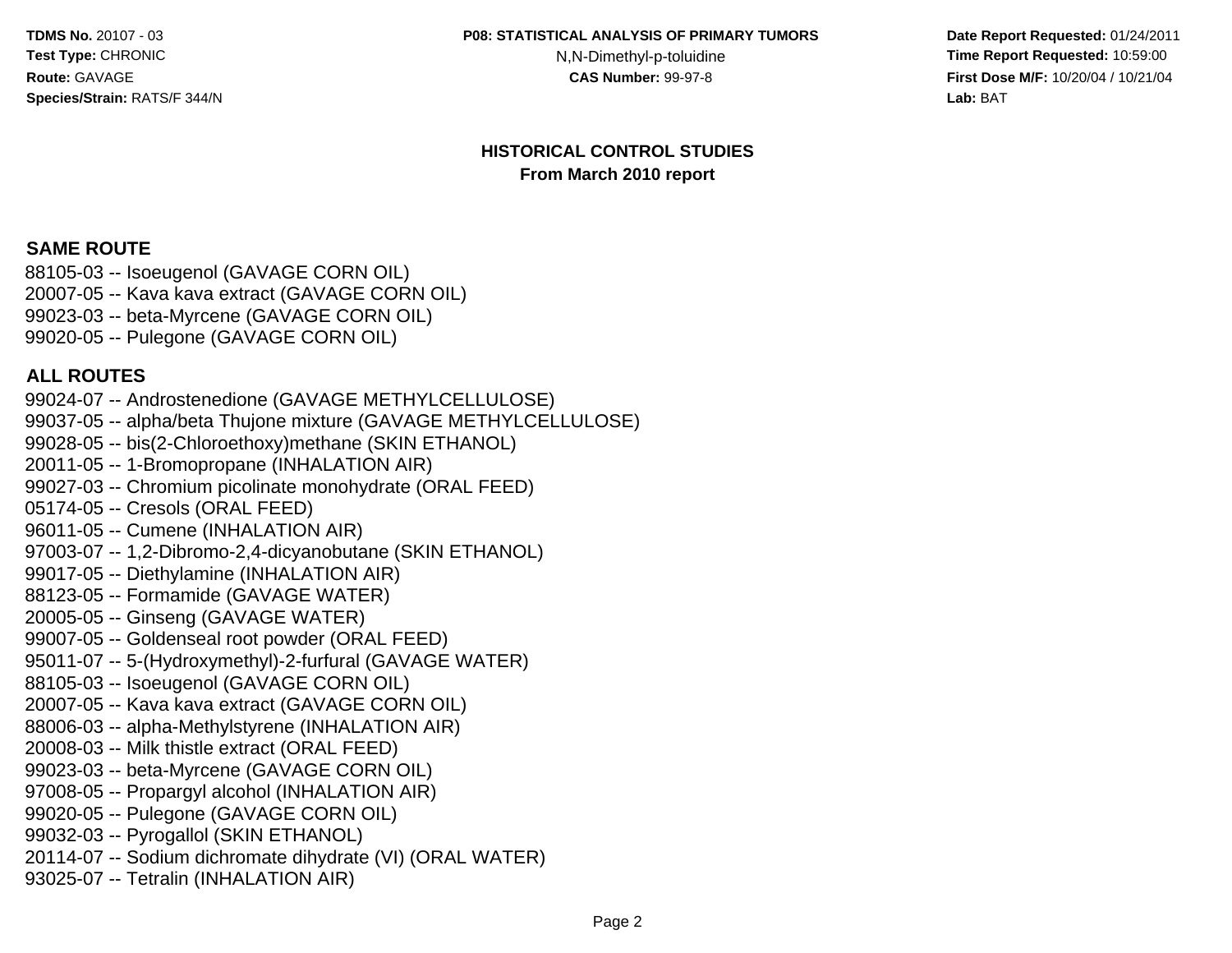**P08: STATISTICAL ANALYSIS OF PRIMARY TUMORS**

N,N-Dimethyl-p-toluidine

 **Date Report Requested:** 01/24/2011 **Time Report Requested:** 10:59:00 **First Dose M/F:** 10/20/04 / 10/21/04 Lab: BAT **Lab:** BAT

#### **HISTORICAL CONTROL STUDIESFrom March 2010 report**

88133-07 -- Trimethylolpropane triacrylate (SKIN ACETONE) 96019-05 -- Water disinfection byproducts (Bromochloroacetic acid) (ORAL WATER)96015-05 -- Water disinfection byproducts (Dibromoacetonitrile) (ORAL WATER)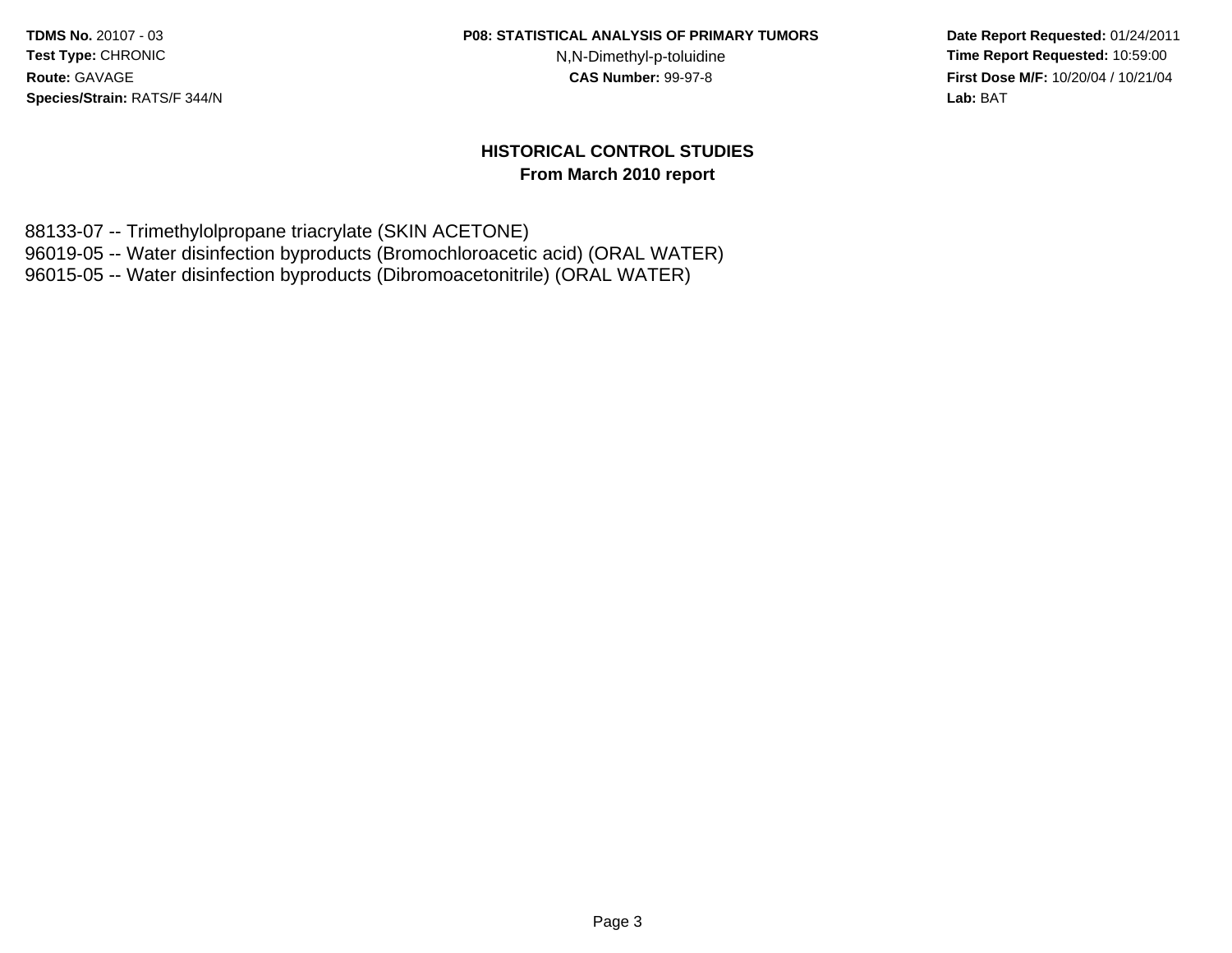**Date Report Requested:** 01/24/2011 **Time Report Requested:** 10:59:00 **First Dose M/F:** 10/20/04 / 10/21/04<br>**Lab:** BAT **Lab:** BAT

## **FOR ALL DOSES THE TUMOR RATES IN THE FOLLOWING TISSUES/ORGANS ARE BASED ON NUMBER OF TISSUES EXAMINED.IN OTHER TISSUES/ORGANS RATES ARE BASED ON THE NUMBER OF ANIMALS NECROPSIED.**

Adrenal Cortex Adrenal Medulla Clitoral/Preputial GlandIslets, PancreaticLiverNose Ovary Pituitary GlandTestesThyroid Gland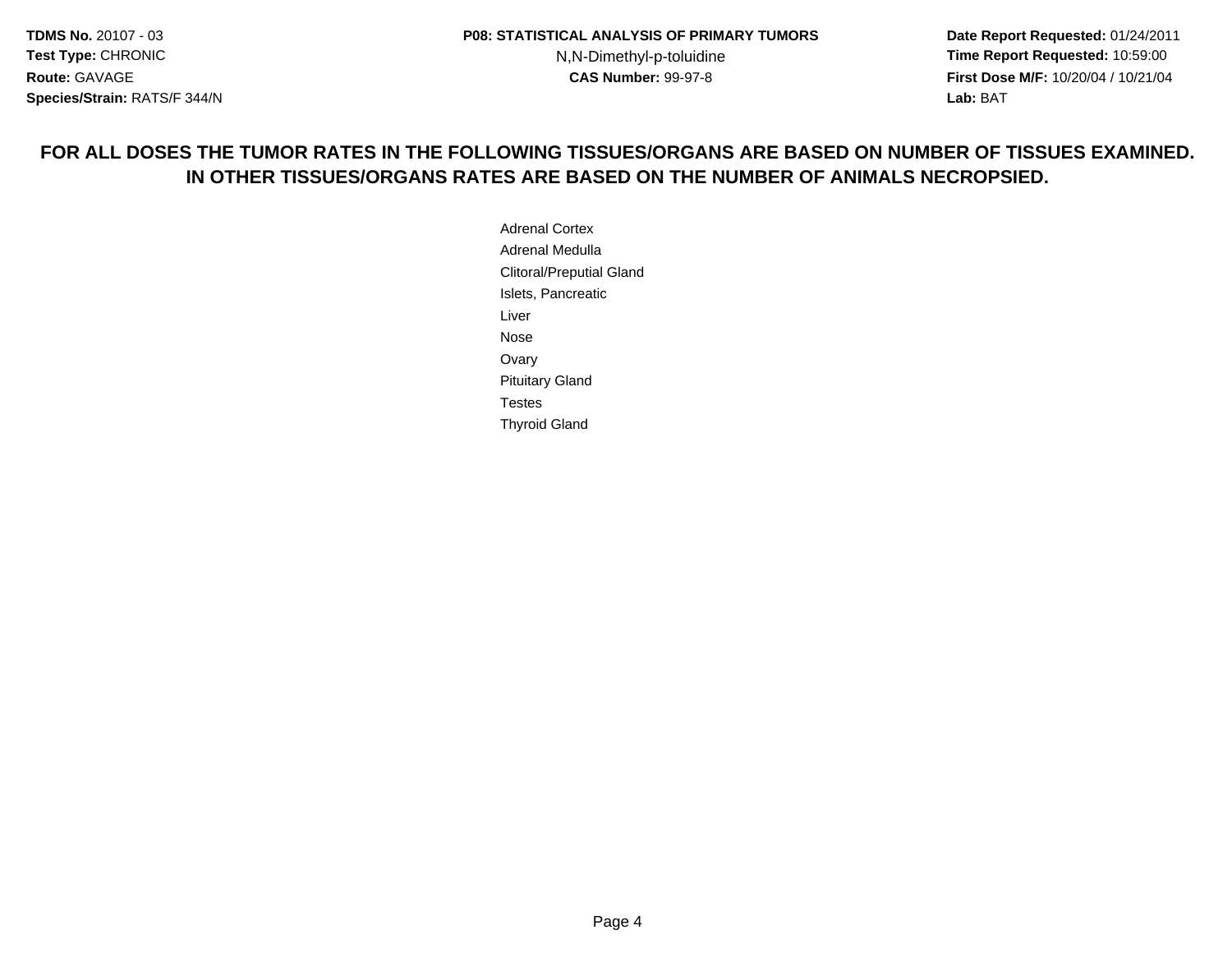N,N-Dimethyl-p-toluidine

 **Date Report Requested:** 01/24/2011 **Time Report Requested:** 10:59:00 **First Dose M/F:** 10/20/04 / 10/21/04<br>**Lab:** BAT **Lab:** BAT

#### **SUMMARY OF STATISTICALLY SIGNIFICANT (P<=.05) RESULTS IN THE ANALYSIS OF N,N-DIMETHYL-P-TOLUIDINE**

#### **MALE RATS**

#### **Organ**Liver

Nose

Pituitary Gland: Pars Distalis or Unspecified Site

Skin**Testes** s Adenoma Thyroid Gland: C-Cell

All Organs

#### **FEMALE RATS**

#### **Organ**

BoneLiver

#### Mammary Gland

**Ovary** Pituitary Gland: Pars Distalis or Unspecified Site

**Skin** 

Thyroid Gland: C-Cell

Uterus

#### **Morphology**

 Hepatocellular Carcinoma Hepatocellular Carcinoma or Hepatocellular Adenoma Hepatocellular Carcinoma, Hepatocellular Adenoma, or Hepatoblastomae Adenoma e Adenoma e Adenoma e Adenoma e Adenoma e Adenoma e Adenoma e Adenoma e Adenoma e Adenoma e Adenoma Carcinoma Adenoma Carcinoma or Adenoma Basal Cell Carcinoma l and a strong of the control of the Adenoma Carcinoma or Adenoma Leukemia: Lymphocytic, Monocytic, Mononuclear, or UndifferentiatedMalignant and Benign Tumors

#### **Morphology**

**Osteosarcoma**  Hepatocellular Adenoma Hepatocellular Carcinoma Hepatocellular Carcinoma or Hepatocellular Adenoma Hepatocellular Carcinoma, Hepatocellular Adenoma, or Hepatoblastoma Fibroadenoma Fibroma, Fibroadenoma, Carcinoma, or Adenoma Granulosa Cell Tumor: Benign, Malignant, NOS Adenoma Carcinoma or Adenoma Fibrosarcoma Fibrosarcoma, Sarcoma, Myxosarcoma, or Fibrous Histiocytoma Adenoma Carcinoma or Adenoma Polyp Stromal Sarcoma Stromal or Polyp Stromal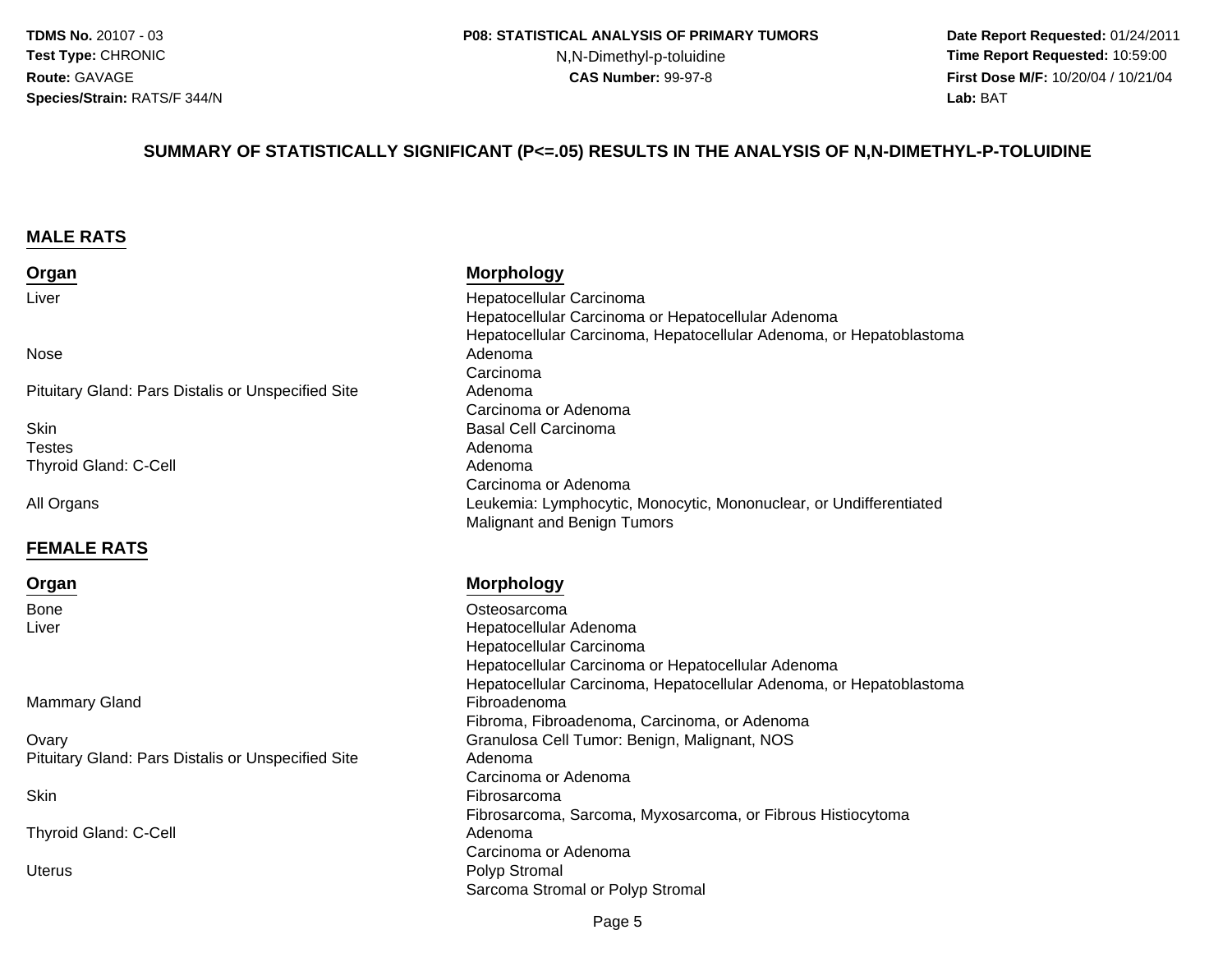N,N-Dimethyl-p-toluidine

 **Date Report Requested:** 01/24/2011 **Time Report Requested:** 10:59:00 **First Dose M/F:** 10/20/04 / 10/21/04 Lab: BAT **Lab:** BAT

#### **SUMMARY OF STATISTICALLY SIGNIFICANT (P<=.05) RESULTS IN THE ANALYSIS OF N,N-DIMETHYL-P-TOLUIDINE**

All Organs

 Leukemia: Lymphocytic, Monocytic, Mononuclear, or UndifferentiatedOsteosarcoma Osteosarcoma or OsteomaBenign Tumors Malignant TumorsMalignant and Benign Tumors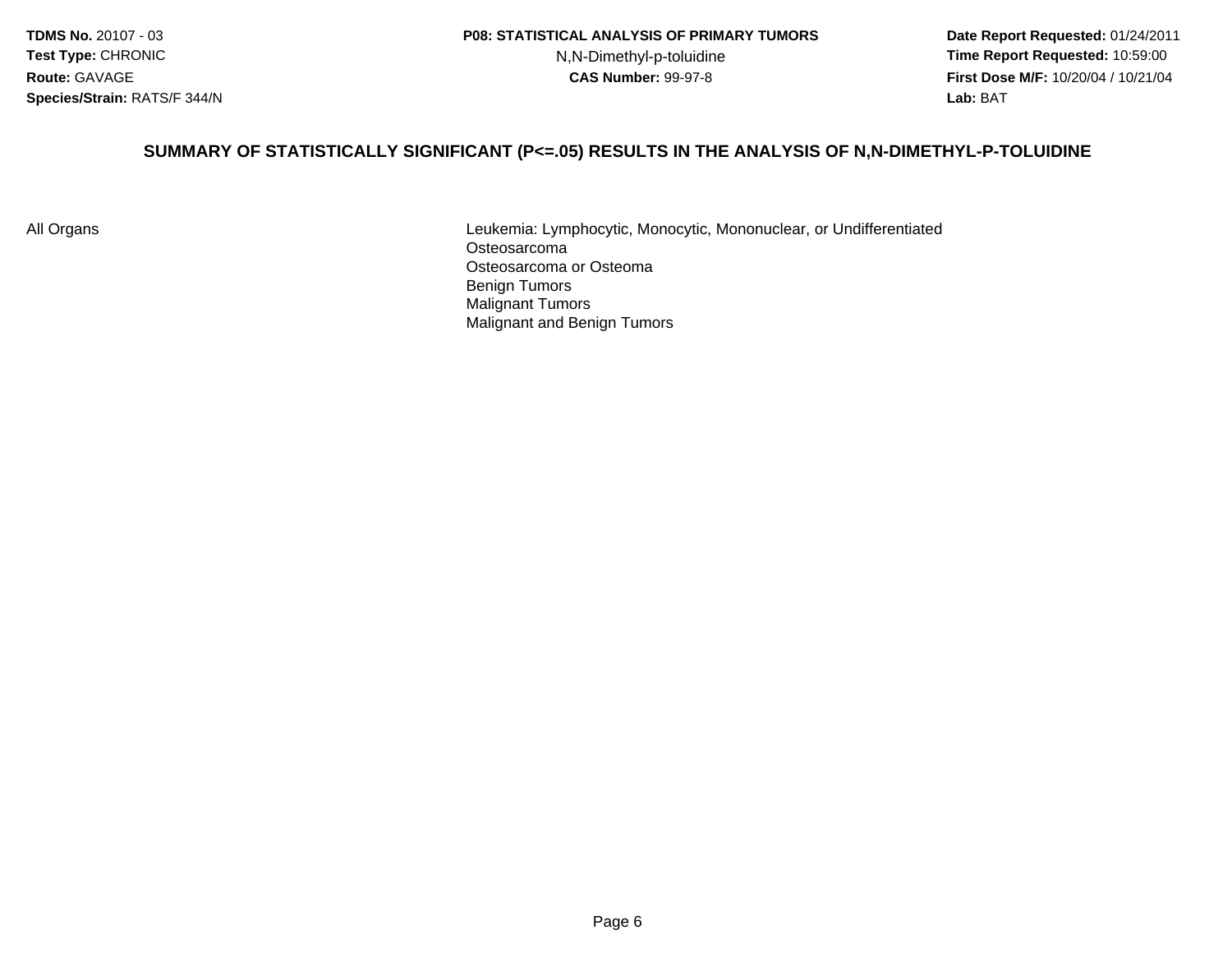**Date Report Requested:** 01/24/2011 **Time Report Requested:** 10:59:00 **First Dose M/F:** 10/20/04 / 10/21/04<br>**Lab:** BAT **Lab:** BAT

|                                  |              |          | <b>Males</b> |                 |  |
|----------------------------------|--------------|----------|--------------|-----------------|--|
| <b>DOSE</b>                      | 0 MG/KG      | 6 MG/KG  | 20 MG/KG     | <b>60 MG/KG</b> |  |
|                                  |              |          |              |                 |  |
| <b>Adrenal Cortex</b><br>Adenoma |              |          |              |                 |  |
| <b>TUMOR RATES</b>               |              |          |              |                 |  |
| <b>OVERALL</b> (a)               | 1/50(2%)     | 0/50(0%) | 0/50(0%)     | 1/50(2%)        |  |
| POLY-3 RATE (b)                  | 1/46.00      | 0/44.99  | 0/41.44      | 1/39.04         |  |
| POLY-3 PERCENT (g)               | 2.2%         | 0%       | 0%           | 2.6%            |  |
| <b>TERMINAL (d)</b>              | 1/37(3%)     | 0/37(0%) | 0/31(0%)     | 1/21(5%)        |  |
| <b>FIRST INCIDENCE</b>           | 727(T)       | ---      | $--$         | 727(T)          |  |
| <b>HC TUMORS SAME ROUTE</b>      | 3/199(2%)    |          |              |                 |  |
| <b>HC TUMORS ALL ROUTES</b>      | 15/1298 (1%) |          |              |                 |  |
| <b>STATISTICAL TESTS</b>         |              |          |              |                 |  |
| POLY <sub>3</sub>                | (n)          | (n)      | (n)          | (n)             |  |
| <b>POLY 1.5</b>                  | (n)          | (n)      | (n)          | (n)             |  |
| POLY <sub>6</sub>                | (n)          | (n)      | (n)          | (n)             |  |
| <b>COCH-ARM / FISHERS</b>        | (n)          | (n)      | (n)          | (n)             |  |
| <b>MAX-ISO-POLY-3</b>            | (n)          | (n)      | (n)          | (n)             |  |
| <b>HISTCONT SAME RTE</b>         | (n)          | (n)      | (n)          | (n)             |  |
| <b>HISTCONT ALL RTES</b>         | (n)          | (n)      | (n)          | (n)             |  |
| <b>CURR VS HC SAME RTE</b>       | (n)          |          |              |                 |  |
| <b>CURR VS HC ALL RTES</b>       | (n)          |          |              |                 |  |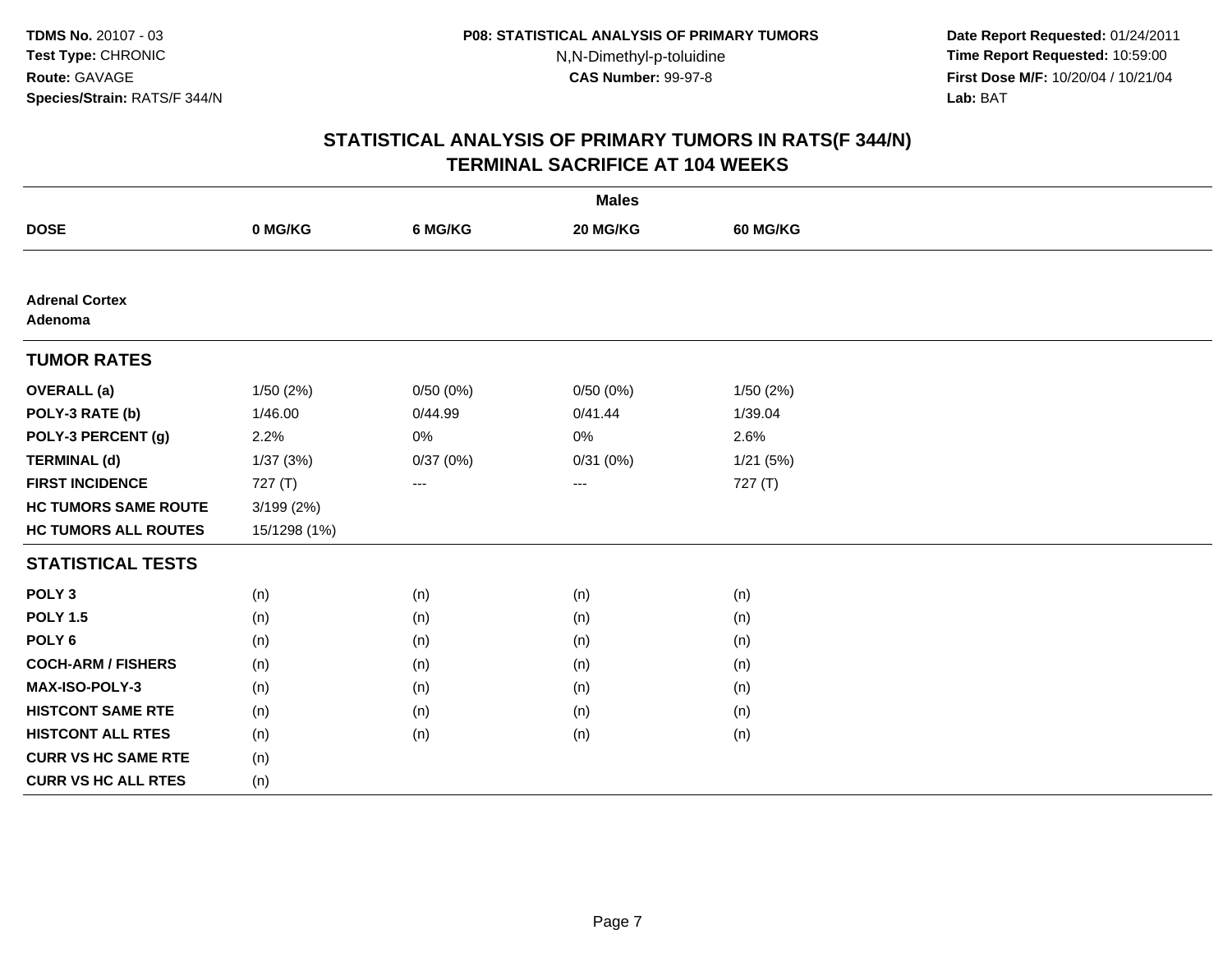**Date Report Requested:** 01/24/2011 **Time Report Requested:** 10:59:00 **First Dose M/F:** 10/20/04 / 10/21/04<br>**Lab:** BAT **Lab:** BAT

|                                                   |                |              | <b>Males</b> |                 |
|---------------------------------------------------|----------------|--------------|--------------|-----------------|
| <b>DOSE</b>                                       | 0 MG/KG        | 6 MG/KG      | 20 MG/KG     | <b>60 MG/KG</b> |
|                                                   |                |              |              |                 |
| <b>Adrenal Medulla</b><br>Pheochromocytoma Benign |                |              |              |                 |
| <b>TUMOR RATES</b>                                |                |              |              |                 |
| <b>OVERALL</b> (a)                                | 6/50 (12%)     | 2/50(4%)     | 8/50 (16%)   | 4/50 (8%)       |
| POLY-3 RATE (b)                                   | 6/46.00        | 2/44.99      | 8/41.71      | 4/39.56         |
| POLY-3 PERCENT (g)                                | 13%            | 4.5%         | 19.2%        | 10.1%           |
| <b>TERMINAL (d)</b>                               | 6/37 (16%)     | 2/37(5%)     | 7/31 (23%)   | 1/21(5%)        |
| <b>FIRST INCIDENCE</b>                            | 727(T)         | 727(T)       | 654          | 616             |
| <b>HC TUMORS SAME ROUTE</b>                       | 29/199 (15%)   |              |              |                 |
| <b>HC TUMORS ALL ROUTES</b>                       | 183/1295 (14%) |              |              |                 |
| <b>STATISTICAL TESTS</b>                          |                |              |              |                 |
| POLY <sub>3</sub>                                 | $P = 0.531$    | $P = 0.140N$ | $P = 0.312$  | P=0.467N        |
| <b>POLY 1.5</b>                                   | $P = 0.577N$   | $P = 0.141N$ | $P = 0.328$  | $P = 0.431N$    |
| POLY <sub>6</sub>                                 | $P = 0.468$    | P=0.136N     | $P = 0.299$  | $P = 0.511N$    |
| <b>COCH-ARM / FISHERS</b>                         | P=0.508N       | $P = 0.134N$ | $P = 0.387$  | P=0.370N        |
| <b>MAX-ISO-POLY-3</b>                             | $P = 0.345$    | P=0.075N     | $P=0.229$    | P=0.348N        |
| <b>HISTCONT SAME RTE</b>                          | $P=0.727$      | $P = 1.000$  | $P = 0.394$  | $P = 1.000$     |
| <b>HISTCONT ALL RTES</b>                          | $P = 1.000$    | $P = 1.000$  | $P = 0.340$  | $P = 1.000$     |
| <b>CURR VS HC SAME RTE</b>                        | $P = 0.609$    |              |              |                 |
| <b>CURR VS HC ALL RTES</b>                        | $P = 0.534$    |              |              |                 |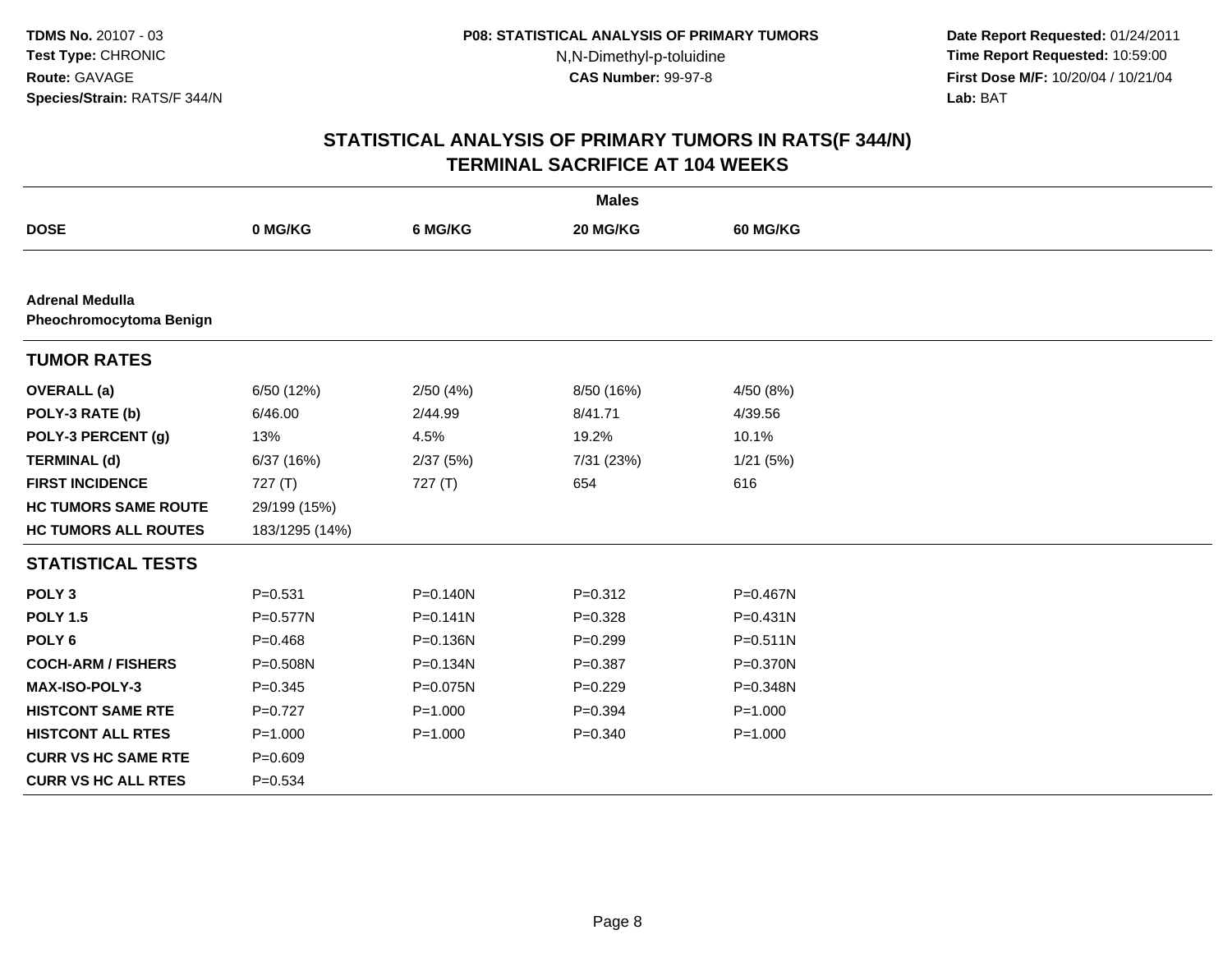**Date Report Requested:** 01/24/2011 **Time Report Requested:** 10:59:00 **First Dose M/F:** 10/20/04 / 10/21/04<br>**Lab:** BAT **Lab:** BAT

|                                                             |              |              | <b>Males</b> |             |
|-------------------------------------------------------------|--------------|--------------|--------------|-------------|
| <b>DOSE</b>                                                 | 0 MG/KG      | 6 MG/KG      | 20 MG/KG     | 60 MG/KG    |
|                                                             |              |              |              |             |
| <b>Adrenal Medulla</b><br><b>Pheochromocytoma Malignant</b> |              |              |              |             |
| <b>TUMOR RATES</b>                                          |              |              |              |             |
| <b>OVERALL</b> (a)                                          | 1/50(2%)     | 0/50(0%)     | 3/50(6%)     | 1/50(2%)    |
| POLY-3 RATE (b)                                             | 1/46.15      | 0/44.99      | 3/42.34      | 1/39.48     |
| POLY-3 PERCENT (g)                                          | 2.2%         | 0%           | 7.1%         | 2.5%        |
| <b>TERMINAL (d)</b>                                         | 0/37(0%)     | 0/37(0%)     | 1/31(3%)     | 0/21(0%)    |
| <b>FIRST INCIDENCE</b>                                      | 688          | ---          | 538          | 601         |
| <b>HC TUMORS SAME ROUTE</b>                                 | 5/199 (3%)   |              |              |             |
| <b>HC TUMORS ALL ROUTES</b>                                 | 24/1295 (2%) |              |              |             |
| <b>STATISTICAL TESTS</b>                                    |              |              |              |             |
| POLY <sub>3</sub>                                           | $P=0.479$    | $P = 0.505N$ | $P=0.275$    | $P=0.725$   |
| <b>POLY 1.5</b>                                             | $P = 0.511$  | $P = 0.505N$ | $P = 0.280$  | $P = 0.738$ |
| POLY <sub>6</sub>                                           | $P = 0.438$  | P=0.504N     | $P = 0.271$  | $P=0.707$   |
| <b>COCH-ARM / FISHERS</b>                                   | $P = 0.558$  | P=0.500N     | $P = 0.309$  | P=0.753N    |
| <b>MAX-ISO-POLY-3</b>                                       | $P=0.273$    | $P = 0.165N$ | $P = 0.144$  | $P = 0.458$ |
| <b>HISTCONT SAME RTE</b>                                    | $P = 0.434$  | $P = 1.000$  | $P = 0.187$  | $P = 1.000$ |
| <b>HISTCONT ALL RTES</b>                                    | $P = 0.338$  | $P = 1.000$  | $P=0.041*$   | $P = 1.000$ |
| <b>CURR VS HC SAME RTE</b>                                  | $P = 0.836$  |              |              |             |
| <b>CURR VS HC ALL RTES</b>                                  | $P=0.999$    |              |              |             |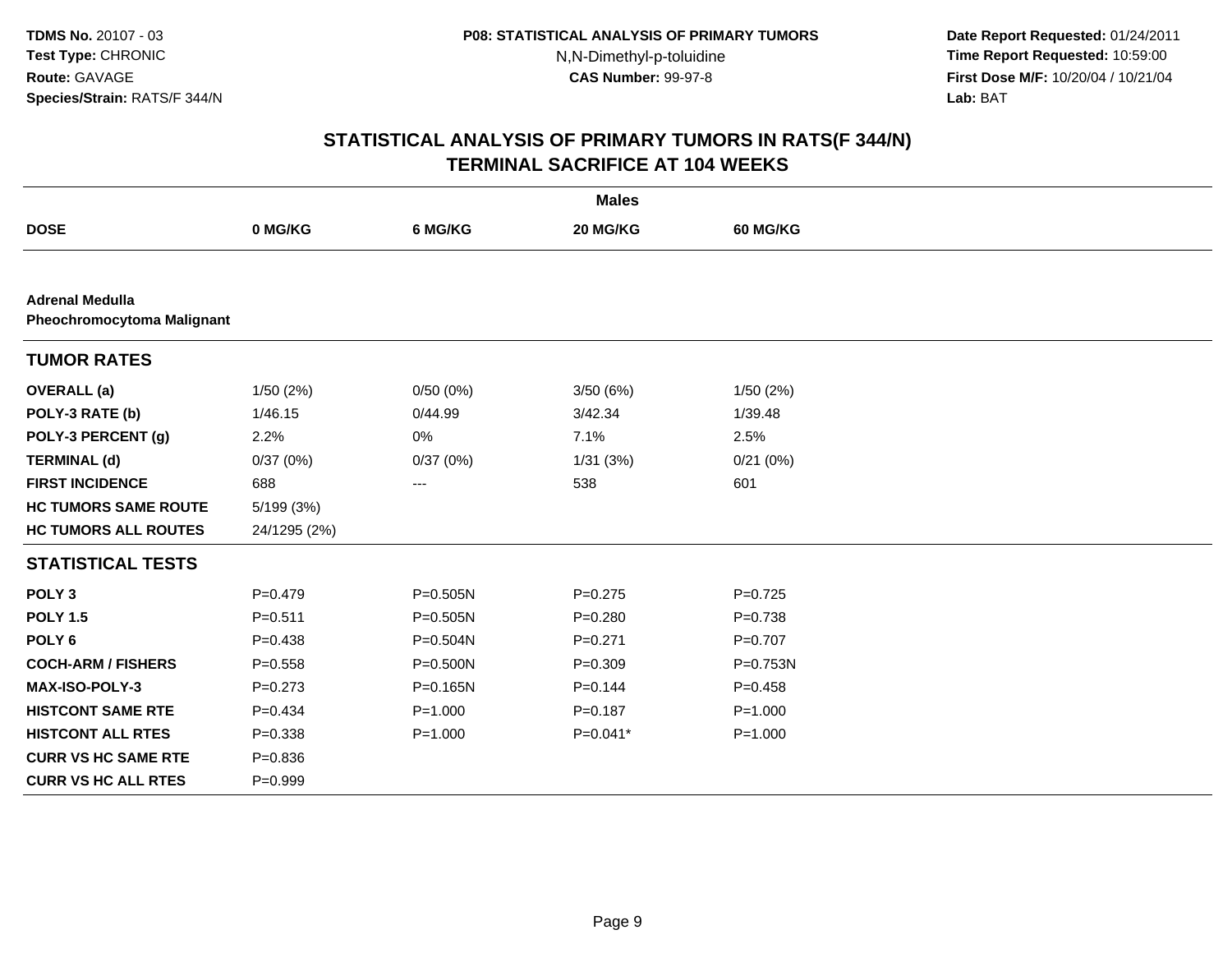**Date Report Requested:** 01/24/2011 **Time Report Requested:** 10:59:00 **First Dose M/F:** 10/20/04 / 10/21/04<br>**Lab:** BAT **Lab:** BAT

|                                                   |                |              | <b>Males</b> |                 |  |
|---------------------------------------------------|----------------|--------------|--------------|-----------------|--|
| <b>DOSE</b>                                       | 0 MG/KG        | 6 MG/KG      | 20 MG/KG     | <b>60 MG/KG</b> |  |
|                                                   |                |              |              |                 |  |
| <b>Adrenal Medulla</b>                            |                |              |              |                 |  |
| Pheochromocytoma: Benign, Complex, Malignant, NOS |                |              |              |                 |  |
| <b>TUMOR RATES</b>                                |                |              |              |                 |  |
| <b>OVERALL</b> (a)                                | 8/50 (16%)     | 3/50(6%)     | 11/50 (22%)  | 5/50 (10%)      |  |
| POLY-3 RATE (b)                                   | 8/46.15        | 3/45.02      | 11/42.61     | 5/39.99         |  |
| POLY-3 PERCENT (g)                                | 17.3%          | 6.7%         | 25.8%        | 12.5%           |  |
| <b>TERMINAL (d)</b>                               | 7/37 (19%)     | 2/37(5%)     | 8/31 (26%)   | 1/21(5%)        |  |
| <b>FIRST INCIDENCE</b>                            | 688            | 721          | 538          | 601             |  |
| <b>HC TUMORS SAME ROUTE</b>                       | 33/199 (17%)   |              |              |                 |  |
| <b>HC TUMORS ALL ROUTES</b>                       | 208/1295 (16%) |              |              |                 |  |
| <b>STATISTICAL TESTS</b>                          |                |              |              |                 |  |
| POLY <sub>3</sub>                                 | $P = 0.552N$   | P=0.106N     | $P = 0.238$  | $P = 0.374N$    |  |
| <b>POLY 1.5</b>                                   | P=0.499N       | P=0.107N     | $P = 0.248$  | P=0.337N        |  |
| POLY <sub>6</sub>                                 | $P = 0.518$    | P=0.103N     | $P = 0.230$  | $P = 0.419N$    |  |
| <b>COCH-ARM / FISHERS</b>                         | $P = 0.421N$   | $P = 0.100N$ | $P = 0.306$  | $P = 0.277N$    |  |
| MAX-ISO-POLY-3                                    | $P = 0.310$    | P=0.060N     | $P = 0.175$  | $P = 0.281N$    |  |
| <b>HISTCONT SAME RTE</b>                          | $P = 0.614$    | $P = 1.000$  | $P=0.197$    | $P = 1.000$     |  |
| <b>HISTCONT ALL RTES</b>                          | $P=0.699$      | $P = 1.000$  | $P = 0.093$  | $P = 1.000$     |  |
| <b>CURR VS HC SAME RTE</b>                        | $P = 0.873$    |              |              |                 |  |
| <b>CURR VS HC ALL RTES</b>                        | $P = 0.833$    |              |              |                 |  |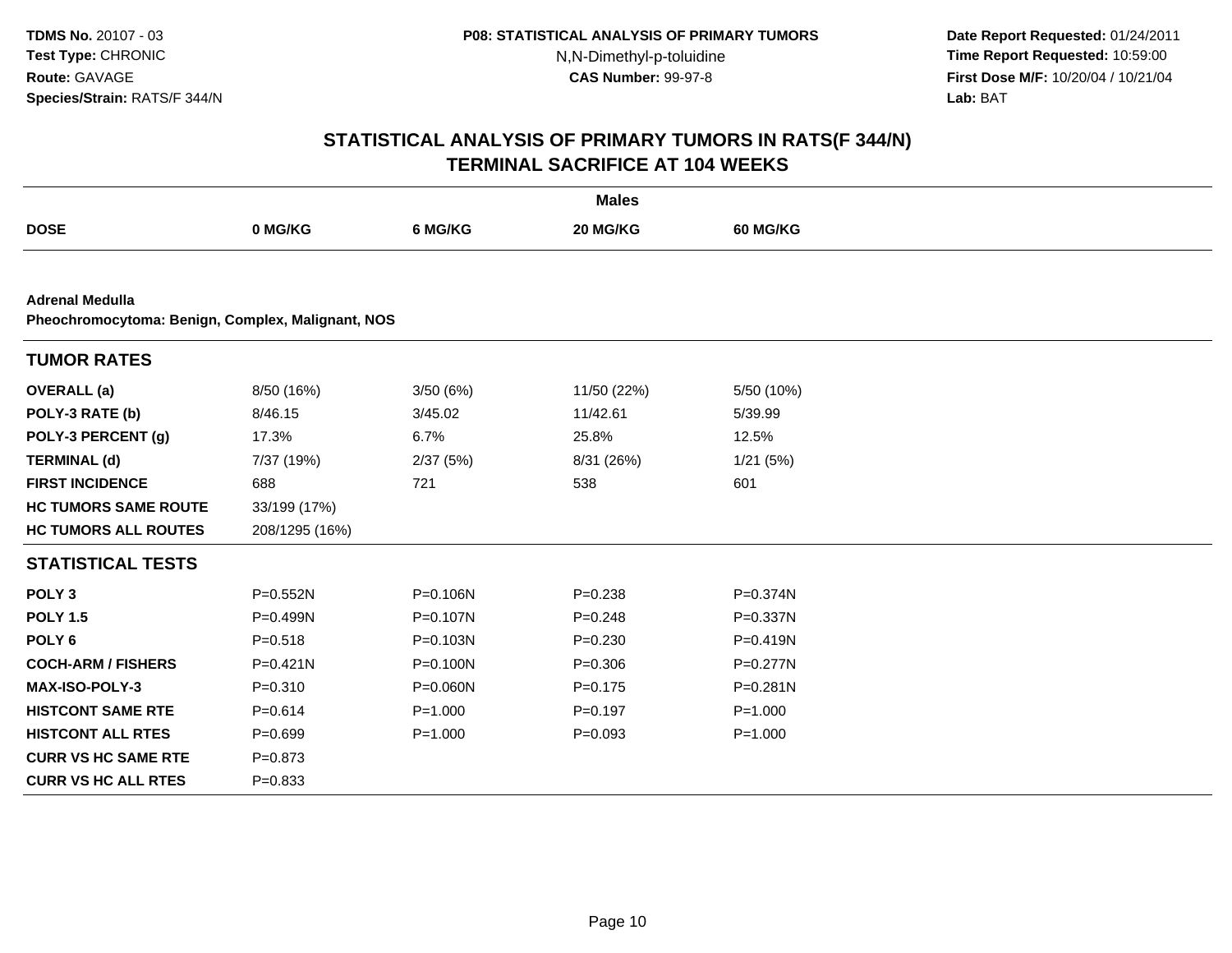**Date Report Requested:** 01/24/2011 **Time Report Requested:** 10:59:00 **First Dose M/F:** 10/20/04 / 10/21/04<br>**Lab:** BAT **Lab:** BAT

|                             |              |           | <b>Males</b> |                   |  |
|-----------------------------|--------------|-----------|--------------|-------------------|--|
| <b>DOSE</b>                 | 0 MG/KG      | 6 MG/KG   | 20 MG/KG     | <b>60 MG/KG</b>   |  |
|                             |              |           |              |                   |  |
| <b>Bone</b><br>Osteosarcoma |              |           |              |                   |  |
| <b>TUMOR RATES</b>          | $\#$         | $\#$      | $\#$         | $\#$              |  |
| <b>OVERALL</b> (a)          | 1/50 (2%)    | 1/50 (2%) | 0/50(0%)     | 0/50(0%)          |  |
| POLY-3 RATE (b)             | 1/46.00      | 1/45.02   | 0/41.44      | 0/39.04           |  |
| POLY-3 PERCENT (g)          | 2.2%         | 2.2%      | 0%           | 0%                |  |
| <b>TERMINAL (d)</b>         | 1/37(3%)     | 0/37(0%)  | 0/31(0%)     | 0/21(0%)          |  |
| <b>FIRST INCIDENCE</b>      | 727(T)       | 721       | $\cdots$     | $\qquad \qquad -$ |  |
| <b>HC TUMORS SAME ROUTE</b> | 4/199 (2%)   |           |              |                   |  |
| <b>HC TUMORS ALL ROUTES</b> | 16/1298 (1%) |           |              |                   |  |
| <b>STATISTICAL TESTS</b>    |              |           |              |                   |  |
| POLY <sub>3</sub>           | (n)          | (n)       | (n)          | (n)               |  |
| <b>POLY 1.5</b>             | (n)          | (n)       | (n)          | (n)               |  |
| POLY <sub>6</sub>           | (n)          | (n)       | (n)          | (n)               |  |
| <b>COCH-ARM / FISHERS</b>   | (n)          | (n)       | (n)          | (n)               |  |
| <b>MAX-ISO-POLY-3</b>       | (n)          | (n)       | (n)          | (n)               |  |
| <b>HISTCONT SAME RTE</b>    | (n)          | (n)       | (n)          | (n)               |  |
| <b>HISTCONT ALL RTES</b>    | (n)          | (n)       | (n)          | (n)               |  |
| <b>CURR VS HC SAME RTE</b>  | (n)          |           |              |                   |  |
| <b>CURR VS HC ALL RTES</b>  | (n)          |           |              |                   |  |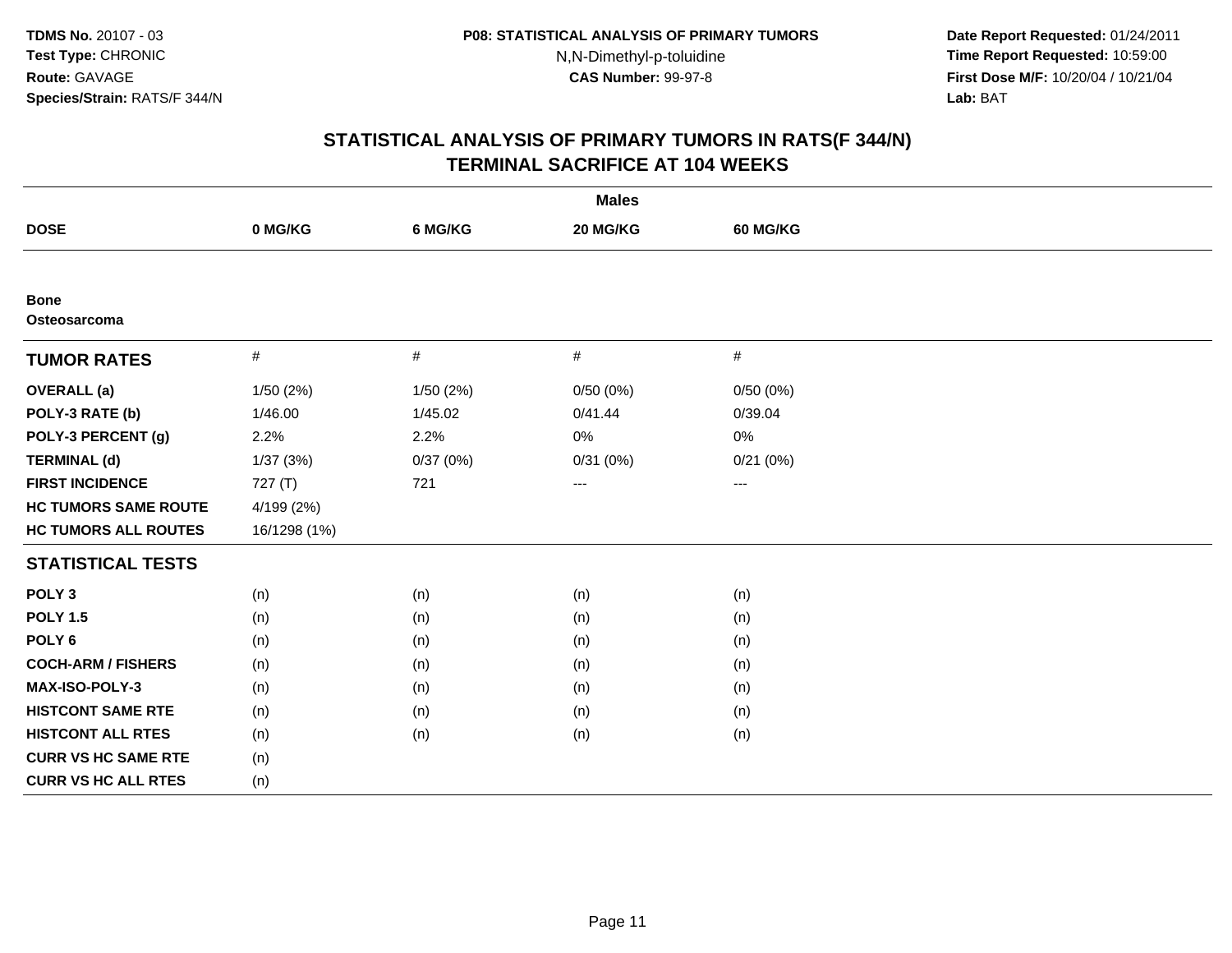**Date Report Requested:** 01/24/2011 **Time Report Requested:** 10:59:00 **First Dose M/F:** 10/20/04 / 10/21/04<br>**Lab:** BAT **Lab:** BAT

|                                            |                          |          | <b>Males</b> |          |  |
|--------------------------------------------|--------------------------|----------|--------------|----------|--|
| <b>DOSE</b>                                | 0 MG/KG                  | 6 MG/KG  | 20 MG/KG     | 60 MG/KG |  |
|                                            |                          |          |              |          |  |
| <b>Clitoral/Preputial Gland</b><br>Adenoma |                          |          |              |          |  |
| <b>TUMOR RATES</b>                         |                          |          |              |          |  |
| <b>OVERALL</b> (a)                         | 0/50(0%)                 | 1/50(2%) | 1/50(2%)     | 0/50(0%) |  |
| POLY-3 RATE (b)                            | 0/46.00                  | 1/44.99  | 1/41.44      | 0/39.04  |  |
| POLY-3 PERCENT (g)                         | 0%                       | 2.2%     | 2.4%         | 0%       |  |
| <b>TERMINAL (d)</b>                        | 0/37(0%)                 | 1/37(3%) | 1/31(3%)     | 0/21(0%) |  |
| <b>FIRST INCIDENCE</b>                     | $\hspace{0.05cm} \ldots$ | 727(T)   | 727(T)       | $--$     |  |
| <b>HC TUMORS SAME ROUTE</b>                | 10/199 (5%)              |          |              |          |  |
| <b>HC TUMORS ALL ROUTES</b>                | 51/1295 (4%)             |          |              |          |  |
| <b>STATISTICAL TESTS</b>                   |                          |          |              |          |  |
| POLY <sub>3</sub>                          | (n)                      | (n)      | (n)          | (n)      |  |
| <b>POLY 1.5</b>                            | (n)                      | (n)      | (n)          | (n)      |  |
| POLY <sub>6</sub>                          | (n)                      | (n)      | (n)          | (n)      |  |
| <b>COCH-ARM / FISHERS</b>                  | (n)                      | (n)      | (n)          | (n)      |  |
| MAX-ISO-POLY-3                             | (n)                      | (n)      | (n)          | (n)      |  |
| <b>HISTCONT SAME RTE</b>                   | (n)                      | (n)      | (n)          | (n)      |  |
| <b>HISTCONT ALL RTES</b>                   | (n)                      | (n)      | (n)          | (n)      |  |
| <b>CURR VS HC SAME RTE</b>                 | (n)                      |          |              |          |  |
| <b>CURR VS HC ALL RTES</b>                 | (n)                      |          |              |          |  |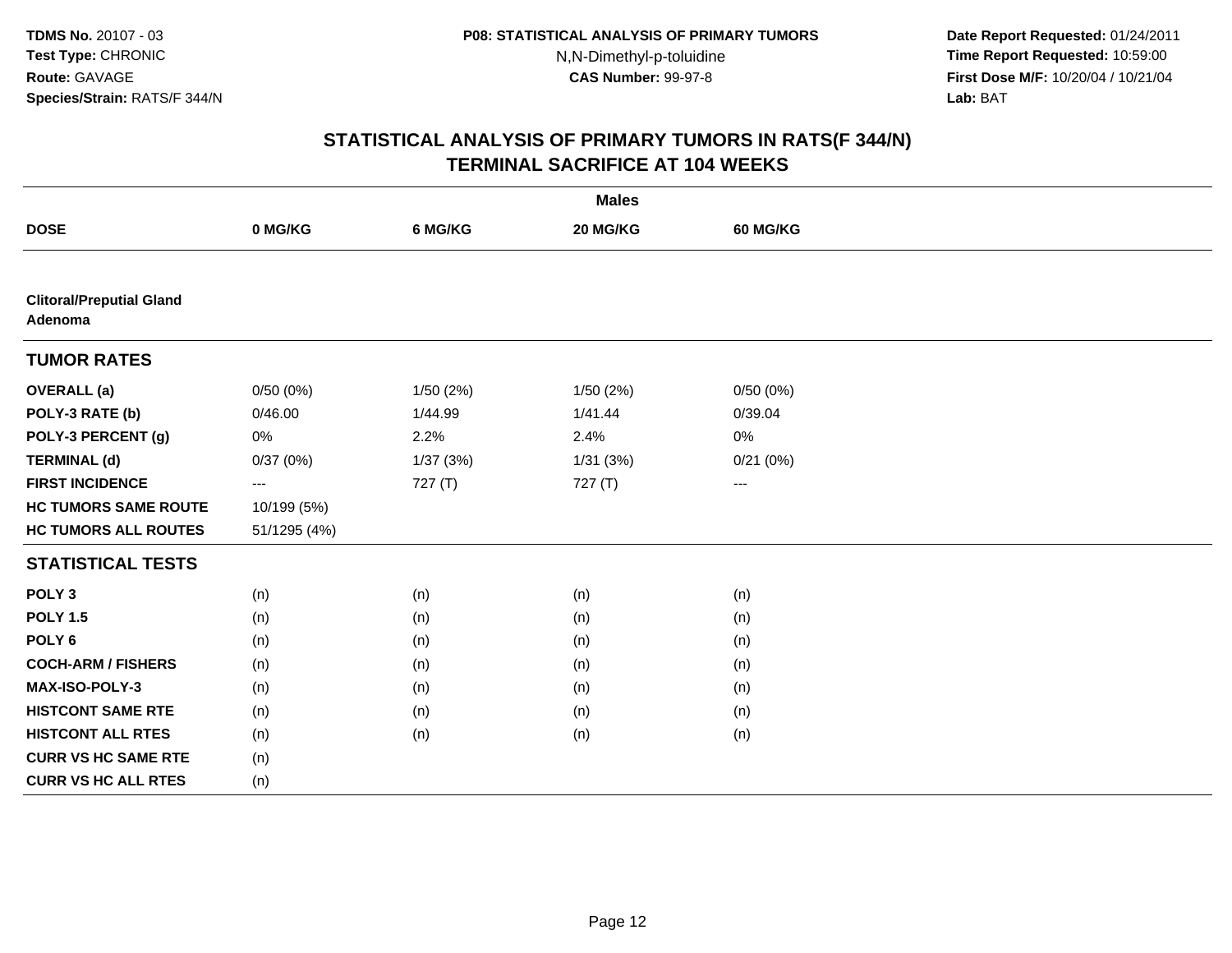**Date Report Requested:** 01/24/2011 **Time Report Requested:** 10:59:00 **First Dose M/F:** 10/20/04 / 10/21/04<br>**Lab:** BAT **Lab:** BAT

|                                              |                          |          | <b>Males</b> |          |  |
|----------------------------------------------|--------------------------|----------|--------------|----------|--|
| <b>DOSE</b>                                  | 0 MG/KG                  | 6 MG/KG  | 20 MG/KG     | 60 MG/KG |  |
|                                              |                          |          |              |          |  |
| <b>Clitoral/Preputial Gland</b><br>Carcinoma |                          |          |              |          |  |
| <b>TUMOR RATES</b>                           |                          |          |              |          |  |
| <b>OVERALL</b> (a)                           | 0/50(0%)                 | 0/50(0%) | 0/50(0%)     | 0/50(0%) |  |
| POLY-3 RATE (b)                              | 0/46.00                  | 0/44.99  | 0/41.44      | 0/39.04  |  |
| POLY-3 PERCENT (g)                           | 0%                       | 0%       | 0%           | 0%       |  |
| <b>TERMINAL (d)</b>                          | 0/37(0%)                 | 0/37(0%) | 0/31(0%)     | 0/21(0%) |  |
| <b>FIRST INCIDENCE</b>                       | $\hspace{0.05cm} \ldots$ | ---      | ---          | $--$     |  |
| <b>HC TUMORS SAME ROUTE</b>                  | 4/199 (2%)               |          |              |          |  |
| <b>HC TUMORS ALL ROUTES</b>                  | 19/1295 (2%)             |          |              |          |  |
| <b>STATISTICAL TESTS</b>                     |                          |          |              |          |  |
| POLY <sub>3</sub>                            | (n)                      | (n)      | (n)          | (n)      |  |
| <b>POLY 1.5</b>                              | (n)                      | (n)      | (n)          | (n)      |  |
| POLY <sub>6</sub>                            | (n)                      | (n)      | (n)          | (n)      |  |
| <b>COCH-ARM / FISHERS</b>                    | (n)                      | (n)      | (n)          | (n)      |  |
| MAX-ISO-POLY-3                               | (n)                      | (n)      | (n)          | (n)      |  |
| <b>HISTCONT SAME RTE</b>                     | (n)                      | (n)      | (n)          | (n)      |  |
| <b>HISTCONT ALL RTES</b>                     | (n)                      | (n)      | (n)          | (n)      |  |
| <b>CURR VS HC SAME RTE</b>                   | (n)                      |          |              |          |  |
| <b>CURR VS HC ALL RTES</b>                   | (n)                      |          |              |          |  |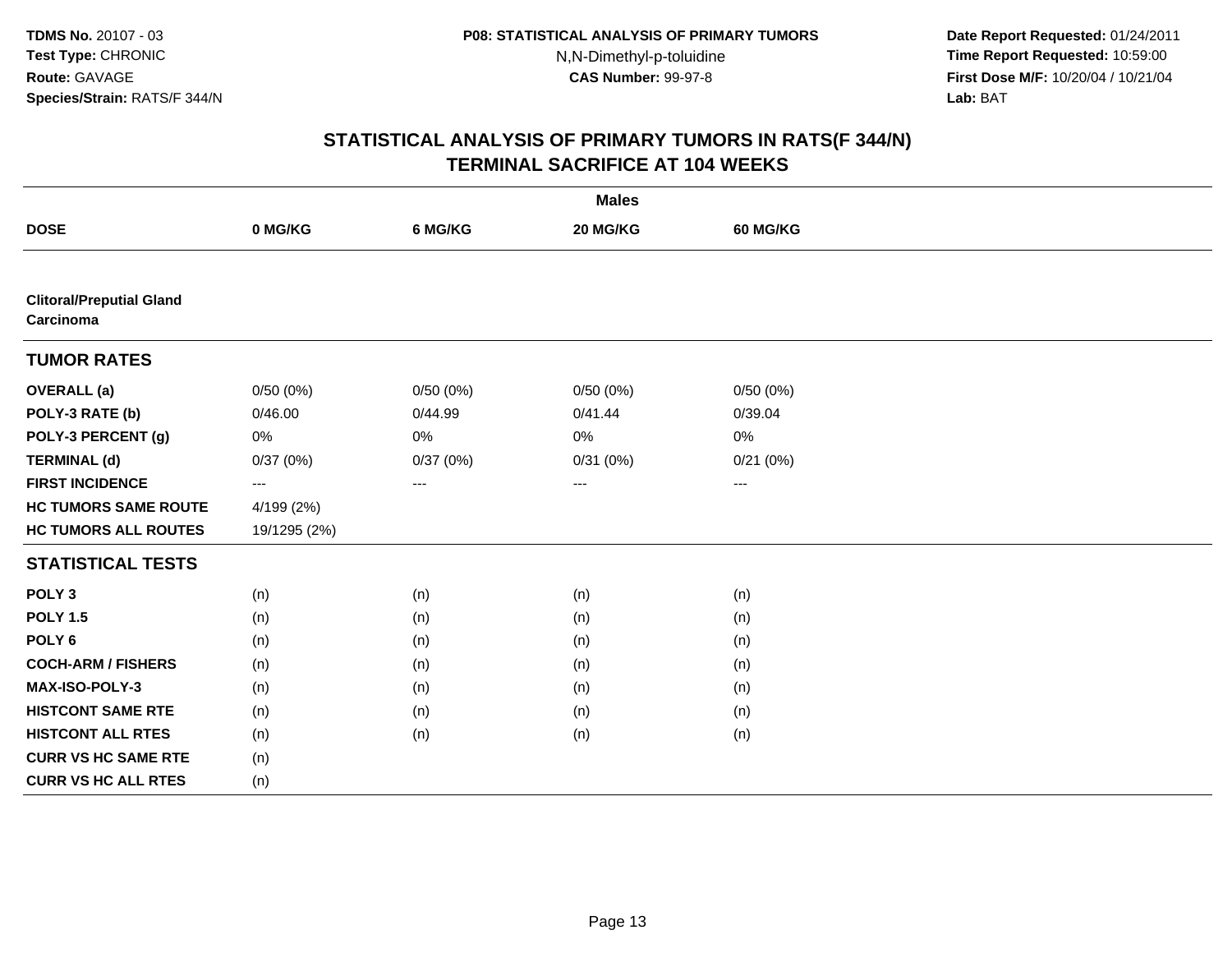**Date Report Requested:** 01/24/2011 **Time Report Requested:** 10:59:00 **First Dose M/F:** 10/20/04 / 10/21/04<br>**Lab:** BAT **Lab:** BAT

|                                                                |                   |           | <b>Males</b> |                     |  |
|----------------------------------------------------------------|-------------------|-----------|--------------|---------------------|--|
| <b>DOSE</b>                                                    | 0 MG/KG           | 6 MG/KG   | 20 MG/KG     | <b>60 MG/KG</b>     |  |
|                                                                |                   |           |              |                     |  |
| <b>Clitoral/Preputial Gland</b><br><b>Carcinoma or Adenoma</b> |                   |           |              |                     |  |
| <b>TUMOR RATES</b>                                             |                   |           |              |                     |  |
| <b>OVERALL</b> (a)                                             | 0/50(0%)          | 1/50 (2%) | 1/50(2%)     | 0/50(0%)            |  |
| POLY-3 RATE (b)                                                | 0/46.00           | 1/44.99   | 1/41.44      | 0/39.04             |  |
| POLY-3 PERCENT (g)                                             | $0\%$             | 2.2%      | 2.4%         | 0%                  |  |
| <b>TERMINAL (d)</b>                                            | 0/37(0%)          | 1/37(3%)  | 1/31(3%)     | 0/21(0%)            |  |
| <b>FIRST INCIDENCE</b>                                         | $\qquad \qquad -$ | 727(T)    | 727(T)       | $\qquad \qquad - -$ |  |
| <b>HC TUMORS SAME ROUTE</b>                                    | 14/199 (7%)       |           |              |                     |  |
| <b>HC TUMORS ALL ROUTES</b>                                    | 68/1295 (5%)      |           |              |                     |  |
| <b>STATISTICAL TESTS</b>                                       |                   |           |              |                     |  |
| POLY <sub>3</sub>                                              | (n)               | (n)       | (n)          | (n)                 |  |
| <b>POLY 1.5</b>                                                | (n)               | (n)       | (n)          | (n)                 |  |
| POLY <sub>6</sub>                                              | (n)               | (n)       | (n)          | (n)                 |  |
| <b>COCH-ARM / FISHERS</b>                                      | (n)               | (n)       | (n)          | (n)                 |  |
| MAX-ISO-POLY-3                                                 | (n)               | (n)       | (n)          | (n)                 |  |
| <b>HISTCONT SAME RTE</b>                                       | (n)               | (n)       | (n)          | (n)                 |  |
| <b>HISTCONT ALL RTES</b>                                       | (n)               | (n)       | (n)          | (n)                 |  |
| <b>CURR VS HC SAME RTE</b>                                     | (n)               |           |              |                     |  |
| <b>CURR VS HC ALL RTES</b>                                     | (n)               |           |              |                     |  |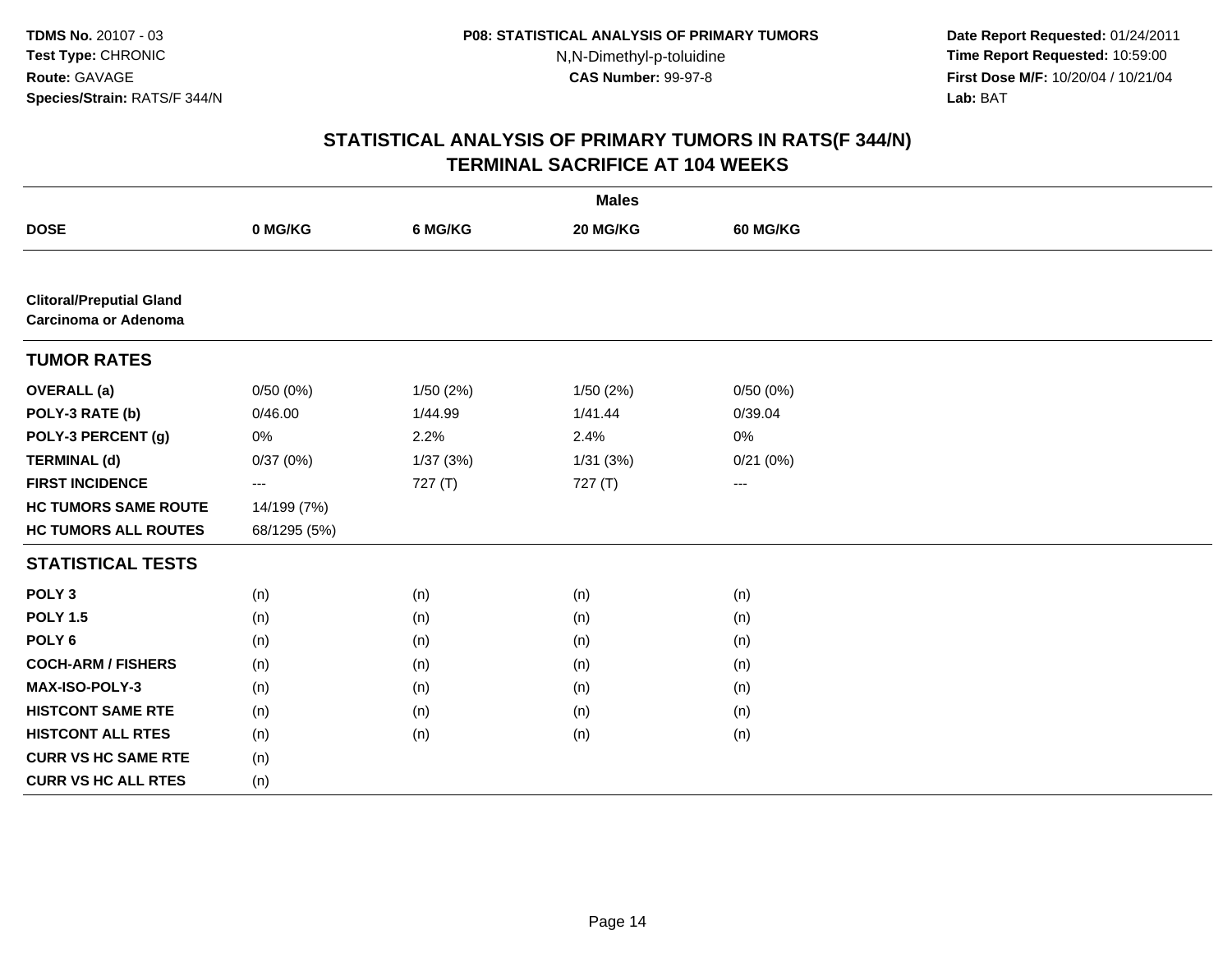**Date Report Requested:** 01/24/2011 **Time Report Requested:** 10:59:00 **First Dose M/F:** 10/20/04 / 10/21/04<br>**Lab:** BAT **Lab:** BAT

|                                      |              |             | <b>Males</b> |              |  |
|--------------------------------------|--------------|-------------|--------------|--------------|--|
| <b>DOSE</b>                          | 0 MG/KG      | 6 MG/KG     | 20 MG/KG     | 60 MG/KG     |  |
|                                      |              |             |              |              |  |
| <b>Islets, Pancreatic</b><br>Adenoma |              |             |              |              |  |
| <b>TUMOR RATES</b>                   |              |             |              |              |  |
| <b>OVERALL</b> (a)                   | 2/50(4%)     | 6/50 (12%)  | 4/50 (8%)    | 1/50(2%)     |  |
| POLY-3 RATE (b)                      | 2/46.00      | 6/45.48     | 4/41.50      | 1/39.04      |  |
| POLY-3 PERCENT (g)                   | 4.4%         | 13.2%       | 9.6%         | 2.6%         |  |
| <b>TERMINAL (d)</b>                  | 2/37(5%)     | 4/37 (11%)  | 3/31 (10%)   | 1/21(5%)     |  |
| <b>FIRST INCIDENCE</b>               | 727(T)       | 601         | 712          | 727 (T)      |  |
| <b>HC TUMORS SAME ROUTE</b>          | 12/199 (6%)  |             |              |              |  |
| <b>HC TUMORS ALL ROUTES</b>          | 92/1296 (7%) |             |              |              |  |
| <b>STATISTICAL TESTS</b>             |              |             |              |              |  |
| POLY <sub>3</sub>                    | P=0.222N     | $P = 0.129$ | $P = 0.291$  | P=0.557N     |  |
| <b>POLY 1.5</b>                      | P=0.193N     | $P = 0.128$ | $P = 0.301$  | $P = 0.535N$ |  |
| POLY <sub>6</sub>                    | P=0.263N     | $P = 0.134$ | $P = 0.282$  | P=0.583N     |  |
| <b>COCH-ARM / FISHERS</b>            | $P = 0.153N$ | $P = 0.134$ | $P = 0.339$  | $P = 0.500N$ |  |
| <b>MAX-ISO-POLY-3</b>                | $P = 0.245N$ | $P = 0.067$ | $P=0.177$    | $P = 0.341N$ |  |
| <b>HISTCONT SAME RTE</b>             | $P=0.562$    | $P = 0.057$ | $P=0.277$    | $P = 1.000$  |  |
| <b>HISTCONT ALL RTES</b>             | $P=0.762$    | $P = 0.238$ | $P=0.489$    | $P = 1.000$  |  |
| <b>CURR VS HC SAME RTE</b>           | $P = 0.534$  |             |              |              |  |
| <b>CURR VS HC ALL RTES</b>           | $P = 0.341$  |             |              |              |  |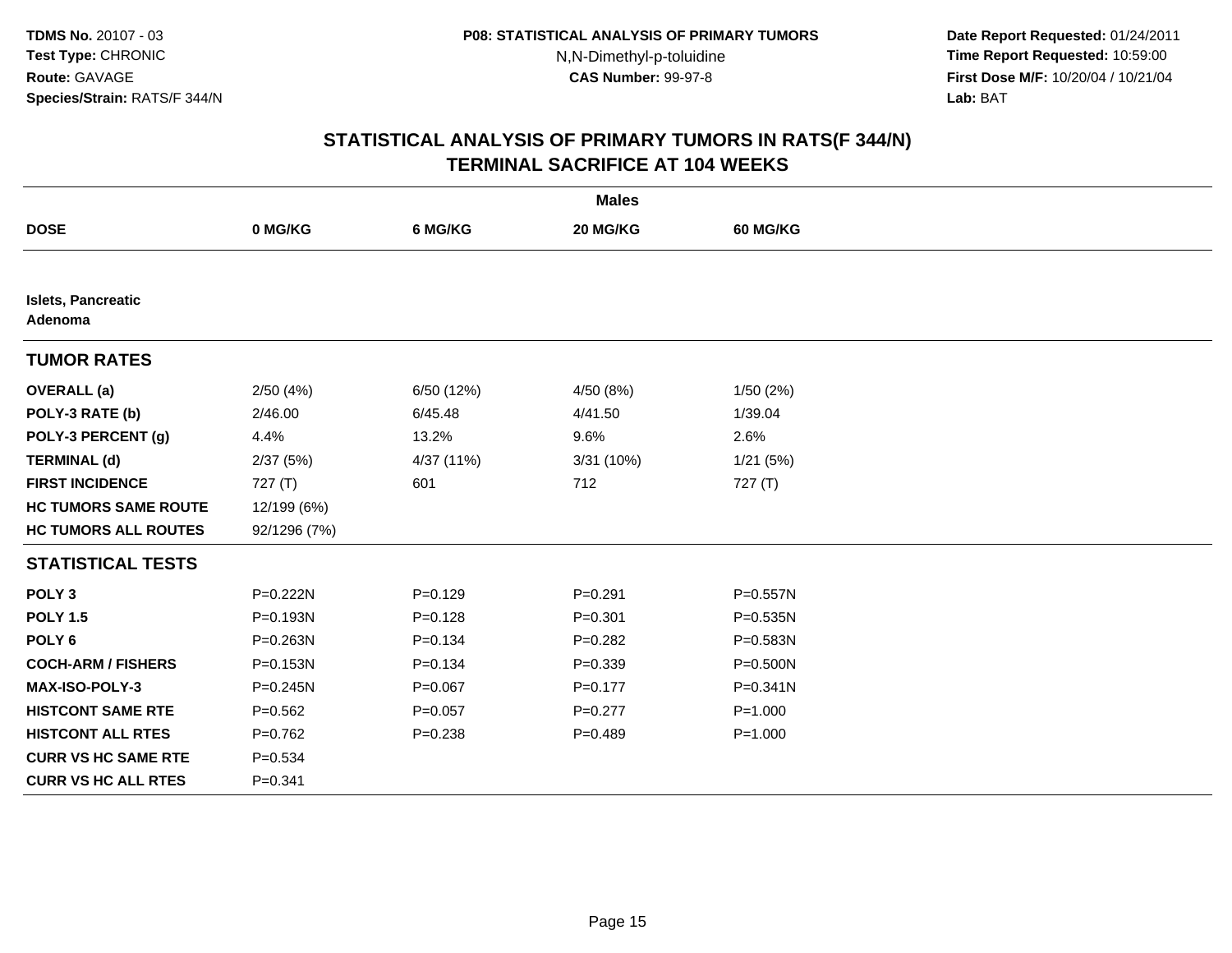**Date Report Requested:** 01/24/2011 **Time Report Requested:** 10:59:00 **First Dose M/F:** 10/20/04 / 10/21/04<br>**Lab:** BAT **Lab:** BAT

|                                                   |               |             | <b>Males</b> |                 |
|---------------------------------------------------|---------------|-------------|--------------|-----------------|
| <b>DOSE</b>                                       | 0 MG/KG       | 6 MG/KG     | 20 MG/KG     | <b>60 MG/KG</b> |
|                                                   |               |             |              |                 |
| <b>Islets, Pancreatic</b><br>Carcinoma or Adenoma |               |             |              |                 |
| <b>TUMOR RATES</b>                                |               |             |              |                 |
| <b>OVERALL</b> (a)                                | 3/50(6%)      | 6/50 (12%)  | 4/50(8%)     | 1/50(2%)        |
| POLY-3 RATE (b)                                   | 3/46.00       | 6/45.48     | 4/41.50      | 1/39.04         |
| POLY-3 PERCENT (g)                                | 6.5%          | 13.2%       | 9.6%         | 2.6%            |
| <b>TERMINAL (d)</b>                               | 3/37(8%)      | 4/37 (11%)  | 3/31 (10%)   | 1/21(5%)        |
| <b>FIRST INCIDENCE</b>                            | 727(T)        | 601         | 712          | 727(T)          |
| <b>HC TUMORS SAME ROUTE</b>                       | 13/199 (7%)   |             |              |                 |
| <b>HC TUMORS ALL ROUTES</b>                       | 117/1296 (9%) |             |              |                 |
| <b>STATISTICAL TESTS</b>                          |               |             |              |                 |
| POLY <sub>3</sub>                                 | $P = 0.162N$  | $P = 0.236$ | $P=0.444$    | $P = 0.366N$    |
| <b>POLY 1.5</b>                                   | P=0.138N      | $P = 0.234$ | $P=0.456$    | $P = 0.343N$    |
| POLY <sub>6</sub>                                 | P=0.196N      | $P = 0.244$ | $P = 0.433$  | P=0.396N        |
| <b>COCH-ARM / FISHERS</b>                         | P=0.107N      | $P=0.243$   | $P = 0.500$  | P=0.309N        |
| <b>MAX-ISO-POLY-3</b>                             | $P = 0.213N$  | $P=0.144$   | $P = 0.306$  | $P = 0.216N$    |
| <b>HISTCONT SAME RTE</b>                          | $P = 0.615$   | $P = 0.058$ | $P = 0.334$  | $P = 1.000$     |
| <b>HISTCONT ALL RTES</b>                          | $P = 1.000$   | $P = 0.380$ | $P = 1.000$  | $P = 1.000$     |
| <b>CURR VS HC SAME RTE</b>                        | $P = 0.853$   |             |              |                 |
| <b>CURR VS HC ALL RTES</b>                        | $P = 0.381$   |             |              |                 |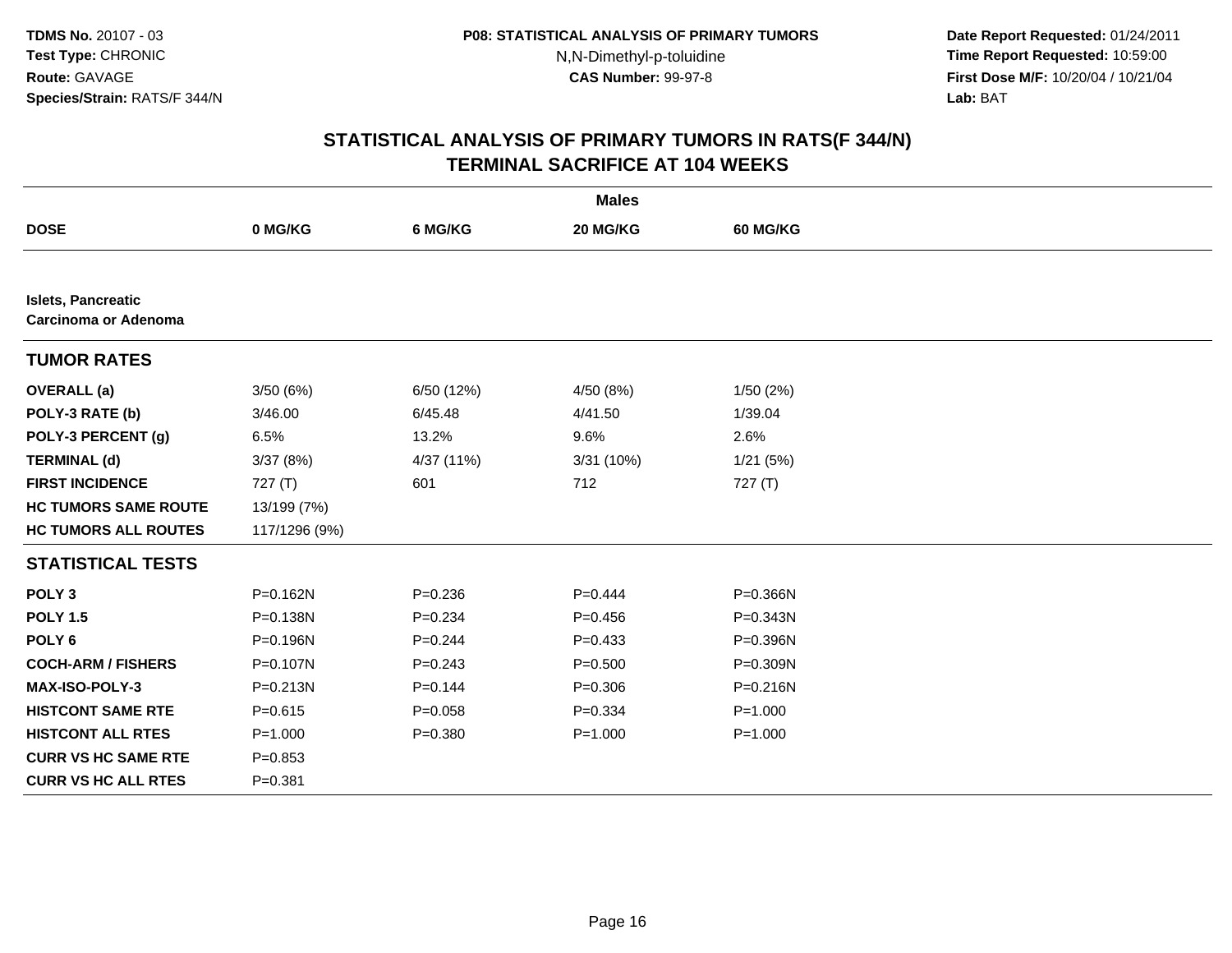**Date Report Requested:** 01/24/2011 **Time Report Requested:** 10:59:00 **First Dose M/F:** 10/20/04 / 10/21/04<br>**Lab:** BAT **Lab:** BAT

|                                 |                   |          | <b>Males</b> |                 |
|---------------------------------|-------------------|----------|--------------|-----------------|
| <b>DOSE</b>                     | 0 MG/KG           | 6 MG/KG  | 20 MG/KG     | <b>60 MG/KG</b> |
|                                 |                   |          |              |                 |
| Liver<br>Hepatocellular Adenoma |                   |          |              |                 |
| <b>TUMOR RATES</b>              |                   |          |              |                 |
| <b>OVERALL</b> (a)              | 0/50(0%)          | 0/50(0%) | 1/50 (2%)    | 1/50(2%)        |
| POLY-3 RATE (b)                 | 0/46.00           | 0/44.99  | 1/41.59      | 1/39.25         |
| POLY-3 PERCENT (g)              | 0%                | $0\%$    | 2.4%         | 2.6%            |
| <b>TERMINAL (d)</b>             | 0/37(0%)          | 0/37(0%) | 0/31(0%)     | 0/21(0%)        |
| <b>FIRST INCIDENCE</b>          | $\qquad \qquad -$ | ---      | 688          | 671             |
| <b>HC TUMORS SAME ROUTE</b>     | 3/199(2%)         |          |              |                 |
| <b>HC TUMORS ALL ROUTES</b>     | 15/1298 (1%)      |          |              |                 |
| <b>STATISTICAL TESTS</b>        |                   |          |              |                 |
| POLY <sub>3</sub>               | (n)               | (n)      | (n)          | (n)             |
| <b>POLY 1.5</b>                 | (n)               | (n)      | (n)          | (n)             |
| POLY <sub>6</sub>               | (n)               | (n)      | (n)          | (n)             |
| <b>COCH-ARM / FISHERS</b>       | (n)               | (n)      | (n)          | (n)             |
| MAX-ISO-POLY-3                  | (n)               | (n)      | (n)          | (n)             |
| <b>HISTCONT SAME RTE</b>        | (n)               | (n)      | (n)          | (n)             |
| <b>HISTCONT ALL RTES</b>        | (n)               | (n)      | (n)          | (n)             |
| <b>CURR VS HC SAME RTE</b>      | (n)               |          |              |                 |
| <b>CURR VS HC ALL RTES</b>      | (n)               |          |              |                 |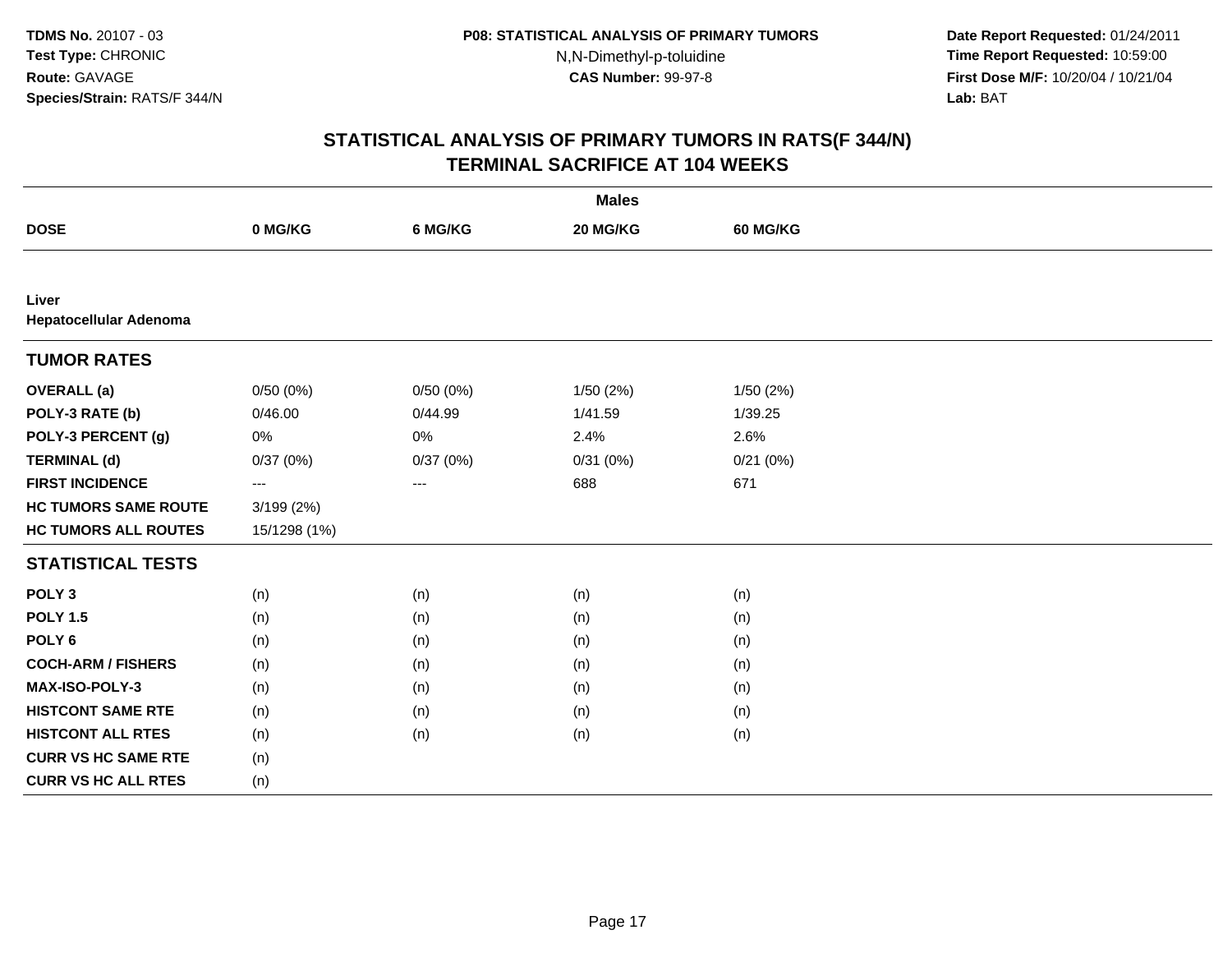**Date Report Requested:** 01/24/2011 **Time Report Requested:** 10:59:00 **First Dose M/F:** 10/20/04 / 10/21/04<br>**Lab:** BAT **Lab:** BAT

|                                          |             |          | <b>Males</b> |             |  |
|------------------------------------------|-------------|----------|--------------|-------------|--|
| <b>DOSE</b>                              | 0 MG/KG     | 6 MG/KG  | 20 MG/KG     | 60 MG/KG    |  |
|                                          |             |          |              |             |  |
| Liver<br><b>Hepatocellular Carcinoma</b> |             |          |              |             |  |
| <b>TUMOR RATES</b>                       |             |          |              |             |  |
| <b>OVERALL</b> (a)                       | 0/50(0%)    | 0/50(0%) | 1/50(2%)     | 6/50 (12%)  |  |
| POLY-3 RATE (b)                          | 0/46.00     | 0/44.99  | 1/41.44      | 6/40.35     |  |
| POLY-3 PERCENT (g)                       | 0%          | 0%       | 2.4%         | 14.9%       |  |
| <b>TERMINAL (d)</b>                      | 0/37(0%)    | 0/37(0%) | 1/31(3%)     | 2/21 (10%)  |  |
| <b>FIRST INCIDENCE</b>                   | ---         | ---      | 727(T)       | 612         |  |
| <b>HC TUMORS SAME ROUTE</b>              | 0/199(0%)   |          |              |             |  |
| <b>HC TUMORS ALL ROUTES</b>              | 6/1298 (1%) |          |              |             |  |
| <b>STATISTICAL TESTS</b>                 |             |          |              |             |  |
| POLY <sub>3</sub>                        | P<0.001**   | (e)      | $P=0.479$    | P=0.009**   |  |
| <b>POLY 1.5</b>                          | P<0.001**   | (e)      | $P=0.484$    | $P=0.011*$  |  |
| POLY <sub>6</sub>                        | P<0.001**   | (e)      | $P = 0.475$  | P=0.008**   |  |
| <b>COCH-ARM / FISHERS</b>                | P<0.001**   | (e)      | $P = 0.500$  | $P=0.013*$  |  |
| <b>MAX-ISO-POLY-3</b>                    | P<0.001**   | (e)      | $P = 0.158$  | P=0.004**   |  |
| <b>HISTCONT SAME RTE</b>                 | P=0.007**   | (e)      | $P = 0.173$  | $P=0.010**$ |  |
| <b>HISTCONT ALL RTES</b>                 | P<0.001**   | (e)      | $P = 0.254$  | P<0.001**   |  |
| <b>CURR VS HC SAME RTE</b>               | $P = 1.000$ |          |              |             |  |
| <b>CURR VS HC ALL RTES</b>               | $P = 0.434$ |          |              |             |  |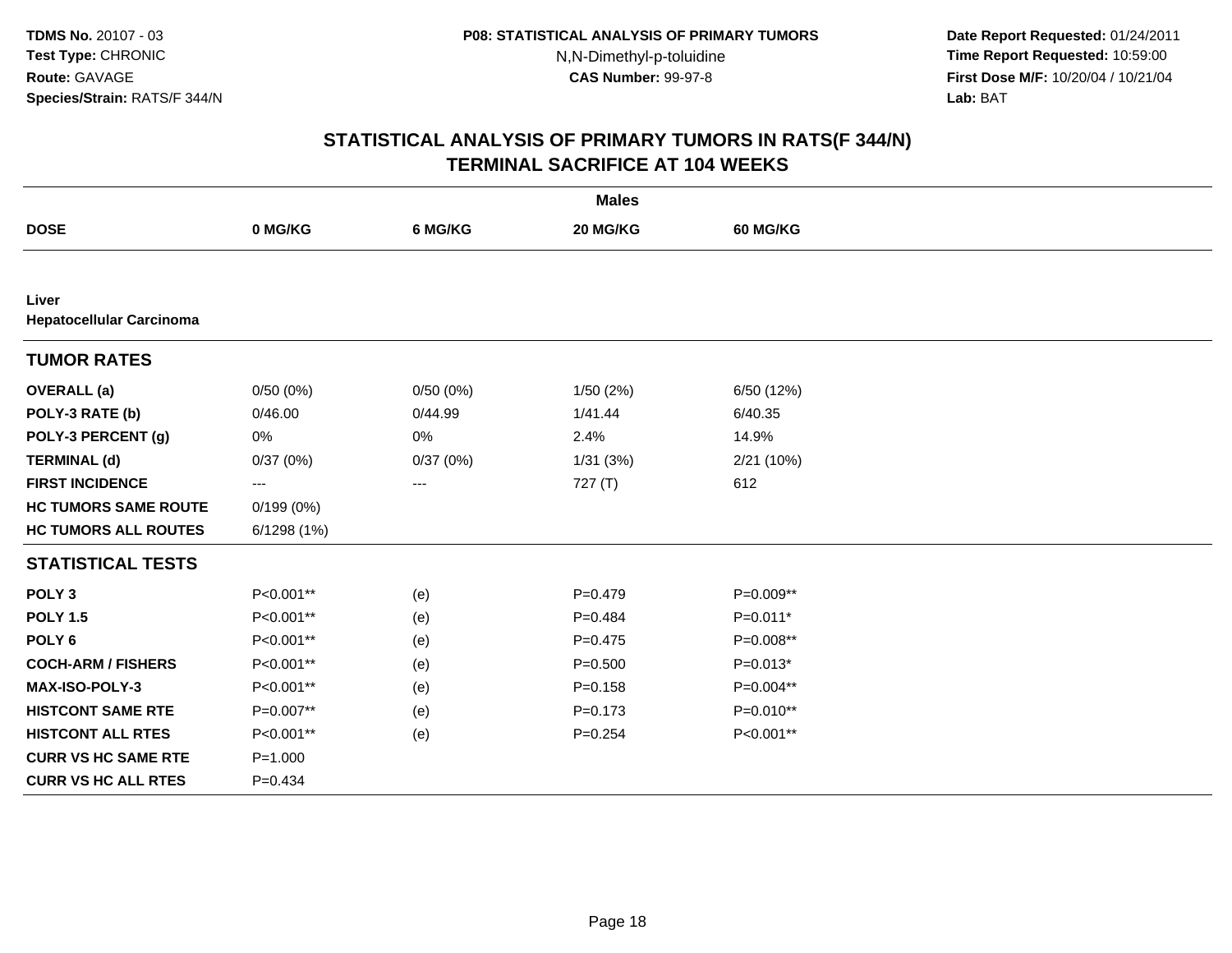**Date Report Requested:** 01/24/2011 **Time Report Requested:** 10:59:00 **First Dose M/F:** 10/20/04 / 10/21/04<br>**Lab:** BAT **Lab:** BAT

|                                                             |              |          | <b>Males</b> |                 |  |
|-------------------------------------------------------------|--------------|----------|--------------|-----------------|--|
| <b>DOSE</b>                                                 | 0 MG/KG      | 6 MG/KG  | 20 MG/KG     | <b>60 MG/KG</b> |  |
|                                                             |              |          |              |                 |  |
| Liver<br>Hepatocellular Carcinoma or Hepatocellular Adenoma |              |          |              |                 |  |
| <b>TUMOR RATES</b>                                          |              |          |              |                 |  |
| <b>OVERALL</b> (a)                                          | 0/50(0%)     | 0/50(0%) | 2/50(4%)     | 6/50 (12%)      |  |
| POLY-3 RATE (b)                                             | 0/46.00      | 0/44.99  | 2/41.59      | 6/40.35         |  |
| POLY-3 PERCENT (g)                                          | 0%           | 0%       | 4.8%         | 14.9%           |  |
| <b>TERMINAL (d)</b>                                         | 0/37(0%)     | 0/37(0%) | 1/31(3%)     | 2/21 (10%)      |  |
| <b>FIRST INCIDENCE</b>                                      | ---          | ---      | 688          | 612             |  |
| <b>HC TUMORS SAME ROUTE</b>                                 | 3/199(2%)    |          |              |                 |  |
| <b>HC TUMORS ALL ROUTES</b>                                 | 21/1298 (2%) |          |              |                 |  |
| <b>STATISTICAL TESTS</b>                                    |              |          |              |                 |  |
| POLY <sub>3</sub>                                           | P<0.001**    | (e)      | $P = 0.215$  | P=0.009**       |  |
| <b>POLY 1.5</b>                                             | P<0.001**    | (e)      | $P=0.220$    | $P=0.011*$      |  |
| POLY <sub>6</sub>                                           | P<0.001**    | (e)      | $P = 0.211$  | P=0.008**       |  |
| <b>COCH-ARM / FISHERS</b>                                   | P<0.001**    | (e)      | $P = 0.247$  | $P=0.013*$      |  |
| <b>MAX-ISO-POLY-3</b>                                       | P<0.001**    | (e)      | $P = 0.076$  | P=0.004**       |  |
| <b>HISTCONT SAME RTE</b>                                    | $P=0.011*$   | (e)      | $P=0.145$    | $P=0.015*$      |  |
| <b>HISTCONT ALL RTES</b>                                    | P<0.001**    | (e)      | $P = 0.135$  | P<0.001**       |  |
| <b>CURR VS HC SAME RTE</b>                                  | $P = 0.312$  |          |              |                 |  |
| <b>CURR VS HC ALL RTES</b>                                  | $P = 0.259$  |          |              |                 |  |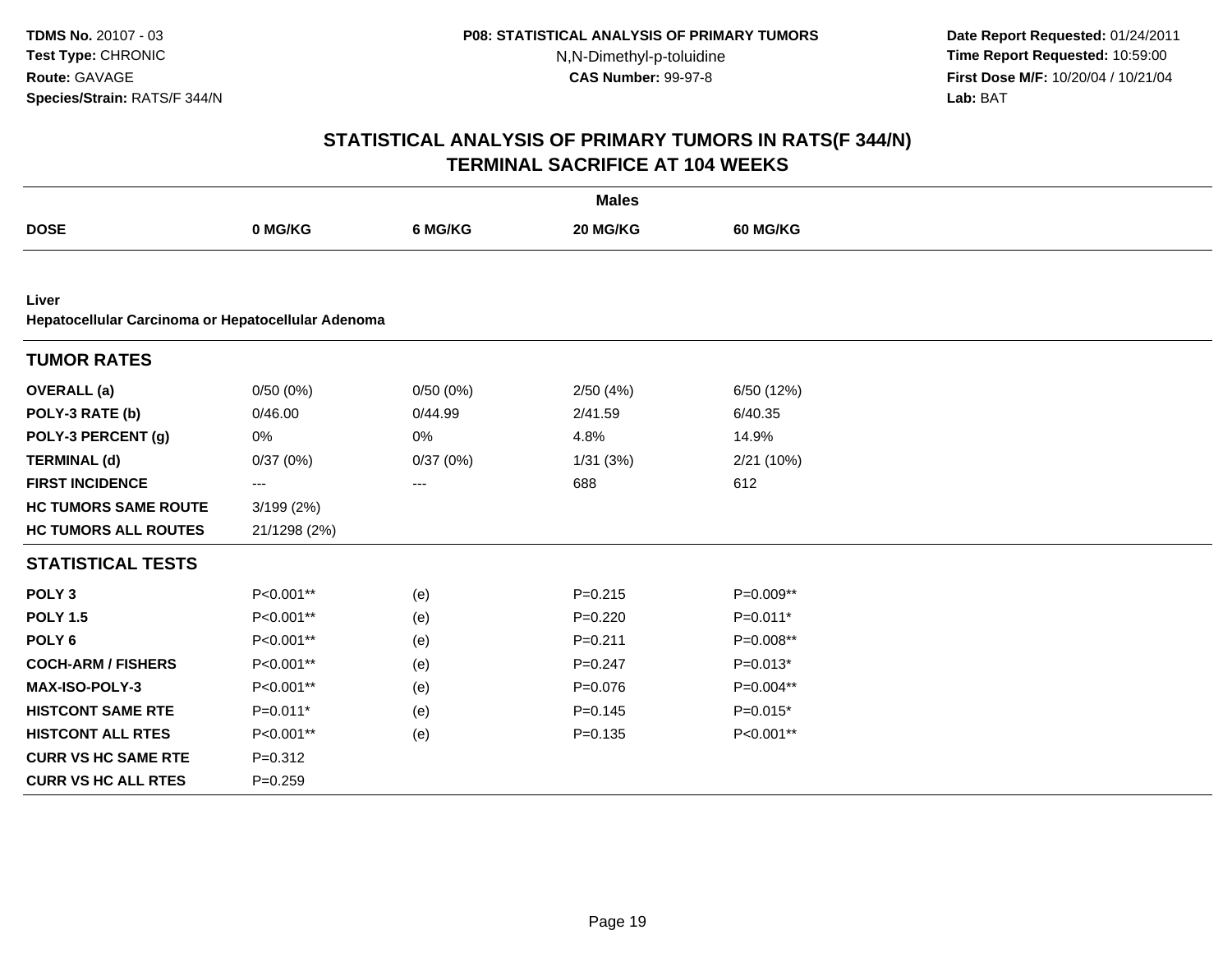**Date Report Requested:** 01/24/2011 **Time Report Requested:** 10:59:00 **First Dose M/F:** 10/20/04 / 10/21/04<br>**Lab:** BAT **Lab:** BAT

|                                                                              |              |          | <b>Males</b> |                 |  |
|------------------------------------------------------------------------------|--------------|----------|--------------|-----------------|--|
| <b>DOSE</b>                                                                  | 0 MG/KG      | 6 MG/KG  | 20 MG/KG     | <b>60 MG/KG</b> |  |
|                                                                              |              |          |              |                 |  |
| Liver<br>Hepatocellular Carcinoma, Hepatocellular Adenoma, or Hepatoblastoma |              |          |              |                 |  |
| <b>TUMOR RATES</b>                                                           |              |          |              |                 |  |
| <b>OVERALL</b> (a)                                                           | 0/50(0%)     | 0/50(0%) | 2/50(4%)     | 6/50 (12%)      |  |
| POLY-3 RATE (b)                                                              | 0/46.00      | 0/44.99  | 2/41.59      | 6/40.35         |  |
| POLY-3 PERCENT (g)                                                           | 0%           | 0%       | 4.8%         | 14.9%           |  |
| <b>TERMINAL (d)</b>                                                          | 0/37(0%)     | 0/37(0%) | 1/31(3%)     | 2/21 (10%)      |  |
| <b>FIRST INCIDENCE</b>                                                       | ---          | ---      | 688          | 612             |  |
| <b>HC TUMORS SAME ROUTE</b>                                                  | 3/199(2%)    |          |              |                 |  |
| <b>HC TUMORS ALL ROUTES</b>                                                  | 21/1298 (2%) |          |              |                 |  |
| <b>STATISTICAL TESTS</b>                                                     |              |          |              |                 |  |
| POLY <sub>3</sub>                                                            | P<0.001**    | (e)      | $P = 0.215$  | P=0.009**       |  |
| <b>POLY 1.5</b>                                                              | P<0.001**    | (e)      | $P=0.220$    | $P=0.011*$      |  |
| POLY <sub>6</sub>                                                            | P<0.001**    | (e)      | $P = 0.211$  | P=0.008**       |  |
| <b>COCH-ARM / FISHERS</b>                                                    | P<0.001**    | (e)      | $P=0.247$    | $P=0.013*$      |  |
| MAX-ISO-POLY-3                                                               | P<0.001**    | (e)      | $P = 0.076$  | P=0.004**       |  |
| <b>HISTCONT SAME RTE</b>                                                     | $P=0.011*$   | (e)      | $P=0.145$    | $P=0.015*$      |  |
| <b>HISTCONT ALL RTES</b>                                                     | P<0.001**    | (e)      | $P=0.135$    | P<0.001**       |  |
| <b>CURR VS HC SAME RTE</b>                                                   | $P = 0.312$  |          |              |                 |  |
| <b>CURR VS HC ALL RTES</b>                                                   | $P = 0.259$  |          |              |                 |  |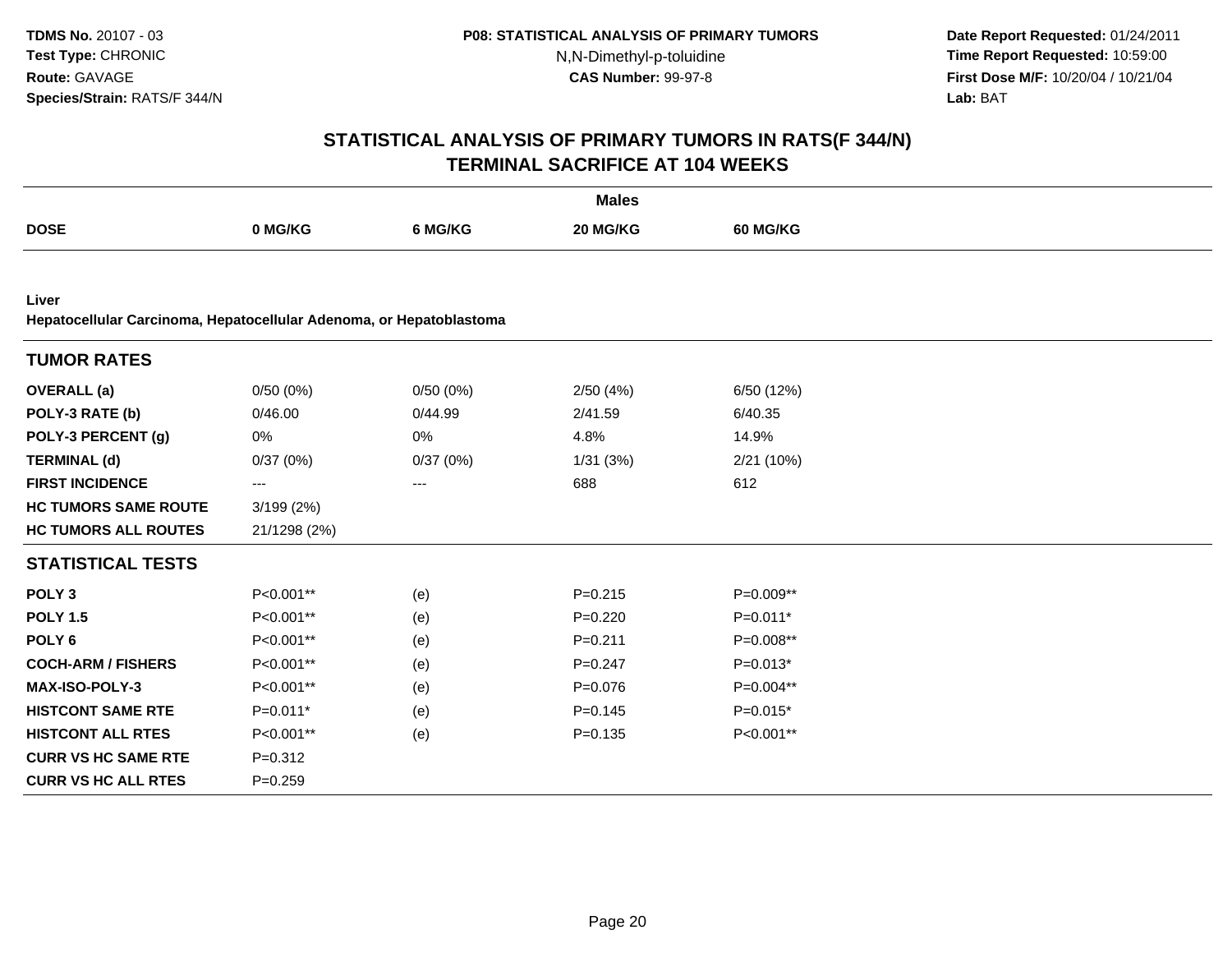**Date Report Requested:** 01/24/2011 **Time Report Requested:** 10:59:00 **First Dose M/F:** 10/20/04 / 10/21/04<br>**Lab:** BAT **Lab:** BAT

|                                   |             |           | <b>Males</b> |                 |  |
|-----------------------------------|-------------|-----------|--------------|-----------------|--|
| <b>DOSE</b>                       | 0 MG/KG     | 6 MG/KG   | 20 MG/KG     | <b>60 MG/KG</b> |  |
|                                   |             |           |              |                 |  |
| <b>Mammary Gland</b><br>Carcinoma |             |           |              |                 |  |
| <b>TUMOR RATES</b>                | $\#$        | $\#$      | #            | #               |  |
| <b>OVERALL</b> (a)                | 0/50(0%)    | 1/50 (2%) | 0/50(0%)     | 0/50(0%)        |  |
| POLY-3 RATE (b)                   | 0/46.00     | 1/44.99   | 0/41.44      | 0/39.04         |  |
| POLY-3 PERCENT (g)                | 0%          | 2.2%      | 0%           | 0%              |  |
| <b>TERMINAL (d)</b>               | 0/37(0%)    | 1/37(3%)  | 0/31(0%)     | 0/21(0%)        |  |
| <b>FIRST INCIDENCE</b>            | ---         | 727(T)    | $\cdots$     | $\cdots$        |  |
| <b>HC TUMORS SAME ROUTE</b>       | 0/199(0%)   |           |              |                 |  |
| <b>HC TUMORS ALL ROUTES</b>       | 5/1298 (0%) |           |              |                 |  |
| <b>STATISTICAL TESTS</b>          |             |           |              |                 |  |
| POLY <sub>3</sub>                 | (n)         | (n)       | (n)          | (n)             |  |
| <b>POLY 1.5</b>                   | (n)         | (n)       | (n)          | (n)             |  |
| POLY <sub>6</sub>                 | (n)         | (n)       | (n)          | (n)             |  |
| <b>COCH-ARM / FISHERS</b>         | (n)         | (n)       | (n)          | (n)             |  |
| MAX-ISO-POLY-3                    | (n)         | (n)       | (n)          | (n)             |  |
| <b>HISTCONT SAME RTE</b>          | (n)         | (n)       | (n)          | (n)             |  |
| <b>HISTCONT ALL RTES</b>          | (n)         | (n)       | (n)          | (n)             |  |
| <b>CURR VS HC SAME RTE</b>        | (n)         |           |              |                 |  |
| <b>CURR VS HC ALL RTES</b>        | (n)         |           |              |                 |  |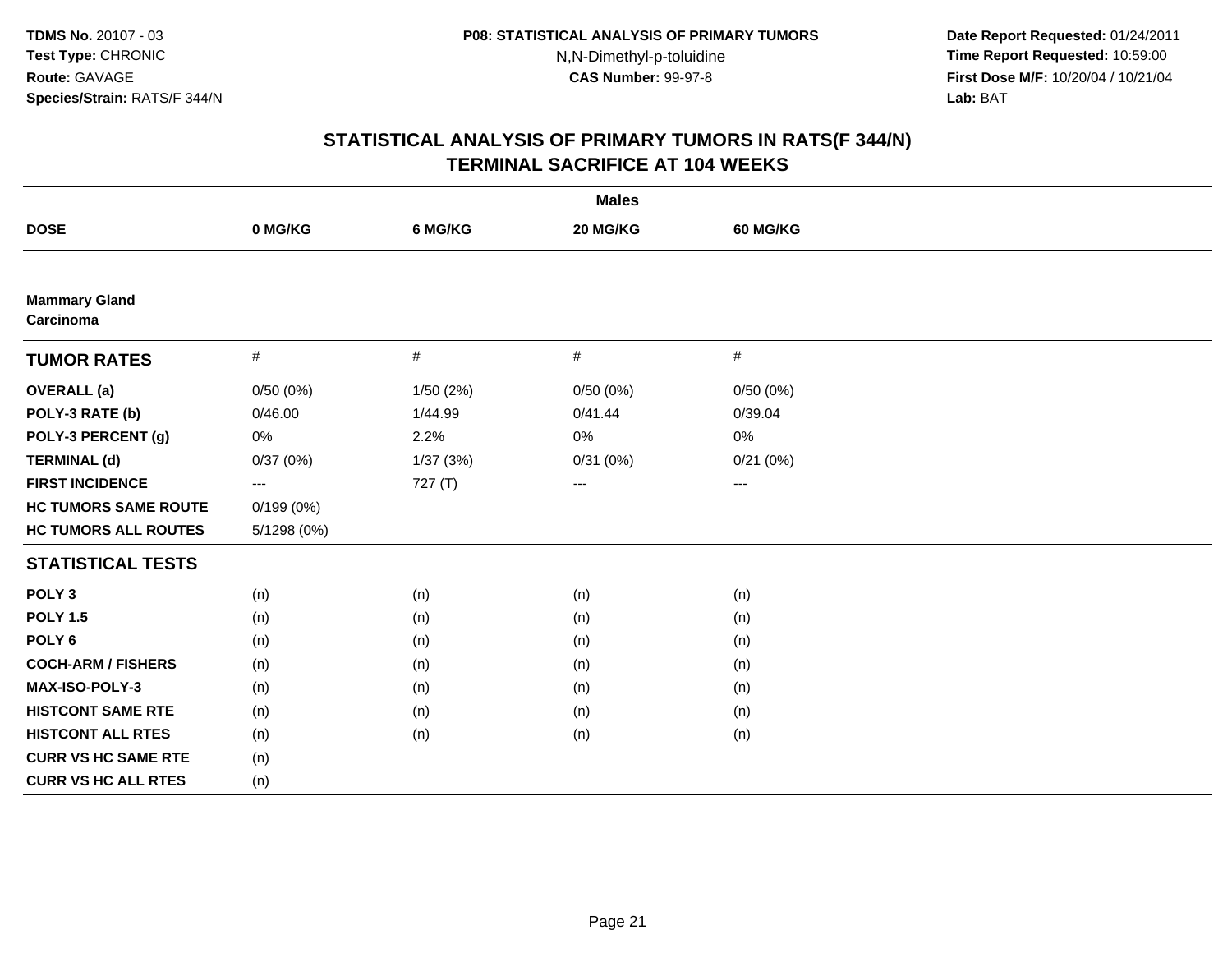**Date Report Requested:** 01/24/2011 **Time Report Requested:** 10:59:00 **First Dose M/F:** 10/20/04 / 10/21/04<br>**Lab:** BAT **Lab:** BAT

|                                      |              |          | <b>Males</b> |          |  |
|--------------------------------------|--------------|----------|--------------|----------|--|
| <b>DOSE</b>                          | 0 MG/KG      | 6 MG/KG  | 20 MG/KG     | 60 MG/KG |  |
|                                      |              |          |              |          |  |
| <b>Mammary Gland</b><br>Fibroadenoma |              |          |              |          |  |
| <b>TUMOR RATES</b>                   | $\#$         | $\#$     | #            | $\#$     |  |
| <b>OVERALL</b> (a)                   | 0/50(0%)     | 0/50(0%) | 0/50(0%)     | 0/50(0%) |  |
| POLY-3 RATE (b)                      | 0/46.00      | 0/44.99  | 0/41.44      | 0/39.04  |  |
| POLY-3 PERCENT (g)                   | 0%           | 0%       | 0%           | 0%       |  |
| <b>TERMINAL (d)</b>                  | 0/37(0%)     | 0/37(0%) | 0/31(0%)     | 0/21(0%) |  |
| <b>FIRST INCIDENCE</b>               | $--$         | ---      | ---          | $--$     |  |
| <b>HC TUMORS SAME ROUTE</b>          | 5/199 (3%)   |          |              |          |  |
| <b>HC TUMORS ALL ROUTES</b>          | 41/1298 (3%) |          |              |          |  |
| <b>STATISTICAL TESTS</b>             |              |          |              |          |  |
| POLY <sub>3</sub>                    | (n)          | (n)      | (n)          | (n)      |  |
| <b>POLY 1.5</b>                      | (n)          | (n)      | (n)          | (n)      |  |
| POLY <sub>6</sub>                    | (n)          | (n)      | (n)          | (n)      |  |
| <b>COCH-ARM / FISHERS</b>            | (n)          | (n)      | (n)          | (n)      |  |
| <b>MAX-ISO-POLY-3</b>                | (n)          | (n)      | (n)          | (n)      |  |
| <b>HISTCONT SAME RTE</b>             | (n)          | (n)      | (n)          | (n)      |  |
| <b>HISTCONT ALL RTES</b>             | (n)          | (n)      | (n)          | (n)      |  |
| <b>CURR VS HC SAME RTE</b>           | (n)          |          |              |          |  |
| <b>CURR VS HC ALL RTES</b>           | (n)          |          |              |          |  |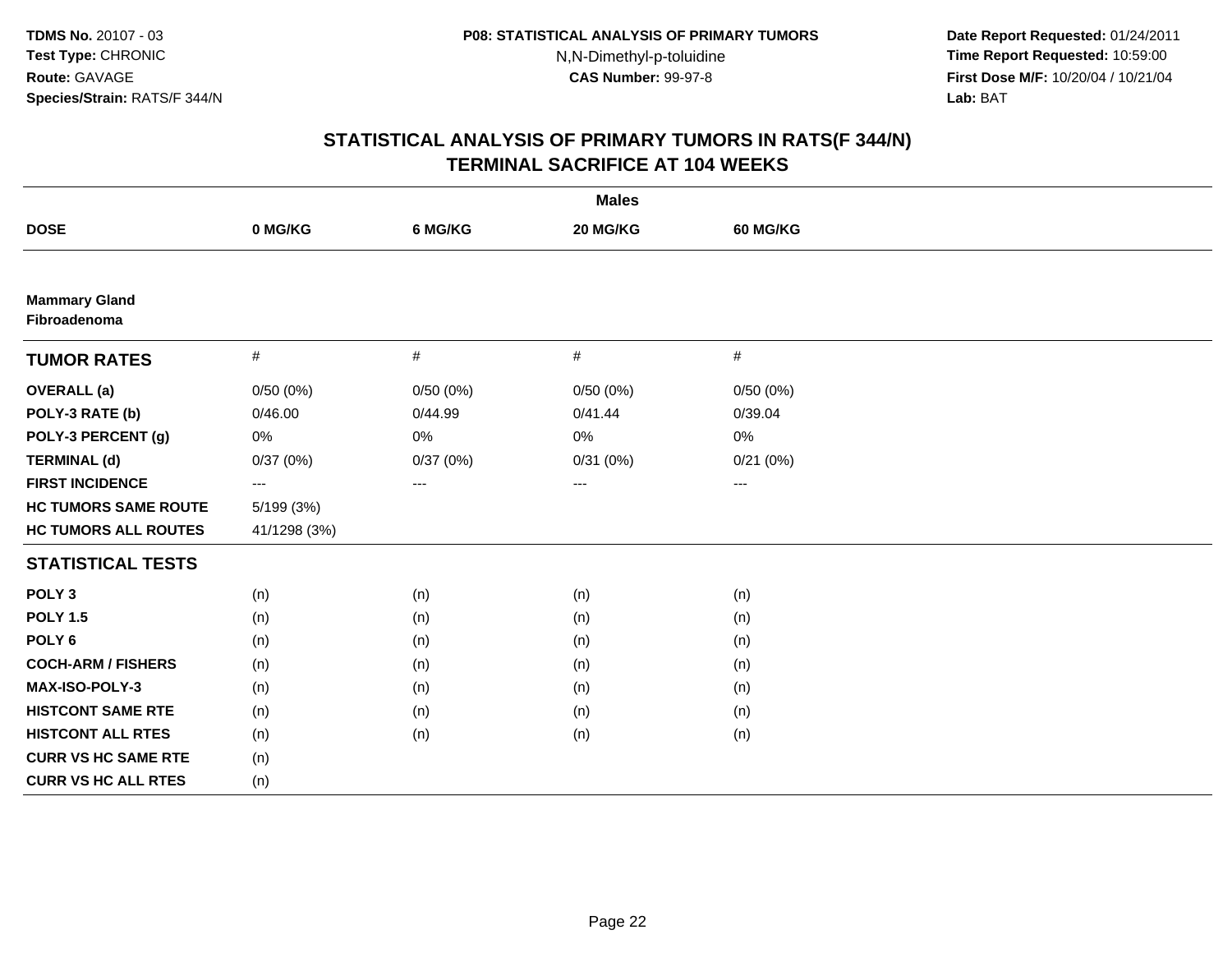**Date Report Requested:** 01/24/2011 **Time Report Requested:** 10:59:00 **First Dose M/F:** 10/20/04 / 10/21/04<br>**Lab:** BAT **Lab:** BAT

|                                                                      |              |          | <b>Males</b>      |                        |  |
|----------------------------------------------------------------------|--------------|----------|-------------------|------------------------|--|
| <b>DOSE</b>                                                          | 0 MG/KG      | 6 MG/KG  | 20 MG/KG          | <b>60 MG/KG</b>        |  |
|                                                                      |              |          |                   |                        |  |
| <b>Mammary Gland</b><br>Fibroma, Fibroadenoma, Carcinoma, or Adenoma |              |          |                   |                        |  |
| <b>TUMOR RATES</b>                                                   | $\#$         | $\#$     | $\#$              | $\#$                   |  |
| <b>OVERALL</b> (a)                                                   | 0/50(0%)     | 1/50(2%) | 0/50(0%)          | 0/50(0%)               |  |
| POLY-3 RATE (b)                                                      | 0/46.00      | 1/44.99  | 0/41.44           | 0/39.04                |  |
| POLY-3 PERCENT (g)                                                   | $0\%$        | 2.2%     | 0%                | 0%                     |  |
| <b>TERMINAL (d)</b>                                                  | 0/37(0%)     | 1/37(3%) | 0/31(0%)          | 0/21(0%)               |  |
| <b>FIRST INCIDENCE</b>                                               | ---          | 727(T)   | $\qquad \qquad -$ | $\qquad \qquad \cdots$ |  |
| <b>HC TUMORS SAME ROUTE</b>                                          | 5/199(3%)    |          |                   |                        |  |
| <b>HC TUMORS ALL ROUTES</b>                                          | 51/1298 (4%) |          |                   |                        |  |
| <b>STATISTICAL TESTS</b>                                             |              |          |                   |                        |  |
| POLY <sub>3</sub>                                                    | (n)          | (n)      | (n)               | (n)                    |  |
| <b>POLY 1.5</b>                                                      | (n)          | (n)      | (n)               | (n)                    |  |
| POLY <sub>6</sub>                                                    | (n)          | (n)      | (n)               | (n)                    |  |
| <b>COCH-ARM / FISHERS</b>                                            | (n)          | (n)      | (n)               | (n)                    |  |
| <b>MAX-ISO-POLY-3</b>                                                | (n)          | (n)      | (n)               | (n)                    |  |
| <b>HISTCONT SAME RTE</b>                                             | (n)          | (n)      | (n)               | (n)                    |  |
| <b>HISTCONT ALL RTES</b>                                             | (n)          | (n)      | (n)               | (n)                    |  |
| <b>CURR VS HC SAME RTE</b>                                           | (n)          |          |                   |                        |  |
| <b>CURR VS HC ALL RTES</b>                                           | (n)          |          |                   |                        |  |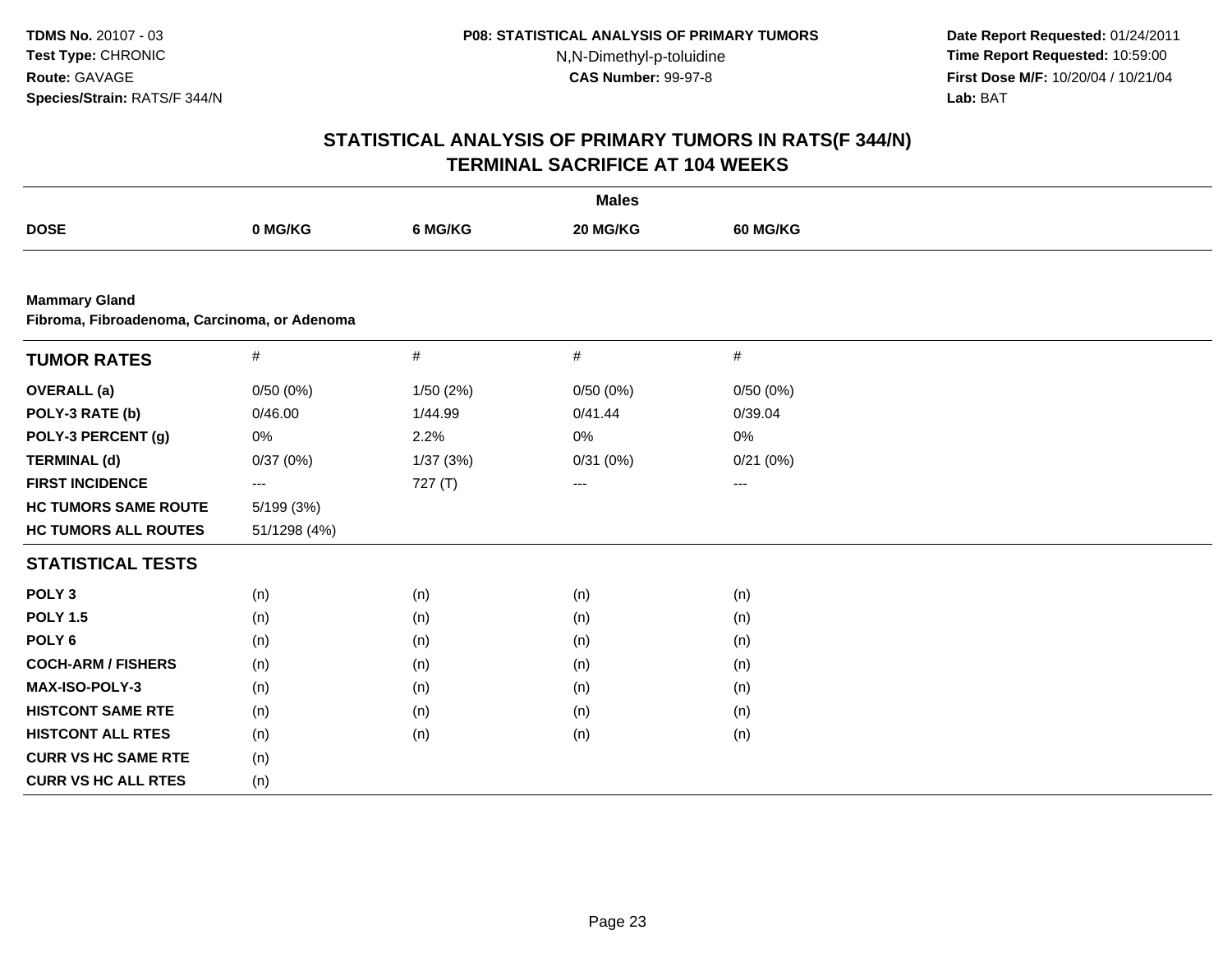**Date Report Requested:** 01/24/2011 **Time Report Requested:** 10:59:00 **First Dose M/F:** 10/20/04 / 10/21/04<br>**Lab:** BAT **Lab:** BAT

|                             |             |             | <b>Males</b> |             |  |
|-----------------------------|-------------|-------------|--------------|-------------|--|
| <b>DOSE</b>                 | 0 MG/KG     | 6 MG/KG     | 20 MG/KG     | 60 MG/KG    |  |
|                             |             |             |              |             |  |
| <b>Nose</b><br>Adenoma      |             |             |              |             |  |
| <b>TUMOR RATES</b>          |             |             |              |             |  |
| <b>OVERALL</b> (a)          | 0/50(0%)    | 3/49(6%)    | 2/50(4%)     | 11/49 (22%) |  |
| POLY-3 RATE (b)             | 0/46.00     | 3/44.66     | 2/41.59      | 11/40.07    |  |
| POLY-3 PERCENT (g)          | 0%          | 6.7%        | 4.8%         | 27.5%       |  |
| <b>TERMINAL (d)</b>         | 0/37(0%)    | 2/37(5%)    | 1/31(3%)     | 7/21 (33%)  |  |
| <b>FIRST INCIDENCE</b>      | ---         | 713         | 688          | 582         |  |
| <b>HC TUMORS SAME ROUTE</b> | 0/199(0%)   |             |              |             |  |
| <b>HC TUMORS ALL ROUTES</b> | 0/1297(0%)  |             |              |             |  |
| <b>STATISTICAL TESTS</b>    |             |             |              |             |  |
| POLY <sub>3</sub>           | P<0.001**   | $P = 0.113$ | $P = 0.215$  | P<0.001**   |  |
| <b>POLY 1.5</b>             | P<0.001**   | $P = 0.112$ | $P=0.220$    | P<0.001**   |  |
| POLY <sub>6</sub>           | P<0.001**   | $P = 0.116$ | $P = 0.211$  | P<0.001**   |  |
| <b>COCH-ARM / FISHERS</b>   | P<0.001**   | $P = 0.117$ | $P=0.247$    | P<0.001**   |  |
| <b>MAX-ISO-POLY-3</b>       | P<0.001**   | $P=0.037*$  | $P = 0.076$  | P<0.001**   |  |
| <b>HISTCONT SAME RTE</b>    | $P=0.005**$ | $P=0.020*$  | $P=0.042*$   | $P=0.005**$ |  |
| <b>HISTCONT ALL RTES</b>    | P<0.001**   | P<0.001**   | P<0.001**    | P<0.001**   |  |
| <b>CURR VS HC SAME RTE</b>  | $P = 1.000$ |             |              |             |  |
| <b>CURR VS HC ALL RTES</b>  | $P = 1.000$ |             |              |             |  |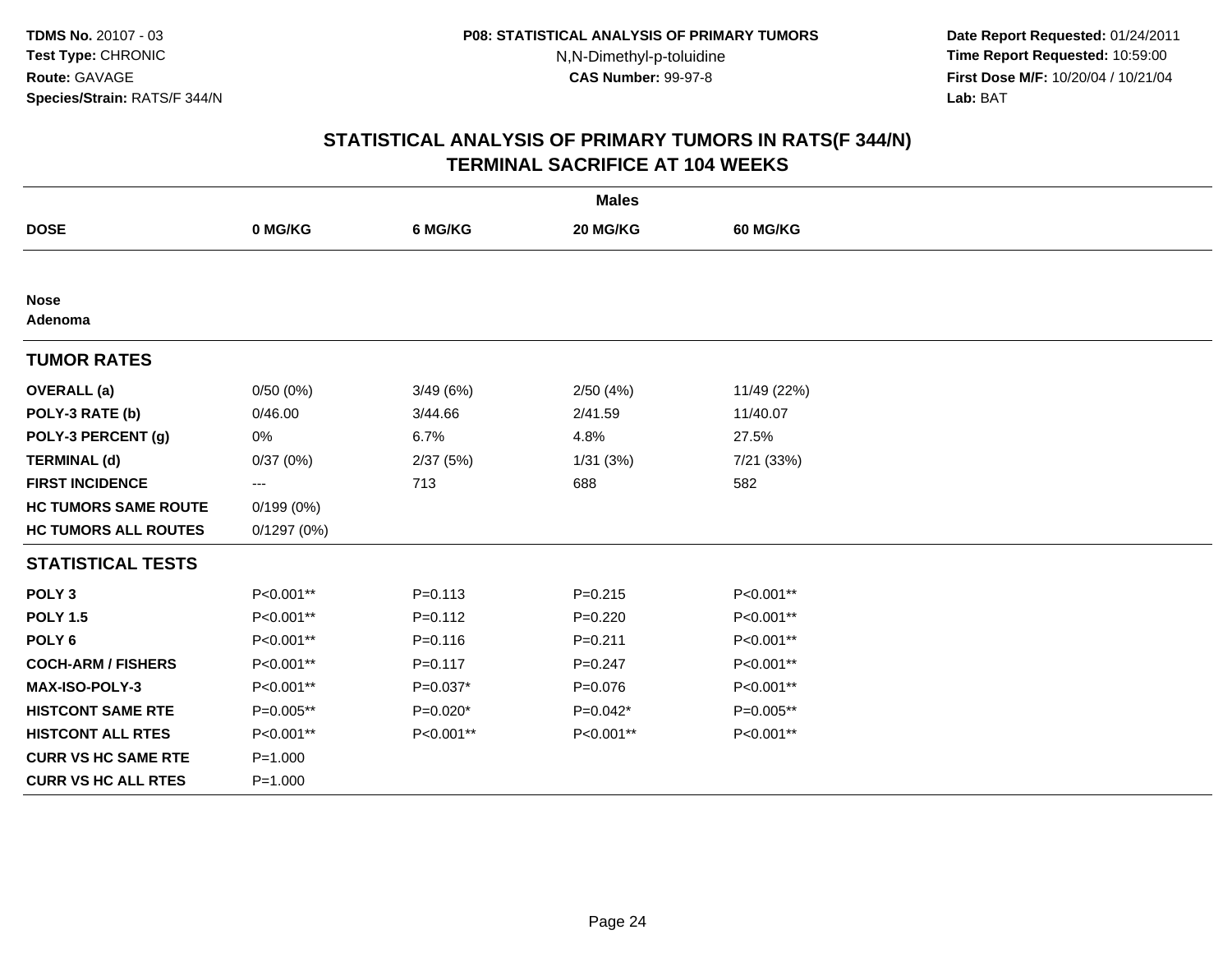**Date Report Requested:** 01/24/2011 **Time Report Requested:** 10:59:00 **First Dose M/F:** 10/20/04 / 10/21/04<br>**Lab:** BAT **Lab:** BAT

|                             |                   |          | <b>Males</b> |                 |  |
|-----------------------------|-------------------|----------|--------------|-----------------|--|
| <b>DOSE</b>                 | 0 MG/KG           | 6 MG/KG  | 20 MG/KG     | <b>60 MG/KG</b> |  |
|                             |                   |          |              |                 |  |
| <b>Nose</b><br>Carcinoma    |                   |          |              |                 |  |
| <b>TUMOR RATES</b>          |                   |          |              |                 |  |
| <b>OVERALL</b> (a)          | 0/50(0%)          | 0/49(0%) | 0/50(0%)     | 2/49(4%)        |  |
| POLY-3 RATE (b)             | 0/46.00           | 0/44.60  | 0/41.44      | 2/39.13         |  |
| POLY-3 PERCENT (g)          | 0%                | $0\%$    | 0%           | 5.1%            |  |
| <b>TERMINAL (d)</b>         | 0/37(0%)          | 0/37(0%) | 0/31(0%)     | 0/21(0%)        |  |
| <b>FIRST INCIDENCE</b>      | $\qquad \qquad -$ | ---      | $---$        | 669             |  |
| <b>HC TUMORS SAME ROUTE</b> | 0/199(0%)         |          |              |                 |  |
| <b>HC TUMORS ALL ROUTES</b> | 0/1297(0%)        |          |              |                 |  |
| <b>STATISTICAL TESTS</b>    |                   |          |              |                 |  |
| POLY <sub>3</sub>           | $P=0.033*$        | (e)      | (e)          | $P = 0.203$     |  |
| <b>POLY 1.5</b>             | $P=0.036*$        | (e)      | (e)          | $P = 0.214$     |  |
| POLY <sub>6</sub>           | $P=0.031*$        | (e)      | (e)          | $P = 0.190$     |  |
| <b>COCH-ARM / FISHERS</b>   | $P=0.041*$        | (e)      | (e)          | $P = 0.242$     |  |
| <b>MAX-ISO-POLY-3</b>       | $P=0.034*$        | (e)      | (e)          | $P = 0.074$     |  |
| <b>HISTCONT SAME RTE</b>    | $P=0.030*$        | (e)      | (e)          | $P=0.043*$      |  |
| <b>HISTCONT ALL RTES</b>    | P<0.001**         | (e)      | (e)          | P<0.001**       |  |
| <b>CURR VS HC SAME RTE</b>  | $P = 1.000$       |          |              |                 |  |
| <b>CURR VS HC ALL RTES</b>  | $P = 1.000$       |          |              |                 |  |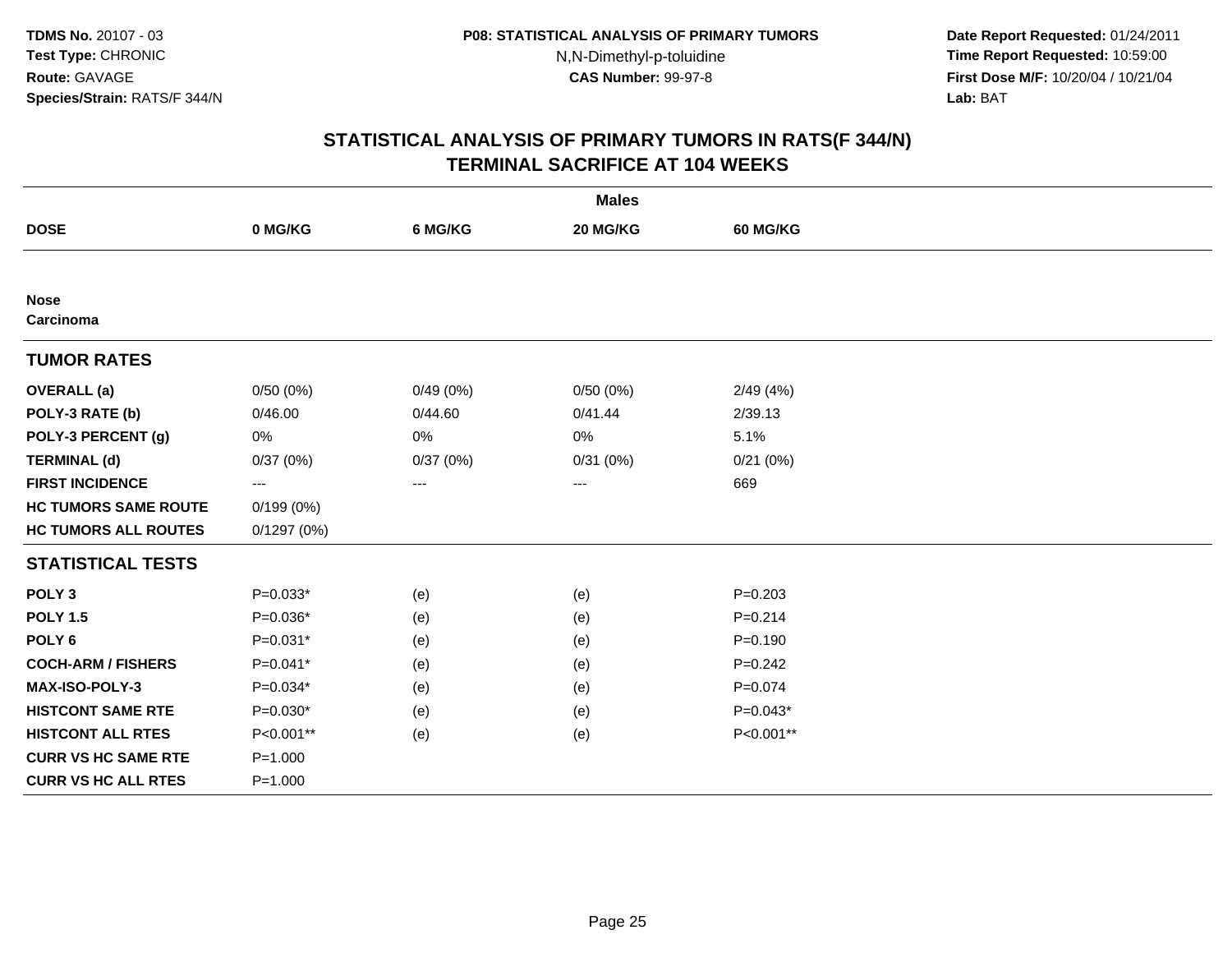**Date Report Requested:** 01/24/2011 **Time Report Requested:** 10:59:00 **First Dose M/F:** 10/20/04 / 10/21/04<br>**Lab:** BAT **Lab:** BAT

|                                                                                                                         |                   |          | <b>Males</b> |          |  |
|-------------------------------------------------------------------------------------------------------------------------|-------------------|----------|--------------|----------|--|
| <b>DOSE</b>                                                                                                             | 0 MG/KG           | 6 MG/KG  | 20 MG/KG     | 60 MG/KG |  |
|                                                                                                                         |                   |          |              |          |  |
| Oral Cavity (Oral Mucosa, Tongue, Pharynx, Tooth, Gingiva)<br>Squamous Cell Carcinoma, Papilloma Squamous, or Papilloma |                   |          |              |          |  |
| <b>TUMOR RATES</b>                                                                                                      | $\#$              | #        | #            | #        |  |
| <b>OVERALL</b> (a)                                                                                                      | 0/50(0%)          | 1/50(2%) | 0/50(0%)     | 1/50(2%) |  |
| POLY-3 RATE (b)                                                                                                         | 0/46.00           | 1/44.99  | 0/41.44      | 1/39.04  |  |
| POLY-3 PERCENT (g)                                                                                                      | 0%                | 2.2%     | 0%           | 2.6%     |  |
| <b>TERMINAL (d)</b>                                                                                                     | 0/37(0%)          | 1/37(3%) | 0/31(0%)     | 1/21(5%) |  |
| <b>FIRST INCIDENCE</b>                                                                                                  | $\qquad \qquad -$ | 727 (T)  | ---          | 727(T)   |  |
| <b>HC TUMORS SAME ROUTE</b>                                                                                             | 3/199(2%)         |          |              |          |  |
| <b>HC TUMORS ALL ROUTES</b>                                                                                             | 11/1298 (1%)      |          |              |          |  |
| <b>STATISTICAL TESTS</b>                                                                                                |                   |          |              |          |  |
| POLY <sub>3</sub>                                                                                                       | (n)               | (n)      | (n)          | (n)      |  |
| <b>POLY 1.5</b>                                                                                                         | (n)               | (n)      | (n)          | (n)      |  |
| POLY <sub>6</sub>                                                                                                       | (n)               | (n)      | (n)          | (n)      |  |
| <b>COCH-ARM / FISHERS</b>                                                                                               | (n)               | (n)      | (n)          | (n)      |  |
| MAX-ISO-POLY-3                                                                                                          | (n)               | (n)      | (n)          | (n)      |  |
| <b>HISTCONT SAME RTE</b>                                                                                                | (n)               | (n)      | (n)          | (n)      |  |
| <b>HISTCONT ALL RTES</b>                                                                                                | (n)               | (n)      | (n)          | (n)      |  |
| <b>CURR VS HC SAME RTE</b>                                                                                              | (n)               |          |              |          |  |
| <b>CURR VS HC ALL RTES</b>                                                                                              | (n)               |          |              |          |  |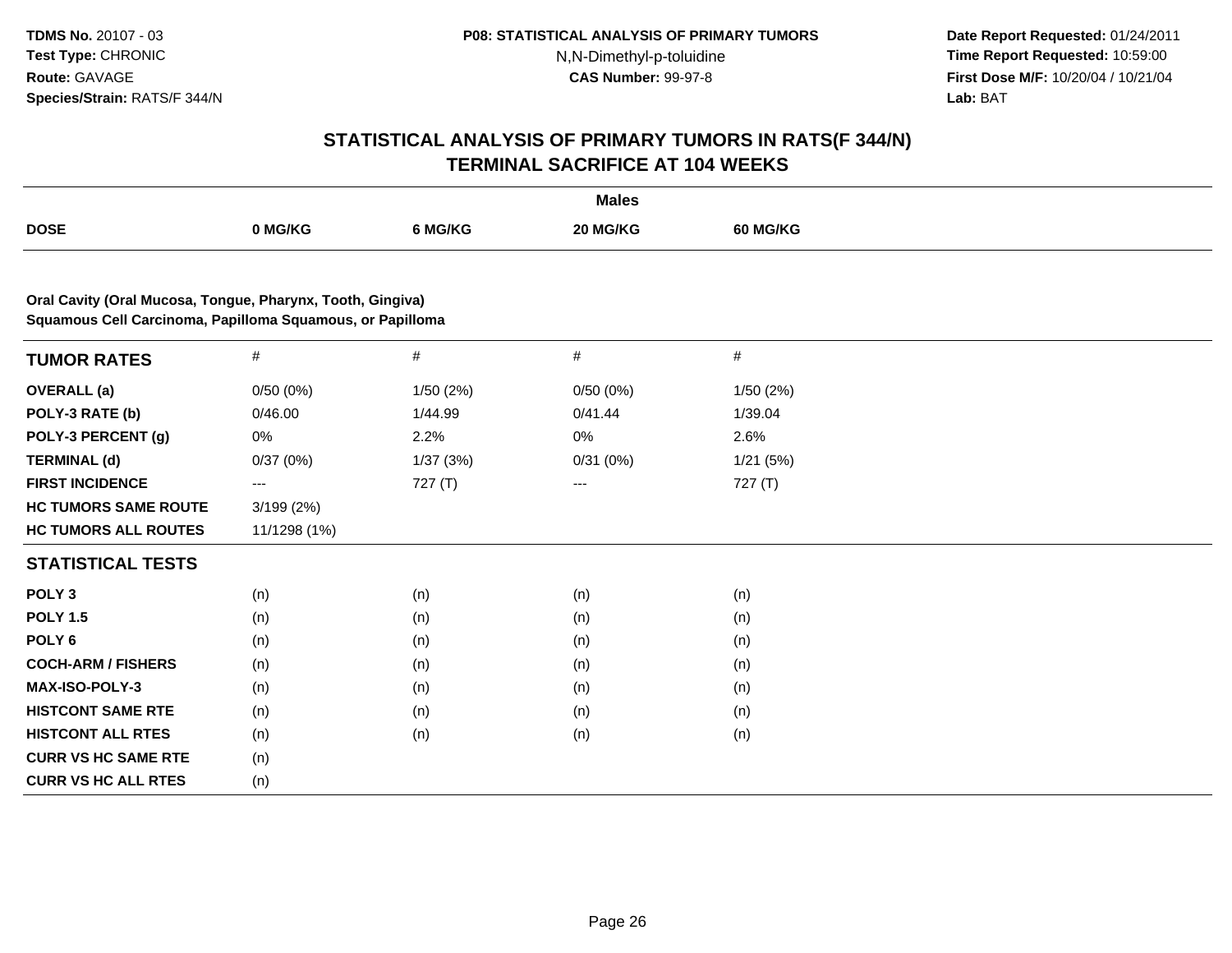**Date Report Requested:** 01/24/2011 **Time Report Requested:** 10:59:00 **First Dose M/F:** 10/20/04 / 10/21/04<br>**Lab:** BAT **Lab:** BAT

|                                                                      |                |             | <b>Males</b> |              |  |
|----------------------------------------------------------------------|----------------|-------------|--------------|--------------|--|
| <b>DOSE</b>                                                          | 0 MG/KG        | 6 MG/KG     | 20 MG/KG     | 60 MG/KG     |  |
|                                                                      |                |             |              |              |  |
| <b>Pituitary Gland: Pars Distalis or Unspecified Site</b><br>Adenoma |                |             |              |              |  |
| <b>TUMOR RATES</b>                                                   |                |             |              |              |  |
| <b>OVERALL</b> (a)                                                   | 23/50 (46%)    | 27/50 (54%) | 18/50 (36%)  | 15/50 (30%)  |  |
| POLY-3 RATE (b)                                                      | 23/47.37       | 27/46.93    | 18/42.54     | 15/40.85     |  |
| POLY-3 PERCENT (g)                                                   | 48.6%          | 57.5%       | 42.3%        | 36.7%        |  |
| <b>TERMINAL (d)</b>                                                  | 18/37 (49%)    | 20/37 (54%) | 14/31 (45%)  | 7/21 (33%)   |  |
| <b>FIRST INCIDENCE</b>                                               | 610            | 512         | 581          | 496          |  |
| <b>HC TUMORS SAME ROUTE</b>                                          | 57/199 (29%)   |             |              |              |  |
| <b>HC TUMORS ALL ROUTES</b>                                          | 604/1293 (47%) |             |              |              |  |
| <b>STATISTICAL TESTS</b>                                             |                |             |              |              |  |
| POLY <sub>3</sub>                                                    | P=0.062N       | $P = 0.251$ | $P = 0.351N$ | P=0.180N     |  |
| <b>POLY 1.5</b>                                                      | P=0.037N*      | $P = 0.244$ | P=0.315N     | $P = 0.131N$ |  |
| POLY <sub>6</sub>                                                    | $P = 0.111N$   | $P = 0.270$ | P=0.389N     | $P = 0.253N$ |  |
| <b>COCH-ARM / FISHERS</b>                                            | P=0.018N*      | $P = 0.274$ | P=0.208N     | P=0.074N     |  |
| <b>MAX-ISO-POLY-3</b>                                                | P=0.100N       | $P=0.191$   | P=0.286N     | $P = 0.145N$ |  |
| <b>HISTCONT SAME RTE</b>                                             | $P=0.342$      | $P=0.039*$  | $P = 0.212$  | $P=0.367$    |  |
| <b>HISTCONT ALL RTES</b>                                             | $P = 1.000$    | $P = 0.345$ | $P = 1.000$  | $P = 1.000$  |  |
| <b>CURR VS HC SAME RTE</b>                                           | $P = 0.075$    |             |              |              |  |
| <b>CURR VS HC ALL RTES</b>                                           | $P = 0.740$    |             |              |              |  |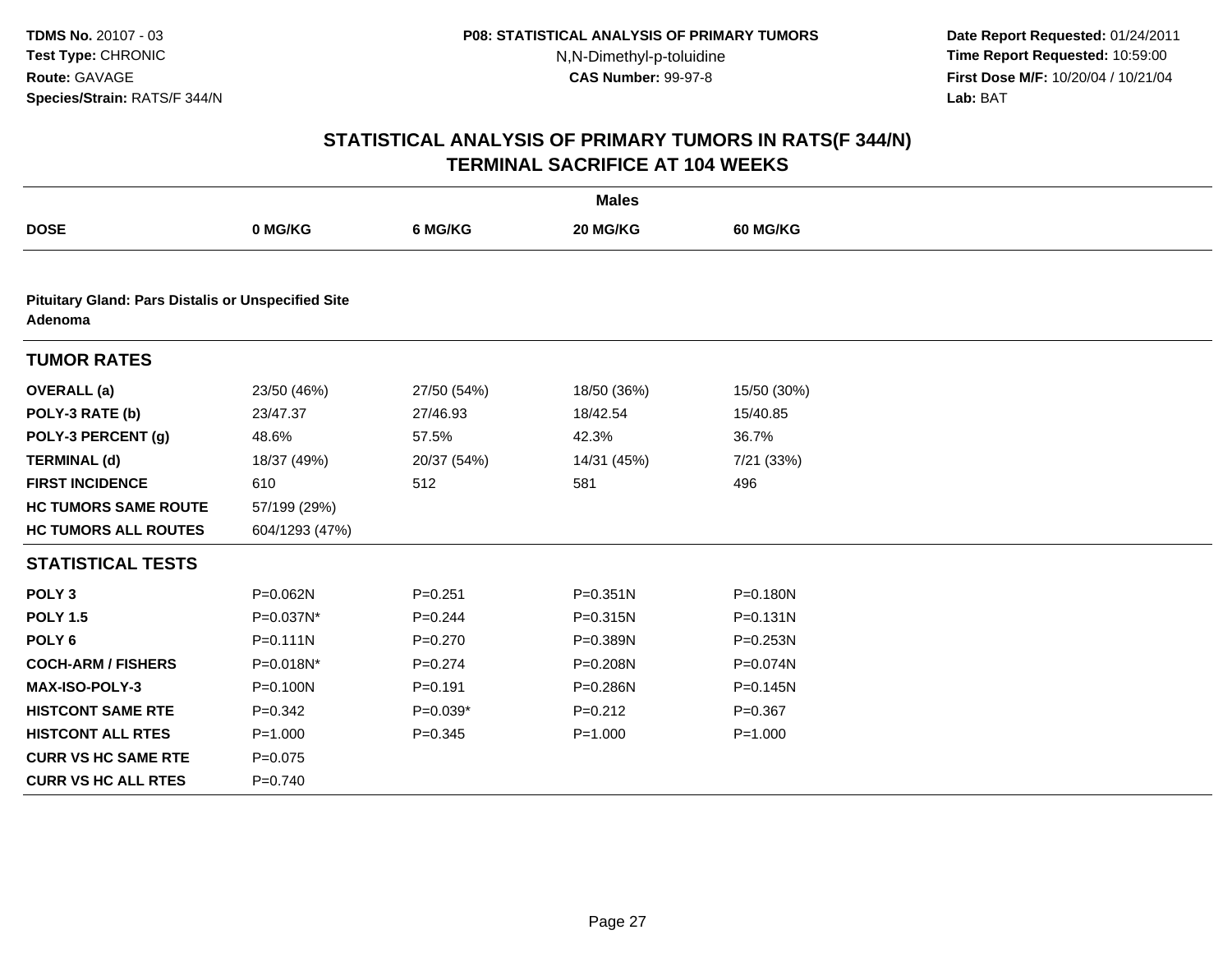**Date Report Requested:** 01/24/2011 **Time Report Requested:** 10:59:00 **First Dose M/F:** 10/20/04 / 10/21/04<br>**Lab:** BAT **Lab:** BAT

|                                                                                   |                |             | <b>Males</b> |                 |  |
|-----------------------------------------------------------------------------------|----------------|-------------|--------------|-----------------|--|
| <b>DOSE</b>                                                                       | 0 MG/KG        | 6 MG/KG     | 20 MG/KG     | <b>60 MG/KG</b> |  |
|                                                                                   |                |             |              |                 |  |
| <b>Pituitary Gland: Pars Distalis or Unspecified Site</b><br>Carcinoma or Adenoma |                |             |              |                 |  |
| <b>TUMOR RATES</b>                                                                |                |             |              |                 |  |
| <b>OVERALL</b> (a)                                                                | 24/50 (48%)    | 28/50 (56%) | 18/50 (36%)  | 15/50 (30%)     |  |
| POLY-3 RATE (b)                                                                   | 24/47.37       | 28/47.29    | 18/42.54     | 15/40.85        |  |
| POLY-3 PERCENT (g)                                                                | 50.7%          | 59.2%       | 42.3%        | 36.7%           |  |
| <b>TERMINAL (d)</b>                                                               | 19/37 (51%)    | 20/37 (54%) | 14/31 (45%)  | 7/21 (33%)      |  |
| <b>FIRST INCIDENCE</b>                                                            | 610            | 512         | 581          | 496             |  |
| <b>HC TUMORS SAME ROUTE</b>                                                       | 57/199 (29%)   |             |              |                 |  |
| <b>HC TUMORS ALL ROUTES</b>                                                       | 605/1293 (47%) |             |              |                 |  |
| <b>STATISTICAL TESTS</b>                                                          |                |             |              |                 |  |
| POLY <sub>3</sub>                                                                 | $P=0.040N^*$   | $P = 0.264$ | P=0.279N     | $P = 0.132N$    |  |
| <b>POLY 1.5</b>                                                                   | P=0.022N*      | $P = 0.250$ | $P = 0.247N$ | P=0.093N        |  |
| POLY <sub>6</sub>                                                                 | P=0.077N       | $P=0.294$   | P=0.314N     | P=0.194N        |  |
| <b>COCH-ARM / FISHERS</b>                                                         | P=0.010N**     | $P = 0.274$ | P=0.156N     | P=0.050N*       |  |
| <b>MAX-ISO-POLY-3</b>                                                             | P=0.064N       | $P = 0.201$ | P=0.224N     | P=0.105N        |  |
| <b>HISTCONT SAME RTE</b>                                                          | $P = 0.337$    | $P=0.033*$  | $P = 0.212$  | $P = 0.367$     |  |
| <b>HISTCONT ALL RTES</b>                                                          | $P = 1.000$    | $P=0.302$   | $P = 1.000$  | $P = 1.000$     |  |
| <b>CURR VS HC SAME RTE</b>                                                        | $P=0.045*$     |             |              |                 |  |
| <b>CURR VS HC ALL RTES</b>                                                        | $P=0.949$      |             |              |                 |  |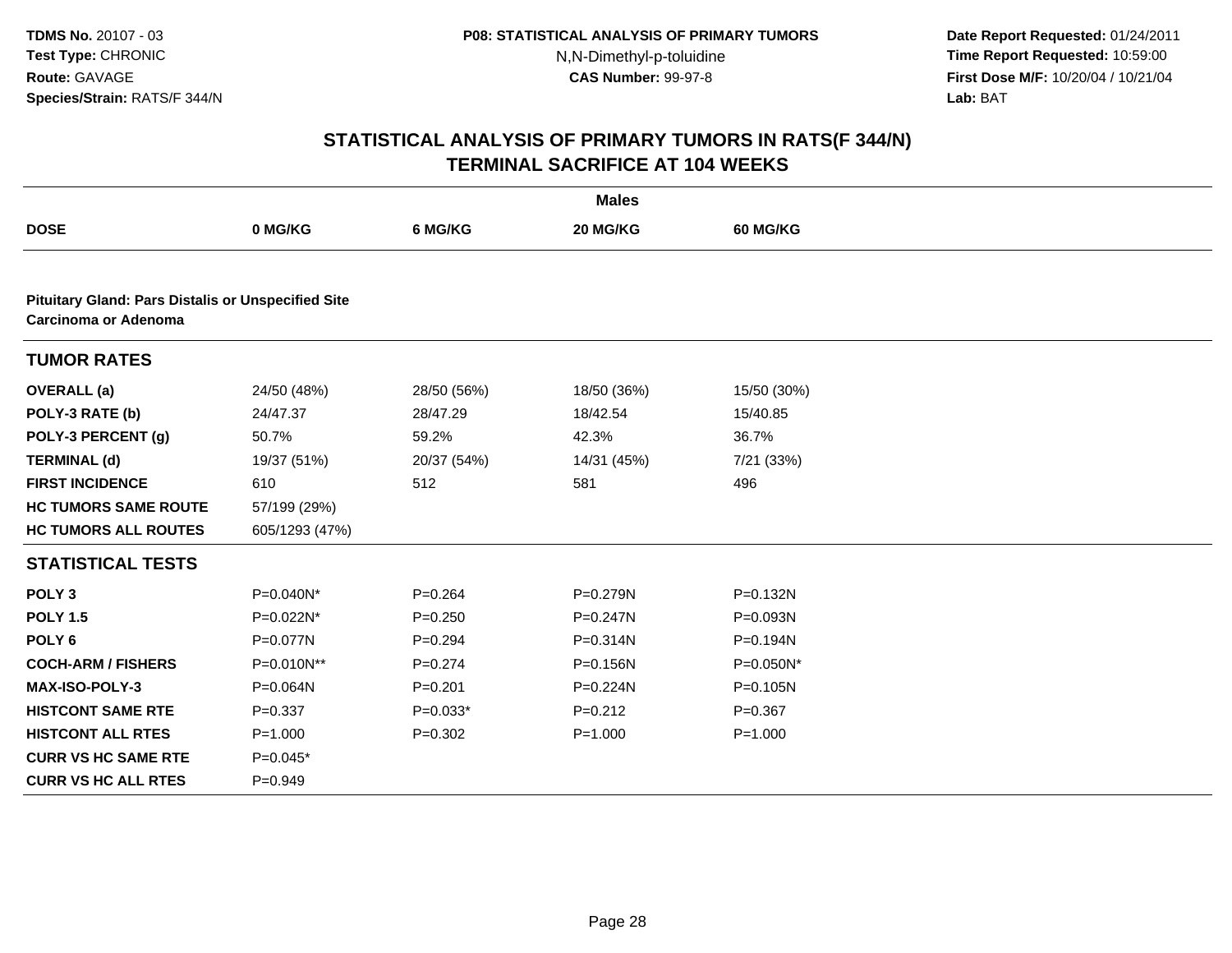**Date Report Requested:** 01/24/2011 **Time Report Requested:** 10:59:00 **First Dose M/F:** 10/20/04 / 10/21/04<br>**Lab:** BAT **Lab:** BAT

|                                                                             |              |              | <b>Males</b> |                 |  |
|-----------------------------------------------------------------------------|--------------|--------------|--------------|-----------------|--|
| <b>DOSE</b>                                                                 | 0 MG/KG      | 6 MG/KG      | 20 MG/KG     | <b>60 MG/KG</b> |  |
|                                                                             |              |              |              |                 |  |
| Skin<br>Basal Cell Adenoma, Basosquamous Tumor Benign, or Trichoepithelioma |              |              |              |                 |  |
| <b>TUMOR RATES</b>                                                          | $\#$         | $\#$         | $\#$         | $\#$            |  |
| <b>OVERALL</b> (a)                                                          | 1/50(2%)     | 0/50(0%)     | 1/50(2%)     | 2/50(4%)        |  |
| POLY-3 RATE (b)                                                             | 1/46.00      | 0/44.99      | 1/41.44      | 2/39.43         |  |
| POLY-3 PERCENT (g)                                                          | 2.2%         | 0%           | 2.4%         | 5.1%            |  |
| <b>TERMINAL (d)</b>                                                         | 1/37(3%)     | 0/37(0%)     | 1/31(3%)     | 1/21(5%)        |  |
| <b>FIRST INCIDENCE</b>                                                      | 727(T)       | ---          | 727 (T)      | 616             |  |
| <b>HC TUMORS SAME ROUTE</b>                                                 | 2/199 (1%)   |              |              |                 |  |
| <b>HC TUMORS ALL ROUTES</b>                                                 | 21/1298 (2%) |              |              |                 |  |
| <b>STATISTICAL TESTS</b>                                                    |              |              |              |                 |  |
| POLY <sub>3</sub>                                                           | $P = 0.196$  | P=0.504N     | $P=0.737$    | $P=0.447$       |  |
| <b>POLY 1.5</b>                                                             | $P = 0.210$  | $P = 0.505N$ | $P=0.742$    | $P=0.466$       |  |
| POLY <sub>6</sub>                                                           | $P = 0.179$  | P=0.503N     | $P=0.732$    | $P=0.423$       |  |
| <b>COCH-ARM / FISHERS</b>                                                   | $P = 0.231$  | P=0.500N     | P=0.753N     | $P = 0.500$     |  |
| MAX-ISO-POLY-3                                                              | $P = 0.215$  | $P = 0.164N$ | $P=0.471$    | $P = 0.253$     |  |
| <b>HISTCONT SAME RTE</b>                                                    | $P = 0.135$  | $P = 1.000$  | $P = 1.000$  | $P = 0.169$     |  |
| <b>HISTCONT ALL RTES</b>                                                    | $P = 0.183$  | $P = 1.000$  | $P = 1.000$  | $P = 0.146$     |  |
| <b>CURR VS HC SAME RTE</b>                                                  | $P = 0.740$  |              |              |                 |  |
| <b>CURR VS HC ALL RTES</b>                                                  | $P = 0.889$  |              |              |                 |  |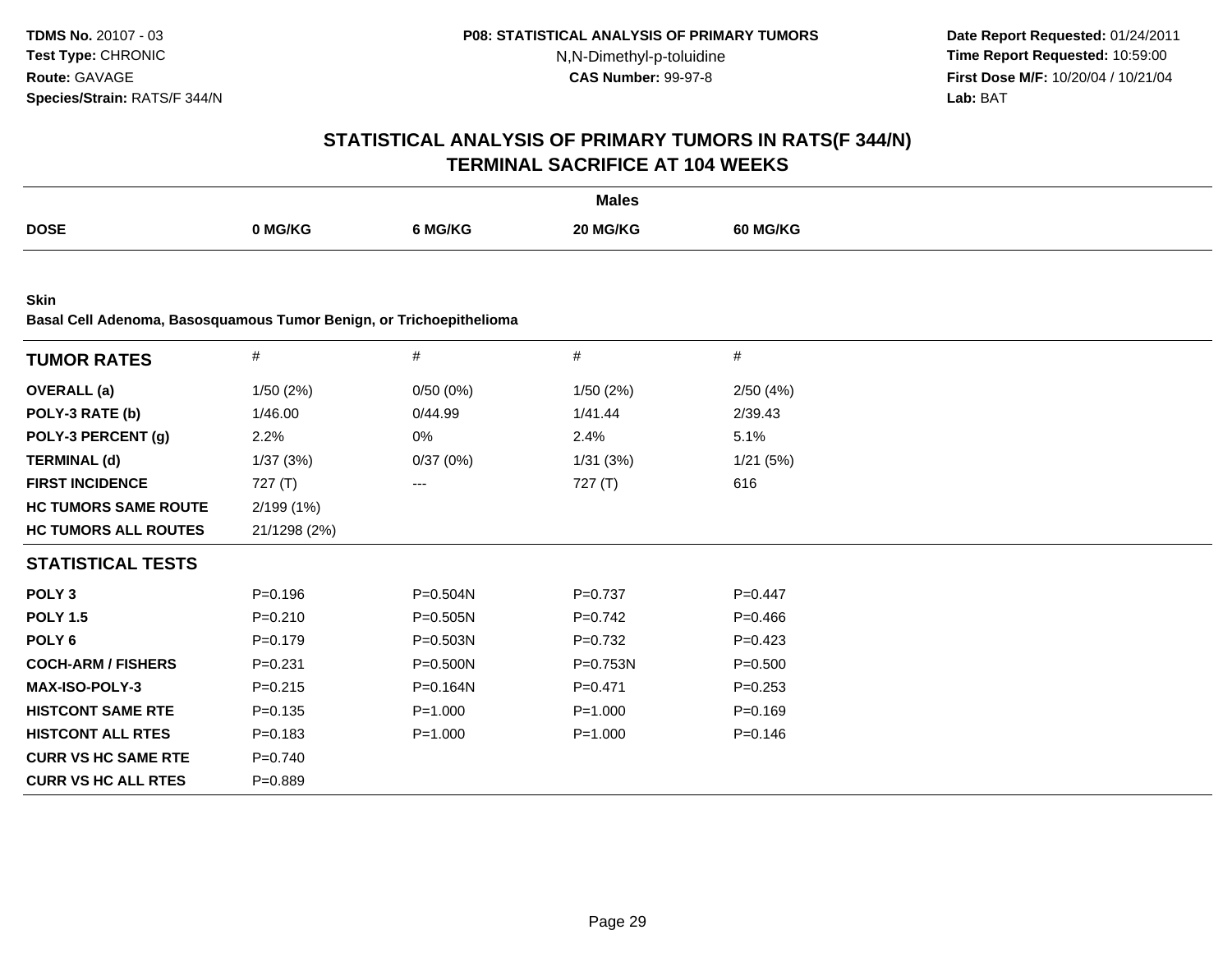**Date Report Requested:** 01/24/2011 **Time Report Requested:** 10:59:00 **First Dose M/F:** 10/20/04 / 10/21/04<br>**Lab:** BAT **Lab:** BAT

| <b>Males</b>                               |              |             |             |                   |  |  |
|--------------------------------------------|--------------|-------------|-------------|-------------------|--|--|
| <b>DOSE</b>                                | 0 MG/KG      | 6 MG/KG     | 20 MG/KG    | 60 MG/KG          |  |  |
|                                            |              |             |             |                   |  |  |
| <b>Skin</b><br><b>Basal Cell Carcinoma</b> |              |             |             |                   |  |  |
| <b>TUMOR RATES</b>                         | $\#$         | $\#$        | $\#$        | #                 |  |  |
| <b>OVERALL</b> (a)                         | 0/50(0%)     | 1/50(2%)    | 3/50(6%)    | 0/50(0%)          |  |  |
| POLY-3 RATE (b)                            | 0/46.00      | 1/44.99     | 3/41.44     | 0/39.04           |  |  |
| POLY-3 PERCENT (g)                         | 0%           | 2.2%        | 7.2%        | 0%                |  |  |
| <b>TERMINAL (d)</b>                        | 0/37(0%)     | 1/37(3%)    | 3/31 (10%)  | 0/21(0%)          |  |  |
| <b>FIRST INCIDENCE</b>                     | ---          | 727(T)      | 727 (T)     | $\qquad \qquad -$ |  |  |
| <b>HC TUMORS SAME ROUTE</b>                | 2/199 (1%)   |             |             |                   |  |  |
| <b>HC TUMORS ALL ROUTES</b>                | 11/1298 (1%) |             |             |                   |  |  |
| <b>STATISTICAL TESTS</b>                   |              |             |             |                   |  |  |
| POLY <sub>3</sub>                          | P=0.578N     | $P = 0.496$ | $P = 0.101$ | (e)               |  |  |
| <b>POLY 1.5</b>                            | P=0.548N     | $P = 0.495$ | $P=0.105$   | (e)               |  |  |
| POLY <sub>6</sub>                          | P=0.616N     | $P=0.497$   | $P = 0.097$ | (e)               |  |  |
| <b>COCH-ARM / FISHERS</b>                  | P=0.500N     | $P = 0.500$ | $P = 0.121$ | (e)               |  |  |
| <b>MAX-ISO-POLY-3</b>                      | $P=0.239$    | $P = 0.159$ | $P=0.038*$  | (e)               |  |  |
| <b>HISTCONT SAME RTE</b>                   | $P = 0.361$  | $P = 1.000$ | $P=0.042*$  | (e)               |  |  |
| <b>HISTCONT ALL RTES</b>                   | $P=0.229$    | $P=0.474$   | P<0.001**   | (e)               |  |  |
| <b>CURR VS HC SAME RTE</b>                 | $P = 0.377$  |             |             |                   |  |  |
| <b>CURR VS HC ALL RTES</b>                 | $P = 0.450$  |             |             |                   |  |  |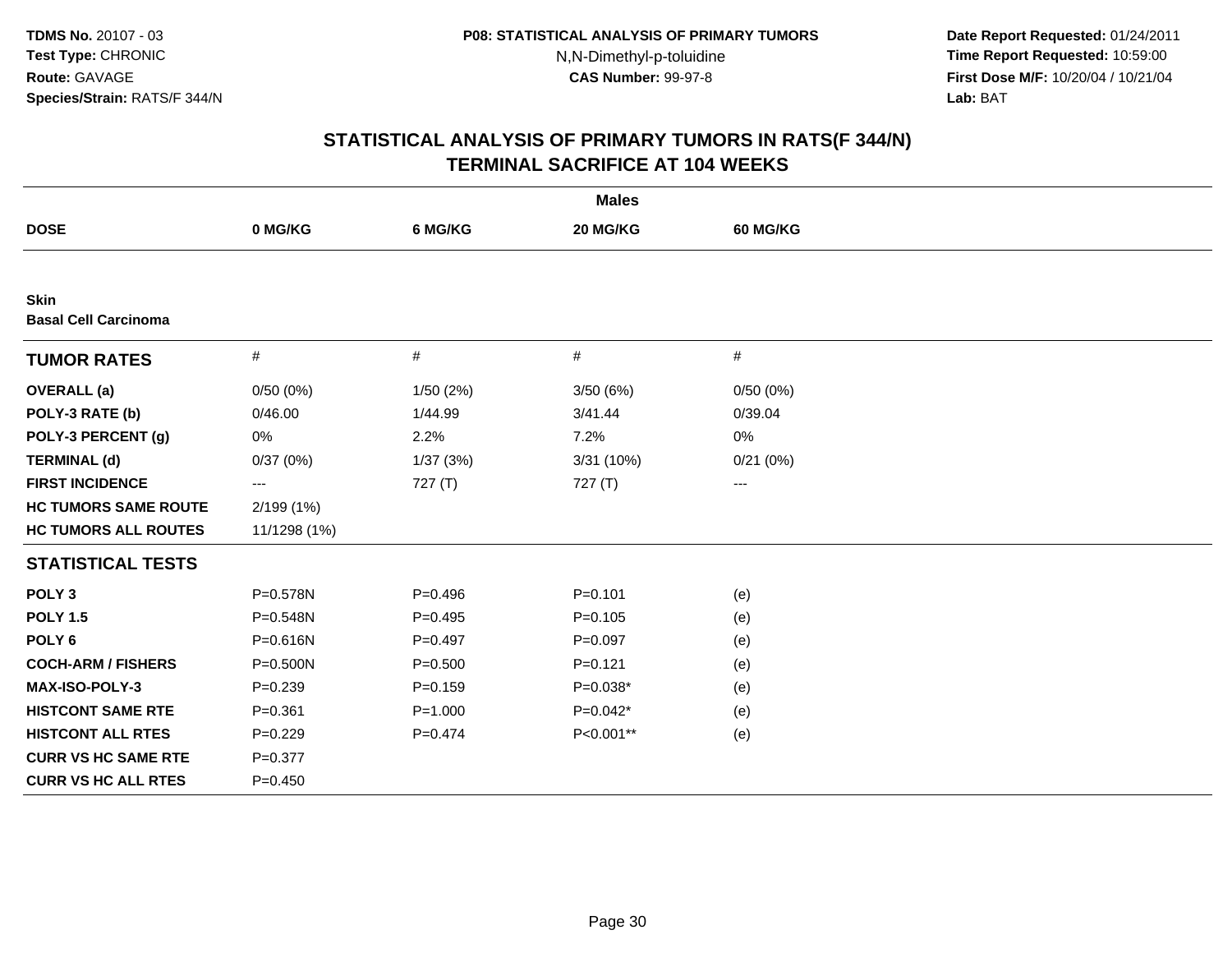**Date Report Requested:** 01/24/2011 **Time Report Requested:** 10:59:00 **First Dose M/F:** 10/20/04 / 10/21/04<br>**Lab:** BAT **Lab:** BAT

#### **STATISTICAL ANALYSIS OF PRIMARY TUMORS IN RATS(F 344/N)TERMINAL SACRIFICE AT 104 WEEKS**

|             |         |        | <b>Males</b> |                 |
|-------------|---------|--------|--------------|-----------------|
| <b>DOSE</b> | ) MG/KG | `MG/KG | 20 MG/KG     | <b>50 MG/KG</b> |

**Skin**

**Basal Cell Carcinoma, Basal Cell Adenoma, Basosquamous Tumor (benign, malignant or NOS), or Trichoepithelioma**

| <b>TUMOR RATES</b>          | $\#$         | $\#$        | #           | #           |
|-----------------------------|--------------|-------------|-------------|-------------|
| <b>OVERALL</b> (a)          | 1/50(2%)     | 1/50(2%)    | 4/50 (8%)   | 2/50(4%)    |
| POLY-3 RATE (b)             | 1/46.00      | 1/44.99     | 4/41.44     | 2/39.43     |
| POLY-3 PERCENT (g)          | 2.2%         | 2.2%        | 9.7%        | 5.1%        |
| <b>TERMINAL (d)</b>         | 1/37(3%)     | 1/37(3%)    | 4/31 (13%)  | 1/21(5%)    |
| <b>FIRST INCIDENCE</b>      | 727 $(T)$    | 727 (T)     | 727 $(T)$   | 616         |
| <b>HC TUMORS SAME ROUTE</b> | 4/199 (2%)   |             |             |             |
| <b>HC TUMORS ALL ROUTES</b> | 32/1298 (3%) |             |             |             |
| <b>STATISTICAL TESTS</b>    |              |             |             |             |
| POLY <sub>3</sub>           | $P = 0.326$  | $P = 0.756$ | $P = 0.148$ | $P = 0.447$ |
| <b>POLY 1.5</b>             | $P = 0.360$  | $P=0.755$   | $P = 0.155$ | $P = 0.466$ |
| POLY 6                      | $P = 0.285$  | $P=0.758$   | $P = 0.142$ | $P = 0.423$ |
| <b>COCH-ARM / FISHERS</b>   | $P = 0.414$  | P=0.753N    | $P = 0.181$ | $P = 0.500$ |
| <b>MAX-ISO-POLY-3</b>       | $P = 0.235$  | $P = 0.493$ | $P = 0.076$ | $P = 0.253$ |
| <b>HISTCONT SAME RTE</b>    | $P = 0.168$  | $P = 1.000$ | $P=0.038*$  | $P = 0.257$ |
| <b>HISTCONT ALL RTES</b>    | $P=0.177$    | $P = 1.000$ | $P=0.010**$ | $P = 0.350$ |
| <b>CURR VS HC SAME RTE</b>  | $P = 0.947$  |             |             |             |
| <b>CURR VS HC ALL RTES</b>  | $P=0.773$    |             |             |             |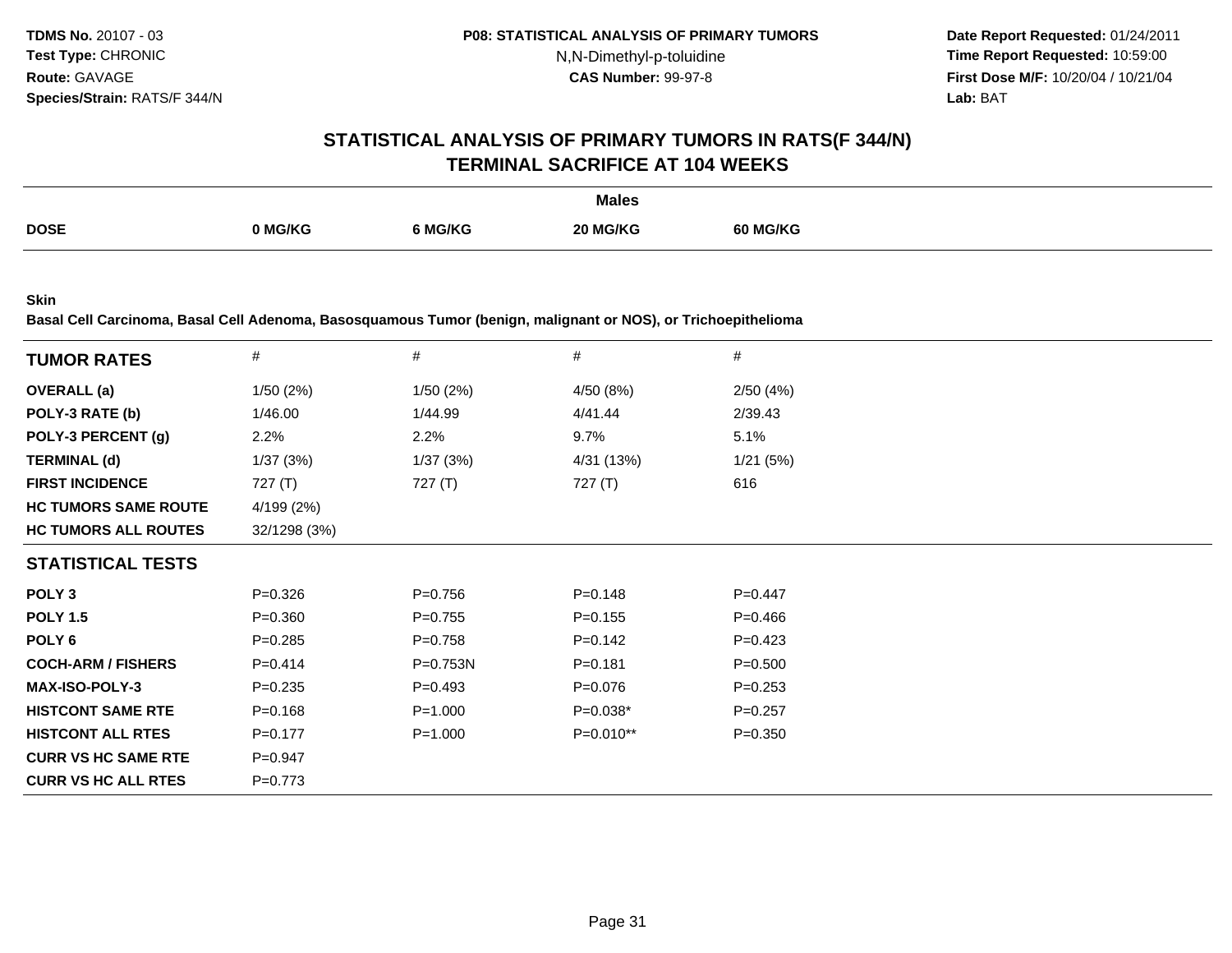**Date Report Requested:** 01/24/2011 **Time Report Requested:** 10:59:00 **First Dose M/F:** 10/20/04 / 10/21/04 Lab: BAT **Lab:** BAT

#### **STATISTICAL ANALYSIS OF PRIMARY TUMORS IN RATS(F 344/N)TERMINAL SACRIFICE AT 104 WEEKS**

|             |         |         | <b>Males</b> |                 |
|-------------|---------|---------|--------------|-----------------|
| <b>DOSE</b> |         |         |              |                 |
|             | 0 MG/KG | 6 MG/KG | 20 MG/KG     | <b>60 MG/KG</b> |
|             |         |         |              |                 |

**Skin**

**Basal or Sq. Cell Carcinoma, Carcinoma, Basosq. Tumor (M or B), Basal Cell Adenoma, Adenoma, Papilloma, Sq Papilloma, Keratoacanthoma, Trichoepithelioma**

| <b>TUMOR RATES</b>          | #             | #            | #           | #            |
|-----------------------------|---------------|--------------|-------------|--------------|
| <b>OVERALL</b> (a)          | 4/50 (8%)     | 4/50 (8%)    | 6/50 (12%)  | 4/50 (8%)    |
| POLY-3 RATE (b)             | 4/46.00       | 4/44.99      | 6/41.52     | 4/39.68      |
| POLY-3 PERCENT (g)          | 8.7%          | 8.9%         | 14.5%       | 10.1%        |
| <b>TERMINAL (d)</b>         | 4/37 (11%)    | 4/37 (11%)   | 5/31(16%)   | 2/21(10%)    |
| <b>FIRST INCIDENCE</b>      | 727 (T)       | 727(T)       | 707         | 616          |
| <b>HC TUMORS SAME ROUTE</b> | 16/199 (8%)   |              |             |              |
| <b>HC TUMORS ALL ROUTES</b> | 112/1298 (9%) |              |             |              |
| <b>STATISTICAL TESTS</b>    |               |              |             |              |
| POLY <sub>3</sub>           | $P=0.484$     | $P = 0.631$  | $P=0.307$   | $P = 0.560$  |
| <b>POLY 1.5</b>             | $P = 0.528$   | $P = 0.630$  | $P = 0.320$ | $P = 0.591$  |
| POLY 6                      | $P=0.431$     | $P=0.637$    | $P=0.294$   | $P=0.523$    |
| <b>COCH-ARM / FISHERS</b>   | $P = 0.571N$  | $P = 0.643N$ | $P=0.370$   | $P = 0.643N$ |
| <b>MAX-ISO-POLY-3</b>       | $P = 0.491$   | $P=0.486$    | $P = 0.212$ | $P = 0.418$  |
| <b>HISTCONT SAME RTE</b>    | $P=0.475$     | $P = 1.000$  | $P = 0.217$ | $P = 1.000$  |
| <b>HISTCONT ALL RTES</b>    | $P = 0.612$   | $P = 1.000$  | $P = 0.251$ | $P = 1.000$  |
| <b>CURR VS HC SAME RTE</b>  | $P=0.966$     |              |             |              |
| <b>CURR VS HC ALL RTES</b>  | $P = 0.767$   |              |             |              |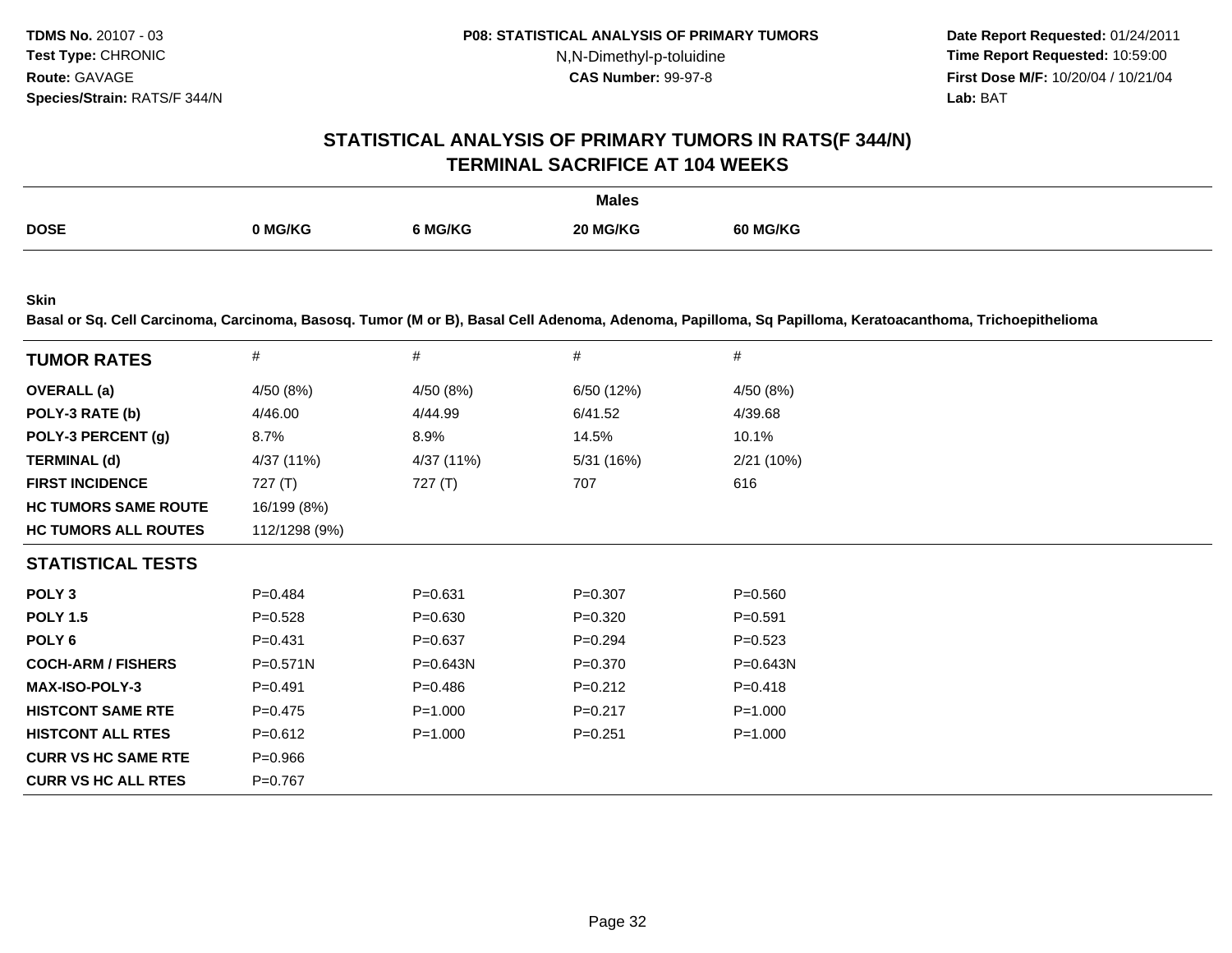**Date Report Requested:** 01/24/2011 **Time Report Requested:** 10:59:00 **First Dose M/F:** 10/20/04 / 10/21/04<br>**Lab:** BAT **Lab:** BAT

| <b>Males</b>                  |               |              |              |              |  |  |  |
|-------------------------------|---------------|--------------|--------------|--------------|--|--|--|
| <b>DOSE</b>                   | 0 MG/KG       | 6 MG/KG      | 20 MG/KG     | 60 MG/KG     |  |  |  |
|                               |               |              |              |              |  |  |  |
| <b>Skin</b><br><b>Fibroma</b> |               |              |              |              |  |  |  |
| <b>TUMOR RATES</b>            | $\#$          | $\#$         | #            | #            |  |  |  |
| <b>OVERALL</b> (a)            | 6/50 (12%)    | 4/50 (8%)    | 5/50 (10%)   | 3/50(6%)     |  |  |  |
| POLY-3 RATE (b)               | 6/46.30       | 4/44.99      | 5/41.84      | 3/39.45      |  |  |  |
| POLY-3 PERCENT (g)            | 13%           | 8.9%         | 12%          | 7.6%         |  |  |  |
| <b>TERMINAL (d)</b>           | 5/37 (14%)    | 4/37 (11%)   | 4/31 (13%)   | 1/21 (5%)    |  |  |  |
| <b>FIRST INCIDENCE</b>        | 645           | 727(T)       | 612          | 645          |  |  |  |
| <b>HC TUMORS SAME ROUTE</b>   | 18/199 (9%)   |              |              |              |  |  |  |
| <b>HC TUMORS ALL ROUTES</b>   | 113/1298 (9%) |              |              |              |  |  |  |
| <b>STATISTICAL TESTS</b>      |               |              |              |              |  |  |  |
| POLY <sub>3</sub>             | P=0.339N      | P=0.388N     | P=0.571N     | P=0.327N     |  |  |  |
| <b>POLY 1.5</b>               | $P = 0.303N$  | P=0.387N     | $P = 0.555N$ | P=0.294N     |  |  |  |
| POLY <sub>6</sub>             | P=0.386N      | P=0.384N     | P=0.585N     | P=0.368N     |  |  |  |
| <b>COCH-ARM / FISHERS</b>     | $P = 0.253N$  | $P = 0.370N$ | P=0.500N     | $P = 0.243N$ |  |  |  |
| <b>MAX-ISO-POLY-3</b>         | $P = 0.373N$  | $P = 0.271N$ | $P = 0.444N$ | P=0.229N     |  |  |  |
| <b>HISTCONT SAME RTE</b>      | $P = 1.000$   | $P = 1.000$  | $P=0.457$    | $P = 1.000$  |  |  |  |
| <b>HISTCONT ALL RTES</b>      | $P = 1.000$   | $P = 1.000$  | $P=0.442$    | $P = 1.000$  |  |  |  |
| <b>CURR VS HC SAME RTE</b>    | $P = 0.581$   |              |              |              |  |  |  |
| <b>CURR VS HC ALL RTES</b>    | $P = 0.521$   |              |              |              |  |  |  |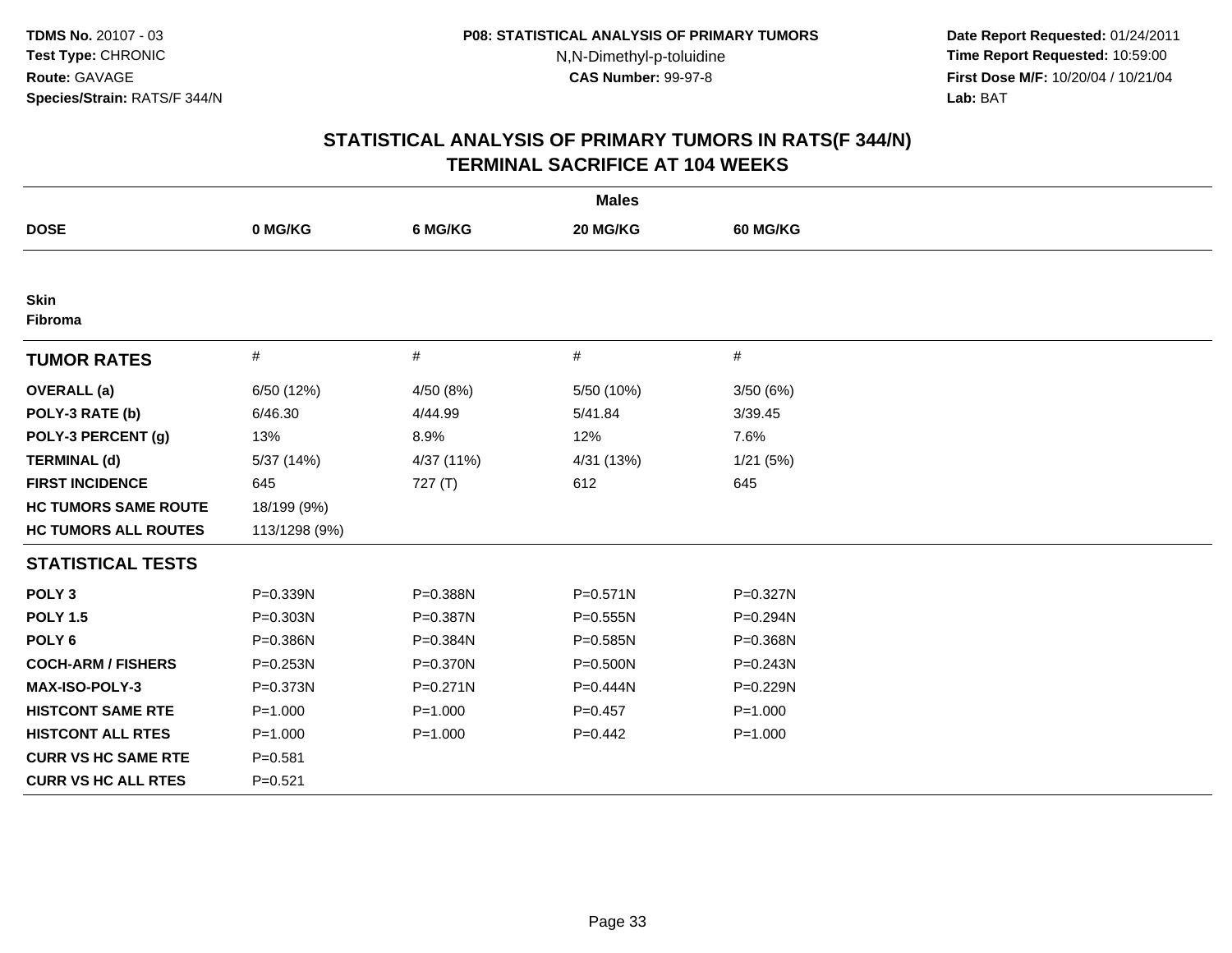**Date Report Requested:** 01/24/2011 **Time Report Requested:** 10:59:00 **First Dose M/F:** 10/20/04 / 10/21/04<br>**Lab:** BAT **Lab:** BAT

#### **STATISTICAL ANALYSIS OF PRIMARY TUMORS IN RATS(F 344/N)TERMINAL SACRIFICE AT 104 WEEKS**

|             |         |         | <b>Males</b> |                 |
|-------------|---------|---------|--------------|-----------------|
| <b>DOSE</b> | 0 MG/KG | ን MG/KG | 20 MG/KG     | <b>60 MG/KG</b> |
|             |         |         |              |                 |

**Skin**

**Fibroma, Fibrosarcoma, Sarcoma, Myxoma, Myxosarcoma, or Fibrous Histiocytoma**

| <b>TUMOR RATES</b>          | #              | #            | #           | #            |
|-----------------------------|----------------|--------------|-------------|--------------|
| <b>OVERALL (a)</b>          | 6/50 (12%)     | 5/50 (10%)   | 6/50 (12%)  | 3/50(6%)     |
| POLY-3 RATE (b)             | 6/46.30        | 5/45.12      | 6/42.15     | 3/39.45      |
| POLY-3 PERCENT (g)          | 13%            | 11.1%        | 14.2%       | 7.6%         |
| <b>TERMINAL (d)</b>         | 5/37 (14%)     | 4/37 (11%)   | 4/31 (13%)  | 1/21(5%)     |
| <b>FIRST INCIDENCE</b>      | 645            | 695          | 612         | 645          |
| <b>HC TUMORS SAME ROUTE</b> | 21/199 (11%)   |              |             |              |
| <b>HC TUMORS ALL ROUTES</b> | 143/1298 (11%) |              |             |              |
| <b>STATISTICAL TESTS</b>    |                |              |             |              |
| POLY <sub>3</sub>           | $P = 0.301N$   | P=0.518N     | $P = 0.554$ | P=0.327N     |
| <b>POLY 1.5</b>             | P=0.263N       | P=0.518N     | $P = 0.567$ | P=0.294N     |
| POLY 6                      | $P = 0.351N$   | $P = 0.513N$ | $P = 0.543$ | $P = 0.368N$ |
| <b>COCH-ARM / FISHERS</b>   | P=0.210N       | P=0.500N     | P=0.620N    | $P = 0.243N$ |
| <b>MAX-ISO-POLY-3</b>       | $P = 0.389N$   | $P = 0.391N$ | $P=0.432$   | $P = 0.229N$ |
| <b>HISTCONT SAME RTE</b>    | $P = 1.000$    | $P = 1.000$  | $P = 0.393$ | $P = 1.000$  |
| <b>HISTCONT ALL RTES</b>    | $P = 1.000$    | $P = 1.000$  | $P=0.477$   | $P = 1.000$  |
| <b>CURR VS HC SAME RTE</b>  | $P = 0.826$    |              |             |              |
| <b>CURR VS HC ALL RTES</b>  | $P = 0.961$    |              |             |              |
|                             |                |              |             |              |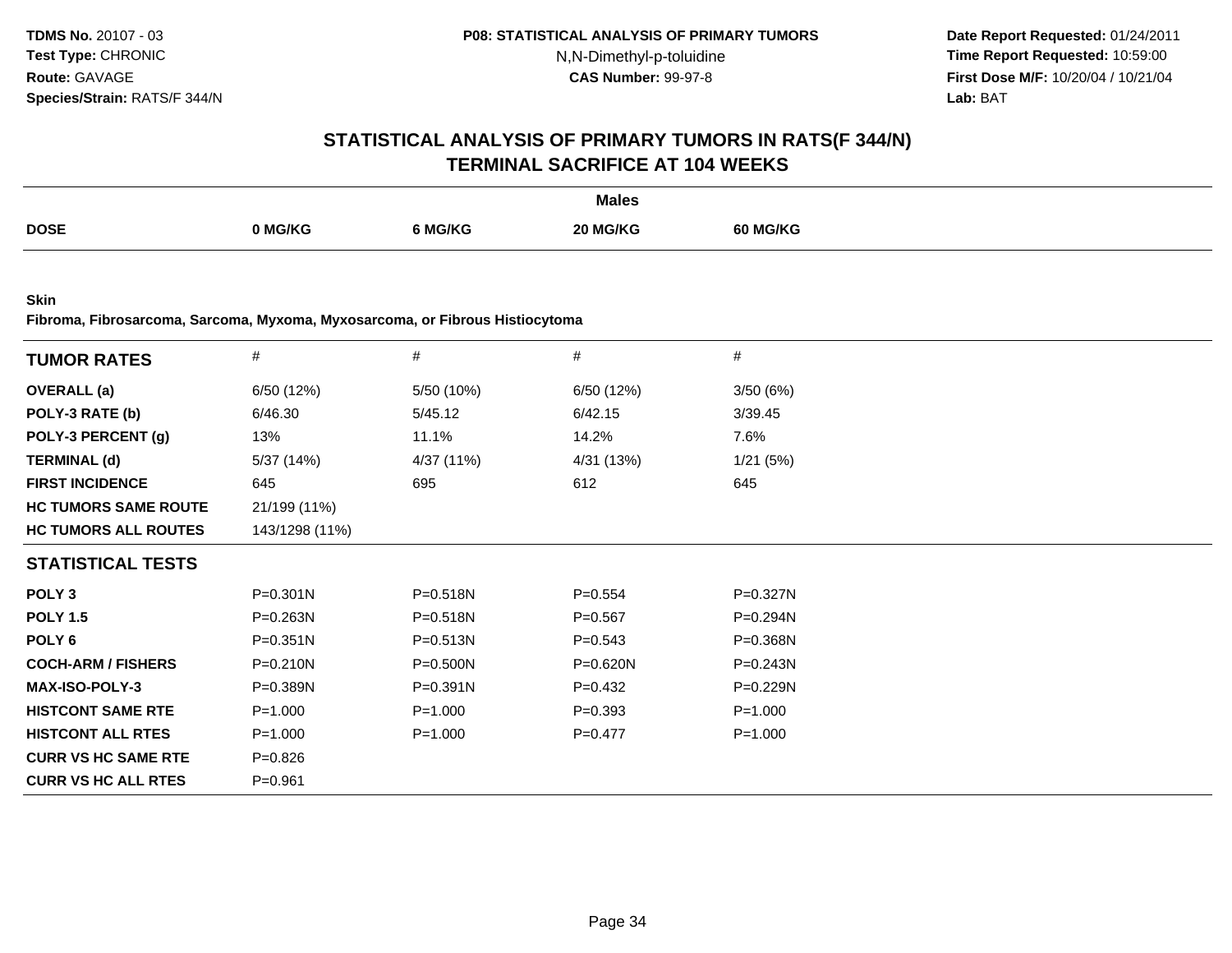**Date Report Requested:** 01/24/2011 **Time Report Requested:** 10:59:00 **First Dose M/F:** 10/20/04 / 10/21/04<br>**Lab:** BAT **Lab:** BAT

| <b>Males</b>                |                          |          |          |                 |  |  |  |
|-----------------------------|--------------------------|----------|----------|-----------------|--|--|--|
| <b>DOSE</b>                 | 0 MG/KG                  | 6 MG/KG  | 20 MG/KG | <b>60 MG/KG</b> |  |  |  |
|                             |                          |          |          |                 |  |  |  |
| <b>Skin</b><br>Fibrosarcoma |                          |          |          |                 |  |  |  |
| <b>TUMOR RATES</b>          | $\#$                     | $\#$     | $\#$     | $\#$            |  |  |  |
| <b>OVERALL</b> (a)          | 0/50(0%)                 | 0/50(0%) | 0/50(0%) | 0/50(0%)        |  |  |  |
| POLY-3 RATE (b)             | 0/46.00                  | 0/44.99  | 0/41.44  | 0/39.04         |  |  |  |
| POLY-3 PERCENT (g)          | 0%                       | $0\%$    | $0\%$    | 0%              |  |  |  |
| <b>TERMINAL (d)</b>         | 0/37(0%)                 | 0/37(0%) | 0/31(0%) | 0/21(0%)        |  |  |  |
| <b>FIRST INCIDENCE</b>      | $\hspace{0.05cm} \ldots$ | $---$    | $---$    | $--$            |  |  |  |
| <b>HC TUMORS SAME ROUTE</b> | 1/199 (1%)               |          |          |                 |  |  |  |
| <b>HC TUMORS ALL ROUTES</b> | 17/1298 (1%)             |          |          |                 |  |  |  |
| <b>STATISTICAL TESTS</b>    |                          |          |          |                 |  |  |  |
| POLY <sub>3</sub>           | (n)                      | (n)      | (n)      | (n)             |  |  |  |
| <b>POLY 1.5</b>             | (n)                      | (n)      | (n)      | (n)             |  |  |  |
| POLY <sub>6</sub>           | (n)                      | (n)      | (n)      | (n)             |  |  |  |
| <b>COCH-ARM / FISHERS</b>   | (n)                      | (n)      | (n)      | (n)             |  |  |  |
| <b>MAX-ISO-POLY-3</b>       | (n)                      | (n)      | (n)      | (n)             |  |  |  |
| <b>HISTCONT SAME RTE</b>    | (n)                      | (n)      | (n)      | (n)             |  |  |  |
| <b>HISTCONT ALL RTES</b>    | (n)                      | (n)      | (n)      | (n)             |  |  |  |
| <b>CURR VS HC SAME RTE</b>  | (n)                      |          |          |                 |  |  |  |
| <b>CURR VS HC ALL RTES</b>  | (n)                      |          |          |                 |  |  |  |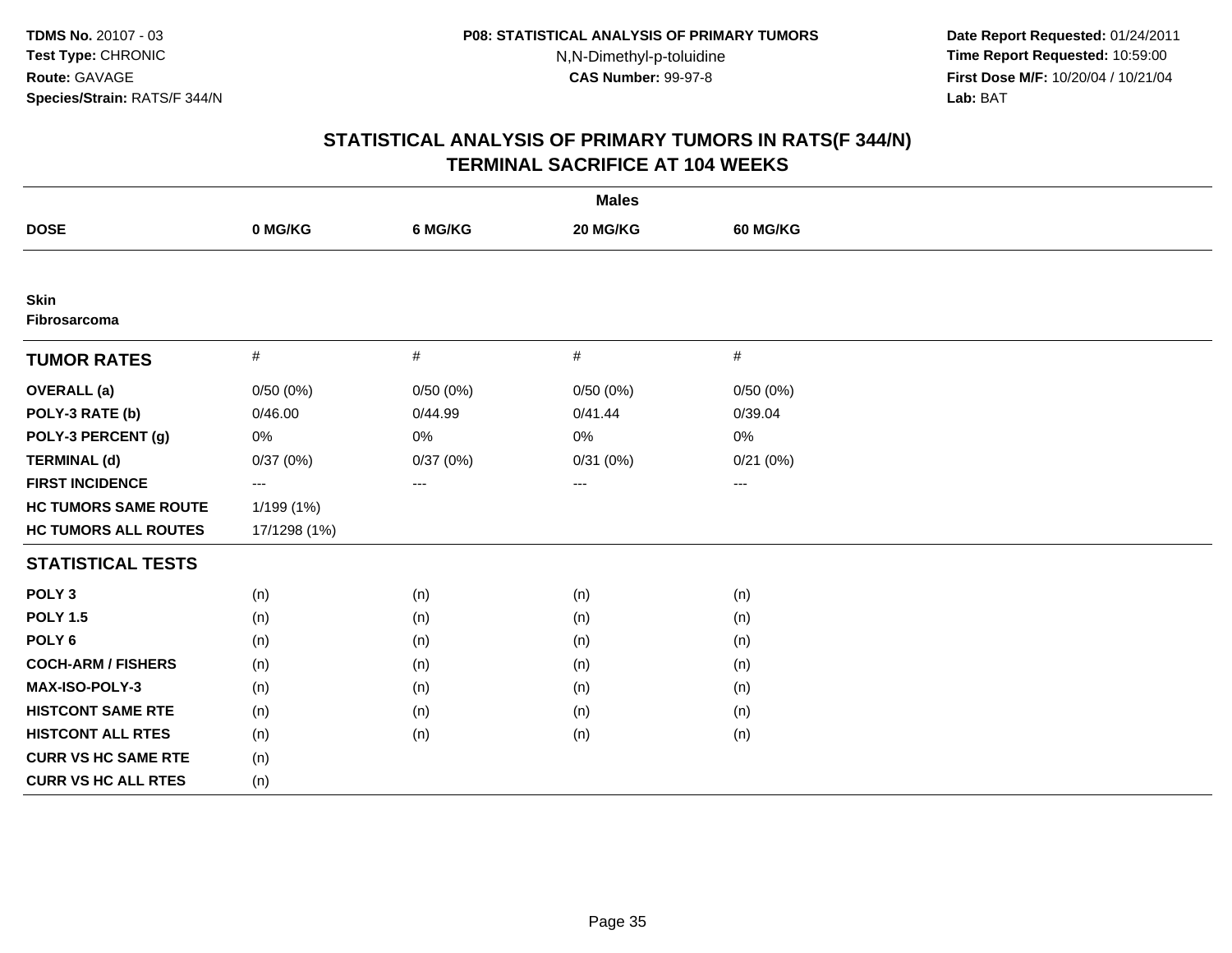**Date Report Requested:** 01/24/2011 **Time Report Requested:** 10:59:00 **First Dose M/F:** 10/20/04 / 10/21/04<br>**Lab:** BAT **Lab:** BAT

| <b>Males</b>                                                               |                         |           |           |                 |  |  |  |
|----------------------------------------------------------------------------|-------------------------|-----------|-----------|-----------------|--|--|--|
| <b>DOSE</b>                                                                | 0 MG/KG                 | 6 MG/KG   | 20 MG/KG  | <b>60 MG/KG</b> |  |  |  |
|                                                                            |                         |           |           |                 |  |  |  |
| <b>Skin</b><br>Fibrosarcoma, Sarcoma, Myxosarcoma, or Fibrous Histiocytoma |                         |           |           |                 |  |  |  |
| <b>TUMOR RATES</b>                                                         | $\#$                    | $\#$      | $\#$      | $\#$            |  |  |  |
| <b>OVERALL</b> (a)                                                         | 0/50(0%)                | 1/50 (2%) | 1/50 (2%) | 0/50(0%)        |  |  |  |
| POLY-3 RATE (b)                                                            | 0/46.00                 | 1/45.12   | 1/41.75   | 0/39.04         |  |  |  |
| POLY-3 PERCENT (g)                                                         | 0%                      | 2.2%      | 2.4%      | 0%              |  |  |  |
| <b>TERMINAL (d)</b>                                                        | 0/37(0%)                | 0/37(0%)  | 0/31(0%)  | 0/21(0%)        |  |  |  |
| <b>FIRST INCIDENCE</b>                                                     | $\qquad \qquad -\qquad$ | 695       | 643       | ---             |  |  |  |
| <b>HC TUMORS SAME ROUTE</b>                                                | 3/199(2%)               |           |           |                 |  |  |  |
| <b>HC TUMORS ALL ROUTES</b>                                                | 31/1298 (2%)            |           |           |                 |  |  |  |
| <b>STATISTICAL TESTS</b>                                                   |                         |           |           |                 |  |  |  |
| POLY <sub>3</sub>                                                          | (n)                     | (n)       | (n)       | (n)             |  |  |  |
| <b>POLY 1.5</b>                                                            | (n)                     | (n)       | (n)       | (n)             |  |  |  |
| POLY <sub>6</sub>                                                          | (n)                     | (n)       | (n)       | (n)             |  |  |  |
| <b>COCH-ARM / FISHERS</b>                                                  | (n)                     | (n)       | (n)       | (n)             |  |  |  |
| MAX-ISO-POLY-3                                                             | (n)                     | (n)       | (n)       | (n)             |  |  |  |
| <b>HISTCONT SAME RTE</b>                                                   | (n)                     | (n)       | (n)       | (n)             |  |  |  |
| <b>HISTCONT ALL RTES</b>                                                   | (n)                     | (n)       | (n)       | (n)             |  |  |  |
| <b>CURR VS HC SAME RTE</b>                                                 | (n)                     |           |           |                 |  |  |  |
| <b>CURR VS HC ALL RTES</b>                                                 | (n)                     |           |           |                 |  |  |  |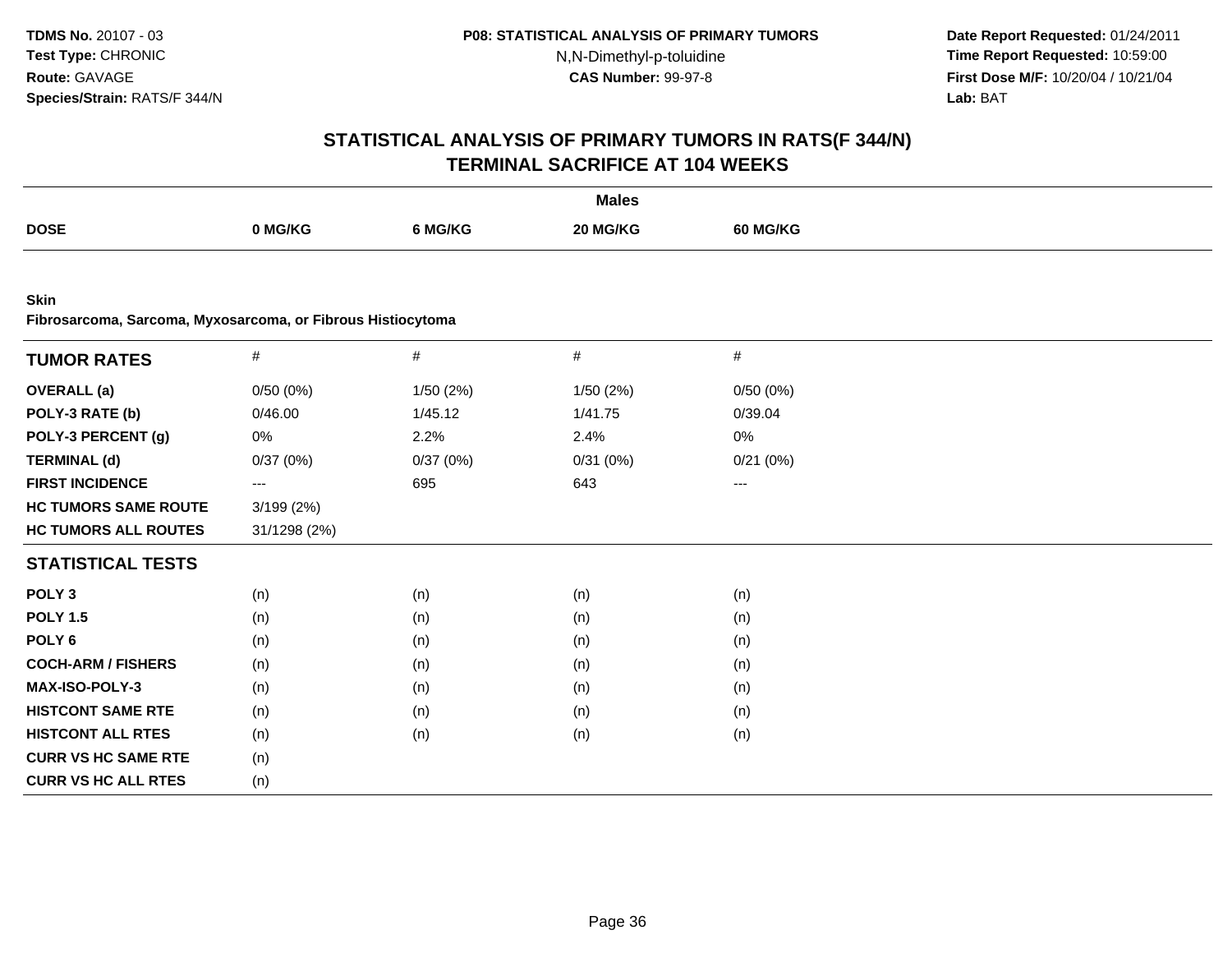**Date Report Requested:** 01/24/2011 **Time Report Requested:** 10:59:00 **First Dose M/F:** 10/20/04 / 10/21/04<br>**Lab:** BAT **Lab:** BAT

|                                |              |              | <b>Males</b> |                 |
|--------------------------------|--------------|--------------|--------------|-----------------|
| <b>DOSE</b>                    | 0 MG/KG      | 6 MG/KG      | 20 MG/KG     | <b>60 MG/KG</b> |
|                                |              |              |              |                 |
| <b>Skin</b><br>Keratoacanthoma |              |              |              |                 |
| <b>TUMOR RATES</b>             | $\#$         | $\#$         | $\#$         | #               |
| <b>OVERALL</b> (a)             | 3/50(6%)     | 3/50(6%)     | 2/50(4%)     | 2/50(4%)        |
| POLY-3 RATE (b)                | 3/46.00      | 3/44.99      | 2/41.52      | 2/39.29         |
| POLY-3 PERCENT (g)             | 6.5%         | 6.7%         | 4.8%         | 5.1%            |
| <b>TERMINAL (d)</b>            | 3/37(8%)     | 3/37(8%)     | 1/31(3%)     | 1/21(5%)        |
| <b>FIRST INCIDENCE</b>         | 727(T)       | 727(T)       | 707          | 661             |
| <b>HC TUMORS SAME ROUTE</b>    | 12/199 (6%)  |              |              |                 |
| <b>HC TUMORS ALL ROUTES</b>    | 67/1298 (5%) |              |              |                 |
| <b>STATISTICAL TESTS</b>       |              |              |              |                 |
| POLY <sub>3</sub>              | P=0.473N     | $P = 0.652$  | P=0.546N     | $P = 0.571N$    |
| <b>POLY 1.5</b>                | P=0.447N     | $P = 0.651$  | P=0.536N     | P=0.545N        |
| POLY <sub>6</sub>              | P=0.506N     | $P = 0.657$  | P=0.556N     | P=0.603N        |
| <b>COCH-ARM / FISHERS</b>      | P=0.407N     | $P = 0.661N$ | P=0.500N     | $P = 0.500N$    |
| <b>MAX-ISO-POLY-3</b>          | $P = 0.601N$ | $P = 0.488$  | P=0.372N     | P=0.396N        |
| <b>HISTCONT SAME RTE</b>       | (h)          | (h)          | (h)          | (h)             |
| <b>HISTCONT ALL RTES</b>       | $P = 1.000$  | $P = 1.000$  | $P = 1.000$  | $P = 1.000$     |
| <b>CURR VS HC SAME RTE</b>     | $P = 0.960$  |              |              |                 |
| <b>CURR VS HC ALL RTES</b>     | $P=0.884$    |              |              |                 |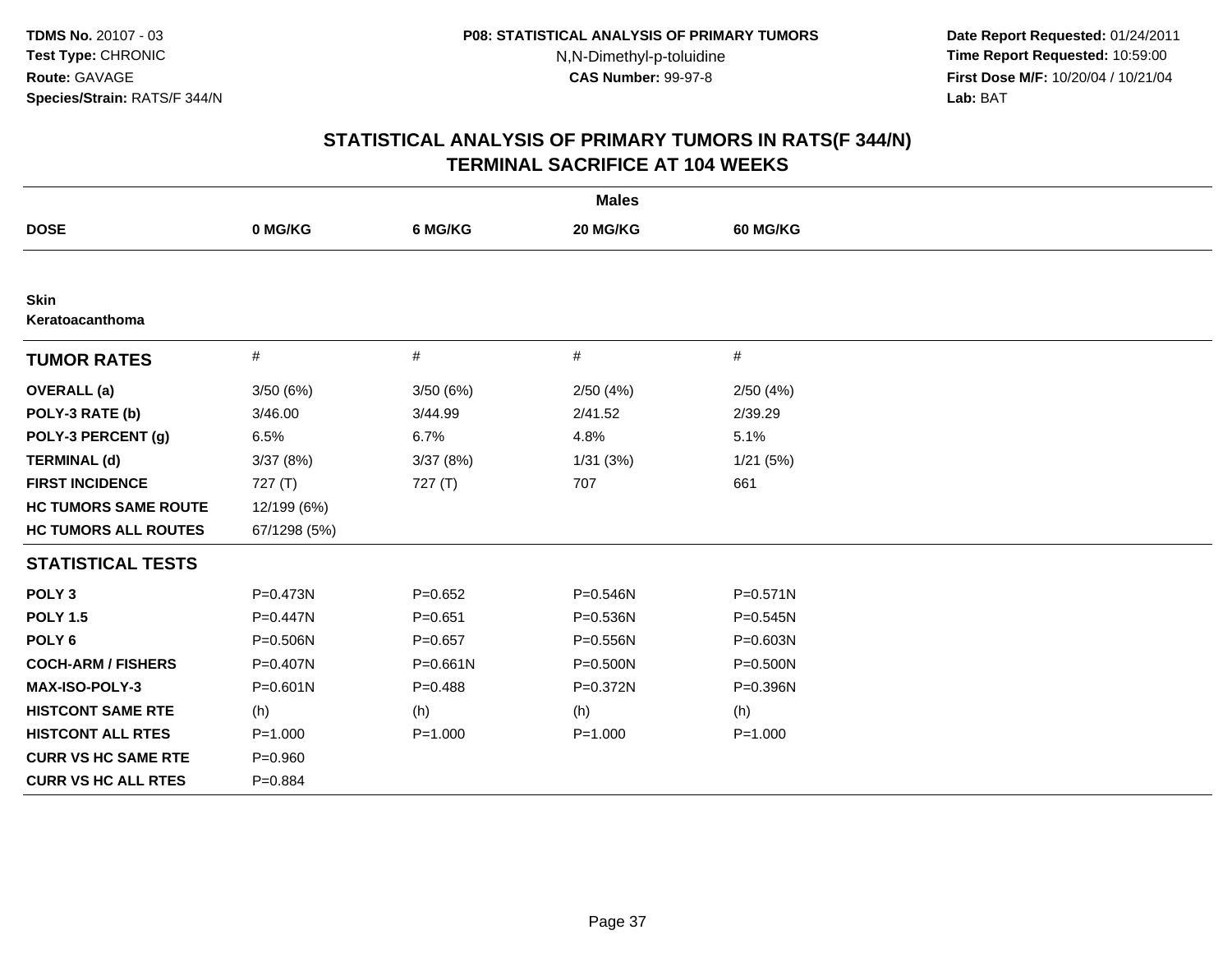**Date Report Requested:** 01/24/2011 **Time Report Requested:** 10:59:00 **First Dose M/F:** 10/20/04 / 10/21/04<br>**Lab:** BAT **Lab:** BAT

### **STATISTICAL ANALYSIS OF PRIMARY TUMORS IN RATS(F 344/N)TERMINAL SACRIFICE AT 104 WEEKS**

|             |         |         | <b>Males</b> |                 |
|-------------|---------|---------|--------------|-----------------|
| <b>DOSE</b> | 0 MG/KG | ን MG/KG | 20 MG/KG     | <b>60 MG/KG</b> |
|             |         |         |              |                 |

**Skin**

**Squamous Cell Papilloma, Papilloma, Squamous Cell Carcinoma or Keratoacanthoma**

| <b>TUMOR RATES</b>          | $\#$         | #            | #            | $\#$         |  |
|-----------------------------|--------------|--------------|--------------|--------------|--|
| <b>OVERALL</b> (a)          | 3/50(6%)     | 3/50(6%)     | 2/50(4%)     | 3/50(6%)     |  |
| POLY-3 RATE (b)             | 3/46.00      | 3/44.99      | 2/41.52      | 3/39.29      |  |
| POLY-3 PERCENT (g)          | 6.5%         | 6.7%         | 4.8%         | 7.6%         |  |
| <b>TERMINAL (d)</b>         | 3/37(8%)     | 3/37(8%)     | 1/31(3%)     | 2/21 (10%)   |  |
| <b>FIRST INCIDENCE</b>      | 727 $(T)$    | 727 (T)      | 707          | 661          |  |
| <b>HC TUMORS SAME ROUTE</b> | 12/199 (6%)  |              |              |              |  |
| <b>HC TUMORS ALL ROUTES</b> | 83/1298 (6%) |              |              |              |  |
| <b>STATISTICAL TESTS</b>    |              |              |              |              |  |
| POLY <sub>3</sub>           | $P = 0.519$  | $P = 0.652$  | P=0.546N     | $P = 0.588$  |  |
| <b>POLY 1.5</b>             | $P = 0.550$  | $P = 0.651$  | P=0.536N     | $P = 0.616$  |  |
| POLY 6                      | $P = 0.481$  | $P = 0.657$  | $P = 0.556N$ | $P = 0.553$  |  |
| <b>COCH-ARM / FISHERS</b>   | $P = 0.597$  | $P = 0.661N$ | P=0.500N     | $P = 0.661N$ |  |
| <b>MAX-ISO-POLY-3</b>       | $P = 0.612$  | $P = 0.488$  | P=0.372N     | $P=0.425$    |  |
| <b>HISTCONT SAME RTE</b>    | $P = 0.675$  | $P = 1.000$  | $P = 1.000$  | $P = 1.000$  |  |
| <b>HISTCONT ALL RTES</b>    | $P = 0.761$  | $P = 1.000$  | $P = 1.000$  | $P = 1.000$  |  |
| <b>CURR VS HC SAME RTE</b>  | $P = 0.960$  |              |              |              |  |
| <b>CURR VS HC ALL RTES</b>  | $P = 0.814$  |              |              |              |  |
|                             |              |              |              |              |  |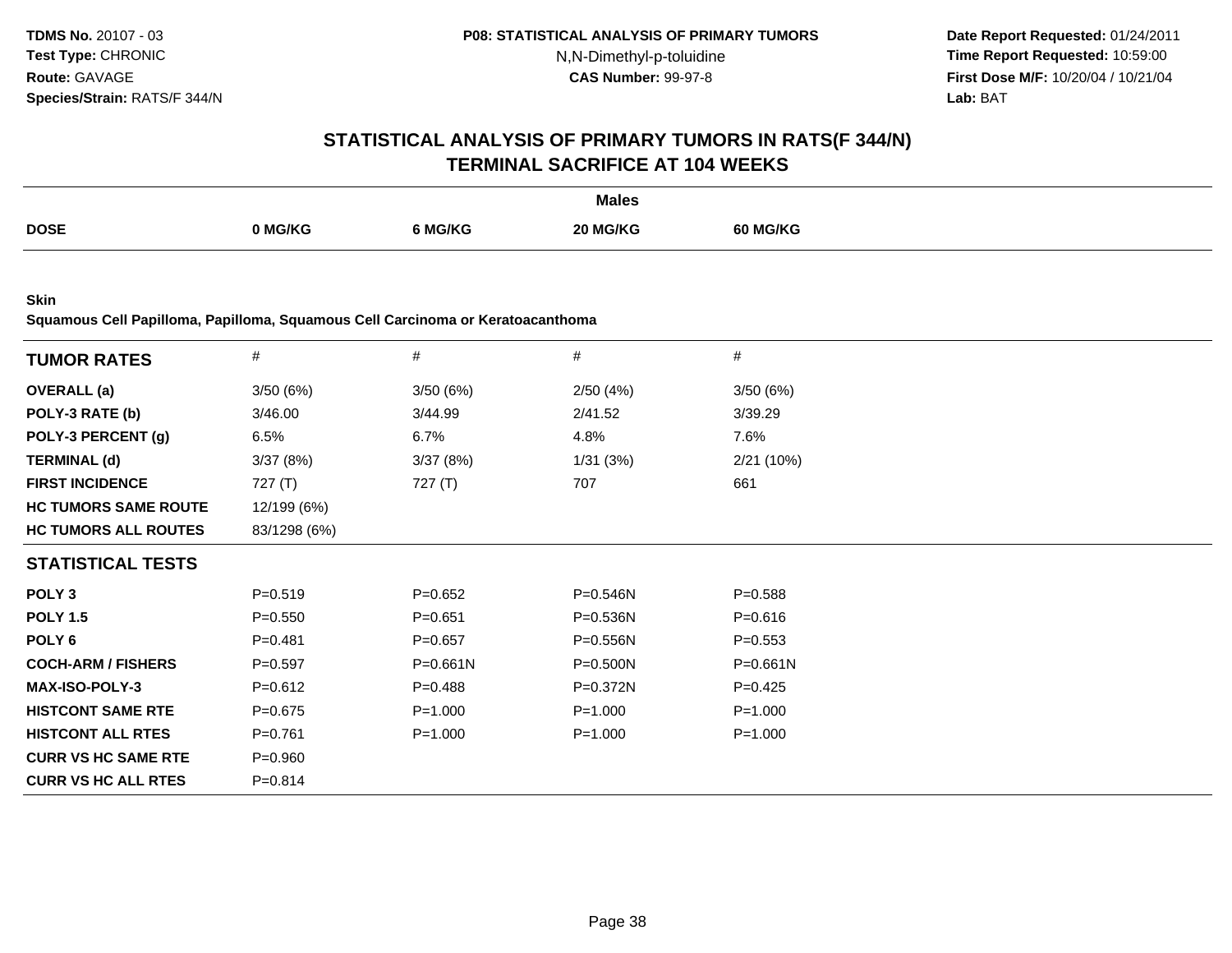**Date Report Requested:** 01/24/2011 **Time Report Requested:** 10:59:00 **First Dose M/F:** 10/20/04 / 10/21/04<br>**Lab:** BAT **Lab:** BAT

|                                                        |              |              | <b>Males</b> |              |  |
|--------------------------------------------------------|--------------|--------------|--------------|--------------|--|
| <b>DOSE</b>                                            | 0 MG/KG      | 6 MG/KG      | 20 MG/KG     | 60 MG/KG     |  |
|                                                        |              |              |              |              |  |
| <b>Skin</b>                                            |              |              |              |              |  |
| Squamous Cell Papilloma, Papilloma, or Keratoacanthoma |              |              |              |              |  |
| <b>TUMOR RATES</b>                                     | $\#$         | $\#$         | $\#$         | #            |  |
| <b>OVERALL</b> (a)                                     | 3/50(6%)     | 3/50(6%)     | 2/50(4%)     | 3/50(6%)     |  |
| POLY-3 RATE (b)                                        | 3/46.00      | 3/44.99      | 2/41.52      | 3/39.29      |  |
| POLY-3 PERCENT (g)                                     | 6.5%         | 6.7%         | 4.8%         | 7.6%         |  |
| <b>TERMINAL (d)</b>                                    | 3/37(8%)     | 3/37(8%)     | 1/31(3%)     | 2/21 (10%)   |  |
| <b>FIRST INCIDENCE</b>                                 | 727(T)       | 727(T)       | 707          | 661          |  |
| <b>HC TUMORS SAME ROUTE</b>                            | 12/199 (6%)  |              |              |              |  |
| <b>HC TUMORS ALL ROUTES</b>                            | 77/1298 (6%) |              |              |              |  |
| <b>STATISTICAL TESTS</b>                               |              |              |              |              |  |
| POLY <sub>3</sub>                                      | $P = 0.519$  | $P=0.652$    | P=0.546N     | $P = 0.588$  |  |
| <b>POLY 1.5</b>                                        | $P = 0.550$  | $P = 0.651$  | $P = 0.536N$ | $P = 0.616$  |  |
| POLY <sub>6</sub>                                      | $P = 0.481$  | $P = 0.657$  | $P = 0.556N$ | $P = 0.553$  |  |
| <b>COCH-ARM / FISHERS</b>                              | $P = 0.597$  | $P = 0.661N$ | $P = 0.500N$ | $P = 0.661N$ |  |
| <b>MAX-ISO-POLY-3</b>                                  | $P = 0.612$  | $P = 0.488$  | P=0.372N     | $P=0.425$    |  |
| <b>HISTCONT SAME RTE</b>                               | $P = 0.675$  | $P = 1.000$  | $P = 1.000$  | $P = 1.000$  |  |
| <b>HISTCONT ALL RTES</b>                               | $P = 0.721$  | $P = 1.000$  | $P = 1.000$  | $P = 1.000$  |  |
| <b>CURR VS HC SAME RTE</b>                             | $P = 0.960$  |              |              |              |  |
| <b>CURR VS HC ALL RTES</b>                             | $P = 0.918$  |              |              |              |  |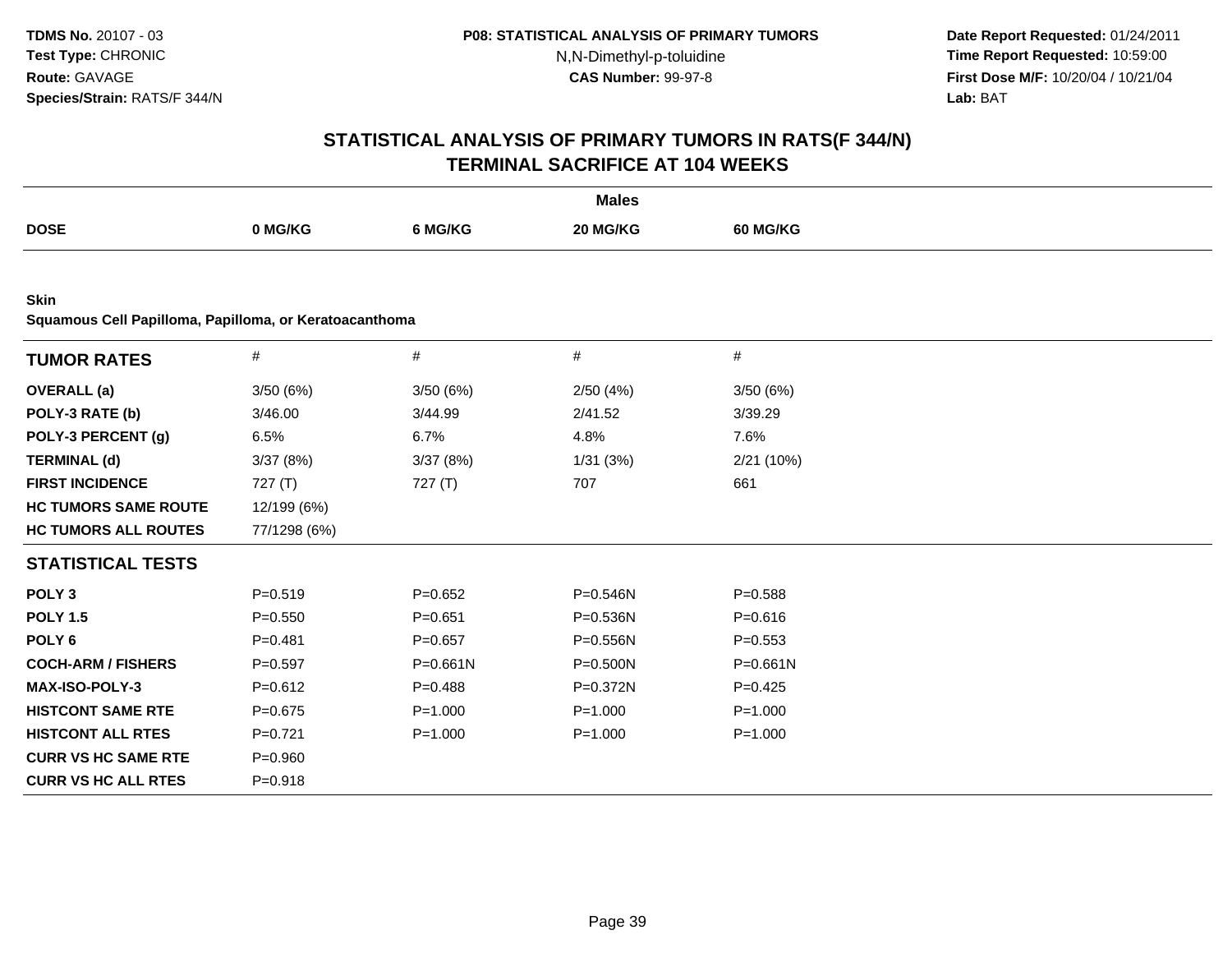**Date Report Requested:** 01/24/2011 **Time Report Requested:** 10:59:00 **First Dose M/F:** 10/20/04 / 10/21/04<br>**Lab:** BAT **Lab:** BAT

|                                         |             |              | <b>Males</b> |             |  |
|-----------------------------------------|-------------|--------------|--------------|-------------|--|
| <b>DOSE</b>                             | 0 MG/KG     | 6 MG/KG      | 20 MG/KG     | 60 MG/KG    |  |
|                                         |             |              |              |             |  |
| <b>Skin: Sebaceous Gland</b><br>Adenoma |             |              |              |             |  |
| <b>TUMOR RATES</b>                      | $\#$        | $\#$         | #            | #           |  |
| <b>OVERALL</b> (a)                      | 1/50(2%)    | 0/50(0%)     | 2/50(4%)     | 1/50(2%)    |  |
| POLY-3 RATE (b)                         | 1/46.00     | 0/44.99      | 2/41.52      | 1/39.04     |  |
| POLY-3 PERCENT (g)                      | 2.2%        | 0%           | 4.8%         | 2.6%        |  |
| <b>TERMINAL (d)</b>                     | 1/37(3%)    | 0/37(0%)     | 1/31(3%)     | 1/21(5%)    |  |
| <b>FIRST INCIDENCE</b>                  | 727(T)      | ---          | 707          | 727(T)      |  |
| <b>HC TUMORS SAME ROUTE</b>             | 2/199 (1%)  |              |              |             |  |
| <b>HC TUMORS ALL ROUTES</b>             | 7/1298 (1%) |              |              |             |  |
| <b>STATISTICAL TESTS</b>                |             |              |              |             |  |
| POLY <sub>3</sub>                       | $P = 0.483$ | P=0.504N     | $P=0.464$    | $P=0.723$   |  |
| <b>POLY 1.5</b>                         | $P = 0.511$ | $P = 0.505N$ | $P=0.472$    | $P = 0.737$ |  |
| POLY <sub>6</sub>                       | $P = 0.446$ | P=0.503N     | $P=0.457$    | $P = 0.704$ |  |
| <b>COCH-ARM / FISHERS</b>               | $P = 0.552$ | $P = 0.500N$ | $P = 0.500$  | P=0.753N    |  |
| MAX-ISO-POLY-3                          | $P = 0.378$ | P=0.164N     | $P = 0.261$  | $P = 0.456$ |  |
| <b>HISTCONT SAME RTE</b>                | $P = 0.198$ | $P = 1.000$  | $P = 0.114$  | $P = 1.000$ |  |
| <b>HISTCONT ALL RTES</b>                | $P = 0.067$ | $P = 1.000$  | P=0.004**    | $P = 0.278$ |  |
| <b>CURR VS HC SAME RTE</b>              | $P = 0.650$ |              |              |             |  |
| <b>CURR VS HC ALL RTES</b>              | $P = 0.207$ |              |              |             |  |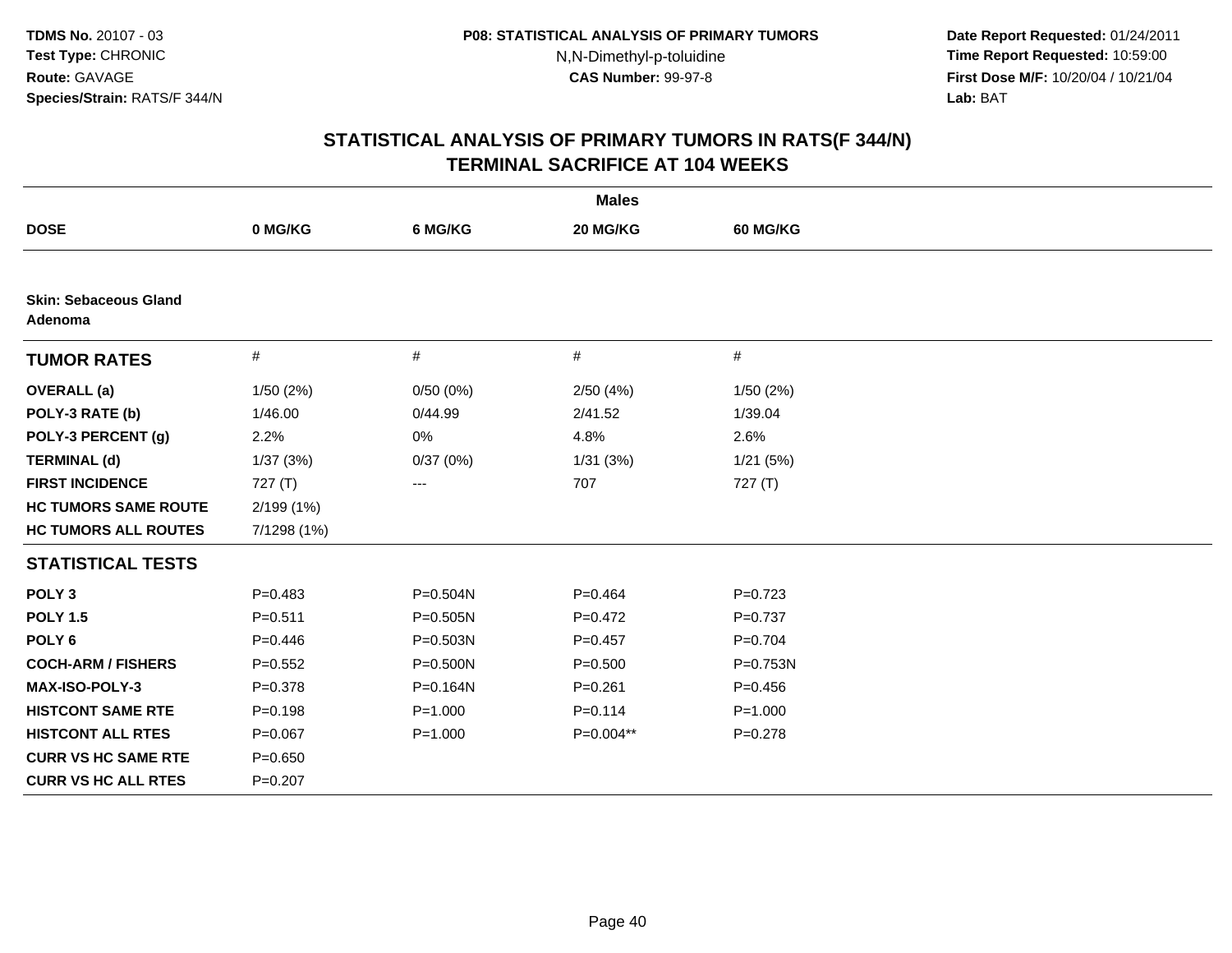**Date Report Requested:** 01/24/2011 **Time Report Requested:** 10:59:00 **First Dose M/F:** 10/20/04 / 10/21/04<br>**Lab:** BAT **Lab:** BAT

| <b>Males</b>                |                 |              |             |                 |  |  |
|-----------------------------|-----------------|--------------|-------------|-----------------|--|--|
| <b>DOSE</b>                 | 0 MG/KG         | 6 MG/KG      | 20 MG/KG    | <b>60 MG/KG</b> |  |  |
|                             |                 |              |             |                 |  |  |
| <b>Testes</b><br>Adenoma    |                 |              |             |                 |  |  |
| <b>TUMOR RATES</b>          |                 |              |             |                 |  |  |
| <b>OVERALL</b> (a)          | 40/50 (80%)     | 36/50 (72%)  | 43/50 (86%) | 37/50 (74%)     |  |  |
| POLY-3 RATE (b)             | 40/47.49        | 36/45.33     | 43/45.45    | 37/43.62        |  |  |
| POLY-3 PERCENT (g)          | 84.2%           | 79.4%        | 94.6%       | 84.8%           |  |  |
| <b>TERMINAL (d)</b>         | 34/37 (92%)     | 32/37 (87%)  | 29/31 (94%) | 19/21 (91%)     |  |  |
| <b>FIRST INCIDENCE</b>      | 609             | 695          | 538         | 384             |  |  |
| <b>HC TUMORS SAME ROUTE</b> | 176/199 (88%)   |              |             |                 |  |  |
| <b>HC TUMORS ALL ROUTES</b> | 1053/1298 (81%) |              |             |                 |  |  |
| <b>STATISTICAL TESTS</b>    |                 |              |             |                 |  |  |
| POLY <sub>3</sub>           | $P = 0.418$     | P=0.363N     | $P = 0.083$ | $P = 0.591$     |  |  |
| <b>POLY 1.5</b>             | $P = 0.547$     | P=0.334N     | $P = 0.088$ | P=0.530N        |  |  |
| POLY <sub>6</sub>           | $P = 0.294$     | P=0.386N     | $P=0.114$   | $P=0.482$       |  |  |
| <b>COCH-ARM / FISHERS</b>   | P=0.391N        | $P = 0.241N$ | $P=0.298$   | P=0.318N        |  |  |
| <b>MAX-ISO-POLY-3</b>       | $P = 0.206$     | P=0.267N     | $P=0.043*$  | $P=0.466$       |  |  |
| <b>HISTCONT SAME RTE</b>    | $P = 1.000$     | $P = 1.000$  | $P=0.453$   | $P = 1.000$     |  |  |
| <b>HISTCONT ALL RTES</b>    | $P=0.621$       | $P = 1.000$  | $P=0.175$   | $P = 1.000$     |  |  |
| <b>CURR VS HC SAME RTE</b>  | $P = 0.131$     |              |             |                 |  |  |
| <b>CURR VS HC ALL RTES</b>  | $P = 0.604$     |              |             |                 |  |  |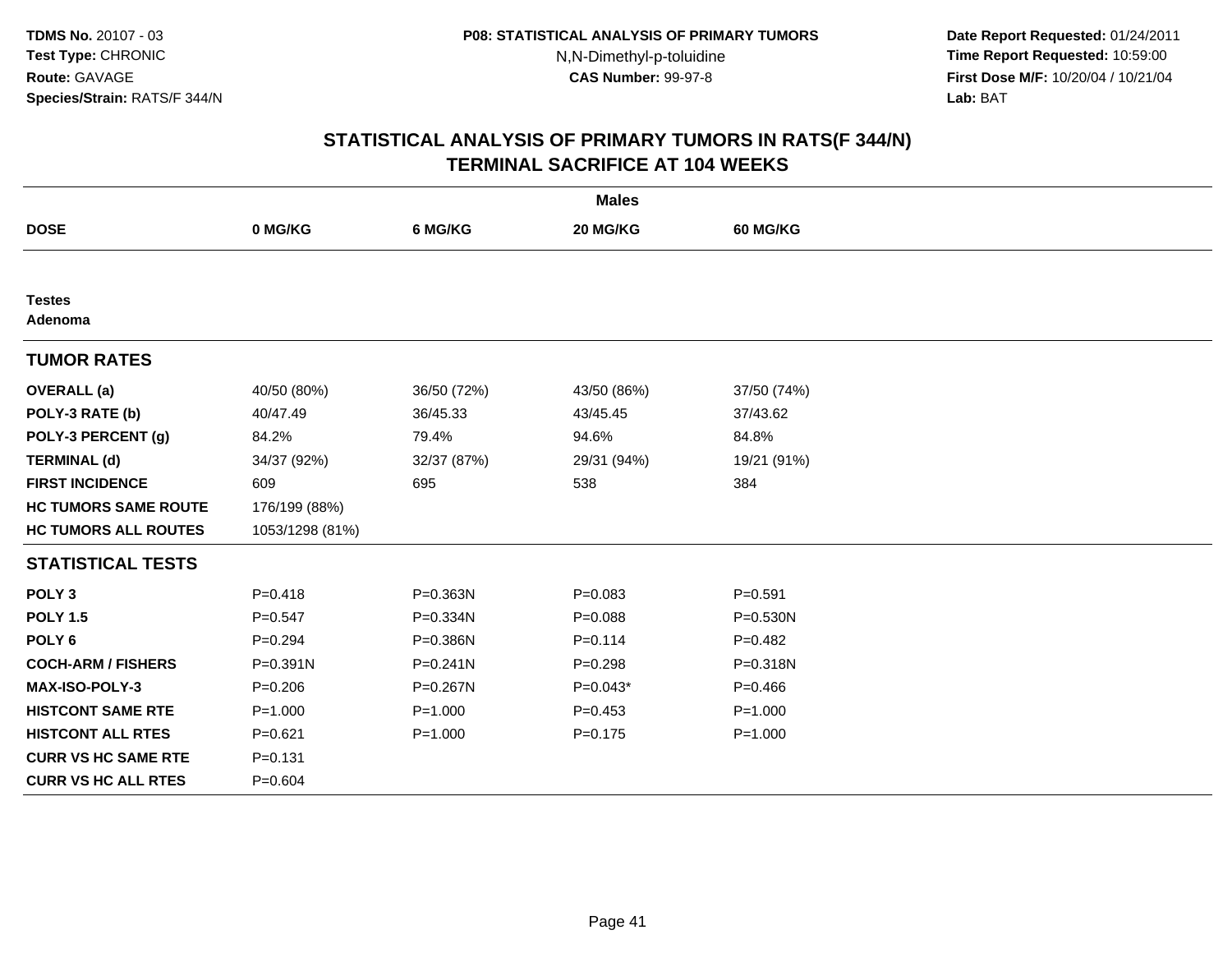**Date Report Requested:** 01/24/2011 **Time Report Requested:** 10:59:00 **First Dose M/F:** 10/20/04 / 10/21/04<br>**Lab:** BAT **Lab:** BAT

| <b>Males</b>                            |                |              |              |                 |  |  |  |
|-----------------------------------------|----------------|--------------|--------------|-----------------|--|--|--|
| <b>DOSE</b>                             | 0 MG/KG        | 6 MG/KG      | 20 MG/KG     | <b>60 MG/KG</b> |  |  |  |
|                                         |                |              |              |                 |  |  |  |
| <b>Thyroid Gland: C-Cell</b><br>Adenoma |                |              |              |                 |  |  |  |
| <b>TUMOR RATES</b>                      |                |              |              |                 |  |  |  |
| <b>OVERALL</b> (a)                      | 11/50 (22%)    | 7/49 (14%)   | 8/50 (16%)   | 3/49(6%)        |  |  |  |
| POLY-3 RATE (b)                         | 11/46.69       | 7/44.60      | 8/42.17      | 3/39.11         |  |  |  |
| POLY-3 PERCENT (g)                      | 23.6%          | 15.7%        | 19%          | 7.7%            |  |  |  |
| <b>TERMINAL (d)</b>                     | 8/37 (22%)     | 7/37 (19%)   | 5/31 (16%)   | 2/21 (10%)      |  |  |  |
| <b>FIRST INCIDENCE</b>                  | 612            | 727(T)       | 616          | 669             |  |  |  |
| <b>HC TUMORS SAME ROUTE</b>             | 37/199 (19%)   |              |              |                 |  |  |  |
| <b>HC TUMORS ALL ROUTES</b>             | 169/1290 (13%) |              |              |                 |  |  |  |
| <b>STATISTICAL TESTS</b>                |                |              |              |                 |  |  |  |
| POLY <sub>3</sub>                       | P=0.057N       | P=0.248N     | P=0.395N     | P=0.044N*       |  |  |  |
| <b>POLY 1.5</b>                         | P=0.043N*      | P=0.248N     | P=0.376N     | P=0.034N*       |  |  |  |
| POLY <sub>6</sub>                       | P=0.081N       | $P = 0.245N$ | $P = 0.413N$ | P=0.061N        |  |  |  |
| <b>COCH-ARM / FISHERS</b>               | P=0.030N*      | $P = 0.232N$ | P=0.306N     | P=0.022N*       |  |  |  |
| MAX-ISO-POLY-3                          | P=0.057N       | P=0.177N     | P=0.309N     | P=0.032N*       |  |  |  |
| <b>HISTCONT SAME RTE</b>                | (h)            | (h)          | (h)          | (h)             |  |  |  |
| <b>HISTCONT ALL RTES</b>                | $P = 1.000$    | $P = 1.000$  | $P=0.291$    | $P = 1.000$     |  |  |  |
| <b>CURR VS HC SAME RTE</b>              | $P = 0.639$    |              |              |                 |  |  |  |
| <b>CURR VS HC ALL RTES</b>              | $P = 0.103$    |              |              |                 |  |  |  |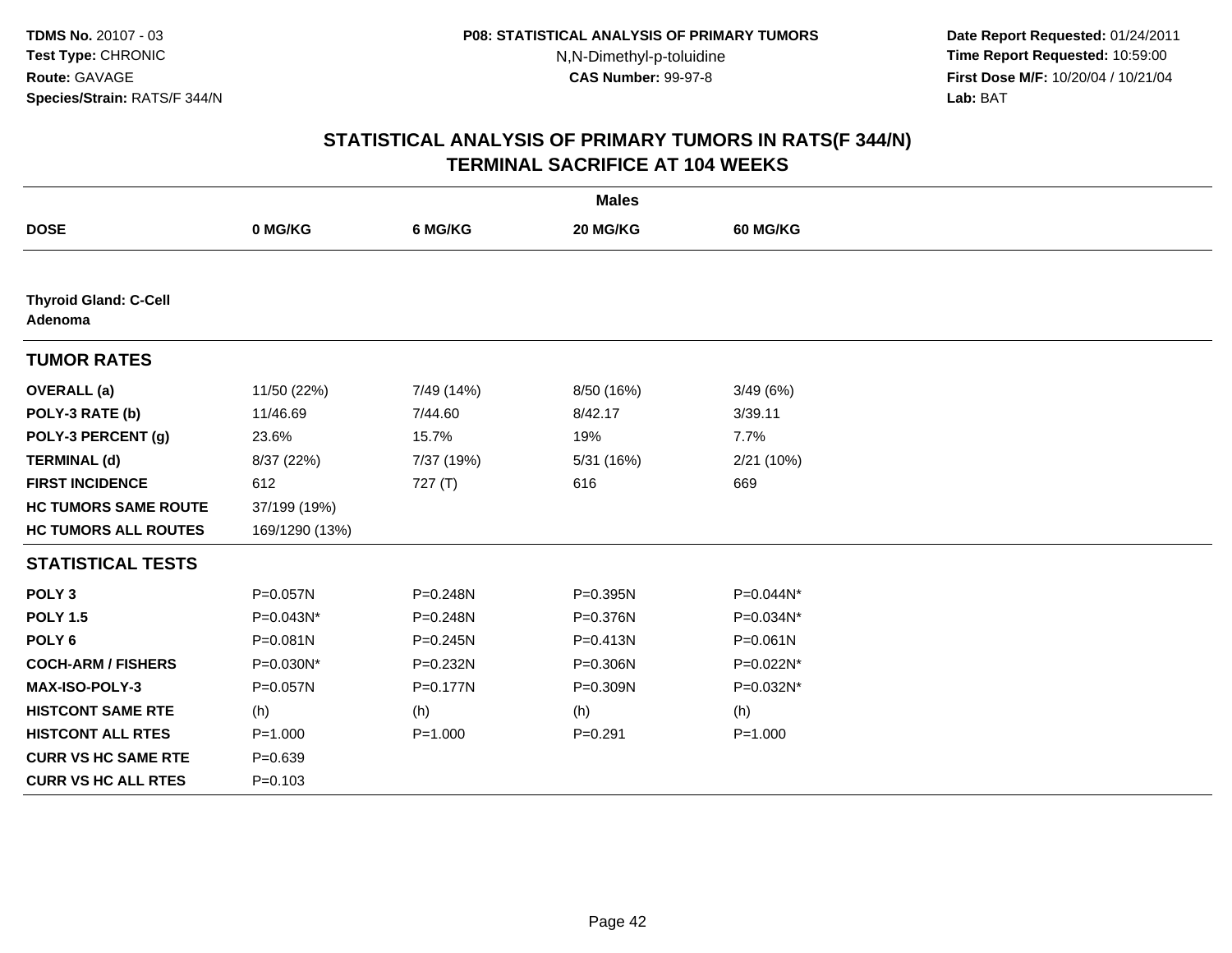**Date Report Requested:** 01/24/2011 **Time Report Requested:** 10:59:00 **First Dose M/F:** 10/20/04 / 10/21/04<br>**Lab:** BAT **Lab:** BAT

|                                                      |                |              | <b>Males</b> |                 |
|------------------------------------------------------|----------------|--------------|--------------|-----------------|
| <b>DOSE</b>                                          | 0 MG/KG        | 6 MG/KG      | 20 MG/KG     | <b>60 MG/KG</b> |
|                                                      |                |              |              |                 |
| <b>Thyroid Gland: C-Cell</b><br>Carcinoma or Adenoma |                |              |              |                 |
| <b>TUMOR RATES</b>                                   |                |              |              |                 |
| <b>OVERALL</b> (a)                                   | 11/50 (22%)    | 8/49 (16%)   | 8/50 (16%)   | 3/49(6%)        |
| POLY-3 RATE (b)                                      | 11/46.69       | 8/44.60      | 8/42.17      | 3/39.11         |
| POLY-3 PERCENT (g)                                   | 23.6%          | 17.9%        | 19%          | 7.7%            |
| <b>TERMINAL (d)</b>                                  | 8/37 (22%)     | 8/37 (22%)   | 5/31(16%)    | 2/21 (10%)      |
| <b>FIRST INCIDENCE</b>                               | 612            | 727(T)       | 616          | 669             |
| <b>HC TUMORS SAME ROUTE</b>                          | 43/199 (22%)   |              |              |                 |
| <b>HC TUMORS ALL ROUTES</b>                          | 198/1290 (15%) |              |              |                 |
| <b>STATISTICAL TESTS</b>                             |                |              |              |                 |
| POLY <sub>3</sub>                                    | P=0.047N*      | P=0.344N     | P=0.395N     | P=0.044N*       |
| <b>POLY 1.5</b>                                      | P=0.035N*      | $P = 0.343N$ | P=0.376N     | P=0.034N*       |
| POLY <sub>6</sub>                                    | P=0.067N       | P=0.340N     | $P = 0.413N$ | $P = 0.061N$    |
| <b>COCH-ARM / FISHERS</b>                            | P=0.024N*      | P=0.323N     | P=0.306N     | P=0.022N*       |
| <b>MAX-ISO-POLY-3</b>                                | $P = 0.060N$   | P=0.259N     | P=0.309N     | P=0.032N*       |
| <b>HISTCONT SAME RTE</b>                             | (h)            | (h)          | (h)          | (h)             |
| <b>HISTCONT ALL RTES</b>                             | $P = 1.000$    | $P = 1.000$  | $P=0.496$    | $P = 1.000$     |
| <b>CURR VS HC SAME RTE</b>                           | $P=0.977$      |              |              |                 |
| <b>CURR VS HC ALL RTES</b>                           | $P = 0.294$    |              |              |                 |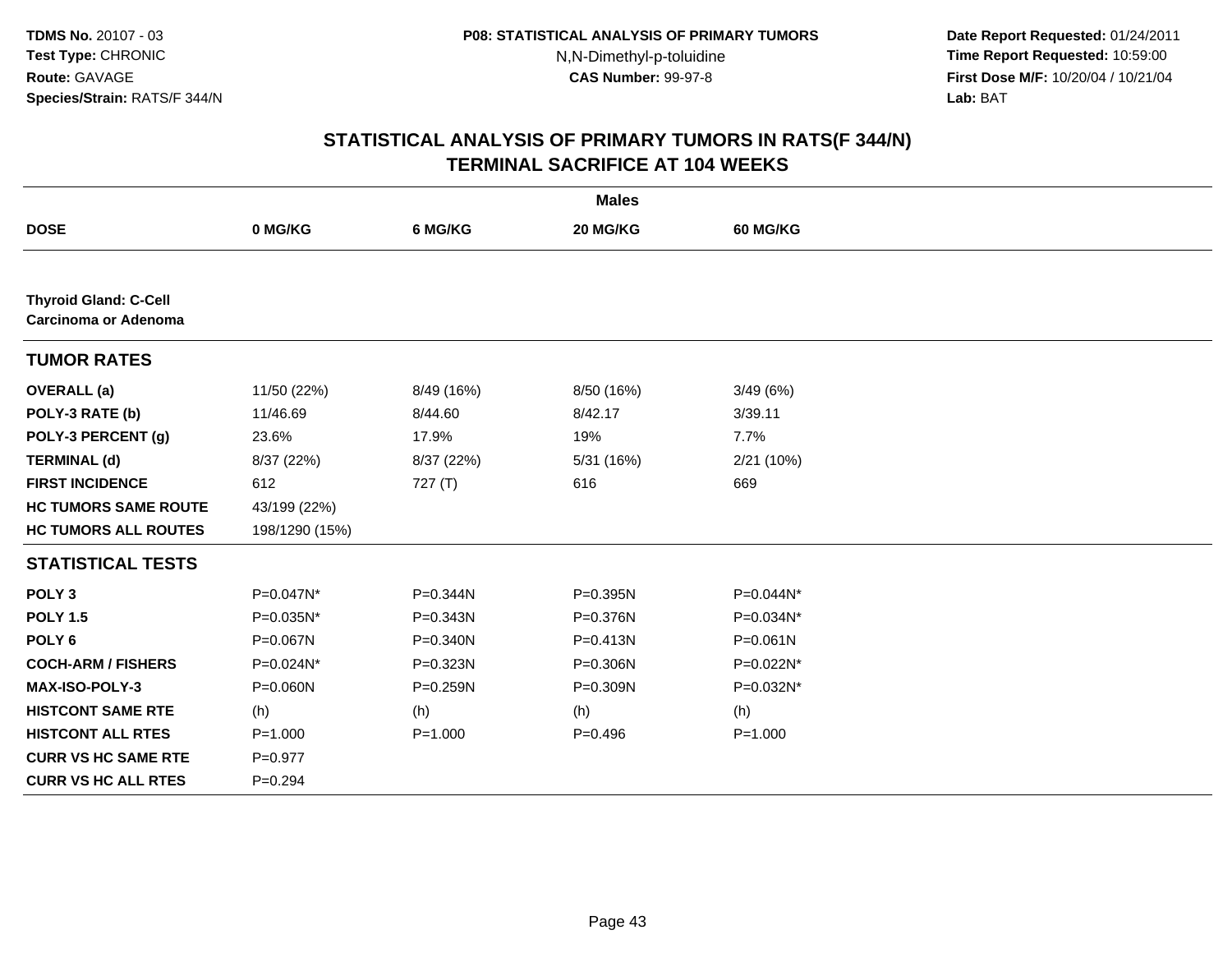**Date Report Requested:** 01/24/2011 **Time Report Requested:** 10:59:00 **First Dose M/F:** 10/20/04 / 10/21/04<br>**Lab:** BAT **Lab:** BAT

|                                                  |              |              | <b>Males</b> |             |  |
|--------------------------------------------------|--------------|--------------|--------------|-------------|--|
| <b>DOSE</b>                                      | 0 MG/KG      | 6 MG/KG      | 20 MG/KG     | 60 MG/KG    |  |
|                                                  |              |              |              |             |  |
| <b>Thyroid Gland: Follicular Cell</b><br>Adenoma |              |              |              |             |  |
| <b>TUMOR RATES</b>                               |              |              |              |             |  |
| <b>OVERALL</b> (a)                               | 1/50(2%)     | 0/49(0%)     | 1/50(2%)     | 3/49(6%)    |  |
| POLY-3 RATE (b)                                  | 1/46.00      | 0/44.60      | 1/41.62      | 3/38.89     |  |
| POLY-3 PERCENT (g)                               | 2.2%         | 0%           | 2.4%         | 7.7%        |  |
| <b>TERMINAL (d)</b>                              | 1/37(3%)     | 0/37(0%)     | 0/31(0%)     | 3/21(14%)   |  |
| <b>FIRST INCIDENCE</b>                           | 727(T)       | ---          | 680          | 727(T)      |  |
| <b>HC TUMORS SAME ROUTE</b>                      | 3/199(2%)    |              |              |             |  |
| <b>HC TUMORS ALL ROUTES</b>                      | 12/1290 (1%) |              |              |             |  |
| <b>STATISTICAL TESTS</b>                         |              |              |              |             |  |
| POLY <sub>3</sub>                                | $P = 0.060$  | P=0.506N     | $P = 0.738$  | $P = 0.248$ |  |
| <b>POLY 1.5</b>                                  | $P = 0.067$  | P=0.507N     | $P=0.743$    | $P = 0.267$ |  |
| POLY <sub>6</sub>                                | $P=0.052$    | P=0.503N     | $P = 0.734$  | $P=0.225$   |  |
| <b>COCH-ARM / FISHERS</b>                        | $P = 0.078$  | $P = 0.505N$ | P=0.753N     | $P = 0.301$ |  |
| <b>MAX-ISO-POLY-3</b>                            | $P = 0.078$  | $P = 0.165N$ | $P=0.472$    | $P = 0.134$ |  |
| <b>HISTCONT SAME RTE</b>                         | $P=0.037*$   | $P = 1.000$  | $P = 1.000$  | $P=0.046*$  |  |
| <b>HISTCONT ALL RTES</b>                         | P=0.004**    | $P = 1.000$  | $P=0.479$    | P<0.001**   |  |
| <b>CURR VS HC SAME RTE</b>                       | $P = 0.845$  |              |              |             |  |
| <b>CURR VS HC ALL RTES</b>                       | $P = 0.487$  |              |              |             |  |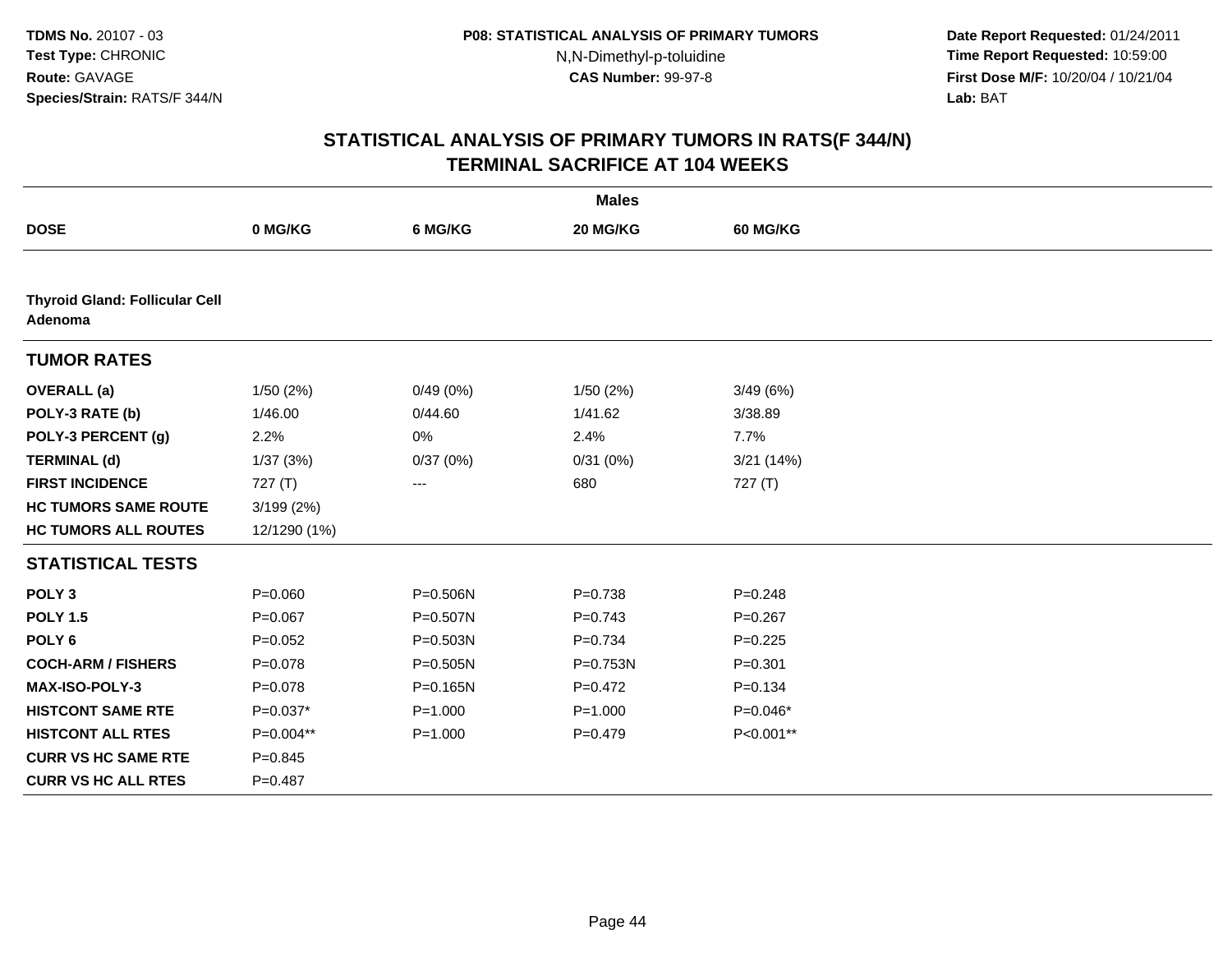**Date Report Requested:** 01/24/2011 **Time Report Requested:** 10:59:00 **First Dose M/F:** 10/20/04 / 10/21/04<br>**Lab:** BAT **Lab:** BAT

|                                                    |                   |             | <b>Males</b> |             |
|----------------------------------------------------|-------------------|-------------|--------------|-------------|
| <b>DOSE</b>                                        | 0 MG/KG           | 6 MG/KG     | 20 MG/KG     | 60 MG/KG    |
|                                                    |                   |             |              |             |
| <b>Thyroid Gland: Follicular Cell</b><br>Carcinoma |                   |             |              |             |
| <b>TUMOR RATES</b>                                 |                   |             |              |             |
| <b>OVERALL</b> (a)                                 | 0/50(0%)          | 2/49(4%)    | 1/50(2%)     | 2/49(4%)    |
| POLY-3 RATE (b)                                    | 0/46.00           | 2/44.60     | 1/41.44      | 2/38.89     |
| POLY-3 PERCENT (g)                                 | 0%                | 4.5%        | 2.4%         | 5.1%        |
| <b>TERMINAL (d)</b>                                | 0/37(0%)          | 2/37(5%)    | 1/31(3%)     | 2/21 (10%)  |
| <b>FIRST INCIDENCE</b>                             | $\qquad \qquad -$ | 727(T)      | 727(T)       | 727 (T)     |
| <b>HC TUMORS SAME ROUTE</b>                        | 3/199(2%)         |             |              |             |
| <b>HC TUMORS ALL ROUTES</b>                        | 11/1290 (1%)      |             |              |             |
| <b>STATISTICAL TESTS</b>                           |                   |             |              |             |
| POLY <sub>3</sub>                                  | $P = 0.261$       | $P = 0.230$ | $P=0.479$    | $P = 0.202$ |
| <b>POLY 1.5</b>                                    | $P = 0.281$       | $P=0.229$   | $P=0.484$    | $P = 0.213$ |
| POLY <sub>6</sub>                                  | $P = 0.237$       | $P = 0.233$ | $P = 0.475$  | $P = 0.187$ |
| <b>COCH-ARM / FISHERS</b>                          | $P = 0.313$       | $P=0.242$   | $P = 0.500$  | $P=0.242$   |
| <b>MAX-ISO-POLY-3</b>                              | $P = 0.160$       | $P=0.075$   | $P = 0.158$  | $P = 0.074$ |
| <b>HISTCONT SAME RTE</b>                           | $P = 0.186$       | $P=0.242$   | $P = 1.000$  | $P = 0.208$ |
| <b>HISTCONT ALL RTES</b>                           | $P=0.022*$        | $P=0.029*$  | $P=0.446$    | $P=0.024*$  |
| <b>CURR VS HC SAME RTE</b>                         | $P = 0.382$       |             |              |             |
| <b>CURR VS HC ALL RTES</b>                         | $P=0.445$         |             |              |             |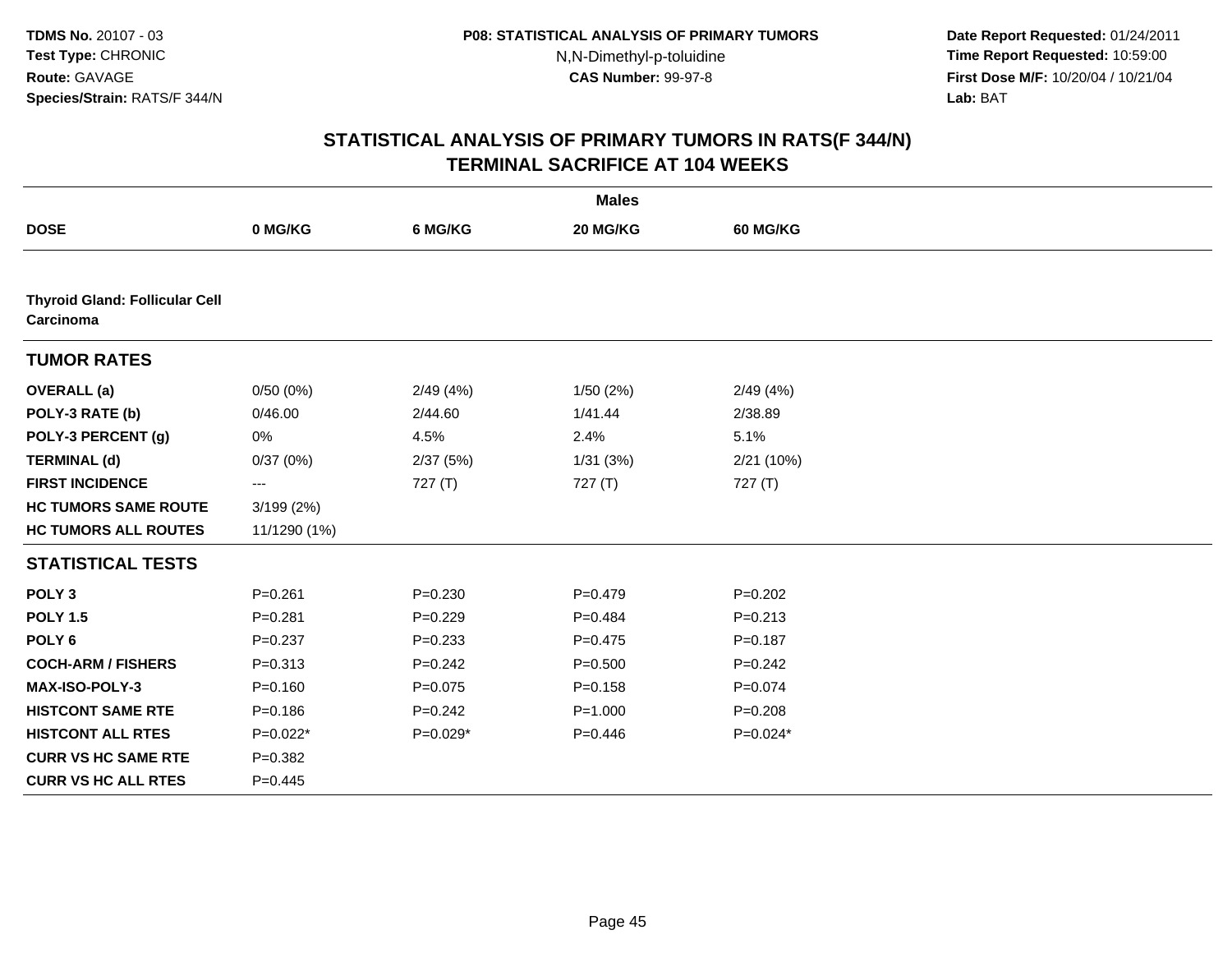**Date Report Requested:** 01/24/2011 **Time Report Requested:** 10:59:00 **First Dose M/F:** 10/20/04 / 10/21/04<br>**Lab:** BAT **Lab:** BAT

|                                                                      |              |             | <b>Males</b> |             |
|----------------------------------------------------------------------|--------------|-------------|--------------|-------------|
| <b>DOSE</b>                                                          | 0 MG/KG      | 6 MG/KG     | 20 MG/KG     | 60 MG/KG    |
|                                                                      |              |             |              |             |
| <b>Thyroid Gland: Follicular Cell</b><br><b>Carcinoma or Adenoma</b> |              |             |              |             |
| <b>TUMOR RATES</b>                                                   |              |             |              |             |
| <b>OVERALL</b> (a)                                                   | 1/50(2%)     | 2/49(4%)    | 2/50(4%)     | 4/49 (8%)   |
| POLY-3 RATE (b)                                                      | 1/46.00      | 2/44.60     | 2/41.62      | 4/38.89     |
| POLY-3 PERCENT (g)                                                   | 2.2%         | 4.5%        | 4.8%         | 10.3%       |
| <b>TERMINAL (d)</b>                                                  | 1/37(3%)     | 2/37(5%)    | 1/31(3%)     | 4/21 (19%)  |
| <b>FIRST INCIDENCE</b>                                               | 727(T)       | 727(T)      | 680          | 727(T)      |
| <b>HC TUMORS SAME ROUTE</b>                                          | 6/199(3%)    |             |              |             |
| <b>HC TUMORS ALL ROUTES</b>                                          | 23/1290 (2%) |             |              |             |
| <b>STATISTICAL TESTS</b>                                             |              |             |              |             |
| POLY <sub>3</sub>                                                    | $P = 0.088$  | $P=0.489$   | $P=0.465$    | $P = 0.132$ |
| <b>POLY 1.5</b>                                                      | $P = 0.101$  | $P = 0.487$ | $P=0.472$    | $P = 0.147$ |
| POLY <sub>6</sub>                                                    | $P = 0.073$  | $P = 0.494$ | $P=0.459$    | $P = 0.114$ |
| <b>COCH-ARM / FISHERS</b>                                            | $P=0.122$    | $P=0.492$   | $P = 0.500$  | $P = 0.175$ |
| <b>MAX-ISO-POLY-3</b>                                                | $P = 0.100$  | $P = 0.273$ | $P=0.262$    | $P = 0.071$ |
| <b>HISTCONT SAME RTE</b>                                             | $P=0.063$    | $P = 1.000$ | $P = 1.000$  | $P=0.077$   |
| <b>HISTCONT ALL RTES</b>                                             | P=0.004**    | $P=0.253$   | $P = 0.230$  | P=0.002**   |
| <b>CURR VS HC SAME RTE</b>                                           | $P = 0.690$  |             |              |             |
| <b>CURR VS HC ALL RTES</b>                                           | $P = 0.966$  |             |              |             |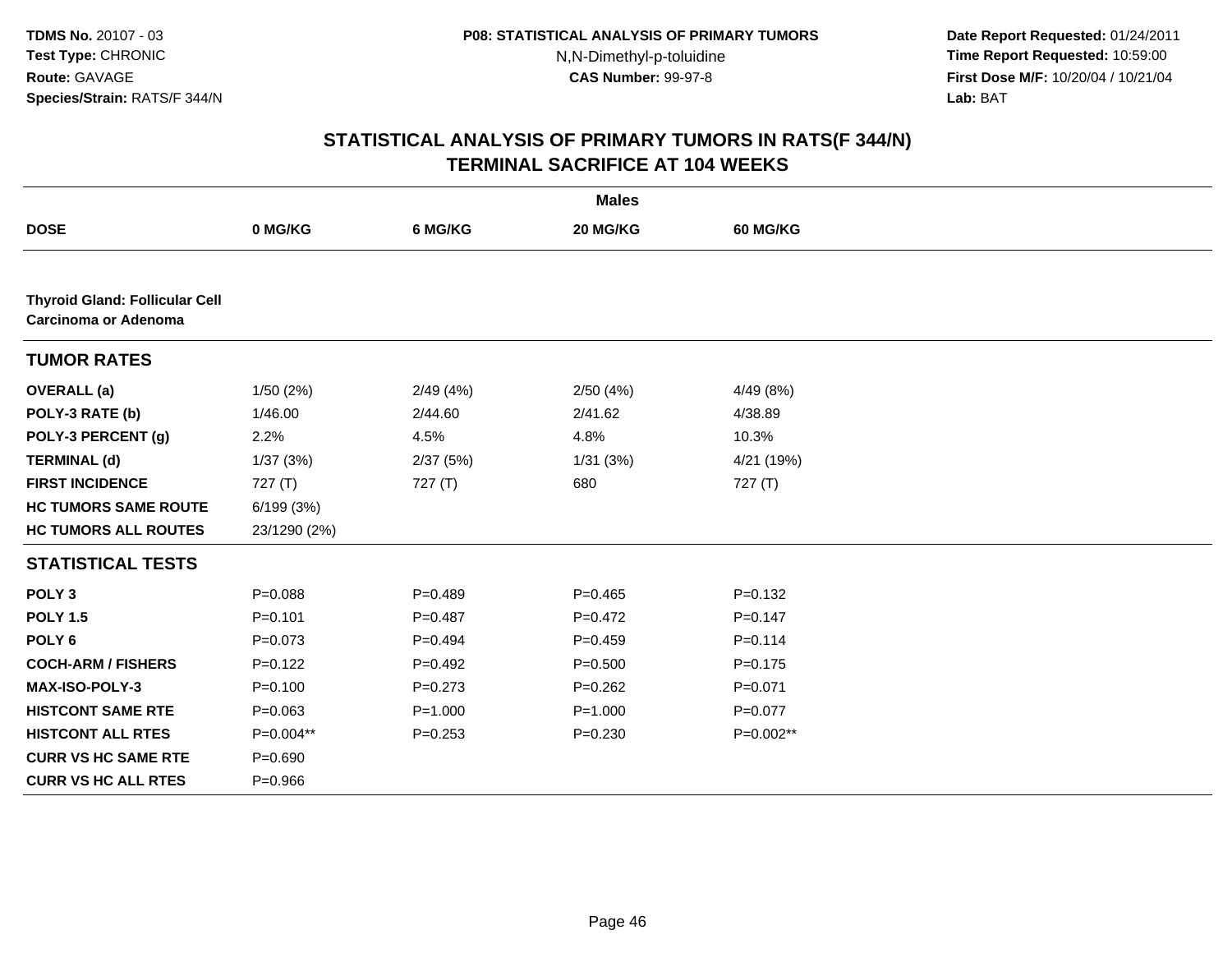**Date Report Requested:** 01/24/2011 **Time Report Requested:** 10:59:00 **First Dose M/F:** 10/20/04 / 10/21/04<br>**Lab:** BAT **Lab:** BAT

|                                                                |                   |          | <b>Males</b> |          |  |
|----------------------------------------------------------------|-------------------|----------|--------------|----------|--|
| <b>DOSE</b>                                                    | 0 MG/KG           | 6 MG/KG  | 20 MG/KG     | 60 MG/KG |  |
|                                                                |                   |          |              |          |  |
| <b>Tongue</b><br>Squamous Cell Carcinoma or Papilloma Squamous |                   |          |              |          |  |
| <b>TUMOR RATES</b>                                             | $\#$              | $\#$     | $\#$         | #        |  |
| <b>OVERALL</b> (a)                                             | 0/50(0%)          | 1/50(2%) | 0/50(0%)     | 1/50(2%) |  |
| POLY-3 RATE (b)                                                | 0/46.00           | 1/44.99  | 0/41.44      | 1/39.04  |  |
| POLY-3 PERCENT (g)                                             | 0%                | 2.2%     | 0%           | 2.6%     |  |
| <b>TERMINAL (d)</b>                                            | 0/37(0%)          | 1/37(3%) | 0/31(0%)     | 1/21(5%) |  |
| <b>FIRST INCIDENCE</b>                                         | $\qquad \qquad -$ | 727(T)   | ---          | 727(T)   |  |
| <b>HC TUMORS SAME ROUTE</b>                                    | 0/199(0%)         |          |              |          |  |
| <b>HC TUMORS ALL ROUTES</b>                                    | 6/1298(1%)        |          |              |          |  |
| <b>STATISTICAL TESTS</b>                                       |                   |          |              |          |  |
| POLY <sub>3</sub>                                              | (n)               | (n)      | (n)          | (n)      |  |
| <b>POLY 1.5</b>                                                | (n)               | (n)      | (n)          | (n)      |  |
| POLY <sub>6</sub>                                              | (n)               | (n)      | (n)          | (n)      |  |
| <b>COCH-ARM / FISHERS</b>                                      | (n)               | (n)      | (n)          | (n)      |  |
| MAX-ISO-POLY-3                                                 | (n)               | (n)      | (n)          | (n)      |  |
| <b>HISTCONT SAME RTE</b>                                       | (n)               | (n)      | (n)          | (n)      |  |
| <b>HISTCONT ALL RTES</b>                                       | (n)               | (n)      | (n)          | (n)      |  |
| <b>CURR VS HC SAME RTE</b>                                     | (n)               |          |              |          |  |
| <b>CURR VS HC ALL RTES</b>                                     | (n)               |          |              |          |  |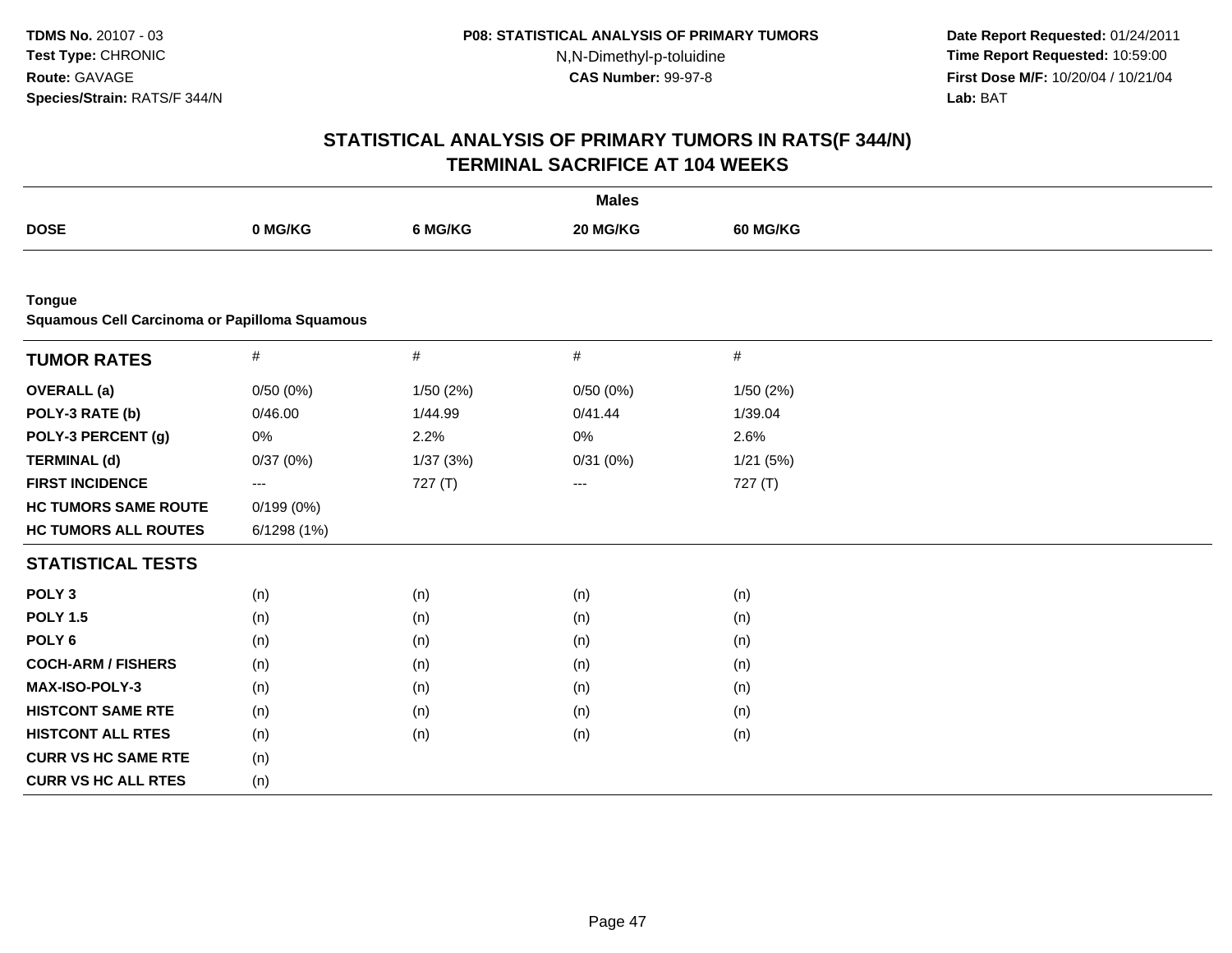**Date Report Requested:** 01/24/2011 **Time Report Requested:** 10:59:00 **First Dose M/F:** 10/20/04 / 10/21/04<br>**Lab:** BAT **Lab:** BAT

|                                    |             |          | <b>Males</b> |                 |  |
|------------------------------------|-------------|----------|--------------|-----------------|--|
| <b>DOSE</b>                        | 0 MG/KG     | 6 MG/KG  | 20 MG/KG     | <b>60 MG/KG</b> |  |
|                                    |             |          |              |                 |  |
| <b>Zymbal's Gland</b><br>Carcinoma |             |          |              |                 |  |
| <b>TUMOR RATES</b>                 | $\#$        | $\#$     | $\#$         | $\#$            |  |
| <b>OVERALL</b> (a)                 | 0/50(0%)    | 0/50(0%) | 2/50(4%)     | 1/50(2%)        |  |
| POLY-3 RATE (b)                    | 0/46.00     | 0/44.99  | 2/41.69      | 1/39.31         |  |
| POLY-3 PERCENT (g)                 | 0%          | 0%       | 4.8%         | 2.5%            |  |
| <b>TERMINAL (d)</b>                | 0/37(0%)    | 0/37(0%) | 1/31(3%)     | 0/21(0%)        |  |
| <b>FIRST INCIDENCE</b>             | ---         | ---      | 661          | 656             |  |
| <b>HC TUMORS SAME ROUTE</b>        | 2/199 (1%)  |          |              |                 |  |
| <b>HC TUMORS ALL ROUTES</b>        | 6/1298 (1%) |          |              |                 |  |
| <b>STATISTICAL TESTS</b>           |             |          |              |                 |  |
| POLY <sub>3</sub>                  | $P = 0.286$ | (e)      | $P = 0.216$  | $P=0.469$       |  |
| <b>POLY 1.5</b>                    | $P = 0.310$ | (e)      | $P=0.220$    | $P=0.480$       |  |
| POLY <sub>6</sub>                  | $P = 0.256$ | (e)      | $P=0.212$    | $P=0.455$       |  |
| <b>COCH-ARM / FISHERS</b>          | $P = 0.350$ | (e)      | $P = 0.247$  | $P = 0.500$     |  |
| <b>MAX-ISO-POLY-3</b>              | $P = 0.186$ | (e)      | $P = 0.076$  | $P = 0.158$     |  |
| <b>HISTCONT SAME RTE</b>           | $P=0.277$   | (e)      | $P = 0.170$  | $P = 1.000$     |  |
| <b>HISTCONT ALL RTES</b>           | $P=0.048*$  | (e)      | P=0.002**    | $P = 0.236$     |  |
| <b>CURR VS HC SAME RTE</b>         | $P = 0.481$ |          |              |                 |  |
| <b>CURR VS HC ALL RTES</b>         | $P=0.440$   |          |              |                 |  |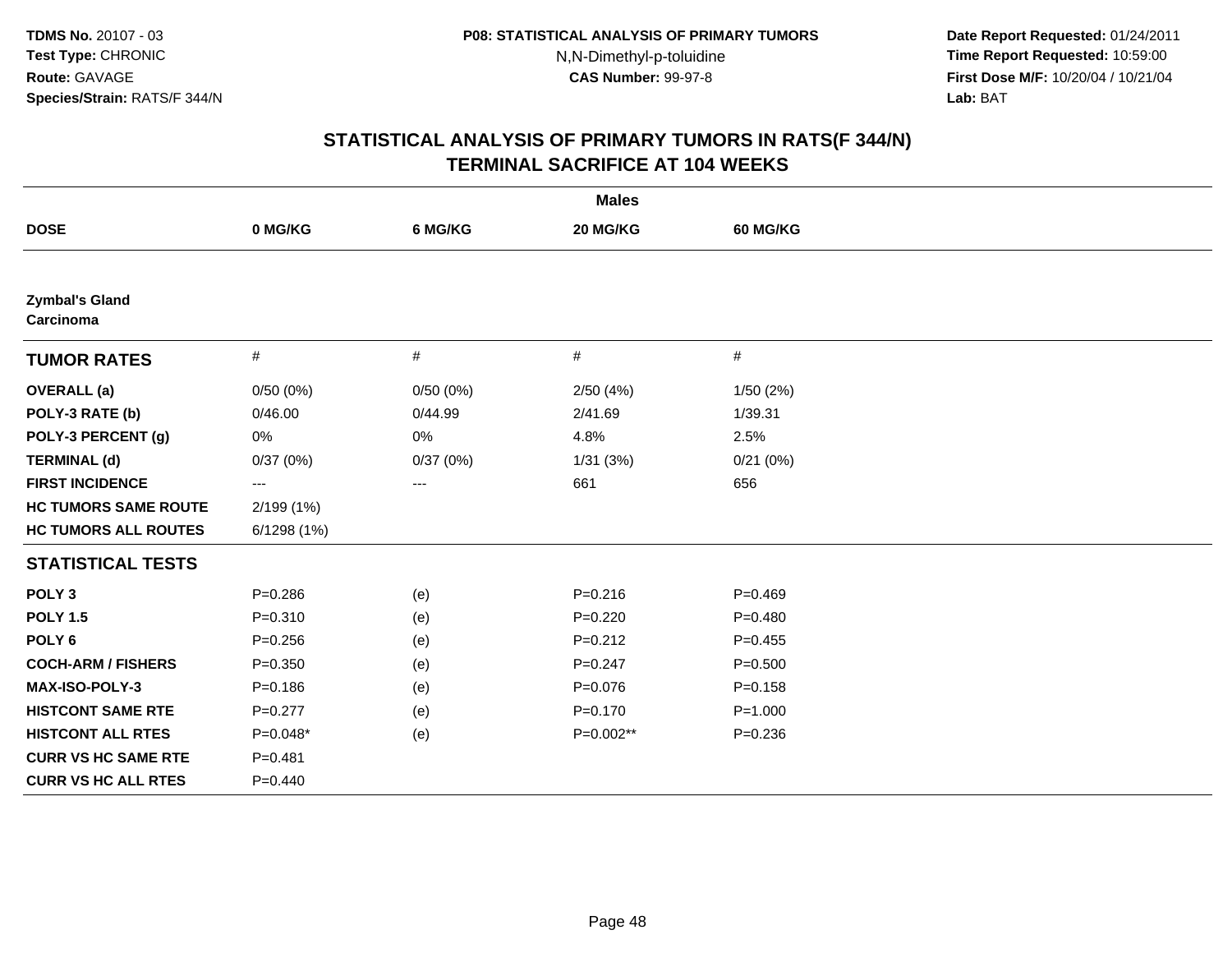**Date Report Requested:** 01/24/2011 **Time Report Requested:** 10:59:00 **First Dose M/F:** 10/20/04 / 10/21/04<br>**Lab:** BAT **Lab:** BAT

|                                                      |                   |          | <b>Males</b> |             |
|------------------------------------------------------|-------------------|----------|--------------|-------------|
| <b>DOSE</b>                                          | 0 MG/KG           | 6 MG/KG  | 20 MG/KG     | 60 MG/KG    |
|                                                      |                   |          |              |             |
| <b>Zymbal's Gland</b><br><b>Carcinoma or Adenoma</b> |                   |          |              |             |
| <b>TUMOR RATES</b>                                   | $\#$              | $\#$     | $\#$         | $\#$        |
| <b>OVERALL</b> (a)                                   | 0/50(0%)          | 0/50(0%) | 2/50(4%)     | 2/50(4%)    |
| POLY-3 RATE (b)                                      | 0/46.00           | 0/44.99  | 2/41.69      | 2/39.31     |
| POLY-3 PERCENT (g)                                   | 0%                | 0%       | 4.8%         | 5.1%        |
| <b>TERMINAL (d)</b>                                  | 0/37(0%)          | 0/37(0%) | 1/31(3%)     | 1/21(5%)    |
| <b>FIRST INCIDENCE</b>                               | $\qquad \qquad -$ | ---      | 661          | 656         |
| <b>HC TUMORS SAME ROUTE</b>                          | 2/199 (1%)        |          |              |             |
| <b>HC TUMORS ALL ROUTES</b>                          | 10/1298 (1%)      |          |              |             |
| <b>STATISTICAL TESTS</b>                             |                   |          |              |             |
| POLY <sub>3</sub>                                    | $P = 0.089$       | (e)      | $P = 0.216$  | $P = 0.204$ |
| <b>POLY 1.5</b>                                      | $P = 0.101$       | (e)      | $P=0.220$    | $P = 0.216$ |
| POLY <sub>6</sub>                                    | $P = 0.076$       | (e)      | $P = 0.212$  | $P = 0.190$ |
| <b>COCH-ARM / FISHERS</b>                            | $P=0.122$         | (e)      | $P = 0.247$  | $P = 0.247$ |
| MAX-ISO-POLY-3                                       | $P = 0.122$       | (e)      | $P = 0.076$  | $P = 0.075$ |
| <b>HISTCONT SAME RTE</b>                             | $P=0.120$         | (e)      | $P = 0.170$  | $P = 0.163$ |
| <b>HISTCONT ALL RTES</b>                             | P=0.006**         | (e)      | $P=0.015*$   | $P=0.014*$  |
| <b>CURR VS HC SAME RTE</b>                           | $P = 0.481$       |          |              |             |
| <b>CURR VS HC ALL RTES</b>                           | $P=0.465$         |          |              |             |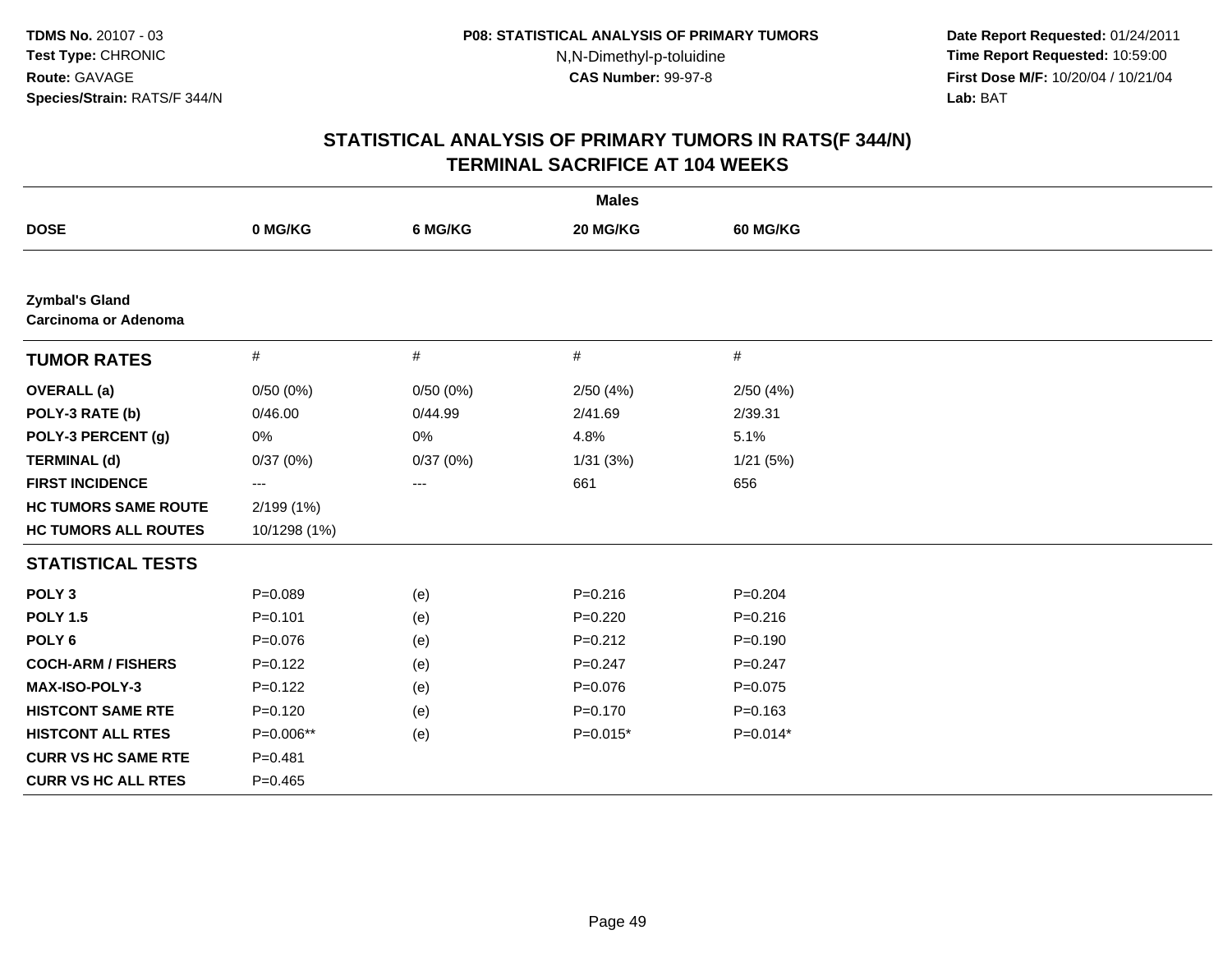**Date Report Requested:** 01/24/2011 **Time Report Requested:** 10:59:00 **First Dose M/F:** 10/20/04 / 10/21/04<br>**Lab:** BAT **Lab:** BAT

|                                                                    |                |            | <b>Males</b> |            |  |
|--------------------------------------------------------------------|----------------|------------|--------------|------------|--|
| <b>DOSE</b>                                                        | 0 MG/KG        | 6 MG/KG    | 20 MG/KG     | 60 MG/KG   |  |
|                                                                    |                |            |              |            |  |
| <b>All Organs</b>                                                  |                |            |              |            |  |
| Leukemia: Lymphocytic, Monocytic, Mononuclear, or Undifferentiated |                |            |              |            |  |
| <b>TUMOR RATES</b>                                                 | $\#$           | $\#$       | $\#$         | $\#$       |  |
| <b>OVERALL</b> (a)                                                 | 14/50 (28%)    | 1/50(2%)   | 2/50(4%)     | 0/50(0%)   |  |
| POLY-3 RATE (b)                                                    | 14/48.76       | 1/45.36    | 2/41.80      | 0/39.04    |  |
| POLY-3 PERCENT (g)                                                 | 28.7%          | 2.2%       | 4.8%         | 0%         |  |
| <b>TERMINAL (d)</b>                                                | 5/37 (14%)     | 0/37(0%)   | 1/31(3%)     | 0/21(0%)   |  |
| <b>FIRST INCIDENCE</b>                                             | 337            | 624        | 626          | $--$       |  |
| <b>HC TUMORS SAME ROUTE</b>                                        | 30/199 (15%)   |            |              |            |  |
| <b>HC TUMORS ALL ROUTES</b>                                        | 502/1298 (39%) |            |              |            |  |
| <b>STATISTICAL TESTS</b>                                           |                |            |              |            |  |
| POLY <sub>3</sub>                                                  | P<0.001N**     | P<0.001N** | P=0.003N**   | P<0.001N** |  |
| <b>POLY 1.5</b>                                                    | P<0.001N**     | P<0.001N** | P=0.002N**   | P<0.001N** |  |
| POLY <sub>6</sub>                                                  | P<0.001N**     | P<0.001N** | P=0.004N**   | P<0.001N** |  |
| <b>COCH-ARM / FISHERS</b>                                          | P<0.001N**     | P<0.001N** | P<0.001N**   | P<0.001N** |  |
| <b>MAX-ISO-POLY-3</b>                                              | P<0.001N**     | P<0.001N** | P=0.002N**   | P<0.001N** |  |
| <b>HISTCONT SAME RTE</b>                                           | (h)            | (h)        | (h)          | (h)        |  |
| <b>HISTCONT ALL RTES</b>                                           | (h)            | (h)        | (h)          | (h)        |  |
| <b>CURR VS HC SAME RTE</b>                                         | $P=0.052$      |            |              |            |  |
| <b>CURR VS HC ALL RTES</b>                                         | $P = 0.054$    |            |              |            |  |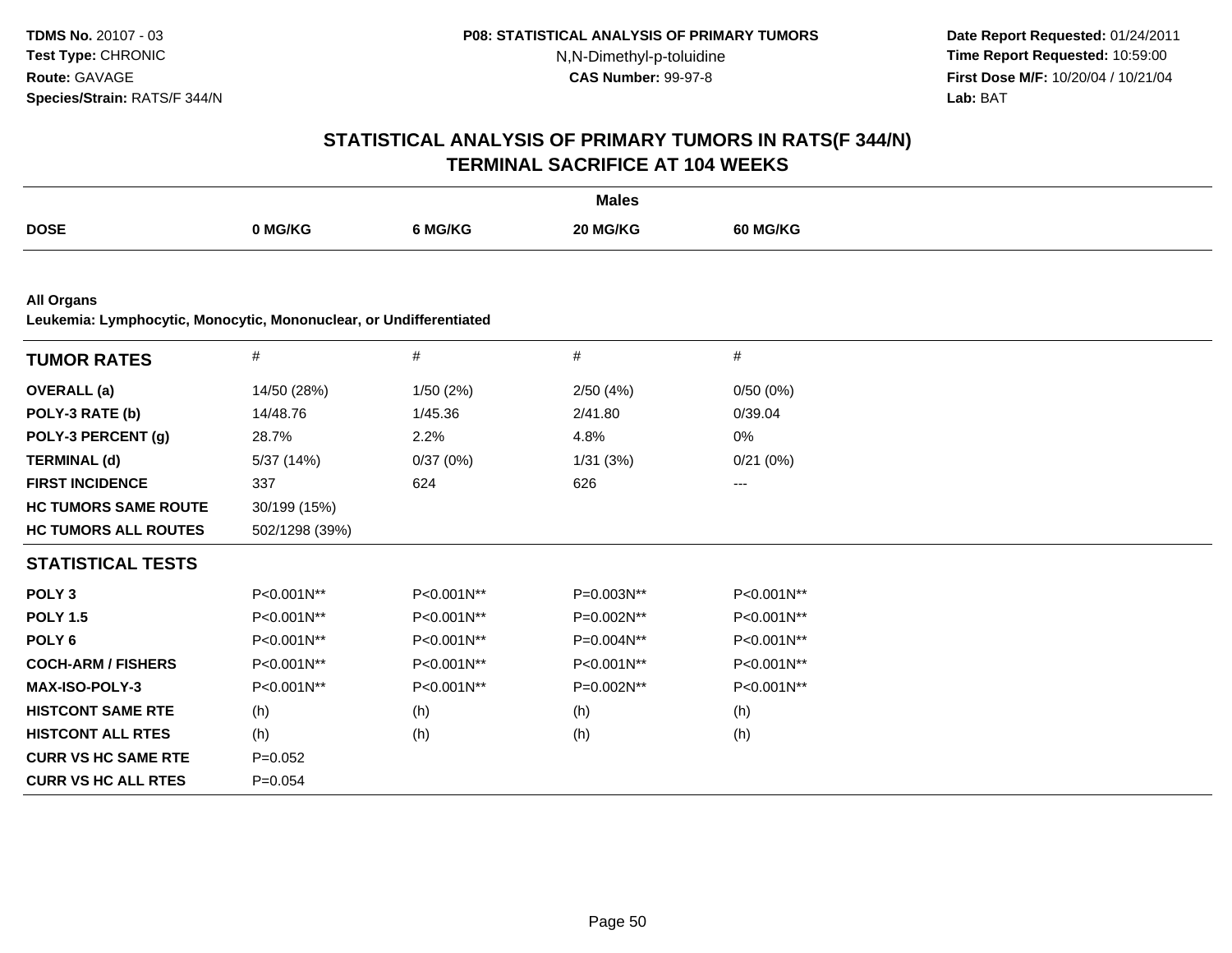**Date Report Requested:** 01/24/2011 **Time Report Requested:** 10:59:00 **First Dose M/F:** 10/20/04 / 10/21/04<br>**Lab:** BAT **Lab:** BAT

|                                                           |              |             | <b>Males</b> |             |  |
|-----------------------------------------------------------|--------------|-------------|--------------|-------------|--|
| <b>DOSE</b>                                               | 0 MG/KG      | 6 MG/KG     | 20 MG/KG     | 60 MG/KG    |  |
|                                                           |              |             |              |             |  |
| <b>All Organs</b><br>Mesothelioma: Benign, Malignant, NOS |              |             |              |             |  |
| <b>TUMOR RATES</b>                                        | $\#$         | $\#$        | $\#$         | #           |  |
| <b>OVERALL</b> (a)                                        | 1/50(2%)     | 2/50(4%)    | 3/50(6%)     | 1/50(2%)    |  |
| POLY-3 RATE (b)                                           | 1/46.00      | 2/44.99     | 3/42.07      | 1/39.04     |  |
| POLY-3 PERCENT (g)                                        | 2.2%         | 4.5%        | 7.1%         | 2.6%        |  |
| <b>TERMINAL (d)</b>                                       | 1/37(3%)     | 2/37(5%)    | 1/31(3%)     | 1/21(5%)    |  |
| <b>FIRST INCIDENCE</b>                                    | 727(T)       | 727(T)      | 626          | 727(T)      |  |
| <b>HC TUMORS SAME ROUTE</b>                               | 10/199 (5%)  |             |              |             |  |
| <b>HC TUMORS ALL ROUTES</b>                               | 32/1298 (3%) |             |              |             |  |
| <b>STATISTICAL TESTS</b>                                  |              |             |              |             |  |
| POLY <sub>3</sub>                                         | P=0.588N     | $P=0.492$   | $P = 0.274$  | $P=0.723$   |  |
| <b>POLY 1.5</b>                                           | $P = 0.557N$ | $P=0.492$   | $P = 0.280$  | $P = 0.737$ |  |
| POLY <sub>6</sub>                                         | $P = 0.613$  | $P = 0.496$ | $P=0.270$    | $P=0.704$   |  |
| <b>COCH-ARM / FISHERS</b>                                 | $P = 0.510N$ | $P = 0.500$ | $P = 0.309$  | P=0.753N    |  |
| MAX-ISO-POLY-3                                            | $P = 0.450$  | $P=0.276$   | $P = 0.143$  | $P = 0.456$ |  |
| <b>HISTCONT SAME RTE</b>                                  | $P = 1.000$  | $P = 1.000$ | $P=0.475$    | $P = 1.000$ |  |
| <b>HISTCONT ALL RTES</b>                                  | $P=0.412$    | $P=0.403$   | $P = 0.057$  | $P = 1.000$ |  |
| <b>CURR VS HC SAME RTE</b>                                | $P = 0.304$  |             |              |             |  |
| <b>CURR VS HC ALL RTES</b>                                | $P=0.774$    |             |              |             |  |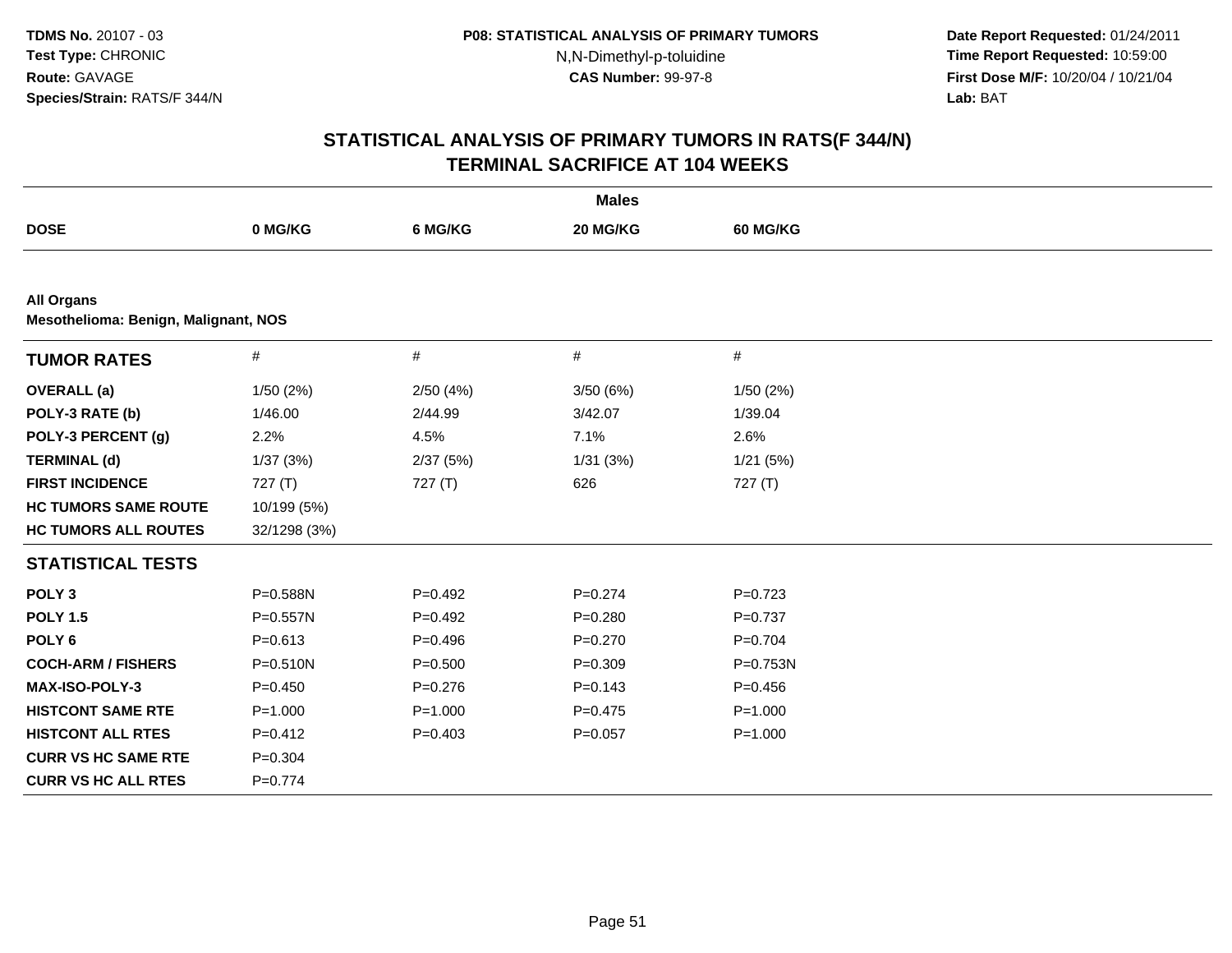**Date Report Requested:** 01/24/2011 **Time Report Requested:** 10:59:00 **First Dose M/F:** 10/20/04 / 10/21/04<br>**Lab:** BAT **Lab:** BAT

|                                                     |              |             | <b>Males</b> |             |  |
|-----------------------------------------------------|--------------|-------------|--------------|-------------|--|
| <b>DOSE</b>                                         | 0 MG/KG      | 6 MG/KG     | 20 MG/KG     | 60 MG/KG    |  |
|                                                     |              |             |              |             |  |
| <b>All Organs</b><br><b>Mesothelioma: Malignant</b> |              |             |              |             |  |
| <b>TUMOR RATES</b>                                  | $\#$         | #           | $\#$         | $\#$        |  |
| <b>OVERALL</b> (a)                                  | 1/50(2%)     | 2/50(4%)    | 3/50 (6%)    | 1/50(2%)    |  |
| POLY-3 RATE (b)                                     | 1/46.00      | 2/44.99     | 3/42.07      | 1/39.04     |  |
| POLY-3 PERCENT (g)                                  | 2.2%         | 4.5%        | 7.1%         | 2.6%        |  |
| <b>TERMINAL (d)</b>                                 | 1/37(3%)     | 2/37(5%)    | 1/31(3%)     | 1/21(5%)    |  |
| <b>FIRST INCIDENCE</b>                              | 727(T)       | 727(T)      | 626          | 727(T)      |  |
| <b>HC TUMORS SAME ROUTE</b>                         | 10/199 (5%)  |             |              |             |  |
| <b>HC TUMORS ALL ROUTES</b>                         | 31/1298 (2%) |             |              |             |  |
| <b>STATISTICAL TESTS</b>                            |              |             |              |             |  |
| POLY <sub>3</sub>                                   | P=0.588N     | $P=0.492$   | $P=0.274$    | $P=0.723$   |  |
| <b>POLY 1.5</b>                                     | $P = 0.557N$ | $P=0.492$   | $P=0.280$    | $P = 0.737$ |  |
| POLY <sub>6</sub>                                   | $P = 0.613$  | $P = 0.496$ | $P = 0.270$  | $P = 0.704$ |  |
| <b>COCH-ARM / FISHERS</b>                           | $P = 0.510N$ | $P = 0.500$ | $P = 0.309$  | P=0.753N    |  |
| <b>MAX-ISO-POLY-3</b>                               | $P=0.450$    | $P = 0.276$ | $P = 0.143$  | $P = 0.456$ |  |
| <b>HISTCONT SAME RTE</b>                            | $P = 1.000$  | $P = 1.000$ | $P=0.475$    | $P = 1.000$ |  |
| <b>HISTCONT ALL RTES</b>                            | $P = 0.405$  | $P = 0.385$ | $P = 0.056$  | $P = 1.000$ |  |
| <b>CURR VS HC SAME RTE</b>                          | $P = 0.304$  |             |              |             |  |
| <b>CURR VS HC ALL RTES</b>                          | $P = 0.800$  |             |              |             |  |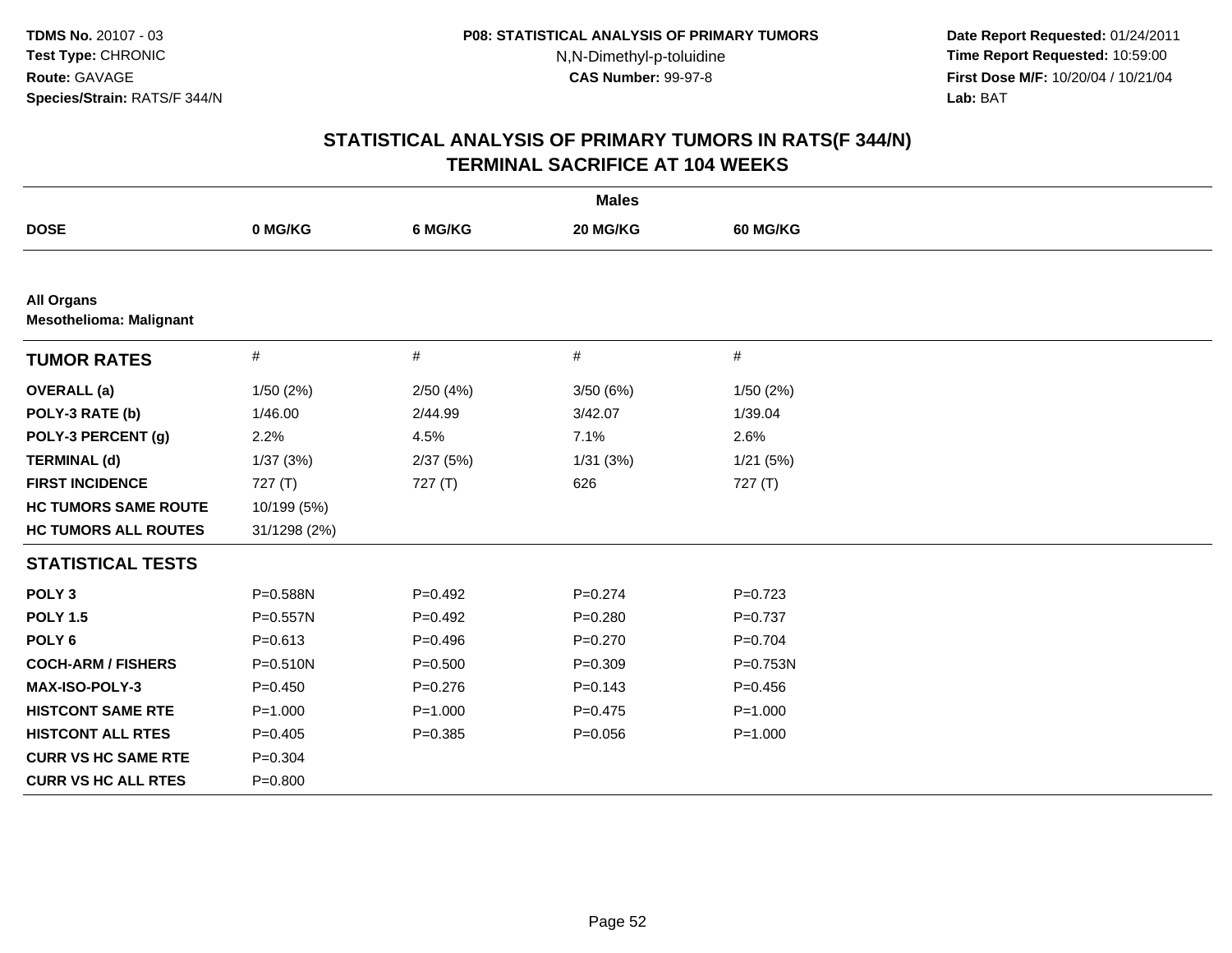**Date Report Requested:** 01/24/2011 **Time Report Requested:** 10:59:00 **First Dose M/F:** 10/20/04 / 10/21/04<br>**Lab:** BAT **Lab:** BAT

|                                   |              |           | <b>Males</b> |                   |  |
|-----------------------------------|--------------|-----------|--------------|-------------------|--|
| <b>DOSE</b>                       | 0 MG/KG      | 6 MG/KG   | 20 MG/KG     | <b>60 MG/KG</b>   |  |
|                                   |              |           |              |                   |  |
| <b>All Organs</b><br>Osteosarcoma |              |           |              |                   |  |
| <b>TUMOR RATES</b>                | $\#$         | $\#$      | $\#$         | $\#$              |  |
| <b>OVERALL</b> (a)                | 1/50 (2%)    | 1/50 (2%) | 0/50(0%)     | 0/50(0%)          |  |
| POLY-3 RATE (b)                   | 1/46.00      | 1/45.02   | 0/41.44      | 0/39.04           |  |
| POLY-3 PERCENT (g)                | 2.2%         | 2.2%      | $0\%$        | $0\%$             |  |
| <b>TERMINAL (d)</b>               | 1/37(3%)     | 0/37(0%)  | 0/31(0%)     | 0/21(0%)          |  |
| <b>FIRST INCIDENCE</b>            | 727(T)       | 721       | $\cdots$     | $\qquad \qquad -$ |  |
| <b>HC TUMORS SAME ROUTE</b>       | 4/199 (2%)   |           |              |                   |  |
| <b>HC TUMORS ALL ROUTES</b>       | 17/1298 (1%) |           |              |                   |  |
| <b>STATISTICAL TESTS</b>          |              |           |              |                   |  |
| POLY <sub>3</sub>                 | (n)          | (n)       | (n)          | (n)               |  |
| <b>POLY 1.5</b>                   | (n)          | (n)       | (n)          | (n)               |  |
| POLY <sub>6</sub>                 | (n)          | (n)       | (n)          | (n)               |  |
| <b>COCH-ARM / FISHERS</b>         | (n)          | (n)       | (n)          | (n)               |  |
| <b>MAX-ISO-POLY-3</b>             | (n)          | (n)       | (n)          | (n)               |  |
| <b>HISTCONT SAME RTE</b>          | (n)          | (n)       | (n)          | (n)               |  |
| <b>HISTCONT ALL RTES</b>          | (n)          | (n)       | (n)          | (n)               |  |
| <b>CURR VS HC SAME RTE</b>        | (n)          |           |              |                   |  |
| <b>CURR VS HC ALL RTES</b>        | (n)          |           |              |                   |  |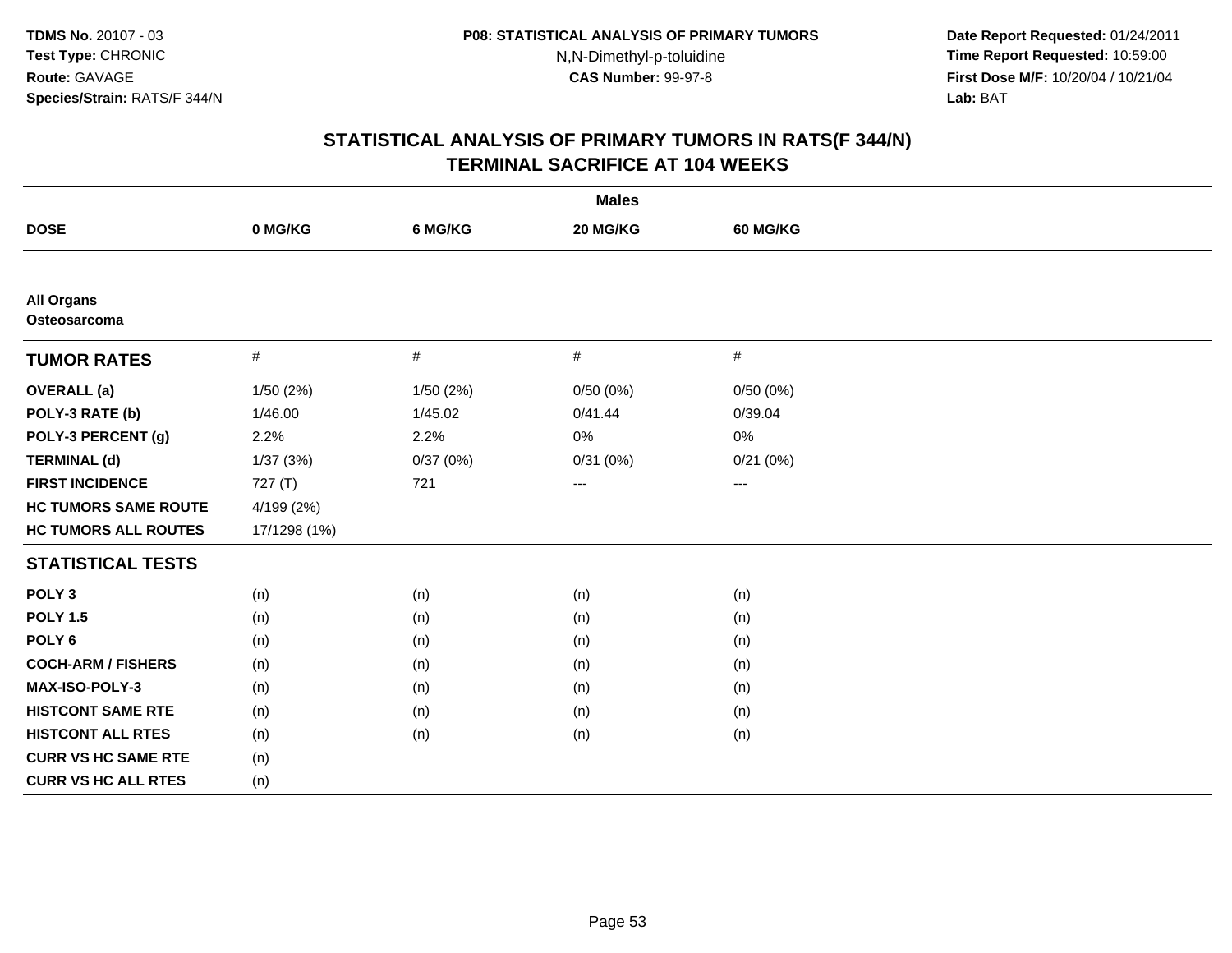**Date Report Requested:** 01/24/2011 **Time Report Requested:** 10:59:00 **First Dose M/F:** 10/20/04 / 10/21/04<br>**Lab:** BAT **Lab:** BAT

|                                              |              |           | <b>Males</b> |                 |  |
|----------------------------------------------|--------------|-----------|--------------|-----------------|--|
| <b>DOSE</b>                                  | 0 MG/KG      | 6 MG/KG   | 20 MG/KG     | <b>60 MG/KG</b> |  |
|                                              |              |           |              |                 |  |
| <b>All Organs</b><br>Osteosarcoma or Osteoma |              |           |              |                 |  |
| <b>TUMOR RATES</b>                           | $\#$         | $\#$      | #            | $\#$            |  |
| <b>OVERALL</b> (a)                           | 1/50(2%)     | 1/50 (2%) | 0/50(0%)     | 0/50(0%)        |  |
| POLY-3 RATE (b)                              | 1/46.00      | 1/45.02   | 0/41.44      | 0/39.04         |  |
| POLY-3 PERCENT (g)                           | 2.2%         | 2.2%      | $0\%$        | 0%              |  |
| <b>TERMINAL (d)</b>                          | 1/37(3%)     | 0/37(0%)  | 0/31(0%)     | 0/21(0%)        |  |
| <b>FIRST INCIDENCE</b>                       | 727(T)       | 721       | $---$        | ---             |  |
| <b>HC TUMORS SAME ROUTE</b>                  | 4/199 (2%)   |           |              |                 |  |
| <b>HC TUMORS ALL ROUTES</b>                  | 18/1298 (1%) |           |              |                 |  |
| <b>STATISTICAL TESTS</b>                     |              |           |              |                 |  |
| POLY <sub>3</sub>                            | (n)          | (n)       | (n)          | (n)             |  |
| <b>POLY 1.5</b>                              | (n)          | (n)       | (n)          | (n)             |  |
| POLY <sub>6</sub>                            | (n)          | (n)       | (n)          | (n)             |  |
| <b>COCH-ARM / FISHERS</b>                    | (n)          | (n)       | (n)          | (n)             |  |
| MAX-ISO-POLY-3                               | (n)          | (n)       | (n)          | (n)             |  |
| <b>HISTCONT SAME RTE</b>                     | (n)          | (n)       | (n)          | (n)             |  |
| <b>HISTCONT ALL RTES</b>                     | (n)          | (n)       | (n)          | (n)             |  |
| <b>CURR VS HC SAME RTE</b>                   | (n)          |           |              |                 |  |
| <b>CURR VS HC ALL RTES</b>                   | (n)          |           |              |                 |  |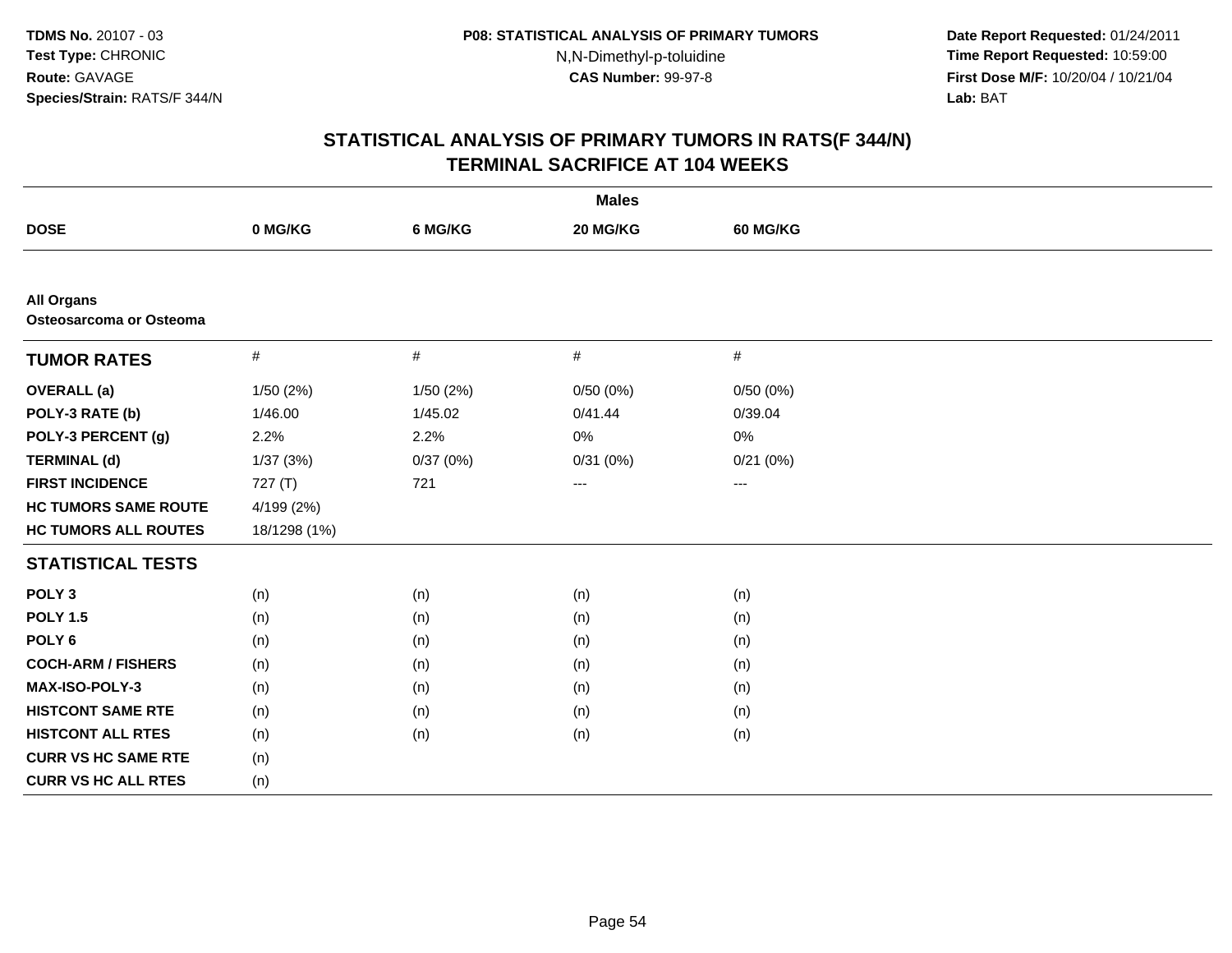**Date Report Requested:** 01/24/2011 **Time Report Requested:** 10:59:00 **First Dose M/F:** 10/20/04 / 10/21/04<br>**Lab:** BAT **Lab:** BAT

| <b>Males</b>                              |                 |              |              |              |  |  |
|-------------------------------------------|-----------------|--------------|--------------|--------------|--|--|
| <b>DOSE</b>                               | 0 MG/KG         | 6 MG/KG      | 20 MG/KG     | 60 MG/KG     |  |  |
|                                           |                 |              |              |              |  |  |
| <b>All Organs</b><br><b>Benign Tumors</b> |                 |              |              |              |  |  |
| <b>TUMOR RATES</b>                        | $\#$            | $\#$         | #            | #            |  |  |
| <b>OVERALL</b> (a)                        | 48/50 (96%)     | 46/50 (92%)  | 46/50 (92%)  | 43/50 (86%)  |  |  |
| POLY-3 RATE (b)                           | 48/48.86        | 46/47.11     | 46/46.08     | 43/45.25     |  |  |
| POLY-3 PERCENT (g)                        | 98.2%           | 97.7%        | 99.8%        | 95%          |  |  |
| <b>TERMINAL (d)</b>                       | 37/37 (100%)    | 37/37 (100%) | 31/31 (100%) | 21/21 (100%) |  |  |
| <b>FIRST INCIDENCE</b>                    | 609             | 512          | 519          | 384          |  |  |
| <b>HC TUMORS SAME ROUTE</b>               | 194/199 (98%)   |              |              |              |  |  |
| <b>HC TUMORS ALL ROUTES</b>               | 1248/1298 (96%) |              |              |              |  |  |
| <b>STATISTICAL TESTS</b>                  |                 |              |              |              |  |  |
| POLY <sub>3</sub>                         | P=0.173N        | P=0.747N     | $P = 0.626$  | P=0.348N     |  |  |
| <b>POLY 1.5</b>                           | P=0.076N        | P=0.613N     | $P = 0.656$  | P=0.184N     |  |  |
| POLY <sub>6</sub>                         | $P = 0.453N$    | $P = 0.913$  | $P=0.769$    | P=0.686N     |  |  |
| <b>COCH-ARM / FISHERS</b>                 | P=0.067N        | P=0.339N     | P=0.339N     | P=0.080N     |  |  |
| <b>MAX-ISO-POLY-3</b>                     | $P = 0.105N$    | P=0.396N     | $P=0.172$    | P=0.132N     |  |  |
| <b>HISTCONT SAME RTE</b>                  | $P = 1.000$     | $P = 1.000$  | $P = 1.000$  | $P = 1.000$  |  |  |
| <b>HISTCONT ALL RTES</b>                  | $P = 1.000$     | $P = 1.000$  | $P = 0.390$  | $P = 1.000$  |  |  |
| <b>CURR VS HC SAME RTE</b>                | $P = 0.089$     |              |              |              |  |  |
| <b>CURR VS HC ALL RTES</b>                | $P = 0.903$     |              |              |              |  |  |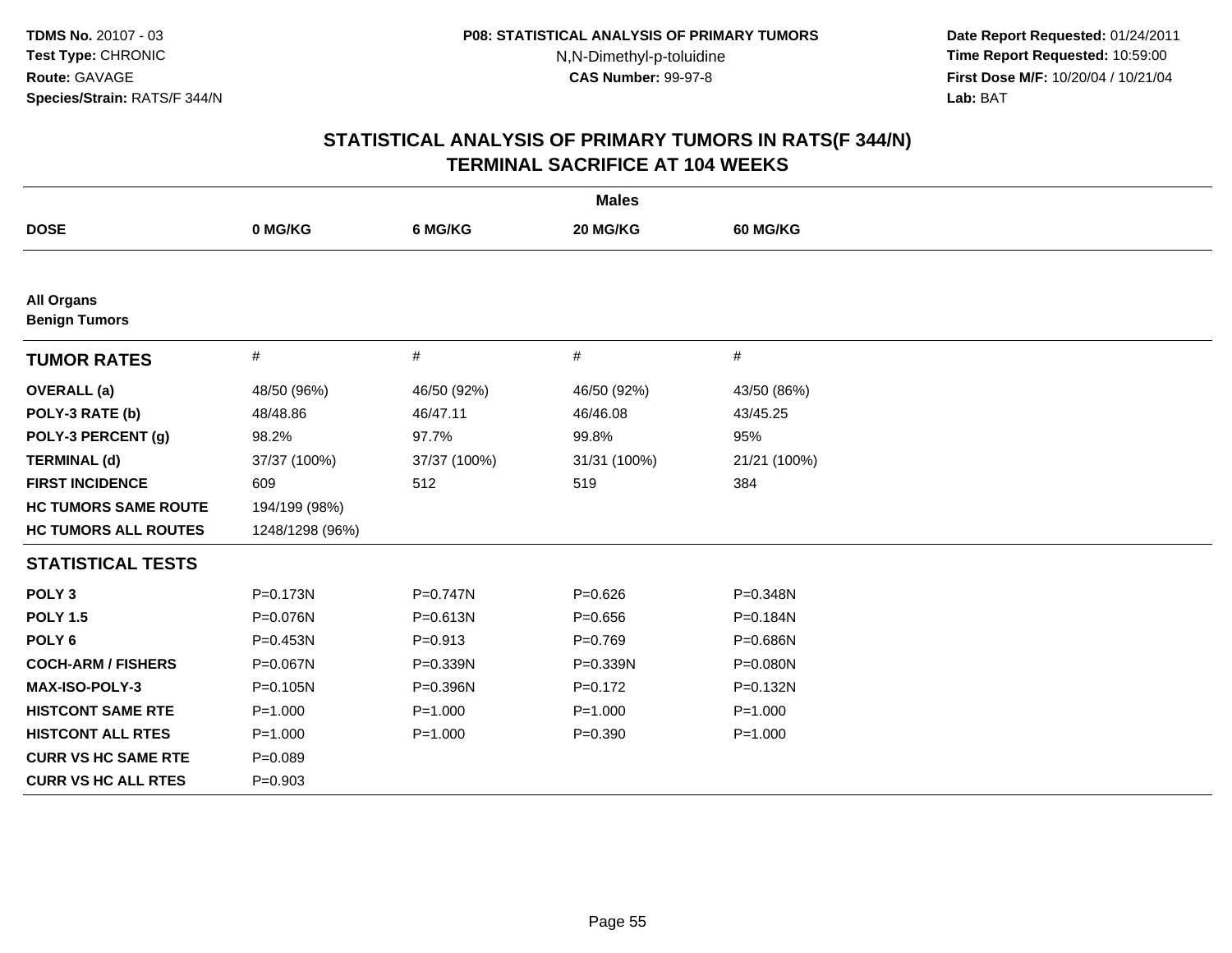**Date Report Requested:** 01/24/2011 **Time Report Requested:** 10:59:00 **First Dose M/F:** 10/20/04 / 10/21/04<br>**Lab:** BAT **Lab:** BAT

| <b>Males</b>                                 |                |              |              |              |  |  |
|----------------------------------------------|----------------|--------------|--------------|--------------|--|--|
| <b>DOSE</b>                                  | 0 MG/KG        | 6 MG/KG      | 20 MG/KG     | 60 MG/KG     |  |  |
|                                              |                |              |              |              |  |  |
| <b>All Organs</b><br><b>Malignant Tumors</b> |                |              |              |              |  |  |
| <b>TUMOR RATES</b>                           | $\#$           | #            | $\#$         | #            |  |  |
| <b>OVERALL</b> (a)                           | 20/50 (40%)    | 13/50 (26%)  | 16/50 (32%)  | 15/50 (30%)  |  |  |
| POLY-3 RATE (b)                              | 20/48.94       | 13/46.45     | 16/44.07     | 15/41.28     |  |  |
| POLY-3 PERCENT (g)                           | 40.9%          | 28%          | 36.3%        | 36.3%        |  |  |
| <b>TERMINAL (d)</b>                          | 10/37 (27%)    | 8/37 (22%)   | 8/31 (26%)   | 7/21 (33%)   |  |  |
| <b>FIRST INCIDENCE</b>                       | 337            | 324          | 538          | 601          |  |  |
| <b>HC TUMORS SAME ROUTE</b>                  | 79/199 (40%)   |              |              |              |  |  |
| <b>HC TUMORS ALL ROUTES</b>                  | 721/1298 (56%) |              |              |              |  |  |
| <b>STATISTICAL TESTS</b>                     |                |              |              |              |  |  |
| POLY <sub>3</sub>                            | $P = 0.535$    | P=0.134N     | P=0.407N     | $P = 0.412N$ |  |  |
| <b>POLY 1.5</b>                              | $P = 0.486N$   | $P = 0.125N$ | $P = 0.379N$ | P=0.329N     |  |  |
| POLY <sub>6</sub>                            | $P=0.444$      | P=0.144N     | P=0.427N     | $P = 0.511N$ |  |  |
| <b>COCH-ARM / FISHERS</b>                    | $P = 0.353N$   | $P = 0.101N$ | $P = 0.266N$ | $P = 0.201N$ |  |  |
| <b>MAX-ISO-POLY-3</b>                        | $P = 0.401N$   | P=0.098N     | P=0.334N     | $P = 0.342N$ |  |  |
| <b>HISTCONT SAME RTE</b>                     | (h)            | (h)          | (h)          | (h)          |  |  |
| <b>HISTCONT ALL RTES</b>                     | (h)            | (h)          | (h)          | (h)          |  |  |
| <b>CURR VS HC SAME RTE</b>                   | $P = 0.950$    |              |              |              |  |  |
| <b>CURR VS HC ALL RTES</b>                   | $P=0.014*$     |              |              |              |  |  |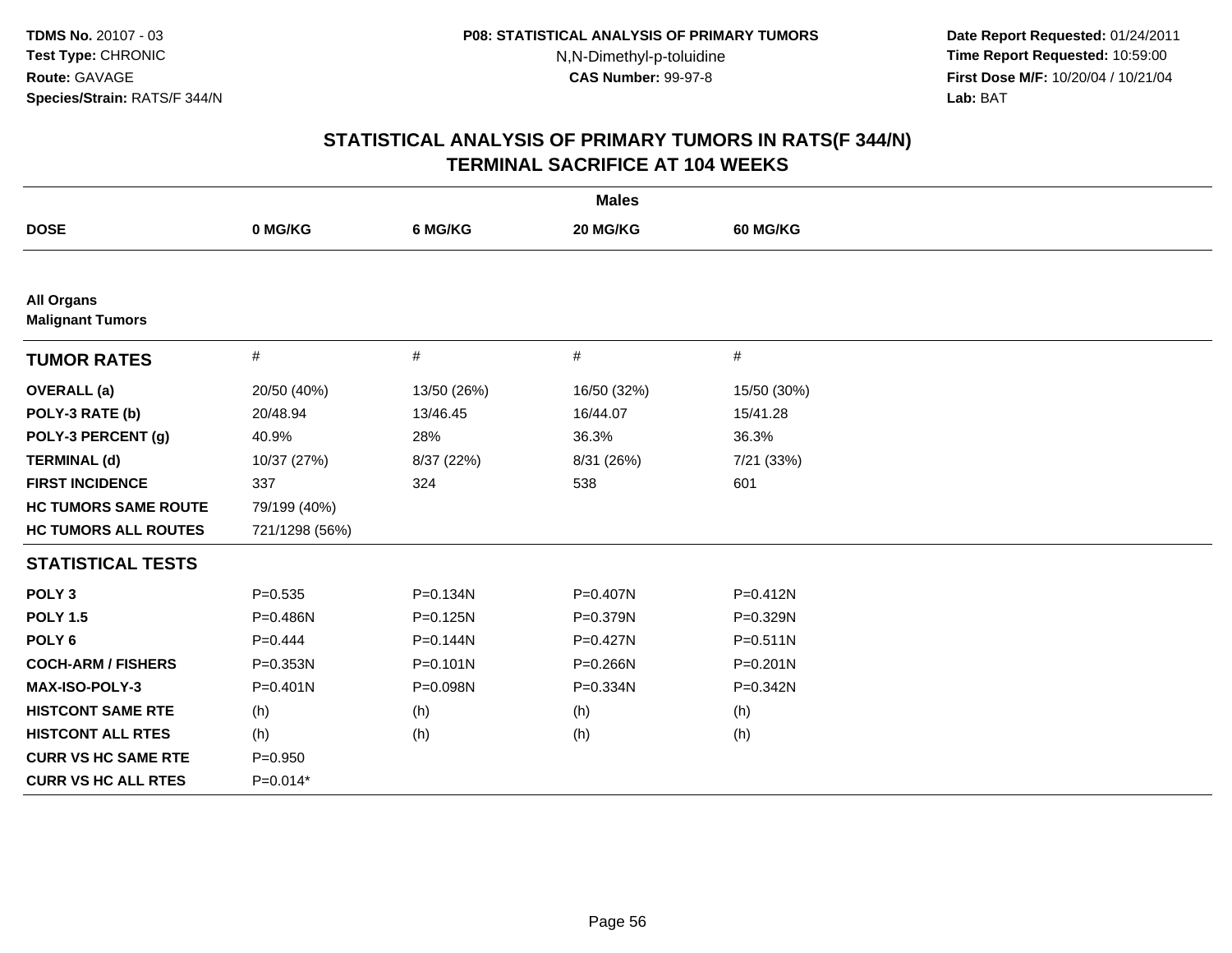**Date Report Requested:** 01/24/2011 **Time Report Requested:** 10:59:00 **First Dose M/F:** 10/20/04 / 10/21/04<br>**Lab:** BAT **Lab:** BAT

| <b>Males</b>                                            |                 |              |              |              |  |  |
|---------------------------------------------------------|-----------------|--------------|--------------|--------------|--|--|
| <b>DOSE</b>                                             | 0 MG/KG         | 6 MG/KG      | 20 MG/KG     | 60 MG/KG     |  |  |
|                                                         |                 |              |              |              |  |  |
| <b>All Organs</b><br><b>Malignant and Benign Tumors</b> |                 |              |              |              |  |  |
| <b>TUMOR RATES</b>                                      | $\#$            | $\#$         | #            | #            |  |  |
| <b>OVERALL</b> (a)                                      | 49/50 (98%)     | 48/50 (96%)  | 46/50 (92%)  | 44/50 (88%)  |  |  |
| POLY-3 RATE (b)                                         | 49/49.76        | 48/48.39     | 46/46.08     | 44/45.65     |  |  |
| POLY-3 PERCENT (g)                                      | 98.5%           | 99.2%        | 99.8%        | 96.4%        |  |  |
| <b>TERMINAL (d)</b>                                     | 37/37 (100%)    | 37/37 (100%) | 31/31 (100%) | 21/21 (100%) |  |  |
| <b>FIRST INCIDENCE</b>                                  | 337             | 324          | 519          | 384          |  |  |
| <b>HC TUMORS SAME ROUTE</b>                             | 196/199 (99%)   |              |              |              |  |  |
| <b>HC TUMORS ALL ROUTES</b>                             | 1286/1298 (99%) |              |              |              |  |  |
| <b>STATISTICAL TESTS</b>                                |                 |              |              |              |  |  |
| POLY <sub>3</sub>                                       | $P = 0.210N$    | $P=0.772$    | $P = 0.677$  | $P = 0.501N$ |  |  |
| <b>POLY 1.5</b>                                         | P=0.057N        | $P=0.769$    | $P=0.778$    | P=0.238N     |  |  |
| POLY <sub>6</sub>                                       | P=0.608N        | $P=0.832$    | $P=0.776$    | P=0.843N     |  |  |
| <b>COCH-ARM / FISHERS</b>                               | P=0.031N*       | P=0.500N     | $P = 0.181N$ | $P = 0.056N$ |  |  |
| MAX-ISO-POLY-3                                          | $P = 0.114N$    | $P = 0.340$  | $P=0.208$    | $P = 0.205N$ |  |  |
| <b>HISTCONT SAME RTE</b>                                | (h)             | (h)          | (h)          | (h)          |  |  |
| <b>HISTCONT ALL RTES</b>                                | (h)             | (h)          | (h)          | (h)          |  |  |
| <b>CURR VS HC SAME RTE</b>                              | $P=0.119$       |              |              |              |  |  |
| <b>CURR VS HC ALL RTES</b>                              | P<0.001**       |              |              |              |  |  |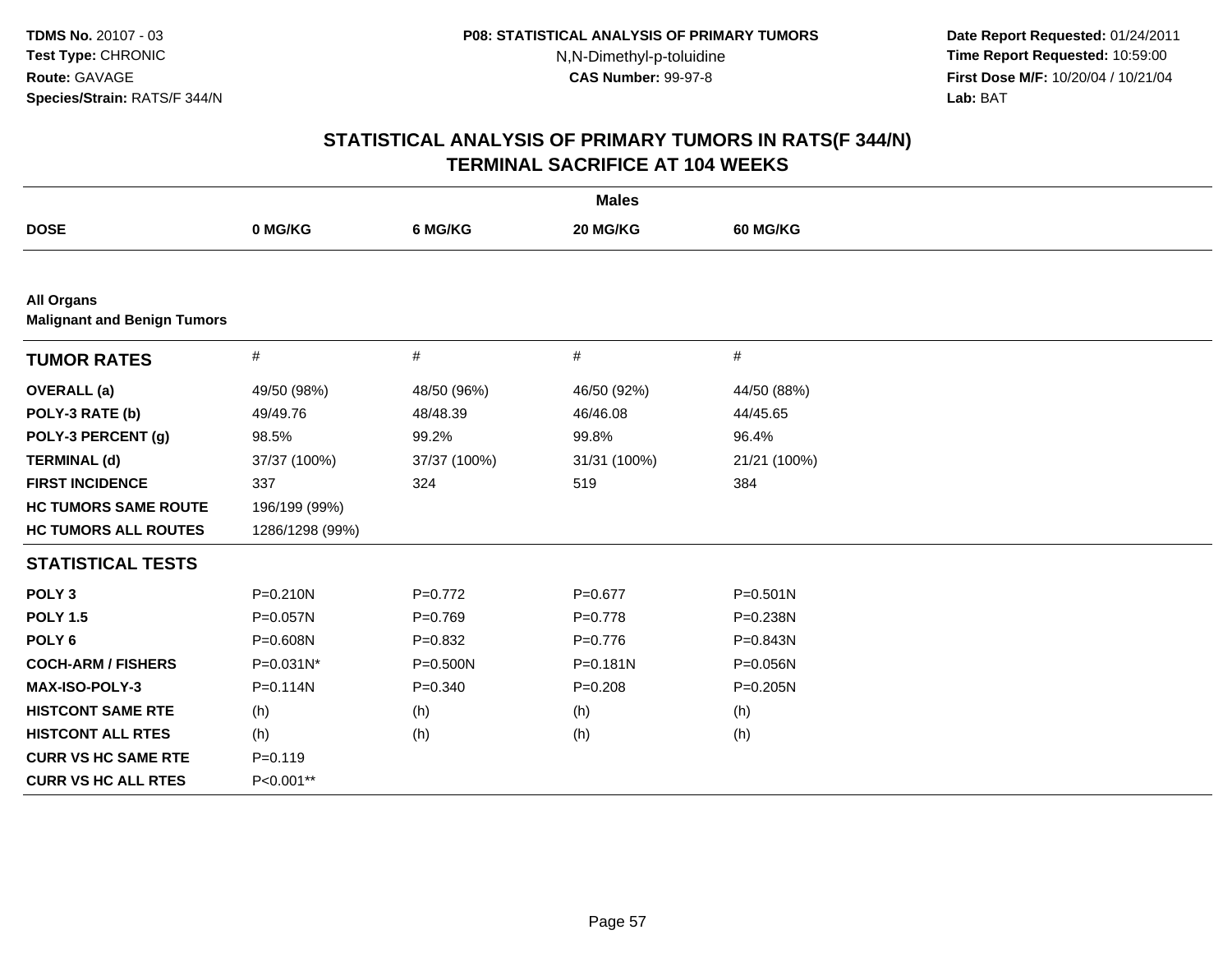**Date Report Requested:** 01/24/2011 **Time Report Requested:** 10:59:00 **First Dose M/F:** 10/20/04 / 10/21/04<br>**Lab:** BAT **Lab:** BAT

| <b>Females</b>                   |              |              |              |                 |  |  |
|----------------------------------|--------------|--------------|--------------|-----------------|--|--|
| <b>DOSE</b>                      | 0 MG/KG      | 6 MG/KG      | 20 MG/KG     | <b>60 MG/KG</b> |  |  |
|                                  |              |              |              |                 |  |  |
| <b>Adrenal Cortex</b><br>Adenoma |              |              |              |                 |  |  |
| <b>TUMOR RATES</b>               |              |              |              |                 |  |  |
| <b>OVERALL</b> (a)               | 3/50(6%)     | 3/50(6%)     | 1/50(2%)     | 2/49(4%)        |  |  |
| POLY-3 RATE (b)                  | 3/45.75      | 3/46.74      | 1/46.55      | 2/38.73         |  |  |
| POLY-3 PERCENT (g)               | 6.6%         | 6.4%         | 2.2%         | 5.2%            |  |  |
| <b>TERMINAL (d)</b>              | 3/33(9%)     | 3/42(7%)     | 0/33(0%)     | 1/23(4%)        |  |  |
| <b>FIRST INCIDENCE</b>           | 728 (T)      | 728 (T)      | 613          | 682             |  |  |
| <b>HC TUMORS SAME ROUTE</b>      | $0/200(0\%)$ |              |              |                 |  |  |
| <b>HC TUMORS ALL ROUTES</b>      | 24/1245 (2%) |              |              |                 |  |  |
| <b>STATISTICAL TESTS</b>         |              |              |              |                 |  |  |
| POLY <sub>3</sub>                | P=0.473N     | P=0.652N     | P=0.299N     | P=0.575N        |  |  |
| <b>POLY 1.5</b>                  | P=0.456N     | $P = 0.661N$ | P=0.302N     | $P = 0.555N$    |  |  |
| POLY <sub>6</sub>                | P=0.489N     | $P = 0.635N$ | $P = 0.295N$ | P=0.593N        |  |  |
| <b>COCH-ARM / FISHERS</b>        | P=0.420N     | $P = 0.661N$ | P=0.309N     | $P = 0.510N$    |  |  |
| <b>MAX-ISO-POLY-3</b>            | P=0.457N     | P=0.488N     | P=0.152N     | P=0.400N        |  |  |
| <b>HISTCONT SAME RTE</b>         | $P = 0.130$  | $P=0.019*$   | $P = 0.173$  | $P=0.043*$      |  |  |
| <b>HISTCONT ALL RTES</b>         | $P=0.433$    | $P = 0.134$  | $P = 1.000$  | $P=0.309$       |  |  |
| <b>CURR VS HC SAME RTE</b>       | P=0.002**    |              |              |                 |  |  |
| <b>CURR VS HC ALL RTES</b>       | $P = 0.057$  |              |              |                 |  |  |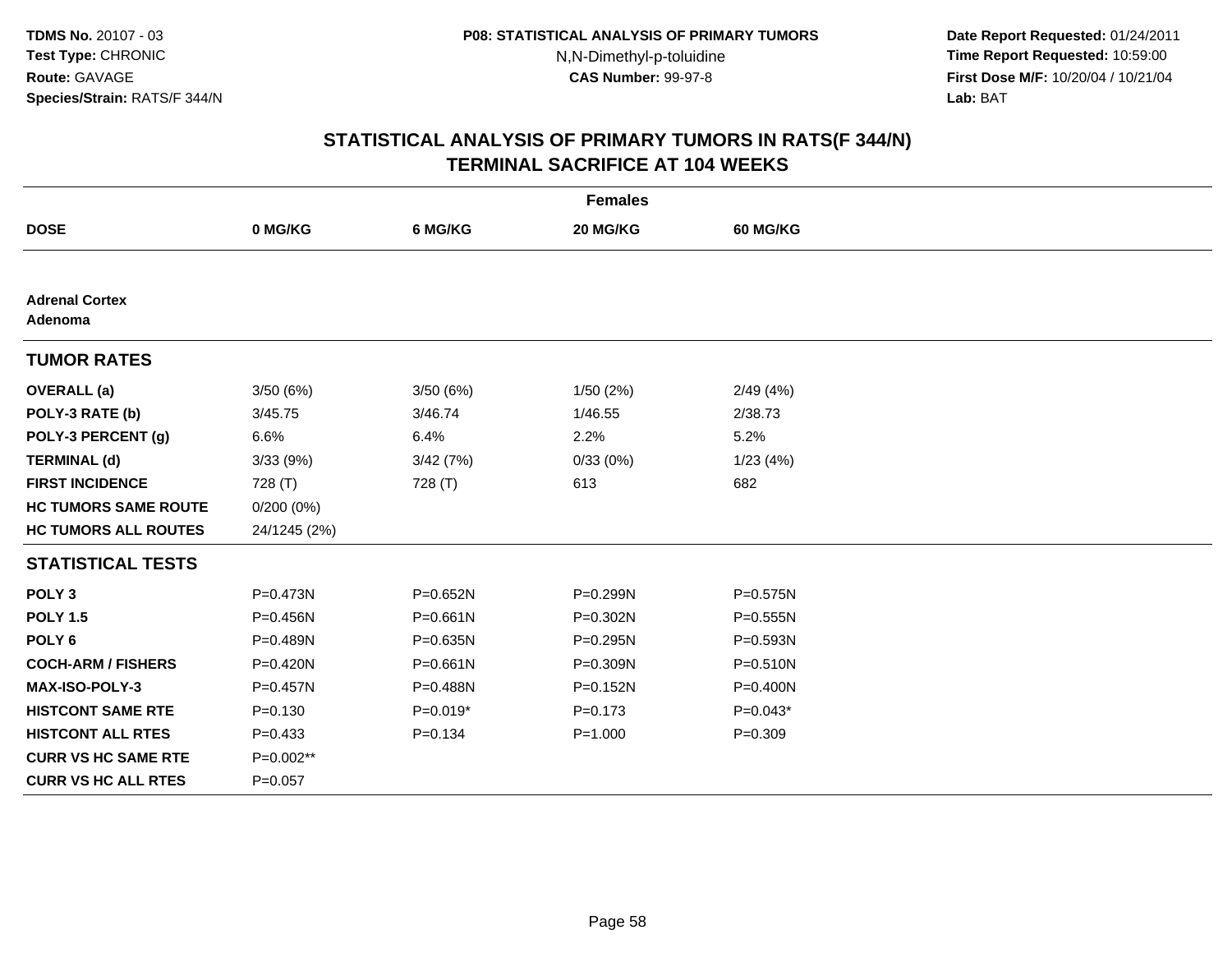**Date Report Requested:** 01/24/2011 **Time Report Requested:** 10:59:00 **First Dose M/F:** 10/20/04 / 10/21/04<br>**Lab:** BAT **Lab:** BAT

| <b>Females</b>                                           |              |              |              |                 |  |
|----------------------------------------------------------|--------------|--------------|--------------|-----------------|--|
| <b>DOSE</b>                                              | 0 MG/KG      | 6 MG/KG      | 20 MG/KG     | <b>60 MG/KG</b> |  |
|                                                          |              |              |              |                 |  |
| <b>Adrenal Medulla</b><br><b>Pheochromocytoma Benign</b> |              |              |              |                 |  |
| <b>TUMOR RATES</b>                                       |              |              |              |                 |  |
| <b>OVERALL</b> (a)                                       | 2/50(4%)     | 2/50(4%)     | 1/50 (2%)    | 1/49(2%)        |  |
| POLY-3 RATE (b)                                          | 2/46.19      | 2/46.74      | 1/46.23      | 1/38.55         |  |
| POLY-3 PERCENT (g)                                       | 4.3%         | 4.3%         | 2.2%         | 2.6%            |  |
| <b>TERMINAL (d)</b>                                      | 1/33(3%)     | 2/42(5%)     | 0/33(0%)     | 1/23(4%)        |  |
| <b>FIRST INCIDENCE</b>                                   | 600          | 728 (T)      | 705          | 728 (T)         |  |
| <b>HC TUMORS SAME ROUTE</b>                              | 9/200(5%)    |              |              |                 |  |
| <b>HC TUMORS ALL ROUTES</b>                              | 32/1238 (3%) |              |              |                 |  |
| <b>STATISTICAL TESTS</b>                                 |              |              |              |                 |  |
| POLY <sub>3</sub>                                        | P=0.437N     | P=0.690N     | $P = 0.500N$ | P=0.562N        |  |
| <b>POLY 1.5</b>                                          | $P = 0.421N$ | $P=0.692$    | $P = 0.500N$ | $P = 0.545N$    |  |
| POLY <sub>6</sub>                                        | $P = 0.453N$ | P=0.679N     | $P = 0.500N$ | P=0.579N        |  |
| <b>COCH-ARM / FISHERS</b>                                | P=0.389N     | P=0.691N     | $P = 0.500N$ | P=0.508N        |  |
| <b>MAX-ISO-POLY-3</b>                                    | $P = 0.521N$ | $P = 0.494N$ | P=0.280N     | P=0.346N        |  |
| <b>HISTCONT SAME RTE</b>                                 | (h)          | (h)          | (h)          | (h)             |  |
| <b>HISTCONT ALL RTES</b>                                 | $P=0.772$    | $P=0.443$    | $P = 1.000$  | $P = 1.000$     |  |
| <b>CURR VS HC SAME RTE</b>                               | $P = 0.801$  |              |              |                 |  |
| <b>CURR VS HC ALL RTES</b>                               | $P = 0.588$  |              |              |                 |  |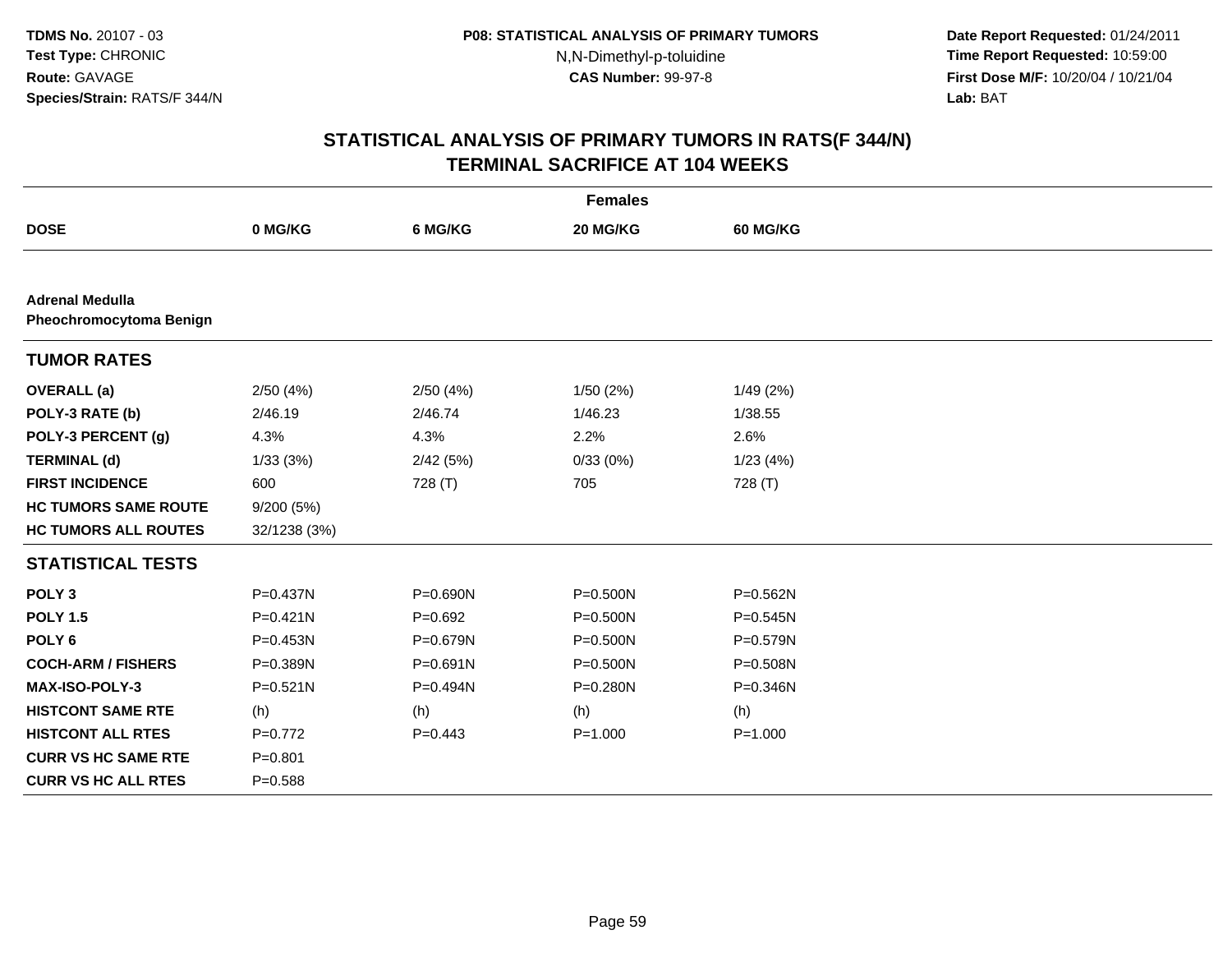**Date Report Requested:** 01/24/2011 **Time Report Requested:** 10:59:00 **First Dose M/F:** 10/20/04 / 10/21/04<br>**Lab:** BAT **Lab:** BAT

|                                                             | <b>Females</b> |          |          |                         |  |  |  |  |
|-------------------------------------------------------------|----------------|----------|----------|-------------------------|--|--|--|--|
| <b>DOSE</b>                                                 | 0 MG/KG        | 6 MG/KG  | 20 MG/KG | 60 MG/KG                |  |  |  |  |
|                                                             |                |          |          |                         |  |  |  |  |
| <b>Adrenal Medulla</b><br><b>Pheochromocytoma Malignant</b> |                |          |          |                         |  |  |  |  |
| <b>TUMOR RATES</b>                                          |                |          |          |                         |  |  |  |  |
| <b>OVERALL</b> (a)                                          | 0/50(0%)       | 0/50(0%) | 1/50(2%) | 0/49(0%)                |  |  |  |  |
| POLY-3 RATE (b)                                             | 0/45.75        | 0/46.74  | 1/46.33  | 0/38.55                 |  |  |  |  |
| POLY-3 PERCENT (g)                                          | 0%             | 0%       | 2.2%     | 0%                      |  |  |  |  |
| <b>TERMINAL (d)</b>                                         | 0/33(0%)       | 0/42(0%) | 0/33(0%) | 0/23(0%)                |  |  |  |  |
| <b>FIRST INCIDENCE</b>                                      | ---            | ---      | 680      | $\qquad \qquad -\qquad$ |  |  |  |  |
| <b>HC TUMORS SAME ROUTE</b>                                 | $0/200(0\%)$   |          |          |                         |  |  |  |  |
| <b>HC TUMORS ALL ROUTES</b>                                 | 7/1238 (1%)    |          |          |                         |  |  |  |  |
| <b>STATISTICAL TESTS</b>                                    |                |          |          |                         |  |  |  |  |
| POLY <sub>3</sub>                                           | (n)            | (n)      | (n)      | (n)                     |  |  |  |  |
| <b>POLY 1.5</b>                                             | (n)            | (n)      | (n)      | (n)                     |  |  |  |  |
| POLY <sub>6</sub>                                           | (n)            | (n)      | (n)      | (n)                     |  |  |  |  |
| <b>COCH-ARM / FISHERS</b>                                   | (n)            | (n)      | (n)      | (n)                     |  |  |  |  |
| <b>MAX-ISO-POLY-3</b>                                       | (n)            | (n)      | (n)      | (n)                     |  |  |  |  |
| <b>HISTCONT SAME RTE</b>                                    | (n)            | (n)      | (n)      | (n)                     |  |  |  |  |
| <b>HISTCONT ALL RTES</b>                                    | (n)            | (n)      | (n)      | (n)                     |  |  |  |  |
| <b>CURR VS HC SAME RTE</b>                                  | (n)            |          |          |                         |  |  |  |  |
| <b>CURR VS HC ALL RTES</b>                                  | (n)            |          |          |                         |  |  |  |  |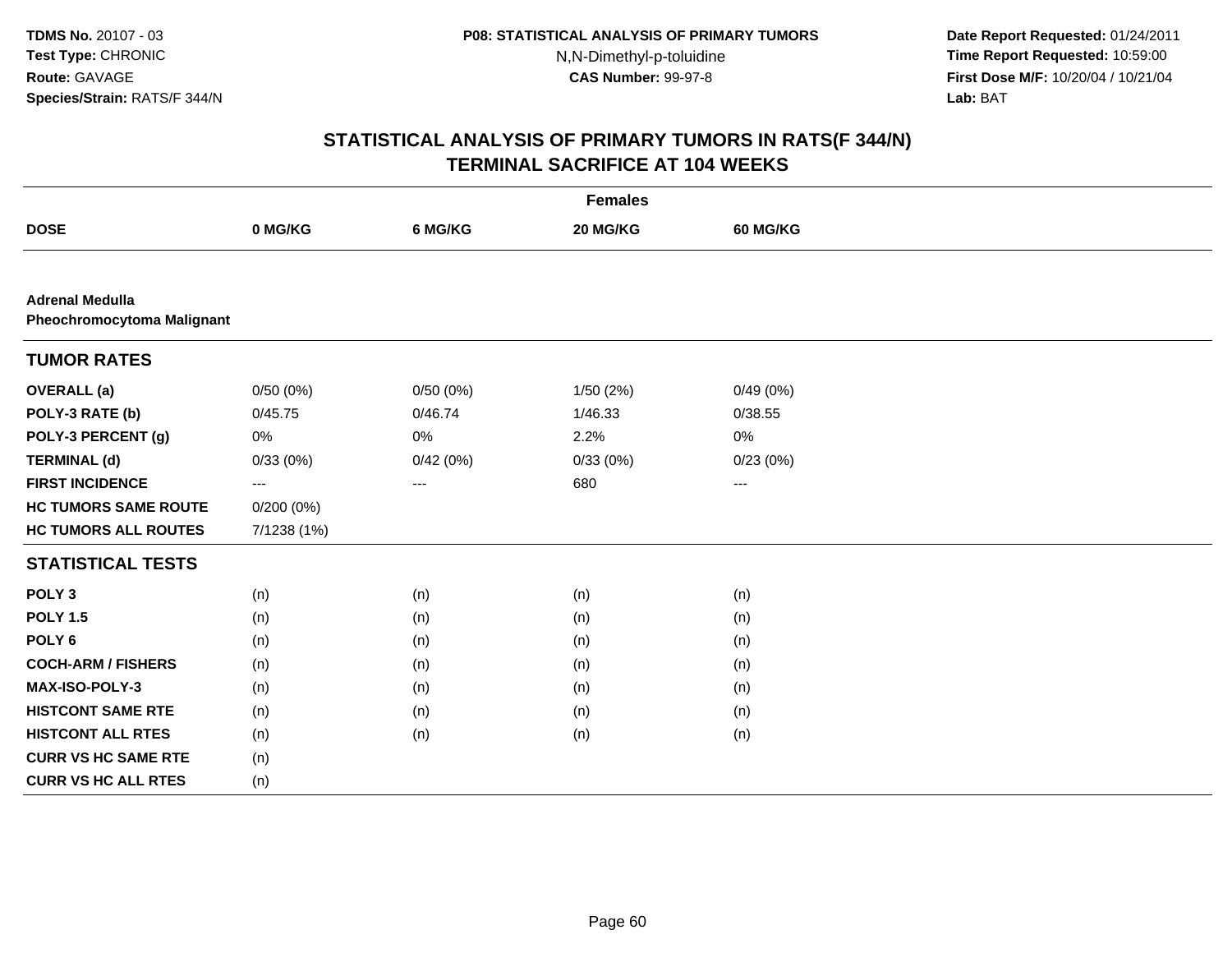**Date Report Requested:** 01/24/2011 **Time Report Requested:** 10:59:00 **First Dose M/F:** 10/20/04 / 10/21/04<br>**Lab:** BAT **Lab:** BAT

|                                                                             | <b>Females</b> |              |              |                 |  |  |  |  |
|-----------------------------------------------------------------------------|----------------|--------------|--------------|-----------------|--|--|--|--|
| <b>DOSE</b>                                                                 | 0 MG/KG        | 6 MG/KG      | 20 MG/KG     | <b>60 MG/KG</b> |  |  |  |  |
|                                                                             |                |              |              |                 |  |  |  |  |
| <b>Adrenal Medulla</b><br>Pheochromocytoma: Benign, Complex, Malignant, NOS |                |              |              |                 |  |  |  |  |
| <b>TUMOR RATES</b>                                                          |                |              |              |                 |  |  |  |  |
| <b>OVERALL</b> (a)                                                          | 2/50(4%)       | 2/50(4%)     | 2/50(4%)     | 1/49 (2%)       |  |  |  |  |
| POLY-3 RATE (b)                                                             | 2/46.19        | 2/46.74      | 2/46.42      | 1/38.55         |  |  |  |  |
| POLY-3 PERCENT (g)                                                          | 4.3%           | 4.3%         | 4.3%         | 2.6%            |  |  |  |  |
| <b>TERMINAL (d)</b>                                                         | 1/33(3%)       | 2/42(5%)     | 0/33(0%)     | 1/23(4%)        |  |  |  |  |
| <b>FIRST INCIDENCE</b>                                                      | 600            | 728 (T)      | 680          | 728 (T)         |  |  |  |  |
| <b>HC TUMORS SAME ROUTE</b>                                                 | 9/200(5%)      |              |              |                 |  |  |  |  |
| <b>HC TUMORS ALL ROUTES</b>                                                 | 44/1238 (4%)   |              |              |                 |  |  |  |  |
| <b>STATISTICAL TESTS</b>                                                    |                |              |              |                 |  |  |  |  |
| POLY <sub>3</sub>                                                           | P=0.453N       | $P = 0.690N$ | $P = 0.692N$ | $P = 0.562N$    |  |  |  |  |
| <b>POLY 1.5</b>                                                             | $P = 0.431N$   | $P=0.692$    | P=0.693N     | $P = 0.545N$    |  |  |  |  |
| POLY <sub>6</sub>                                                           | P=0.475N       | P=0.679N     | P=0.691N     | P=0.579N        |  |  |  |  |
| <b>COCH-ARM / FISHERS</b>                                                   | P=0.388N       | P=0.691N     | $P = 0.691N$ | P=0.508N        |  |  |  |  |
| <b>MAX-ISO-POLY-3</b>                                                       | P=0.564N       | P=0.494N     | P=0.497N     | $P = 0.346N$    |  |  |  |  |
| <b>HISTCONT SAME RTE</b>                                                    | (h)            | (h)          | (h)          | (h)             |  |  |  |  |
| <b>HISTCONT ALL RTES</b>                                                    | $P = 1.000$    | $P = 1.000$  | $P = 1.000$  | $P = 1.000$     |  |  |  |  |
| <b>CURR VS HC SAME RTE</b>                                                  | $P = 0.801$    |              |              |                 |  |  |  |  |
| <b>CURR VS HC ALL RTES</b>                                                  | $P = 0.931$    |              |              |                 |  |  |  |  |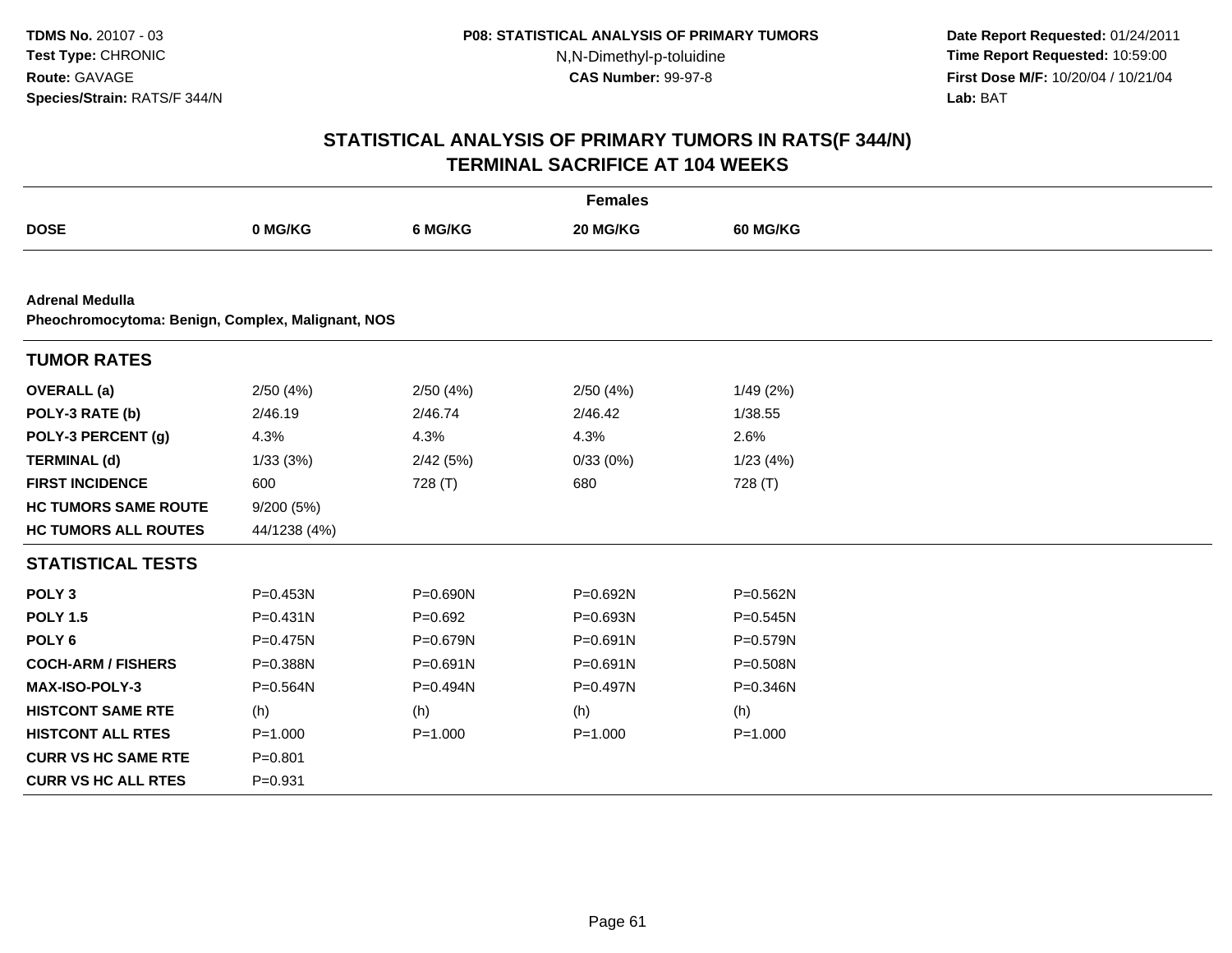**Date Report Requested:** 01/24/2011 **Time Report Requested:** 10:59:00 **First Dose M/F:** 10/20/04 / 10/21/04<br>**Lab:** BAT **Lab:** BAT

| <b>Females</b>              |              |          |          |                 |  |  |  |
|-----------------------------|--------------|----------|----------|-----------------|--|--|--|
| <b>DOSE</b>                 | 0 MG/KG      | 6 MG/KG  | 20 MG/KG | <b>60 MG/KG</b> |  |  |  |
|                             |              |          |          |                 |  |  |  |
| <b>Bone</b><br>Osteosarcoma |              |          |          |                 |  |  |  |
| <b>TUMOR RATES</b>          | $\#$         | $\#$     | $\#$     | $\#$            |  |  |  |
| <b>OVERALL</b> (a)          | 0/50(0%)     | 0/50(0%) | 0/50(0%) | 2/50(4%)        |  |  |  |
| POLY-3 RATE (b)             | 0/45.75      | 0/46.74  | 0/46.14  | 2/40.24         |  |  |  |
| POLY-3 PERCENT (g)          | $0\%$        | $0\%$    | 0%       | 5%              |  |  |  |
| <b>TERMINAL (d)</b>         | 0/33(0%)     | 0/42(0%) | 0/33(0%) | 0/23(0%)        |  |  |  |
| <b>FIRST INCIDENCE</b>      | ---          | ---      | ---      | 468             |  |  |  |
| <b>HC TUMORS SAME ROUTE</b> | $0/200(0\%)$ |          |          |                 |  |  |  |
| <b>HC TUMORS ALL ROUTES</b> | 4/1250 (0%)  |          |          |                 |  |  |  |
| <b>STATISTICAL TESTS</b>    |              |          |          |                 |  |  |  |
| POLY <sub>3</sub>           | $P=0.034*$   | (e)      | (e)      | $P = 0.210$     |  |  |  |
| <b>POLY 1.5</b>             | $P=0.036*$   | (e)      | (e)      | $P = 0.218$     |  |  |  |
| POLY <sub>6</sub>           | $P=0.032*$   | (e)      | (e)      | $P = 0.203$     |  |  |  |
| <b>COCH-ARM / FISHERS</b>   | P=0.042*     | (e)      | (e)      | $P = 0.247$     |  |  |  |
| <b>MAX-ISO-POLY-3</b>       | $P=0.034*$   | (e)      | (e)      | $P=0.075$       |  |  |  |
| <b>HISTCONT SAME RTE</b>    | $P=0.029*$   | (e)      | (e)      | $P=0.042*$      |  |  |  |
| <b>HISTCONT ALL RTES</b>    | P=0.002**    | (e)      | (e)      | P<0.001**       |  |  |  |
| <b>CURR VS HC SAME RTE</b>  | $P = 1.000$  |          |          |                 |  |  |  |
| <b>CURR VS HC ALL RTES</b>  | $P=0.440$    |          |          |                 |  |  |  |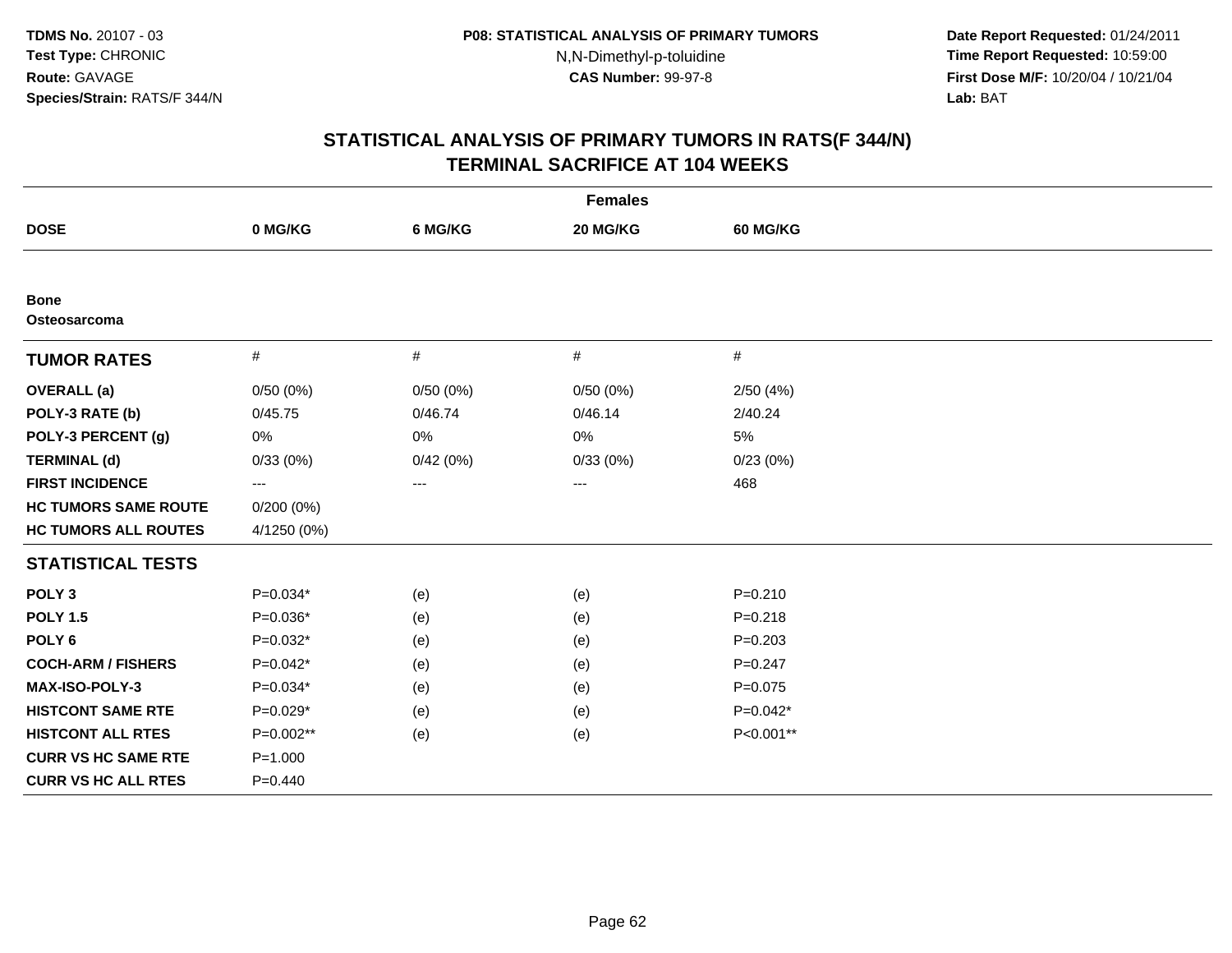**Date Report Requested:** 01/24/2011 **Time Report Requested:** 10:59:00 **First Dose M/F:** 10/20/04 / 10/21/04<br>**Lab:** BAT **Lab:** BAT

|                                            | <b>Females</b> |             |             |                 |  |  |  |  |
|--------------------------------------------|----------------|-------------|-------------|-----------------|--|--|--|--|
| <b>DOSE</b>                                | 0 MG/KG        | 6 MG/KG     | 20 MG/KG    | <b>60 MG/KG</b> |  |  |  |  |
|                                            |                |             |             |                 |  |  |  |  |
| <b>Clitoral/Preputial Gland</b><br>Adenoma |                |             |             |                 |  |  |  |  |
| <b>TUMOR RATES</b>                         |                |             |             |                 |  |  |  |  |
| <b>OVERALL</b> (a)                         | 5/50 (10%)     | 3/49(6%)    | 8/50 (16%)  | 2/50(4%)        |  |  |  |  |
| POLY-3 RATE (b)                            | 5/46.20        | 3/45.74     | 8/46.52     | 2/39.39         |  |  |  |  |
| POLY-3 PERCENT (g)                         | 10.8%          | 6.6%        | 17.2%       | 5.1%            |  |  |  |  |
| <b>TERMINAL (d)</b>                        | 3/33(9%)       | 3/41(7%)    | 5/33 (15%)  | 1/23(4%)        |  |  |  |  |
| <b>FIRST INCIDENCE</b>                     | 646            | 728 (T)     | 659         | 714             |  |  |  |  |
| <b>HC TUMORS SAME ROUTE</b>                | 15/198 (8%)    |             |             |                 |  |  |  |  |
| <b>HC TUMORS ALL ROUTES</b>                | 119/1247 (10%) |             |             |                 |  |  |  |  |
| <b>STATISTICAL TESTS</b>                   |                |             |             |                 |  |  |  |  |
| POLY <sub>3</sub>                          | P=0.344N       | P=0.362N    | $P = 0.280$ | P=0.286N        |  |  |  |  |
| <b>POLY 1.5</b>                            | $P = 0.300N$   | P=0.371N    | $P=0.279$   | $P = 0.262N$    |  |  |  |  |
| POLY <sub>6</sub>                          | P=0.394N       | P=0.346N    | $P = 0.280$ | P=0.310N        |  |  |  |  |
| <b>COCH-ARM / FISHERS</b>                  | P=0.229N       | P=0.369N    | $P = 0.277$ | P=0.218N        |  |  |  |  |
| MAX-ISO-POLY-3                             | $P = 0.300N$   | P=0.236N    | $P=0.190$   | P=0.187N        |  |  |  |  |
| <b>HISTCONT SAME RTE</b>                   | $P=0.523$      | $P = 1.000$ | $P = 0.080$ | $P = 1.000$     |  |  |  |  |
| <b>HISTCONT ALL RTES</b>                   | $P=0.747$      | $P = 1.000$ | $P = 0.211$ | $P = 1.000$     |  |  |  |  |
| <b>CURR VS HC SAME RTE</b>                 | $P = 0.681$    |             |             |                 |  |  |  |  |
| <b>CURR VS HC ALL RTES</b>                 | $P = 0.984$    |             |             |                 |  |  |  |  |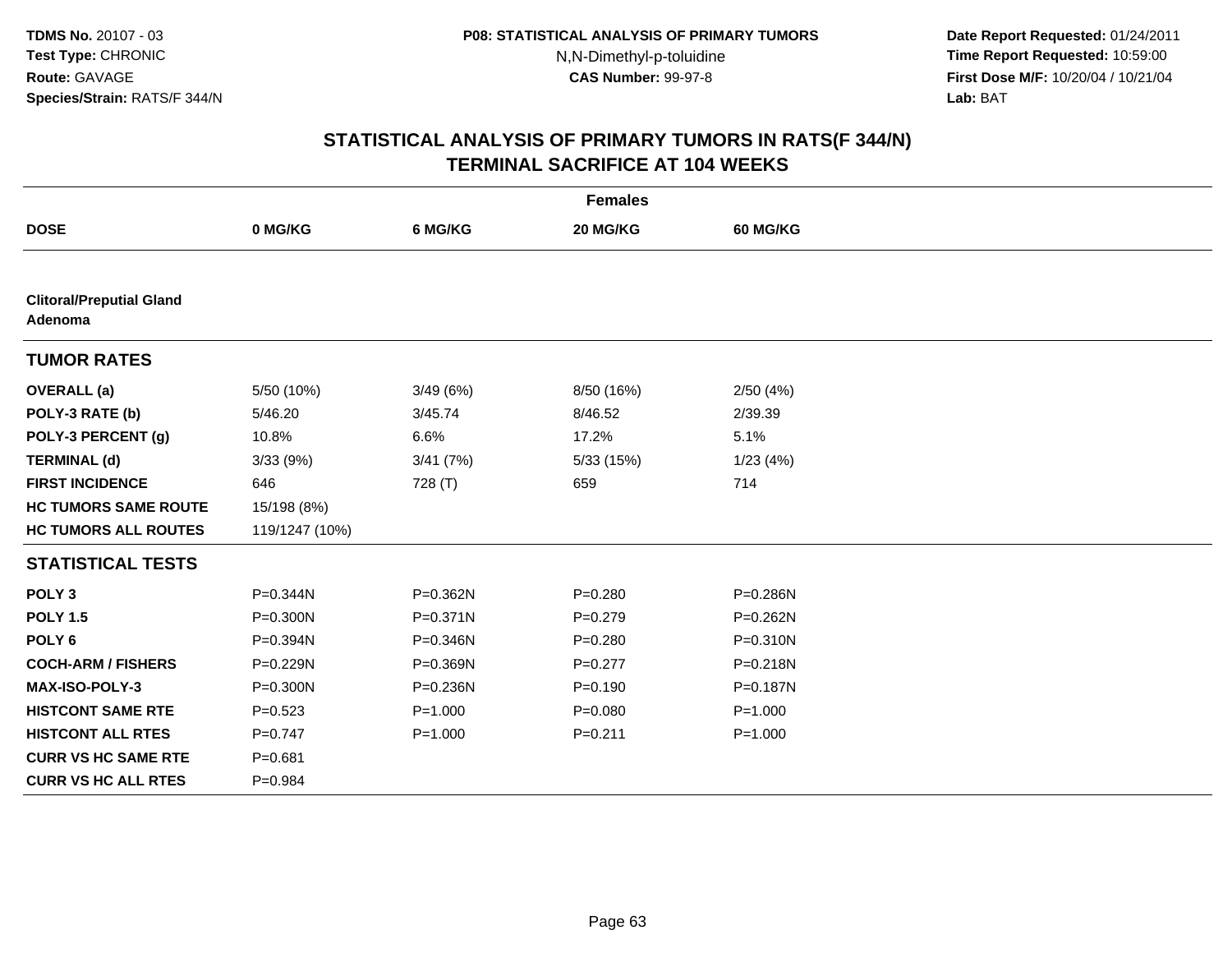**Date Report Requested:** 01/24/2011 **Time Report Requested:** 10:59:00 **First Dose M/F:** 10/20/04 / 10/21/04<br>**Lab:** BAT **Lab:** BAT

| <b>Females</b>                               |              |             |             |                 |  |  |  |
|----------------------------------------------|--------------|-------------|-------------|-----------------|--|--|--|
| <b>DOSE</b>                                  | 0 MG/KG      | 6 MG/KG     | 20 MG/KG    | <b>60 MG/KG</b> |  |  |  |
|                                              |              |             |             |                 |  |  |  |
| <b>Clitoral/Preputial Gland</b><br>Carcinoma |              |             |             |                 |  |  |  |
| <b>TUMOR RATES</b>                           |              |             |             |                 |  |  |  |
| <b>OVERALL</b> (a)                           | 0/50(0%)     | 2/49(4%)    | 2/50(4%)    | 0/50(0%)        |  |  |  |
| POLY-3 RATE (b)                              | 0/45.75      | 2/45.74     | 2/46.55     | 0/39.33         |  |  |  |
| POLY-3 PERCENT (g)                           | 0%           | 4.4%        | 4.3%        | 0%              |  |  |  |
| <b>TERMINAL (d)</b>                          | 0/33(0%)     | 2/41(5%)    | 1/33(3%)    | 0/23(0%)        |  |  |  |
| <b>FIRST INCIDENCE</b>                       | ---          | 728 (T)     | 611         | $\cdots$        |  |  |  |
| <b>HC TUMORS SAME ROUTE</b>                  | 4/198 (2%)   |             |             |                 |  |  |  |
| <b>HC TUMORS ALL ROUTES</b>                  | 40/1247 (3%) |             |             |                 |  |  |  |
| <b>STATISTICAL TESTS</b>                     |              |             |             |                 |  |  |  |
| POLY <sub>3</sub>                            | P=0.439N     | $P = 0.237$ | $P = 0.241$ | (e)             |  |  |  |
| <b>POLY 1.5</b>                              | P=0.420N     | $P = 0.233$ | $P = 0.240$ | (e)             |  |  |  |
| POLY <sub>6</sub>                            | P=0.458N     | $P = 0.245$ | $P = 0.243$ | (e)             |  |  |  |
| <b>COCH-ARM / FISHERS</b>                    | P=0.379N     | $P=0.242$   | $P = 0.247$ | (e)             |  |  |  |
| MAX-ISO-POLY-3                               | $P=0.320$    | $P = 0.077$ | $P = 0.080$ | (e)             |  |  |  |
| <b>HISTCONT SAME RTE</b>                     | $P = 0.659$  | $P = 0.375$ | $P = 0.384$ | (e)             |  |  |  |
| <b>HISTCONT ALL RTES</b>                     | $P = 1.000$  | $P = 1.000$ | $P = 1.000$ | (e)             |  |  |  |
| <b>CURR VS HC SAME RTE</b>                   | $P = 0.311$  |             |             |                 |  |  |  |
| <b>CURR VS HC ALL RTES</b>                   | $P = 0.158$  |             |             |                 |  |  |  |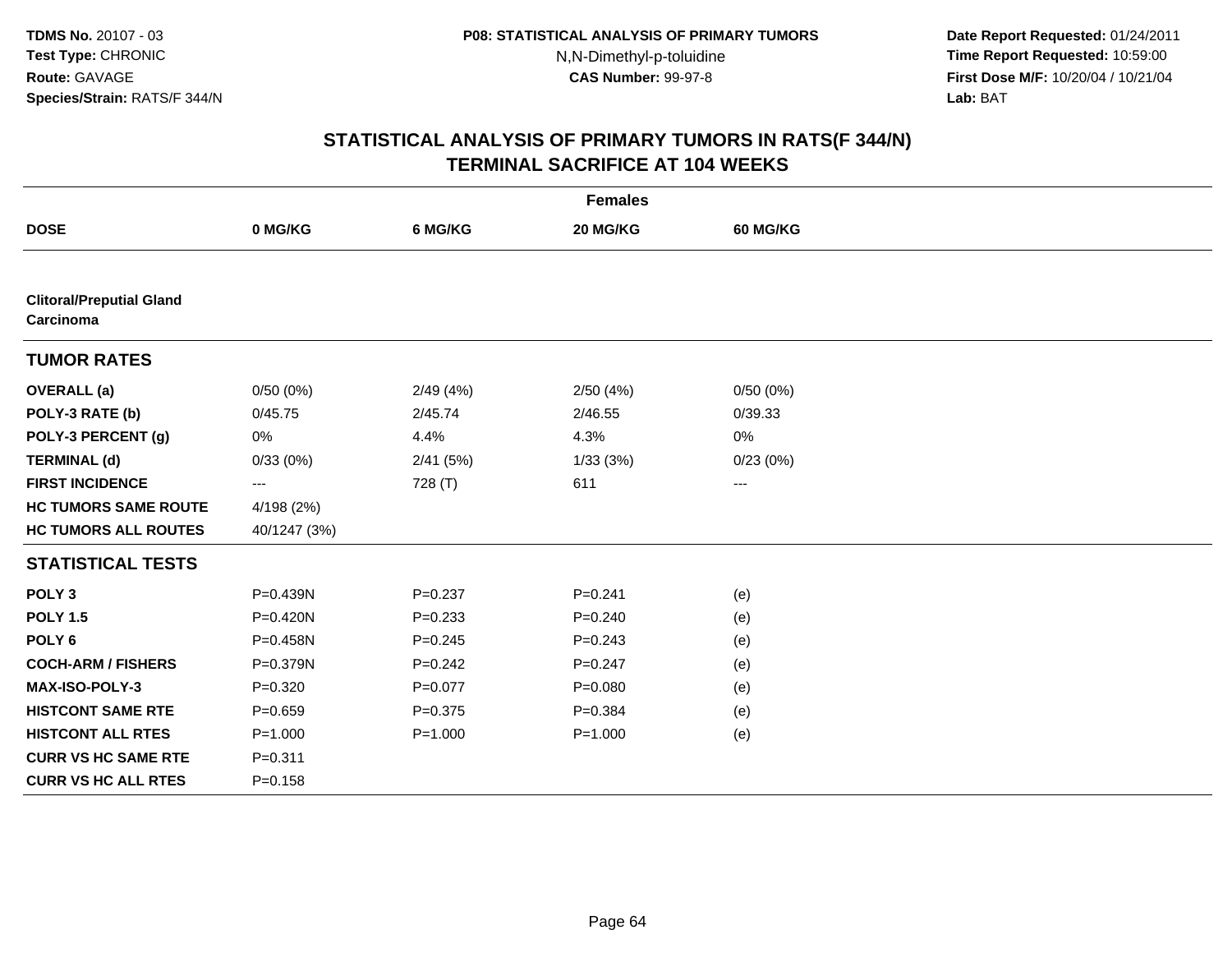**Date Report Requested:** 01/24/2011 **Time Report Requested:** 10:59:00 **First Dose M/F:** 10/20/04 / 10/21/04<br>**Lab:** BAT **Lab:** BAT

| <b>Females</b>                                          |                |             |             |                 |  |  |  |
|---------------------------------------------------------|----------------|-------------|-------------|-----------------|--|--|--|
| <b>DOSE</b>                                             | 0 MG/KG        | 6 MG/KG     | 20 MG/KG    | <b>60 MG/KG</b> |  |  |  |
|                                                         |                |             |             |                 |  |  |  |
| <b>Clitoral/Preputial Gland</b><br>Carcinoma or Adenoma |                |             |             |                 |  |  |  |
| <b>TUMOR RATES</b>                                      |                |             |             |                 |  |  |  |
| <b>OVERALL</b> (a)                                      | 5/50 (10%)     | 5/49 (10%)  | 10/50 (20%) | 2/50(4%)        |  |  |  |
| POLY-3 RATE (b)                                         | 5/46.20        | 5/45.74     | 10/46.93    | 2/39.39         |  |  |  |
| POLY-3 PERCENT (g)                                      | 10.8%          | 10.9%       | 21.3%       | 5.1%            |  |  |  |
| <b>TERMINAL (d)</b>                                     | 3/33(9%)       | 5/41(12%)   | 6/33 (18%)  | 1/23(4%)        |  |  |  |
| <b>FIRST INCIDENCE</b>                                  | 646            | 728 (T)     | 611         | 714             |  |  |  |
| <b>HC TUMORS SAME ROUTE</b>                             | 19/198 (10%)   |             |             |                 |  |  |  |
| <b>HC TUMORS ALL ROUTES</b>                             | 158/1247 (13%) |             |             |                 |  |  |  |
| <b>STATISTICAL TESTS</b>                                |                |             |             |                 |  |  |  |
| POLY <sub>3</sub>                                       | P=0.267N       | $P=0.624$   | $P = 0.136$ | P=0.286N        |  |  |  |
| <b>POLY 1.5</b>                                         | $P = 0.223N$   | $P = 0.614$ | $P = 0.134$ | $P = 0.262N$    |  |  |  |
| POLY <sub>6</sub>                                       | P=0.319N       | P=0.619N    | $P = 0.138$ | P=0.310N        |  |  |  |
| <b>COCH-ARM / FISHERS</b>                               | P=0.156N       | $P = 0.617$ | $P = 0.131$ | $P = 0.218N$    |  |  |  |
| <b>MAX-ISO-POLY-3</b>                                   | $P = 0.190N$   | $P=0.493$   | $P = 0.085$ | P=0.187N        |  |  |  |
| <b>HISTCONT SAME RTE</b>                                | $P = 0.569$    | $P = 1.000$ | $P=0.036*$  | $P = 1.000$     |  |  |  |
| <b>HISTCONT ALL RTES</b>                                | $P = 1.000$    | $P = 1.000$ | $P=0.194$   | $P = 1.000$     |  |  |  |
| <b>CURR VS HC SAME RTE</b>                              | $P=0.972$      |             |             |                 |  |  |  |
| <b>CURR VS HC ALL RTES</b>                              | $P=0.490$      |             |             |                 |  |  |  |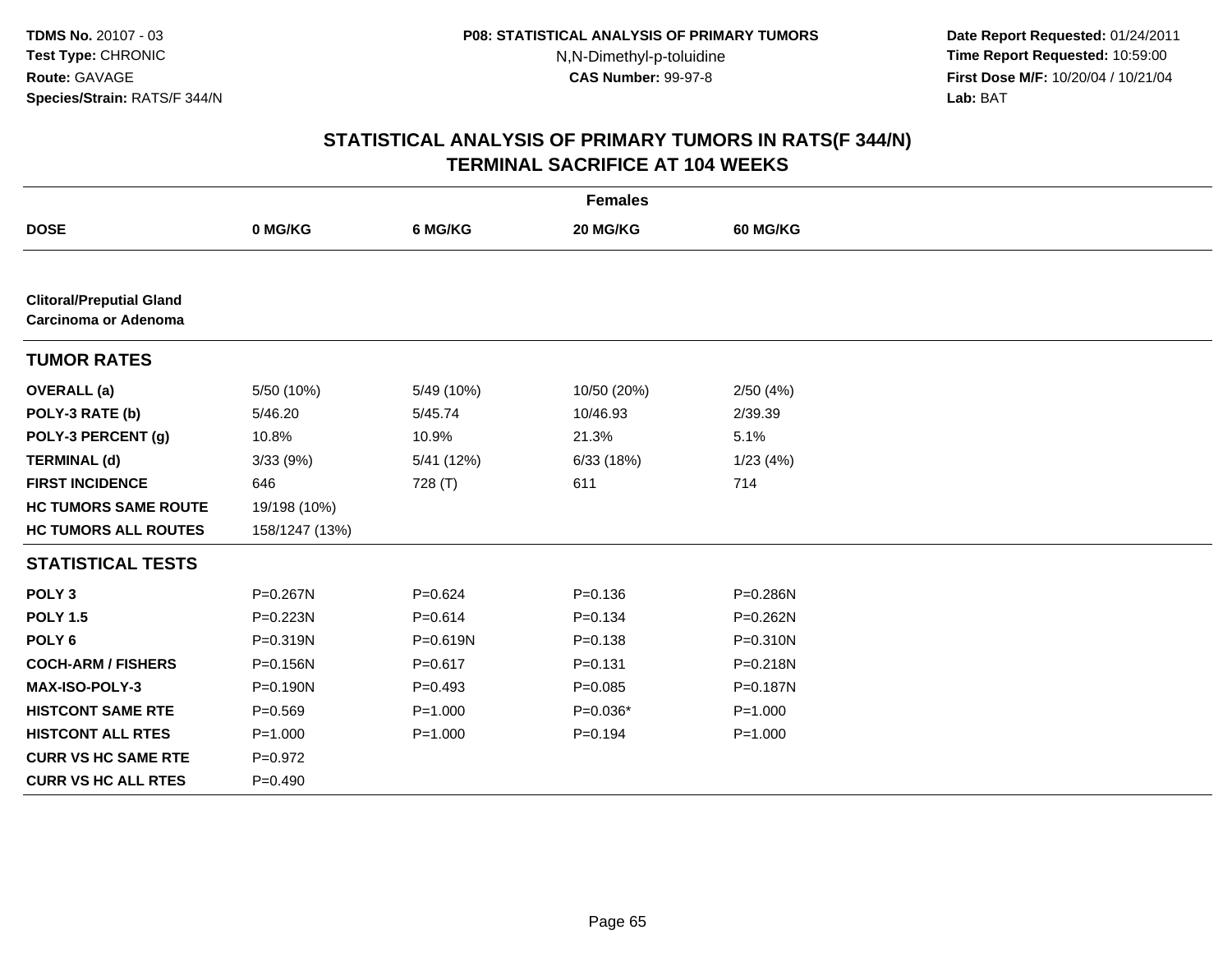**Date Report Requested:** 01/24/2011 **Time Report Requested:** 10:59:00 **First Dose M/F:** 10/20/04 / 10/21/04<br>**Lab:** BAT **Lab:** BAT

|                                      | <b>Females</b>       |          |          |                     |  |  |  |  |
|--------------------------------------|----------------------|----------|----------|---------------------|--|--|--|--|
| <b>DOSE</b>                          | 0 MG/KG              | 6 MG/KG  | 20 MG/KG | <b>60 MG/KG</b>     |  |  |  |  |
|                                      |                      |          |          |                     |  |  |  |  |
| <b>Islets, Pancreatic</b><br>Adenoma |                      |          |          |                     |  |  |  |  |
| <b>TUMOR RATES</b>                   |                      |          |          |                     |  |  |  |  |
| <b>OVERALL</b> (a)                   | 0/50(0%)             | 0/50(0%) | 1/50(2%) | 0/50(0%)            |  |  |  |  |
| POLY-3 RATE (b)                      | 0/45.75              | 0/46.74  | 1/46.14  | 0/39.33             |  |  |  |  |
| POLY-3 PERCENT (g)                   | 0%                   | $0\%$    | 2.2%     | 0%                  |  |  |  |  |
| <b>TERMINAL (d)</b>                  | 0/33(0%)             | 0/42(0%) | 1/33(3%) | 0/23(0%)            |  |  |  |  |
| <b>FIRST INCIDENCE</b>               | $\scriptstyle\cdots$ | $--$     | 728 (T)  | $\qquad \qquad - -$ |  |  |  |  |
| <b>HC TUMORS SAME ROUTE</b>          | 3/200(2%)            |          |          |                     |  |  |  |  |
| <b>HC TUMORS ALL ROUTES</b>          | 27/1244 (2%)         |          |          |                     |  |  |  |  |
| <b>STATISTICAL TESTS</b>             |                      |          |          |                     |  |  |  |  |
| POLY <sub>3</sub>                    | (n)                  | (n)      | (n)      | (n)                 |  |  |  |  |
| <b>POLY 1.5</b>                      | (n)                  | (n)      | (n)      | (n)                 |  |  |  |  |
| POLY <sub>6</sub>                    | (n)                  | (n)      | (n)      | (n)                 |  |  |  |  |
| <b>COCH-ARM / FISHERS</b>            | (n)                  | (n)      | (n)      | (n)                 |  |  |  |  |
| MAX-ISO-POLY-3                       | (n)                  | (n)      | (n)      | (n)                 |  |  |  |  |
| <b>HISTCONT SAME RTE</b>             | (n)                  | (n)      | (n)      | (n)                 |  |  |  |  |
| <b>HISTCONT ALL RTES</b>             | (n)                  | (n)      | (n)      | (n)                 |  |  |  |  |
| <b>CURR VS HC SAME RTE</b>           | (n)                  |          |          |                     |  |  |  |  |
| <b>CURR VS HC ALL RTES</b>           | (n)                  |          |          |                     |  |  |  |  |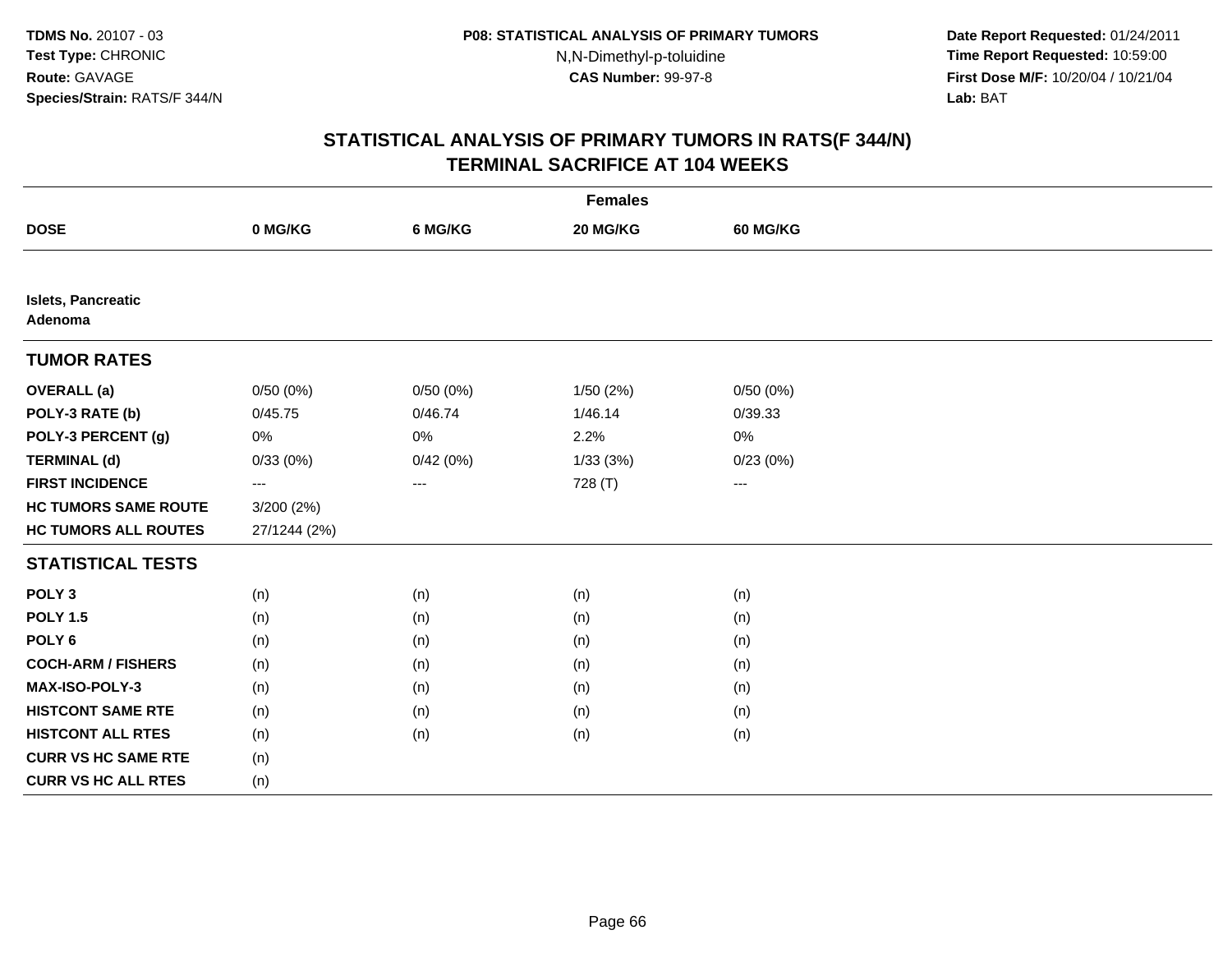**Date Report Requested:** 01/24/2011 **Time Report Requested:** 10:59:00 **First Dose M/F:** 10/20/04 / 10/21/04<br>**Lab:** BAT **Lab:** BAT

|                                                          | <b>Females</b> |          |             |          |  |  |  |  |
|----------------------------------------------------------|----------------|----------|-------------|----------|--|--|--|--|
| <b>DOSE</b>                                              | 0 MG/KG        | 6 MG/KG  | 20 MG/KG    | 60 MG/KG |  |  |  |  |
|                                                          |                |          |             |          |  |  |  |  |
| <b>Islets, Pancreatic</b><br><b>Carcinoma or Adenoma</b> |                |          |             |          |  |  |  |  |
| <b>TUMOR RATES</b>                                       |                |          |             |          |  |  |  |  |
| <b>OVERALL</b> (a)                                       | 0/50(0%)       | 0/50(0%) | 2/50(4%)    | 0/50(0%) |  |  |  |  |
| POLY-3 RATE (b)                                          | 0/45.75        | 0/46.74  | 2/46.14     | 0/39.33  |  |  |  |  |
| POLY-3 PERCENT (g)                                       | 0%             | 0%       | 4.3%        | 0%       |  |  |  |  |
| <b>TERMINAL (d)</b>                                      | 0/33(0%)       | 0/42(0%) | 2/33(6%)    | 0/23(0%) |  |  |  |  |
| <b>FIRST INCIDENCE</b>                                   | ---            | $--$     | 728 (T)     | ---      |  |  |  |  |
| <b>HC TUMORS SAME ROUTE</b>                              | 3/200 (2%)     |          |             |          |  |  |  |  |
| <b>HC TUMORS ALL ROUTES</b>                              | 31/1244 (3%)   |          |             |          |  |  |  |  |
| <b>STATISTICAL TESTS</b>                                 |                |          |             |          |  |  |  |  |
| POLY <sub>3</sub>                                        | $P = 0.687$    | (e)      | $P = 0.239$ | (e)      |  |  |  |  |
| <b>POLY 1.5</b>                                          | $P=0.714$      | (e)      | $P = 0.238$ | (e)      |  |  |  |  |
| POLY <sub>6</sub>                                        | $P = 0.656$    | (e)      | $P = 0.240$ | (e)      |  |  |  |  |
| <b>COCH-ARM / FISHERS</b>                                | P=0.697N       | (e)      | $P = 0.247$ | (e)      |  |  |  |  |
| <b>MAX-ISO-POLY-3</b>                                    | $P = 0.286$    | (e)      | $P = 0.078$ | (e)      |  |  |  |  |
| <b>HISTCONT SAME RTE</b>                                 | $P=0.544$      | (e)      | $P = 0.180$ | (e)      |  |  |  |  |
| <b>HISTCONT ALL RTES</b>                                 | $P = 1.000$    | (e)      | $P = 0.413$ | (e)      |  |  |  |  |
| <b>CURR VS HC SAME RTE</b>                               | $P = 0.302$    |          |             |          |  |  |  |  |
| <b>CURR VS HC ALL RTES</b>                               | $P = 0.185$    |          |             |          |  |  |  |  |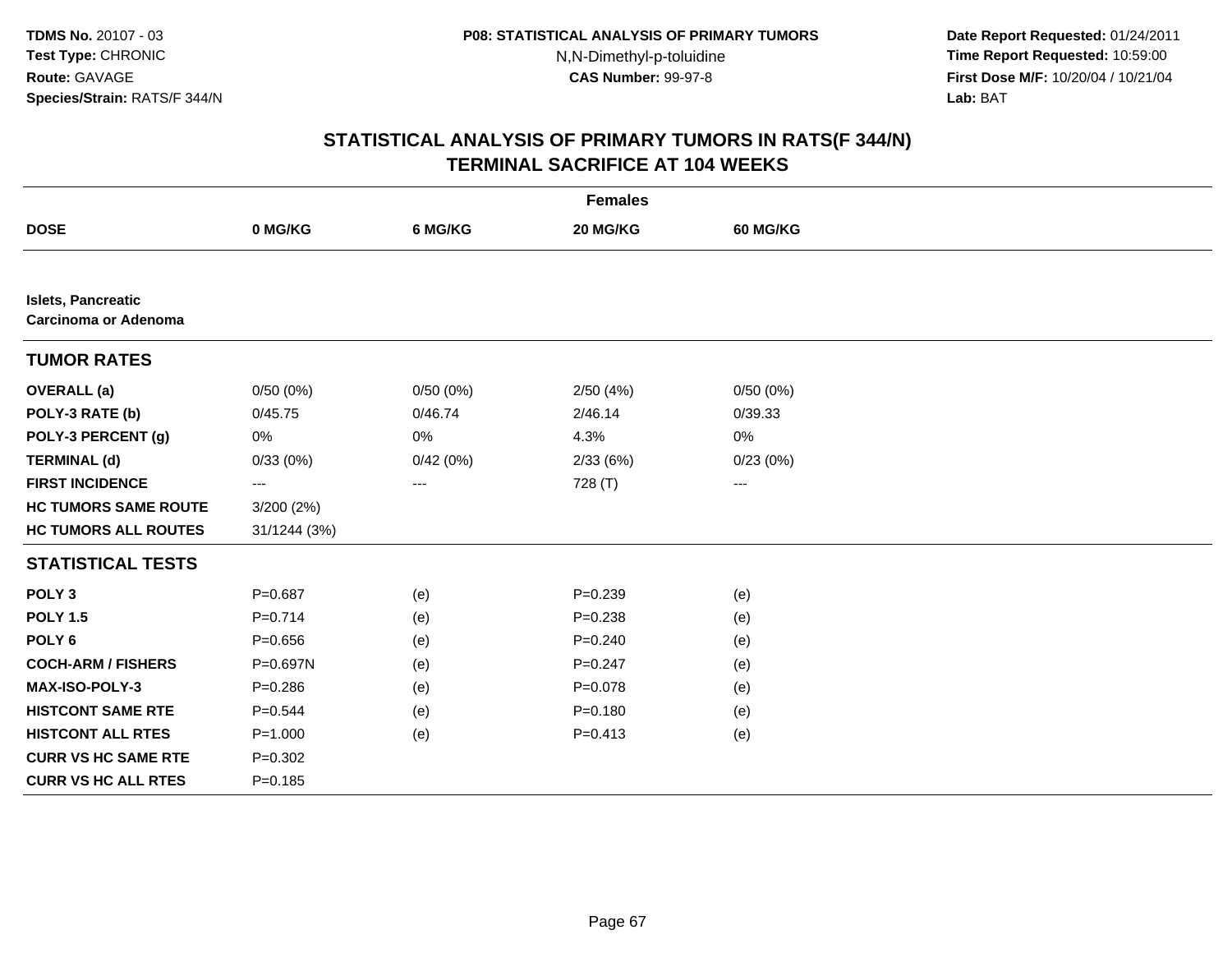**Date Report Requested:** 01/24/2011 **Time Report Requested:** 10:59:00 **First Dose M/F:** 10/20/04 / 10/21/04<br>**Lab:** BAT **Lab:** BAT

| <b>Females</b>                  |              |             |             |                 |  |  |  |
|---------------------------------|--------------|-------------|-------------|-----------------|--|--|--|
| <b>DOSE</b>                     | 0 MG/KG      | 6 MG/KG     | 20 MG/KG    | <b>60 MG/KG</b> |  |  |  |
|                                 |              |             |             |                 |  |  |  |
| Liver<br>Hepatocellular Adenoma |              |             |             |                 |  |  |  |
| <b>TUMOR RATES</b>              |              |             |             |                 |  |  |  |
| <b>OVERALL</b> (a)              | 0/50(0%)     | 1/50(2%)    | 1/50(2%)    | 3/49(6%)        |  |  |  |
| POLY-3 RATE (b)                 | 0/45.75      | 1/46.74     | 1/46.14     | 3/38.59         |  |  |  |
| POLY-3 PERCENT (g)              | 0%           | 2.1%        | 2.2%        | 7.8%            |  |  |  |
| <b>TERMINAL (d)</b>             | 0/33(0%)     | 1/42(2%)    | 1/33(3%)    | 2/23(9%)        |  |  |  |
| <b>FIRST INCIDENCE</b>          | ---          | 728 (T)     | 728 (T)     | 720             |  |  |  |
| <b>HC TUMORS SAME ROUTE</b>     | 1/200 (1%)   |             |             |                 |  |  |  |
| <b>HC TUMORS ALL ROUTES</b>     | 11/1250 (1%) |             |             |                 |  |  |  |
| <b>STATISTICAL TESTS</b>        |              |             |             |                 |  |  |  |
| POLY <sub>3</sub>               | $P=0.044*$   | $P = 0.504$ | $P = 0.502$ | $P = 0.091$     |  |  |  |
| <b>POLY 1.5</b>                 | $P=0.049*$   | $P = 0.500$ | $P = 0.501$ | $P = 0.098$     |  |  |  |
| POLY <sub>6</sub>               | $P=0.040*$   | $P = 0.512$ | $P = 0.502$ | $P = 0.085$     |  |  |  |
| <b>COCH-ARM / FISHERS</b>       | $P = 0.061$  | $P = 0.500$ | $P = 0.500$ | $P = 0.117$     |  |  |  |
| MAX-ISO-POLY-3                  | $P=0.042*$   | $P = 0.164$ | $P = 0.161$ | $P=0.037*$      |  |  |  |
| <b>HISTCONT SAME RTE</b>        | $P=0.023*$   | $P=0.420$   | $P = 0.416$ | $P=0.033*$      |  |  |  |
| <b>HISTCONT ALL RTES</b>        | P=0.002**    | $P=0.494$   | $P=0.490$   | P<0.001**       |  |  |  |
| <b>CURR VS HC SAME RTE</b>      | $P = 0.355$  |             |             |                 |  |  |  |
| <b>CURR VS HC ALL RTES</b>      | $P=0.471$    |             |             |                 |  |  |  |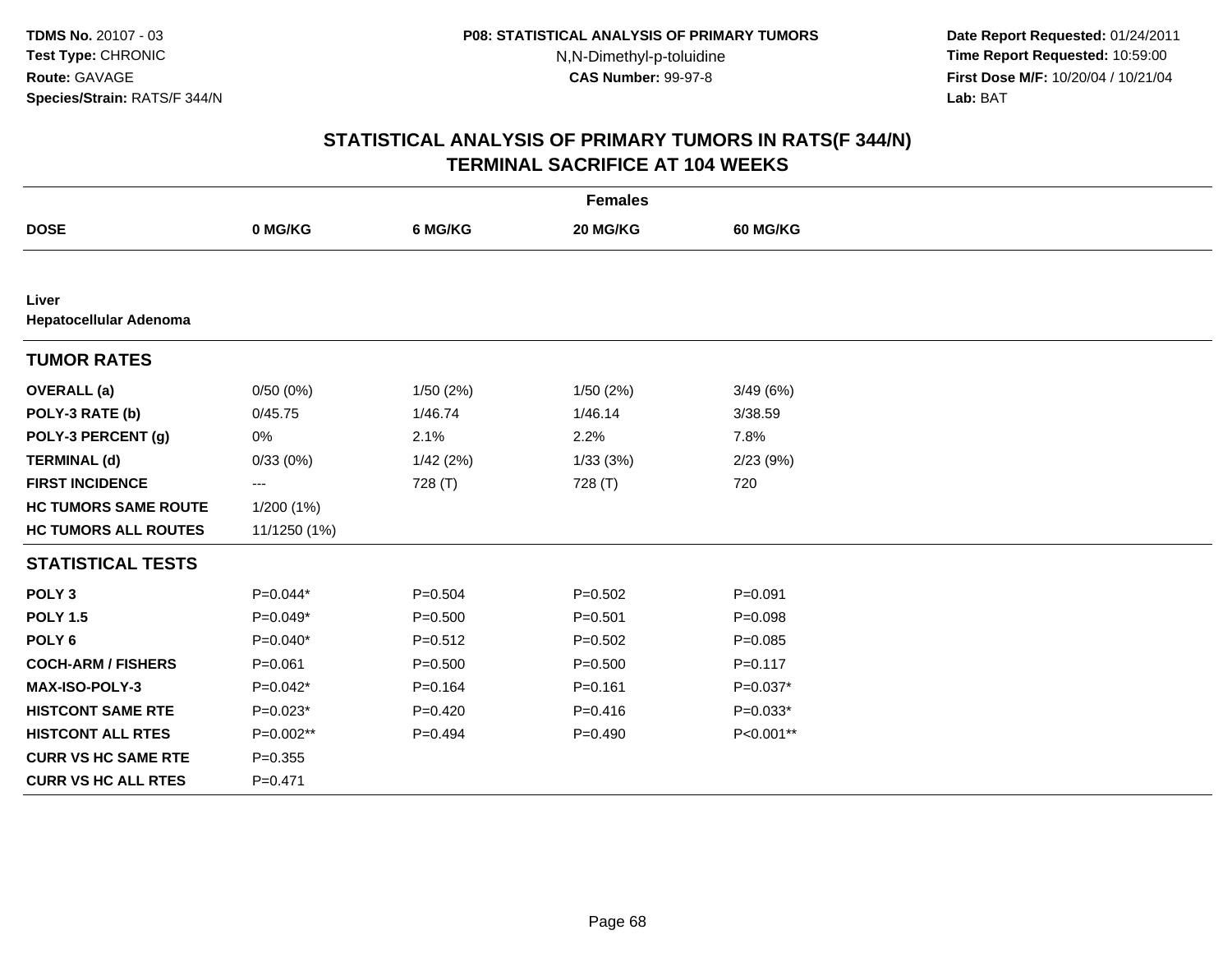**Date Report Requested:** 01/24/2011 **Time Report Requested:** 10:59:00 **First Dose M/F:** 10/20/04 / 10/21/04<br>**Lab:** BAT **Lab:** BAT

| <b>Females</b>                           |              |          |          |             |  |  |  |
|------------------------------------------|--------------|----------|----------|-------------|--|--|--|
| <b>DOSE</b>                              | 0 MG/KG      | 6 MG/KG  | 20 MG/KG | 60 MG/KG    |  |  |  |
|                                          |              |          |          |             |  |  |  |
| Liver<br><b>Hepatocellular Carcinoma</b> |              |          |          |             |  |  |  |
| <b>TUMOR RATES</b>                       |              |          |          |             |  |  |  |
| <b>OVERALL</b> (a)                       | 0/50(0%)     | 0/50(0%) | 0/50(0%) | 4/49 (8%)   |  |  |  |
| POLY-3 RATE (b)                          | 0/45.75      | 0/46.74  | 0/46.14  | 4/38.55     |  |  |  |
| POLY-3 PERCENT (g)                       | 0%           | $0\%$    | 0%       | 10.4%       |  |  |  |
| <b>TERMINAL (d)</b>                      | 0/33(0%)     | 0/42(0%) | 0/33(0%) | 4/23 (17%)  |  |  |  |
| <b>FIRST INCIDENCE</b>                   | ---          | ---      | $---$    | 728 (T)     |  |  |  |
| <b>HC TUMORS SAME ROUTE</b>              | $0/200(0\%)$ |          |          |             |  |  |  |
| <b>HC TUMORS ALL ROUTES</b>              | 1/1250 (0%)  |          |          |             |  |  |  |
| <b>STATISTICAL TESTS</b>                 |              |          |          |             |  |  |  |
| POLY <sub>3</sub>                        | P<0.001**    | (e)      | (e)      | $P=0.041*$  |  |  |  |
| <b>POLY 1.5</b>                          | P<0.001**    | (e)      | (e)      | $P=0.046*$  |  |  |  |
| POLY <sub>6</sub>                        | P<0.001**    | (e)      | (e)      | $P=0.037*$  |  |  |  |
| <b>COCH-ARM / FISHERS</b>                | P=0.002**    | (e)      | (e)      | $P = 0.056$ |  |  |  |
| MAX-ISO-POLY-3                           | P=0.002**    | (e)      | (e)      | $P=0.018*$  |  |  |  |
| <b>HISTCONT SAME RTE</b>                 | $P=0.016*$   | (e)      | (e)      | $P=0.016*$  |  |  |  |
| <b>HISTCONT ALL RTES</b>                 | P<0.001**    | (e)      | (e)      | P<0.001**   |  |  |  |
| <b>CURR VS HC SAME RTE</b>               | $P = 1.000$  |          |          |             |  |  |  |
| <b>CURR VS HC ALL RTES</b>               | $P = 0.300$  |          |          |             |  |  |  |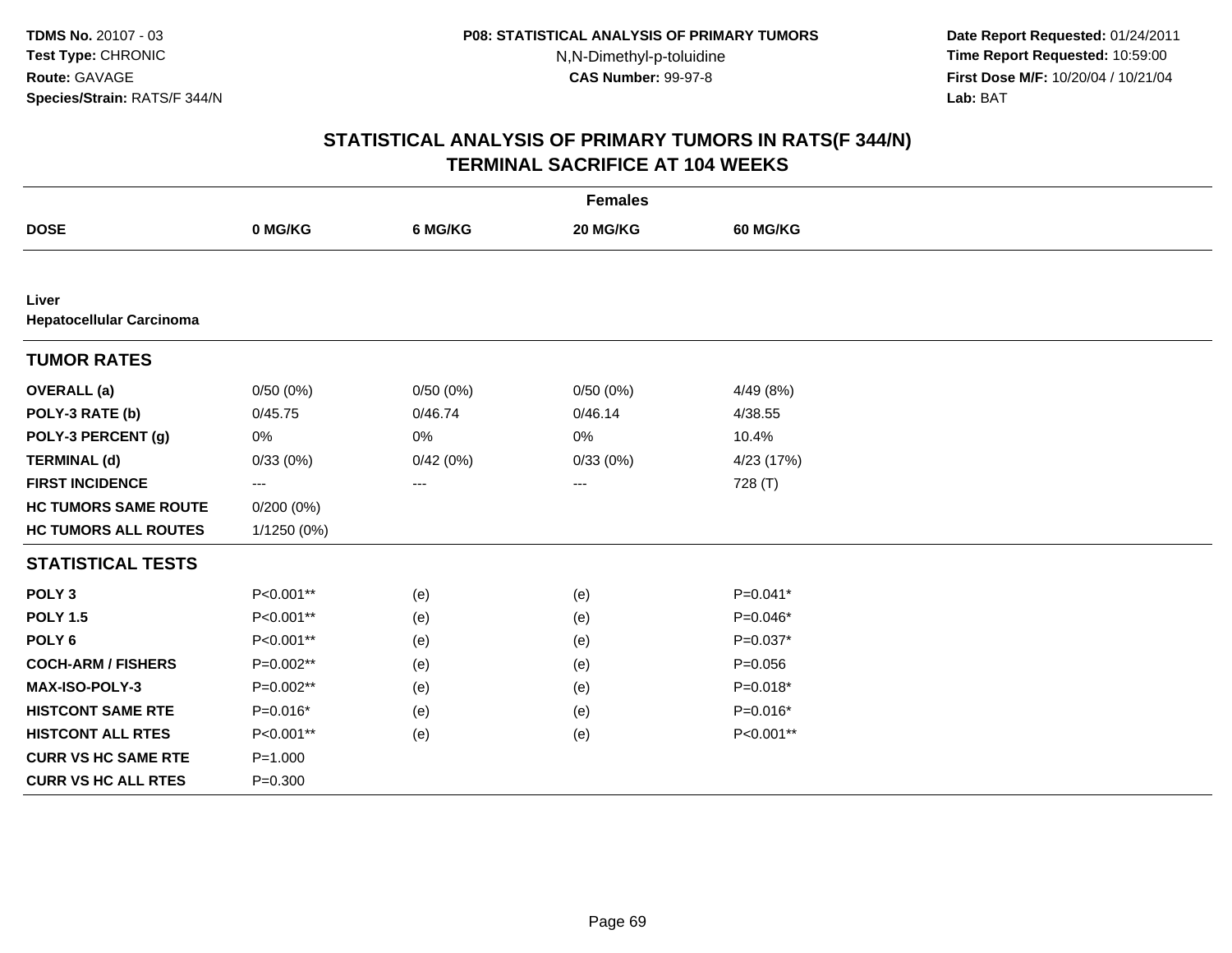**Date Report Requested:** 01/24/2011 **Time Report Requested:** 10:59:00 **First Dose M/F:** 10/20/04 / 10/21/04<br>**Lab:** BAT **Lab:** BAT

|                                                             | <b>Females</b> |             |             |                 |  |  |  |  |
|-------------------------------------------------------------|----------------|-------------|-------------|-----------------|--|--|--|--|
| <b>DOSE</b>                                                 | 0 MG/KG        | 6 MG/KG     | 20 MG/KG    | <b>60 MG/KG</b> |  |  |  |  |
|                                                             |                |             |             |                 |  |  |  |  |
| Liver<br>Hepatocellular Carcinoma or Hepatocellular Adenoma |                |             |             |                 |  |  |  |  |
|                                                             |                |             |             |                 |  |  |  |  |
| <b>TUMOR RATES</b>                                          |                |             |             |                 |  |  |  |  |
| <b>OVERALL</b> (a)                                          | 0/50(0%)       | 1/50(2%)    | 1/50(2%)    | 7/49 (14%)      |  |  |  |  |
| POLY-3 RATE (b)                                             | 0/45.75        | 1/46.74     | 1/46.14     | 7/38.59         |  |  |  |  |
| POLY-3 PERCENT (g)                                          | 0%             | 2.1%        | 2.2%        | 18.1%           |  |  |  |  |
| <b>TERMINAL (d)</b>                                         | 0/33(0%)       | 1/42(2%)    | 1/33(3%)    | 6/23(26%)       |  |  |  |  |
| <b>FIRST INCIDENCE</b>                                      | $---$          | 728 (T)     | 728 (T)     | 720             |  |  |  |  |
| <b>HC TUMORS SAME ROUTE</b>                                 | 1/200(1%)      |             |             |                 |  |  |  |  |
| <b>HC TUMORS ALL ROUTES</b>                                 | 12/1250 (1%)   |             |             |                 |  |  |  |  |
| <b>STATISTICAL TESTS</b>                                    |                |             |             |                 |  |  |  |  |
| POLY <sub>3</sub>                                           | P<0.001**      | $P = 0.504$ | $P=0.502$   | $P=0.003**$     |  |  |  |  |
| <b>POLY 1.5</b>                                             | P<0.001**      | $P = 0.500$ | $P = 0.501$ | P=0.004**       |  |  |  |  |
| POLY <sub>6</sub>                                           | P<0.001**      | $P = 0.512$ | $P=0.502$   | $P=0.003**$     |  |  |  |  |
| <b>COCH-ARM / FISHERS</b>                                   | P<0.001**      | $P = 0.500$ | $P = 0.500$ | P=0.006**       |  |  |  |  |
| MAX-ISO-POLY-3                                              | P<0.001**      | $P = 0.164$ | $P = 0.161$ | P=0.002**       |  |  |  |  |
| <b>HISTCONT SAME RTE</b>                                    | $P=0.010**$    | $P=0.420$   | $P = 0.416$ | $P=0.010**$     |  |  |  |  |
| <b>HISTCONT ALL RTES</b>                                    | P<0.001**      | $P = 1.000$ | $P = 1.000$ | P<0.001**       |  |  |  |  |
| <b>CURR VS HC SAME RTE</b>                                  | $P = 0.355$    |             |             |                 |  |  |  |  |
| <b>CURR VS HC ALL RTES</b>                                  | $P = 0.433$    |             |             |                 |  |  |  |  |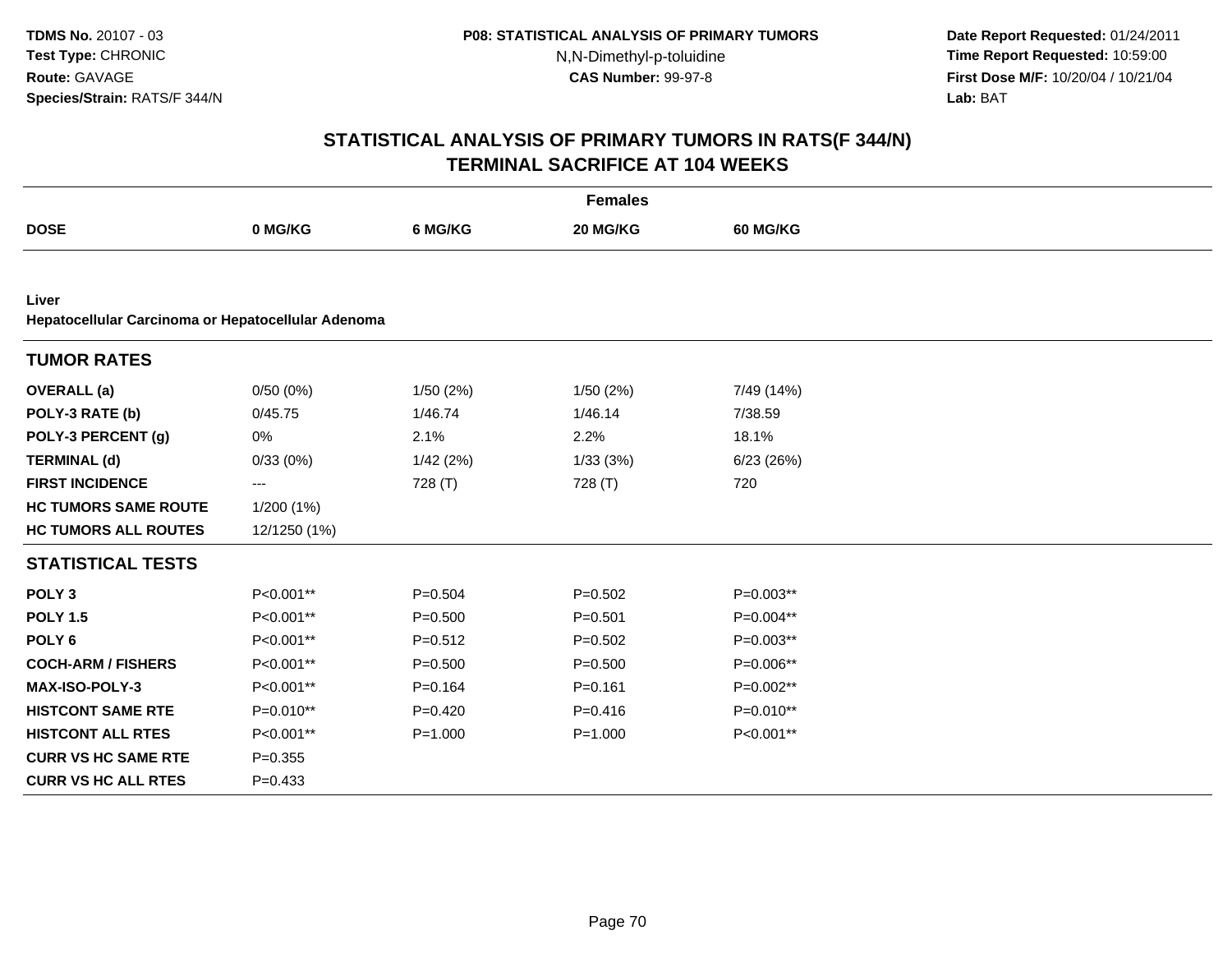**Date Report Requested:** 01/24/2011 **Time Report Requested:** 10:59:00 **First Dose M/F:** 10/20/04 / 10/21/04<br>**Lab:** BAT **Lab:** BAT

|                                                                              | <b>Females</b> |             |             |                 |  |  |  |  |
|------------------------------------------------------------------------------|----------------|-------------|-------------|-----------------|--|--|--|--|
| <b>DOSE</b>                                                                  | 0 MG/KG        | 6 MG/KG     | 20 MG/KG    | <b>60 MG/KG</b> |  |  |  |  |
|                                                                              |                |             |             |                 |  |  |  |  |
| Liver<br>Hepatocellular Carcinoma, Hepatocellular Adenoma, or Hepatoblastoma |                |             |             |                 |  |  |  |  |
| <b>TUMOR RATES</b>                                                           |                |             |             |                 |  |  |  |  |
| <b>OVERALL</b> (a)                                                           | 0/50(0%)       | 1/50 (2%)   | 1/50(2%)    | 7/49 (14%)      |  |  |  |  |
| POLY-3 RATE (b)                                                              | 0/45.75        | 1/46.74     | 1/46.14     | 7/38.59         |  |  |  |  |
| POLY-3 PERCENT (g)                                                           | 0%             | 2.1%        | 2.2%        | 18.1%           |  |  |  |  |
| <b>TERMINAL (d)</b>                                                          | 0/33(0%)       | 1/42(2%)    | 1/33(3%)    | 6/23(26%)       |  |  |  |  |
| <b>FIRST INCIDENCE</b>                                                       | ---            | 728 (T)     | 728 (T)     | 720             |  |  |  |  |
| <b>HC TUMORS SAME ROUTE</b>                                                  | 1/200(1%)      |             |             |                 |  |  |  |  |
| <b>HC TUMORS ALL ROUTES</b>                                                  | 12/1250 (1%)   |             |             |                 |  |  |  |  |
| <b>STATISTICAL TESTS</b>                                                     |                |             |             |                 |  |  |  |  |
| POLY <sub>3</sub>                                                            | P<0.001**      | $P = 0.504$ | $P = 0.502$ | P=0.003**       |  |  |  |  |
| <b>POLY 1.5</b>                                                              | P<0.001**      | $P = 0.500$ | $P = 0.501$ | P=0.004**       |  |  |  |  |
| POLY <sub>6</sub>                                                            | P<0.001**      | $P = 0.512$ | $P = 0.502$ | $P=0.003**$     |  |  |  |  |
| <b>COCH-ARM / FISHERS</b>                                                    | P<0.001**      | $P = 0.500$ | $P = 0.500$ | P=0.006**       |  |  |  |  |
| MAX-ISO-POLY-3                                                               | P<0.001**      | $P = 0.164$ | $P = 0.161$ | P=0.002**       |  |  |  |  |
| <b>HISTCONT SAME RTE</b>                                                     | P=0.010**      | $P=0.420$   | $P = 0.416$ | P=0.010**       |  |  |  |  |
| <b>HISTCONT ALL RTES</b>                                                     | P<0.001**      | $P = 1.000$ | $P = 1.000$ | P<0.001**       |  |  |  |  |
| <b>CURR VS HC SAME RTE</b>                                                   | $P = 0.355$    |             |             |                 |  |  |  |  |
| <b>CURR VS HC ALL RTES</b>                                                   | $P = 0.433$    |             |             |                 |  |  |  |  |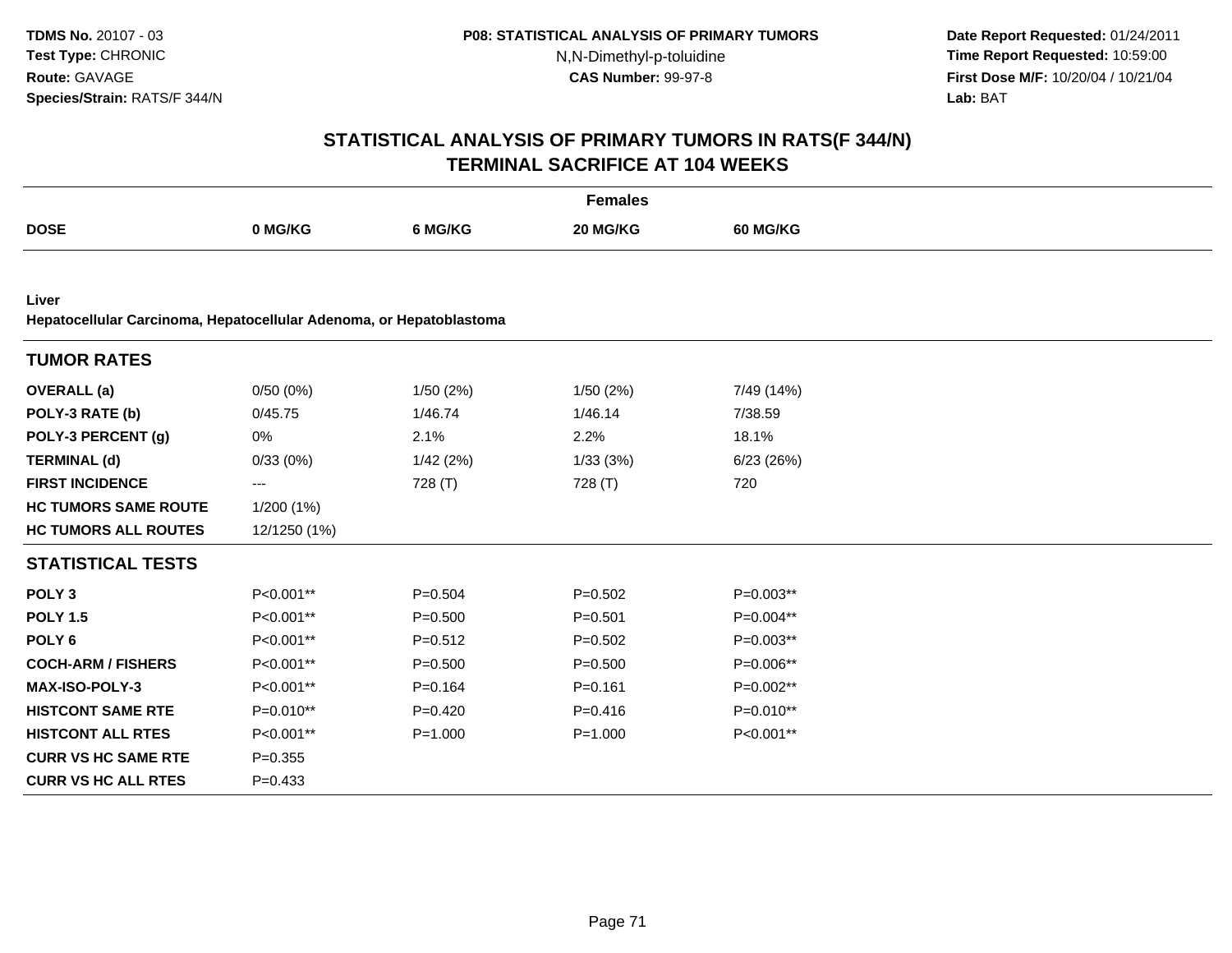**Date Report Requested:** 01/24/2011 **Time Report Requested:** 10:59:00 **First Dose M/F:** 10/20/04 / 10/21/04<br>**Lab:** BAT **Lab:** BAT

| <b>Females</b>                    |              |             |             |              |
|-----------------------------------|--------------|-------------|-------------|--------------|
| <b>DOSE</b>                       | 0 MG/KG      | 6 MG/KG     | 20 MG/KG    | 60 MG/KG     |
|                                   |              |             |             |              |
| <b>Mammary Gland</b><br>Carcinoma |              |             |             |              |
| <b>TUMOR RATES</b>                | $\#$         | $\#$        | #           | #            |
| <b>OVERALL</b> (a)                | 1/50(2%)     | 1/50(2%)    | 2/50(4%)    | 0/50(0%)     |
| POLY-3 RATE (b)                   | 1/46.26      | 1/47.15     | 2/46.40     | 0/39.33      |
| POLY-3 PERCENT (g)                | 2.2%         | 2.1%        | 4.3%        | 0%           |
| <b>TERMINAL (d)</b>               | 0/33(0%)     | 0/42(0%)    | 1/33(3%)    | 0/23(0%)     |
| <b>FIRST INCIDENCE</b>            | 574          | 611         | 659         | ---          |
| <b>HC TUMORS SAME ROUTE</b>       | 5/200 (3%)   |             |             |              |
| <b>HC TUMORS ALL ROUTES</b>       | 65/1250 (5%) |             |             |              |
| <b>STATISTICAL TESTS</b>          |              |             |             |              |
| POLY <sub>3</sub>                 | P=0.392N     | P=0.756N    | $P = 0.501$ | P=0.532N     |
| <b>POLY 1.5</b>                   | $P = 0.371N$ | $P = 0.760$ | $P = 0.501$ | $P = 0.522N$ |
| POLY <sub>6</sub>                 | P=0.416N     | P=0.748N    | $P=0.502$   | $P = 0.542N$ |
| <b>COCH-ARM / FISHERS</b>         | P=0.333N     | P=0.753N    | $P = 0.500$ | P=0.500N     |
| <b>MAX-ISO-POLY-3</b>             | P=0.344N     | P=0.494N    | $P=0.282$   | P=0.198N     |
| <b>HISTCONT SAME RTE</b>          | $P = 1.000$  | $P = 1.000$ | $P=0.489$   | $P = 1.000$  |
| <b>HISTCONT ALL RTES</b>          | (h)          | (h)         | (h)         | (h)          |
| <b>CURR VS HC SAME RTE</b>        | $P = 0.831$  |             |             |              |
| <b>CURR VS HC ALL RTES</b>        | $P = 0.280$  |             |             |              |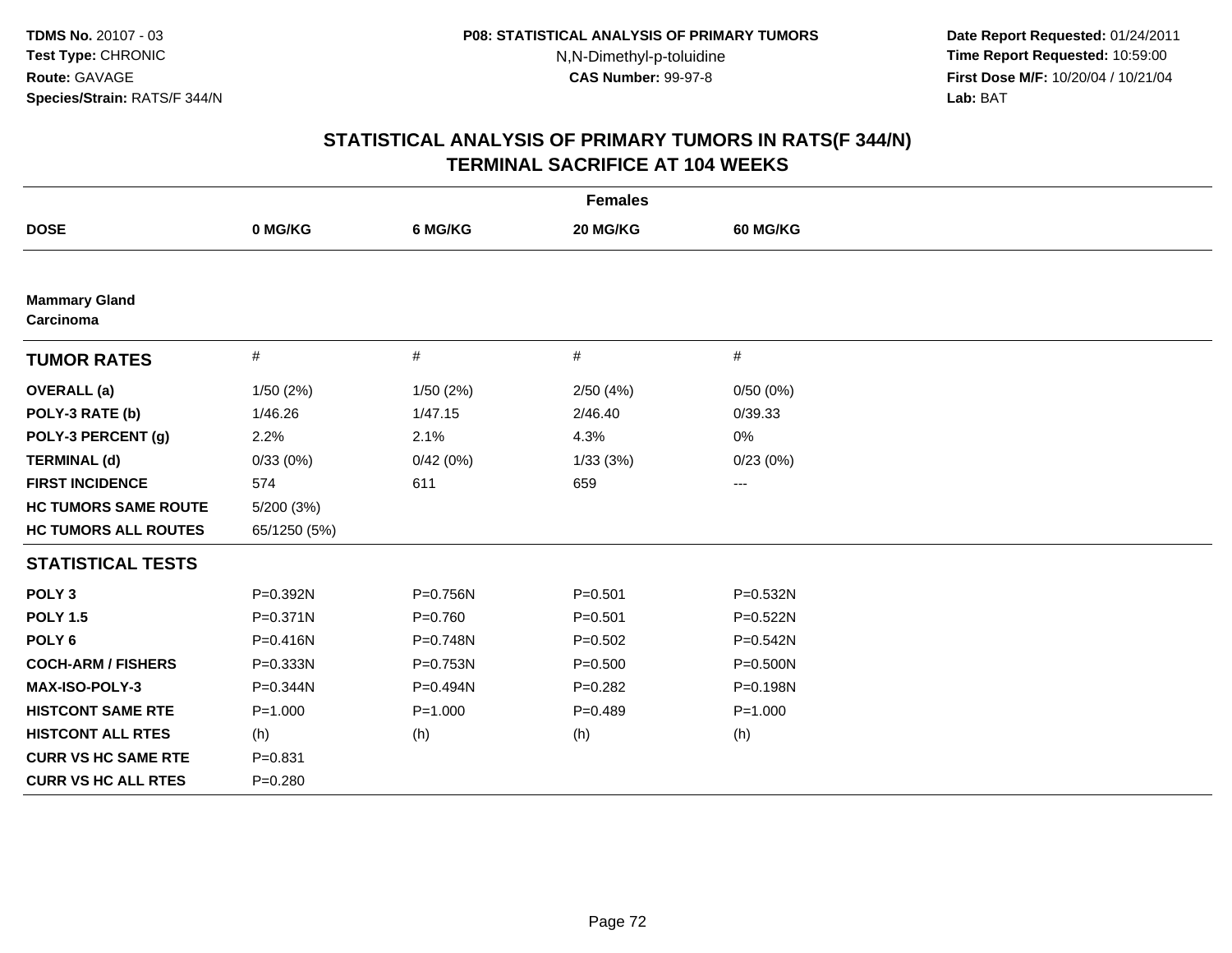**Date Report Requested:** 01/24/2011 **Time Report Requested:** 10:59:00 **First Dose M/F:** 10/20/04 / 10/21/04<br>**Lab:** BAT **Lab:** BAT

|                                      |                |             | <b>Females</b> |             |  |
|--------------------------------------|----------------|-------------|----------------|-------------|--|
| <b>DOSE</b>                          | 0 MG/KG        | 6 MG/KG     | 20 MG/KG       | 60 MG/KG    |  |
|                                      |                |             |                |             |  |
| <b>Mammary Gland</b><br>Fibroadenoma |                |             |                |             |  |
| <b>TUMOR RATES</b>                   | #              | #           | $\#$           | $\#$        |  |
| <b>OVERALL</b> (a)                   | 29/50 (58%)    | 26/50 (52%) | 26/50 (52%)    | 11/50 (22%) |  |
| POLY-3 RATE (b)                      | 29/47.99       | 26/46.94    | 26/47.73       | 11/39.80    |  |
| POLY-3 PERCENT (g)                   | 60.4%          | 55.4%       | 54.5%          | 27.6%       |  |
| <b>TERMINAL (d)</b>                  | 18/33 (55%)    | 24/42 (57%) | 17/33 (52%)    | 9/23 (39%)  |  |
| <b>FIRST INCIDENCE</b>               | 625            | 688         | 646            | 612         |  |
| <b>HC TUMORS SAME ROUTE</b>          | 88/200 (44%)   |             |                |             |  |
| <b>HC TUMORS ALL ROUTES</b>          | 655/1250 (52%) |             |                |             |  |
| <b>STATISTICAL TESTS</b>             |                |             |                |             |  |
| POLY <sub>3</sub>                    | P<0.001N**     | P=0.385N    | P=0.349N       | P<0.001N**  |  |
| <b>POLY 1.5</b>                      | P<0.001N**     | P=0.386N    | P=0.345N       | P<0.001N**  |  |
| POLY <sub>6</sub>                    | P=0.003N**     | P=0.380N    | P=0.360N       | P=0.003N**  |  |
| <b>COCH-ARM / FISHERS</b>            | P<0.001N**     | P=0.344N    | P=0.344N       | P<0.001N**  |  |
| MAX-ISO-POLY-3                       | P=0.002N**     | P=0.310N    | P=0.276N       | P<0.001N**  |  |
| <b>HISTCONT SAME RTE</b>             | $P = 1.000$    | $P=0.200$   | $P=0.241$      | $P = 1.000$ |  |
| <b>HISTCONT ALL RTES</b>             | (h)            | (h)         | (h)            | (h)         |  |
| <b>CURR VS HC SAME RTE</b>           | $P = 0.151$    |             |                |             |  |
| <b>CURR VS HC ALL RTES</b>           | $P=0.728$      |             |                |             |  |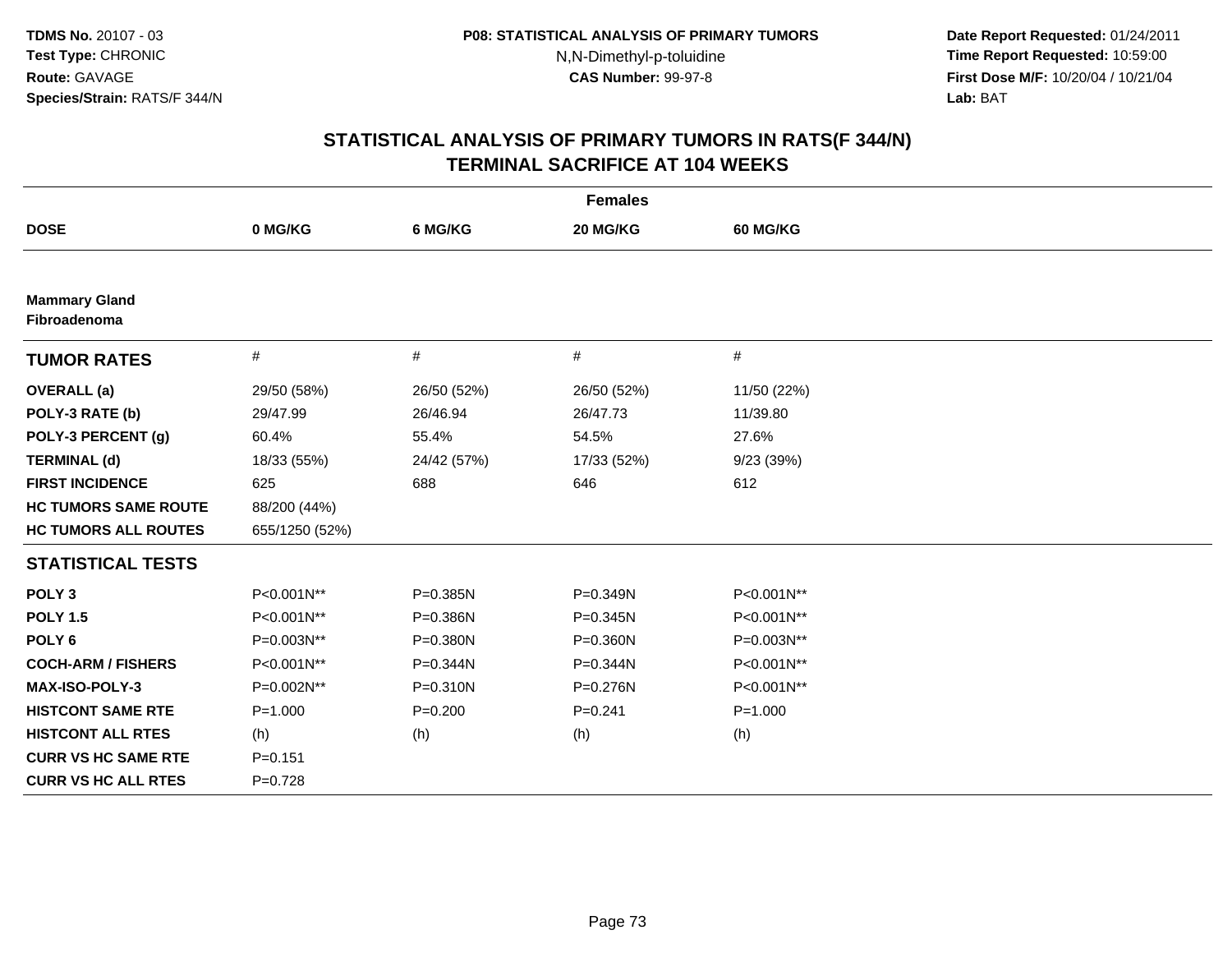**Date Report Requested:** 01/24/2011 **Time Report Requested:** 10:59:00 **First Dose M/F:** 10/20/04 / 10/21/04<br>**Lab:** BAT **Lab:** BAT

|                                                                      |                |              | <b>Females</b> |                 |  |
|----------------------------------------------------------------------|----------------|--------------|----------------|-----------------|--|
| <b>DOSE</b>                                                          | 0 MG/KG        | 6 MG/KG      | 20 MG/KG       | <b>60 MG/KG</b> |  |
|                                                                      |                |              |                |                 |  |
| <b>Mammary Gland</b><br>Fibroma, Fibroadenoma, Carcinoma, or Adenoma |                |              |                |                 |  |
| <b>TUMOR RATES</b>                                                   | $\#$           | $\#$         | $\#$           | $\#$            |  |
| <b>OVERALL</b> (a)                                                   | 30/50 (60%)    | 27/50 (54%)  | 26/50 (52%)    | 11/50 (22%)     |  |
| POLY-3 RATE (b)                                                      | 30/48.50       | 27/47.35     | 26/47.73       | 11/39.80        |  |
| POLY-3 PERCENT (g)                                                   | 61.9%          | 57%          | 54.5%          | 27.6%           |  |
| <b>TERMINAL (d)</b>                                                  | 18/33 (55%)    | 24/42 (57%)  | 17/33 (52%)    | 9/23 (39%)      |  |
| <b>FIRST INCIDENCE</b>                                               | 574            | 611          | 646            | 612             |  |
| <b>HC TUMORS SAME ROUTE</b>                                          | 93/200 (47%)   |              |                |                 |  |
| <b>HC TUMORS ALL ROUTES</b>                                          | 702/1250 (56%) |              |                |                 |  |
| <b>STATISTICAL TESTS</b>                                             |                |              |                |                 |  |
| POLY <sub>3</sub>                                                    | P<0.001N**     | P=0.392N     | P=0.297N       | P<0.001N**      |  |
| <b>POLY 1.5</b>                                                      | P<0.001N**     | $P = 0.390N$ | $P = 0.285N$   | P<0.001N**      |  |
| POLY <sub>6</sub>                                                    | P=0.002N**     | $P = 0.387N$ | P=0.318N       | P=0.002N**      |  |
| <b>COCH-ARM / FISHERS</b>                                            | P<0.001N**     | P=0.343N     | $P = 0.273N$   | P<0.001N**      |  |
| <b>MAX-ISO-POLY-3</b>                                                | P<0.001N**     | P=0.316N     | $P = 0.231N$   | P<0.001N**      |  |
| <b>HISTCONT SAME RTE</b>                                             | $P = 1.000$    | $P = 0.288$  | $P = 0.430$    | $P = 1.000$     |  |
| <b>HISTCONT ALL RTES</b>                                             | (h)            | (h)          | (h)            | (h)             |  |
| <b>CURR VS HC SAME RTE</b>                                           | $P=0.220$      |              |                |                 |  |
| <b>CURR VS HC ALL RTES</b>                                           | $P = 0.980$    |              |                |                 |  |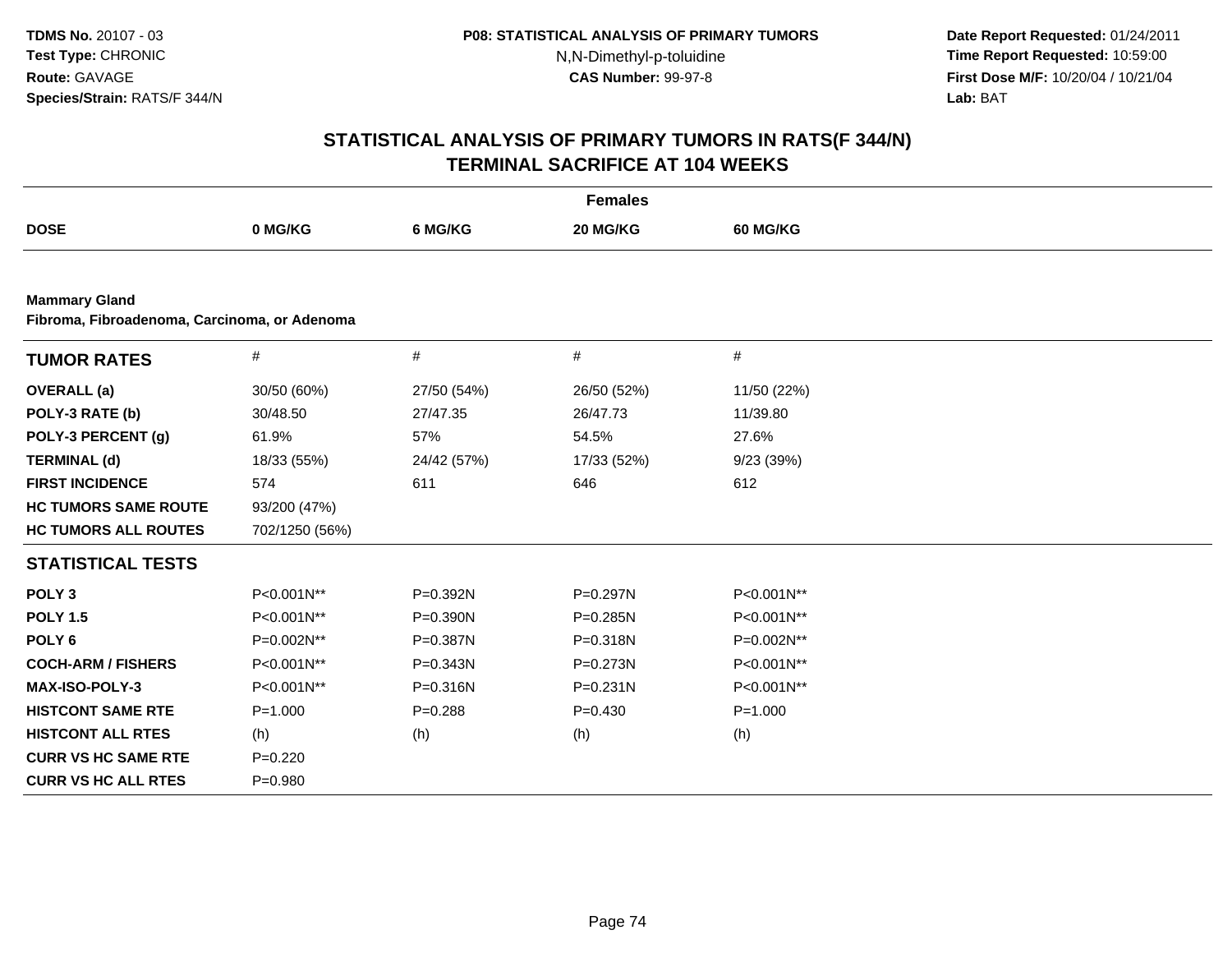**Date Report Requested:** 01/24/2011 **Time Report Requested:** 10:59:00 **First Dose M/F:** 10/20/04 / 10/21/04<br>**Lab:** BAT **Lab:** BAT

|                             |              |             | <b>Females</b> |                 |
|-----------------------------|--------------|-------------|----------------|-----------------|
| <b>DOSE</b>                 | 0 MG/KG      | 6 MG/KG     | 20 MG/KG       | <b>60 MG/KG</b> |
|                             |              |             |                |                 |
| <b>Nose</b><br>Adenoma      |              |             |                |                 |
| <b>TUMOR RATES</b>          |              |             |                |                 |
| <b>OVERALL</b> (a)          | 0/50(0%)     | 1/49(2%)    | 0/50(0%)       | 2/49 (4%)       |
| POLY-3 RATE (b)             | 0/45.75      | 1/46.39     | 0/46.14        | 2/38.98         |
| POLY-3 PERCENT (g)          | 0%           | 2.2%        | 0%             | 5.1%            |
| <b>TERMINAL (d)</b>         | 0/33(0%)     | 1/42(2%)    | 0/33(0%)       | 0/23(0%)        |
| <b>FIRST INCIDENCE</b>      | ---          | 728 (T)     | ---            | 625             |
| <b>HC TUMORS SAME ROUTE</b> | $0/200(0\%)$ |             |                |                 |
| <b>HC TUMORS ALL ROUTES</b> | 1/1247(0%)   |             |                |                 |
| <b>STATISTICAL TESTS</b>    |              |             |                |                 |
| POLY <sub>3</sub>           | $P=0.127$    | $P = 0.503$ | (e)            | $P = 0.203$     |
| <b>POLY 1.5</b>             | $P = 0.133$  | $P=0.498$   | (e)            | $P = 0.212$     |
| POLY <sub>6</sub>           | $P = 0.123$  | $P = 0.511$ | (e)            | $P = 0.196$     |
| <b>COCH-ARM / FISHERS</b>   | $P = 0.148$  | $P=0.495$   | (e)            | $P=0.242$       |
| MAX-ISO-POLY-3              | $P = 0.078$  | $P = 0.163$ | (e)            | $P = 0.074$     |
| <b>HISTCONT SAME RTE</b>    | $P=0.036*$   | $P = 0.172$ | (e)            | $P=0.042*$      |
| <b>HISTCONT ALL RTES</b>    | P<0.001**    | P=0.012*    | (e)            | P<0.001**       |
| <b>CURR VS HC SAME RTE</b>  | $P = 1.000$  |             |                |                 |
| <b>CURR VS HC ALL RTES</b>  | $P = 0.307$  |             |                |                 |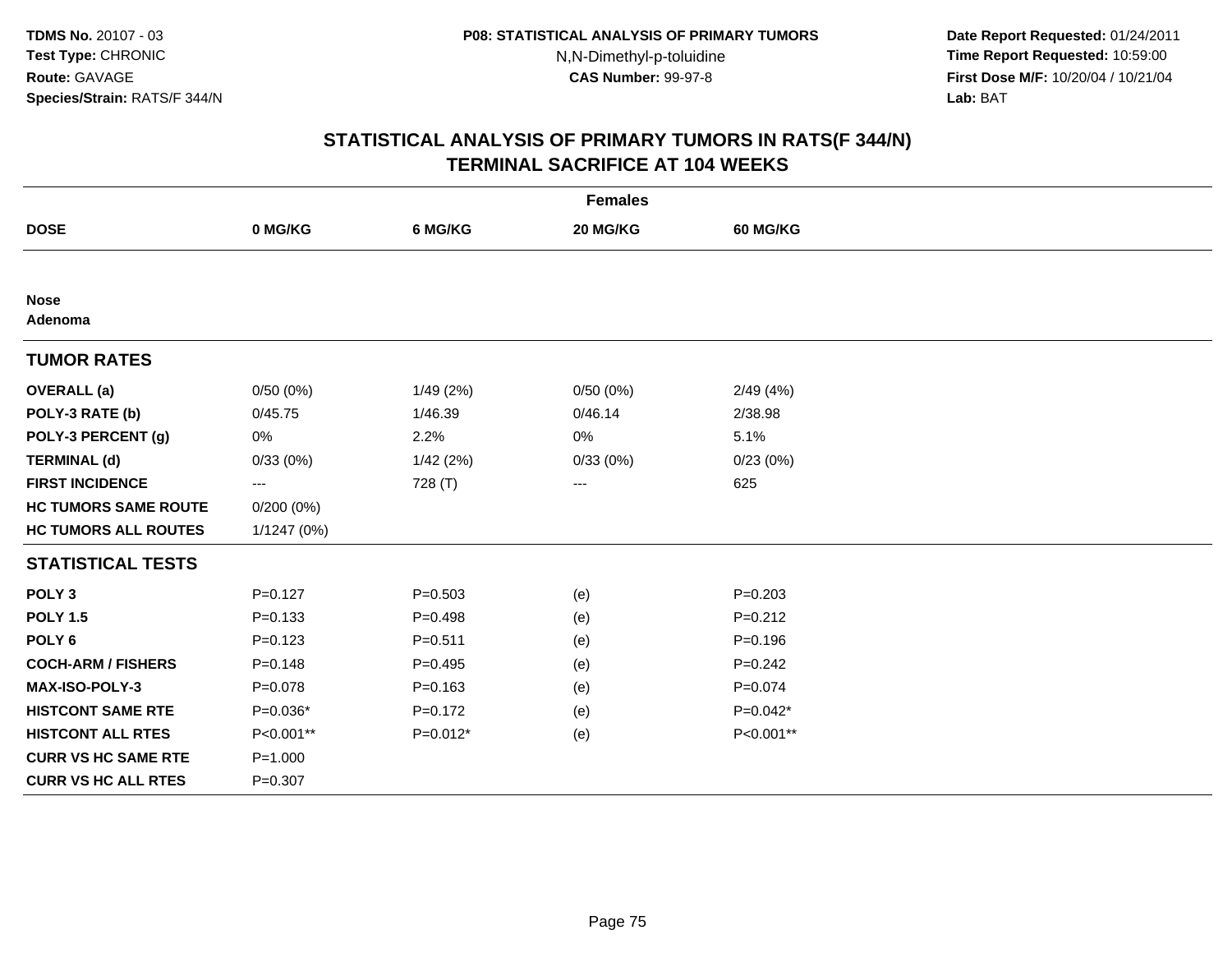**Date Report Requested:** 01/24/2011 **Time Report Requested:** 10:59:00 **First Dose M/F:** 10/20/04 / 10/21/04<br>**Lab:** BAT **Lab:** BAT

|                             |                          |          | <b>Females</b> |                 |  |
|-----------------------------|--------------------------|----------|----------------|-----------------|--|
| <b>DOSE</b>                 | 0 MG/KG                  | 6 MG/KG  | 20 MG/KG       | <b>60 MG/KG</b> |  |
|                             |                          |          |                |                 |  |
| <b>Nose</b><br>Carcinoma    |                          |          |                |                 |  |
| <b>TUMOR RATES</b>          |                          |          |                |                 |  |
| <b>OVERALL</b> (a)          | 0/50(0%)                 | 0/49(0%) | 0/50(0%)       | 0/49(0%)        |  |
| POLY-3 RATE (b)             | 0/45.75                  | 0/46.39  | 0/46.14        | 0/38.55         |  |
| POLY-3 PERCENT (g)          | 0%                       | 0%       | 0%             | 0%              |  |
| <b>TERMINAL (d)</b>         | 0/33(0%)                 | 0/42(0%) | 0/33(0%)       | 0/23(0%)        |  |
| <b>FIRST INCIDENCE</b>      | $\hspace{0.05cm} \ldots$ | $---$    | ---            | $---$           |  |
| <b>HC TUMORS SAME ROUTE</b> | $0/200(0\%)$             |          |                |                 |  |
| <b>HC TUMORS ALL ROUTES</b> | 0/1247(0%)               |          |                |                 |  |
| <b>STATISTICAL TESTS</b>    |                          |          |                |                 |  |
| POLY <sub>3</sub>           | (n)                      | (n)      | (n)            | (n)             |  |
| <b>POLY 1.5</b>             | (n)                      | (n)      | (n)            | (n)             |  |
| POLY <sub>6</sub>           | (n)                      | (n)      | (n)            | (n)             |  |
| <b>COCH-ARM / FISHERS</b>   | (n)                      | (n)      | (n)            | (n)             |  |
| MAX-ISO-POLY-3              | (n)                      | (n)      | (n)            | (n)             |  |
| <b>HISTCONT SAME RTE</b>    | (n)                      | (n)      | (n)            | (n)             |  |
| <b>HISTCONT ALL RTES</b>    | (n)                      | (n)      | (n)            | (n)             |  |
| <b>CURR VS HC SAME RTE</b>  | (n)                      |          |                |                 |  |
| <b>CURR VS HC ALL RTES</b>  | (n)                      |          |                |                 |  |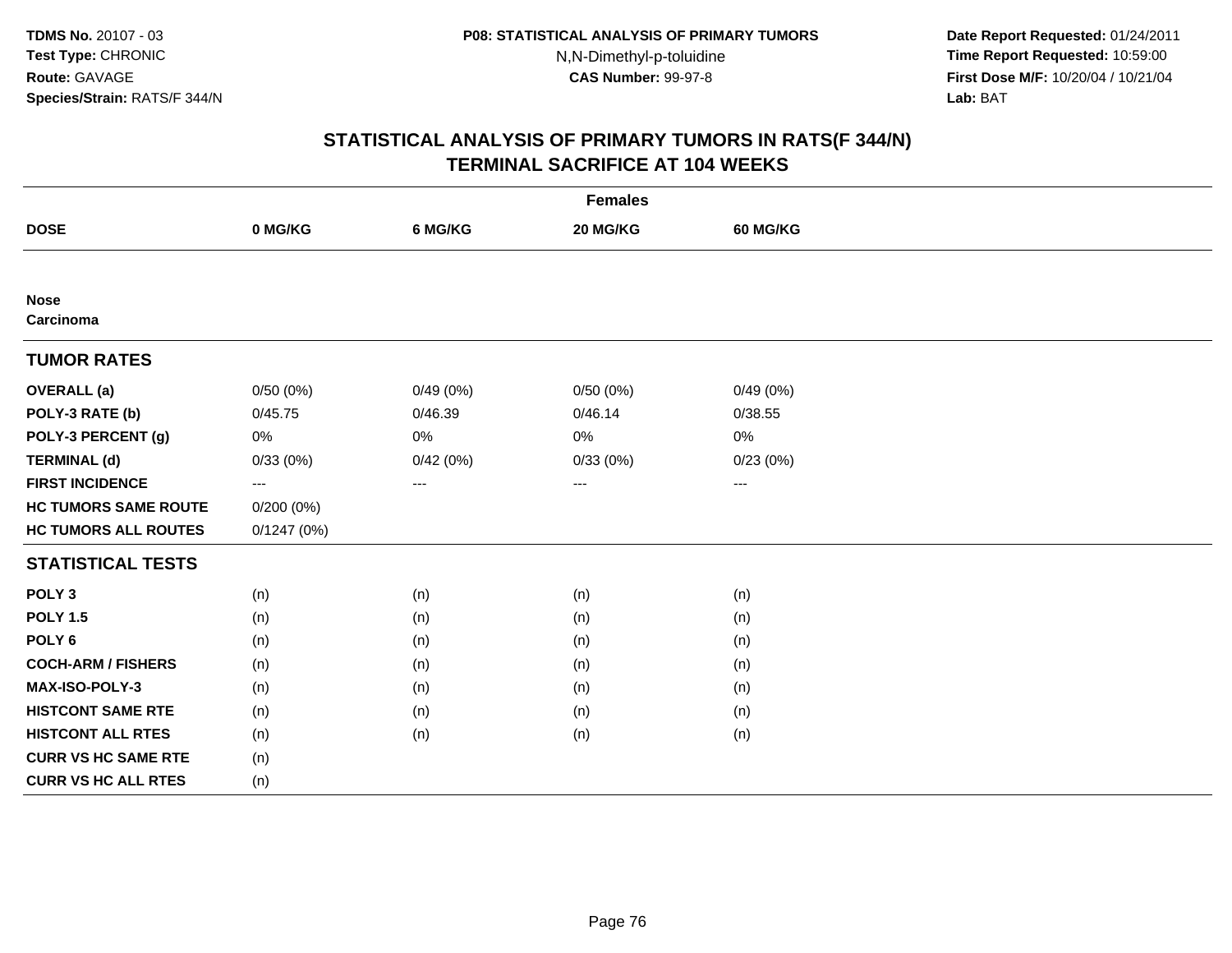**Date Report Requested:** 01/24/2011 **Time Report Requested:** 10:59:00 **First Dose M/F:** 10/20/04 / 10/21/04<br>**Lab:** BAT **Lab:** BAT

|                                                                                                                         |             |              | <b>Females</b> |             |  |
|-------------------------------------------------------------------------------------------------------------------------|-------------|--------------|----------------|-------------|--|
| <b>DOSE</b>                                                                                                             | 0 MG/KG     | 6 MG/KG      | 20 MG/KG       | 60 MG/KG    |  |
|                                                                                                                         |             |              |                |             |  |
| Oral Cavity (Oral Mucosa, Tongue, Pharynx, Tooth, Gingiva)<br>Squamous Cell Carcinoma, Papilloma Squamous, or Papilloma |             |              |                |             |  |
| <b>TUMOR RATES</b>                                                                                                      | #           | #            | #              | #           |  |
| <b>OVERALL</b> (a)                                                                                                      | 1/50(2%)    | 0/50(0%)     | 0/50(0%)       | 2/50(4%)    |  |
| POLY-3 RATE (b)                                                                                                         | 1/45.87     | 0/46.74      | 0/46.14        | 2/39.39     |  |
| POLY-3 PERCENT (g)                                                                                                      | 2.2%        | 0%           | 0%             | 5.1%        |  |
| <b>TERMINAL (d)</b>                                                                                                     | 0/33(0%)    | 0/42(0%)     | 0/33(0%)       | 1/23(4%)    |  |
| <b>FIRST INCIDENCE</b>                                                                                                  | 698         | ---          | ---            | 714         |  |
| <b>HC TUMORS SAME ROUTE</b>                                                                                             | 2/200 (1%)  |              |                |             |  |
| <b>HC TUMORS ALL ROUTES</b>                                                                                             | 9/1250 (1%) |              |                |             |  |
| <b>STATISTICAL TESTS</b>                                                                                                |             |              |                |             |  |
| POLY <sub>3</sub>                                                                                                       | $P = 0.165$ | $P = 0.496N$ | P=0.499N       | $P=0.447$   |  |
| <b>POLY 1.5</b>                                                                                                         | $P = 0.173$ | P=0.500N     | P=0.499N       | $P = 0.464$ |  |
| POLY <sub>6</sub>                                                                                                       | $P = 0.156$ | P=0.489N     | P=0.499N       | $P = 0.431$ |  |
| <b>COCH-ARM / FISHERS</b>                                                                                               | $P = 0.189$ | P=0.500N     | P=0.500N       | $P = 0.500$ |  |
| MAX-ISO-POLY-3                                                                                                          | $P=0.127$   | P=0.159N     | $P = 0.159N$   | $P = 0.253$ |  |
| <b>HISTCONT SAME RTE</b>                                                                                                | $P = 0.135$ | $P = 1.000$  | $P = 1.000$    | $P=0.174$   |  |
| <b>HISTCONT ALL RTES</b>                                                                                                | $P=0.021*$  | $P = 1.000$  | $P = 1.000$    | $P=0.009**$ |  |
| <b>CURR VS HC SAME RTE</b>                                                                                              | $P=0.796$   |              |                |             |  |
| <b>CURR VS HC ALL RTES</b>                                                                                              | $P = 0.331$ |              |                |             |  |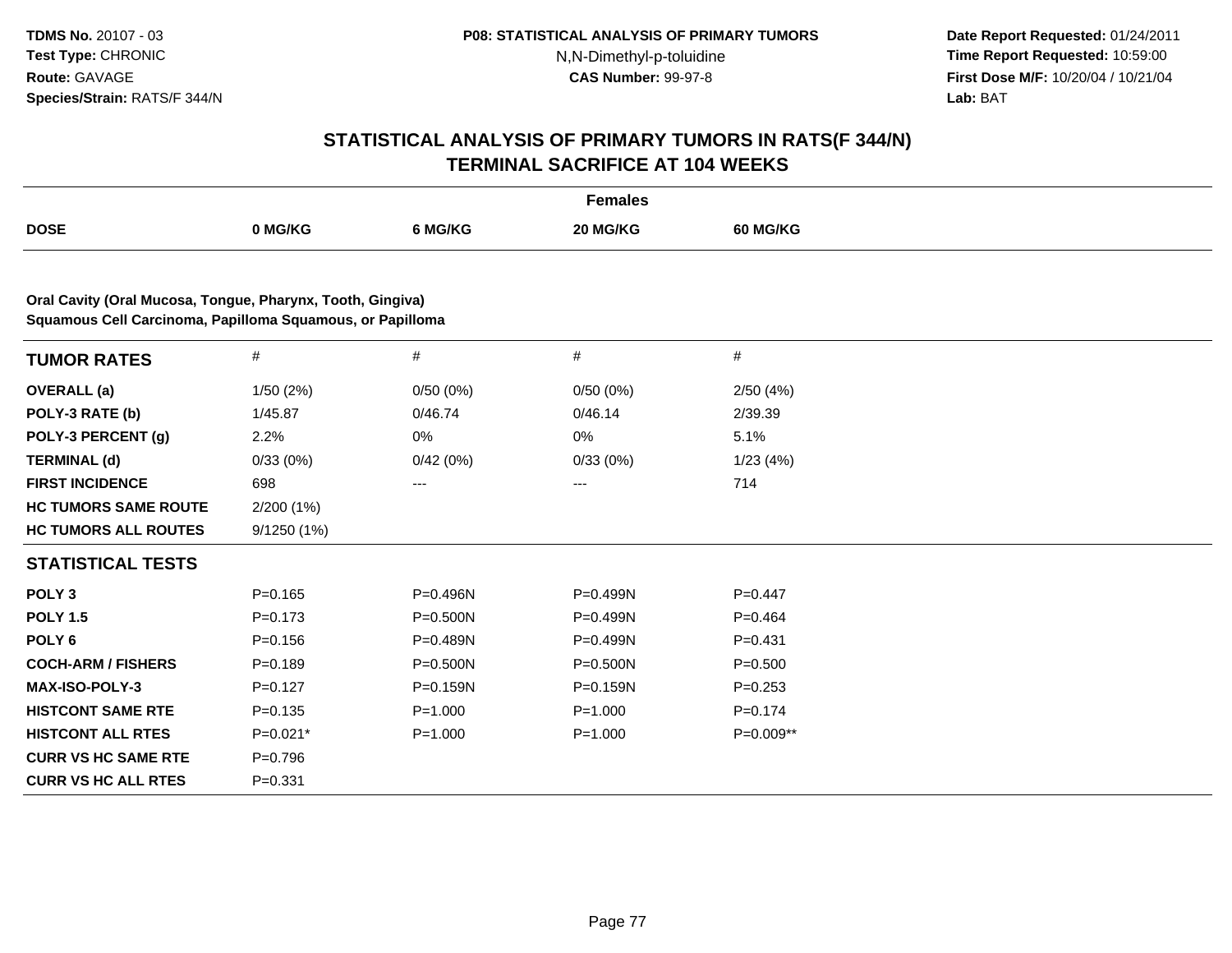**Date Report Requested:** 01/24/2011 **Time Report Requested:** 10:59:00 **First Dose M/F:** 10/20/04 / 10/21/04<br>**Lab:** BAT **Lab:** BAT

|                                                |                   |             | <b>Females</b>    |                 |  |
|------------------------------------------------|-------------------|-------------|-------------------|-----------------|--|
| <b>DOSE</b>                                    | 0 MG/KG           | 6 MG/KG     | 20 MG/KG          | <b>60 MG/KG</b> |  |
|                                                |                   |             |                   |                 |  |
| Ovary<br><b>Granulosa Cell Tumor Malignant</b> |                   |             |                   |                 |  |
| <b>TUMOR RATES</b>                             |                   |             |                   |                 |  |
| <b>OVERALL</b> (a)                             | 0/50(0%)          | 2/50(4%)    | 0/50(0%)          | 1/50(2%)        |  |
| POLY-3 RATE (b)                                | 0/45.75           | 2/46.74     | 0/46.14           | 1/39.33         |  |
| POLY-3 PERCENT (g)                             | 0%                | 4.3%        | 0%                | 2.5%            |  |
| <b>TERMINAL (d)</b>                            | 0/33(0%)          | 2/42(5%)    | 0/33(0%)          | 1/23(4%)        |  |
| <b>FIRST INCIDENCE</b>                         | $\qquad \qquad -$ | 728 (T)     | $\qquad \qquad -$ | 728 (T)         |  |
| <b>HC TUMORS SAME ROUTE</b>                    | $0/200(0\%)$      |             |                   |                 |  |
| <b>HC TUMORS ALL ROUTES</b>                    | 6/1248(1%)        |             |                   |                 |  |
| <b>STATISTICAL TESTS</b>                       |                   |             |                   |                 |  |
| POLY <sub>3</sub>                              | $P = 0.582$       | $P=0.242$   | (e)               | $P=0.470$       |  |
| <b>POLY 1.5</b>                                | $P = 0.594$       | $P = 0.238$ | (e)               | $P = 0.480$     |  |
| POLY <sub>6</sub>                              | $P = 0.571$       | $P = 0.250$ | (e)               | $P = 0.461$     |  |
| <b>COCH-ARM / FISHERS</b>                      | $P=0.622$         | $P=0.247$   | (e)               | $P = 0.500$     |  |
| <b>MAX-ISO-POLY-3</b>                          | $P = 0.334$       | $P = 0.081$ | (e)               | $P = 0.158$     |  |
| <b>HISTCONT SAME RTE</b>                       | $P=0.228$         | $P=0.038*$  | (e)               | $P=0.172$       |  |
| <b>HISTCONT ALL RTES</b>                       | $P = 0.206$       | $P=0.003**$ | (e)               | $P = 0.250$     |  |
| <b>CURR VS HC SAME RTE</b>                     | $P = 1.000$       |             |                   |                 |  |
| <b>CURR VS HC ALL RTES</b>                     | $P = 0.472$       |             |                   |                 |  |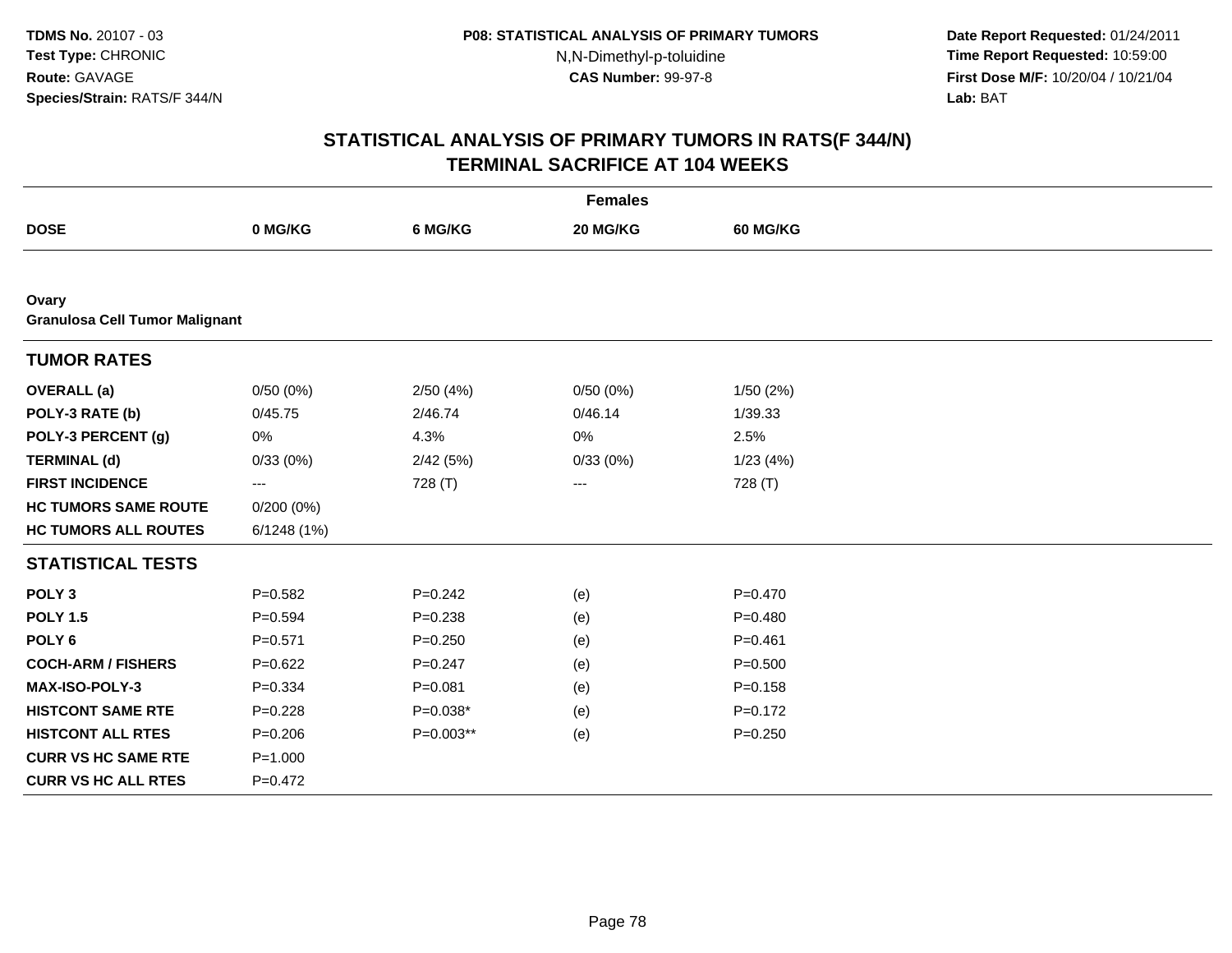**Date Report Requested:** 01/24/2011 **Time Report Requested:** 10:59:00 **First Dose M/F:** 10/20/04 / 10/21/04<br>**Lab:** BAT **Lab:** BAT

|                                                       |                   |             | <b>Females</b> |                 |  |
|-------------------------------------------------------|-------------------|-------------|----------------|-----------------|--|
| <b>DOSE</b>                                           | 0 MG/KG           | 6 MG/KG     | 20 MG/KG       | <b>60 MG/KG</b> |  |
|                                                       |                   |             |                |                 |  |
| Ovary<br>Granulosa Cell Tumor: Benign, Malignant, NOS |                   |             |                |                 |  |
| <b>TUMOR RATES</b>                                    |                   |             |                |                 |  |
| <b>OVERALL</b> (a)                                    | 0/50(0%)          | 3/50(6%)    | 0/50(0%)       | 1/50 (2%)       |  |
| POLY-3 RATE (b)                                       | 0/45.75           | 3/46.74     | 0/46.14        | 1/39.33         |  |
| POLY-3 PERCENT (g)                                    | 0%                | 6.4%        | 0%             | 2.5%            |  |
| <b>TERMINAL (d)</b>                                   | 0/33(0%)          | 3/42(7%)    | 0/33(0%)       | 1/23(4%)        |  |
| <b>FIRST INCIDENCE</b>                                | $\qquad \qquad -$ | 728 (T)     | $---$          | 728 (T)         |  |
| <b>HC TUMORS SAME ROUTE</b>                           | 1/200 (1%)        |             |                |                 |  |
| <b>HC TUMORS ALL ROUTES</b>                           | 8/1248 (1%)       |             |                |                 |  |
| <b>STATISTICAL TESTS</b>                              |                   |             |                |                 |  |
| POLY <sub>3</sub>                                     | $P = 0.630N$      | $P = 0.123$ | (e)            | $P=0.470$       |  |
| <b>POLY 1.5</b>                                       | P=0.624N          | $P = 0.119$ | (e)            | $P=0.480$       |  |
| POLY <sub>6</sub>                                     | $P = 0.633N$      | $P = 0.129$ | (e)            | $P = 0.461$     |  |
| <b>COCH-ARM / FISHERS</b>                             | $P = 0.602N$      | $P = 0.121$ | (e)            | $P = 0.500$     |  |
| MAX-ISO-POLY-3                                        | $P = 0.319$       | P=0.041*    | (e)            | $P = 0.158$     |  |
| <b>HISTCONT SAME RTE</b>                              | $P = 0.375$       | $P=0.031*$  | (e)            | $P = 0.373$     |  |
| <b>HISTCONT ALL RTES</b>                              | $P = 0.224$       | P<0.001**   | (e)            | $P = 0.321$     |  |
| <b>CURR VS HC SAME RTE</b>                            | $P = 0.359$       |             |                |                 |  |
| <b>CURR VS HC ALL RTES</b>                            | $P = 0.490$       |             |                |                 |  |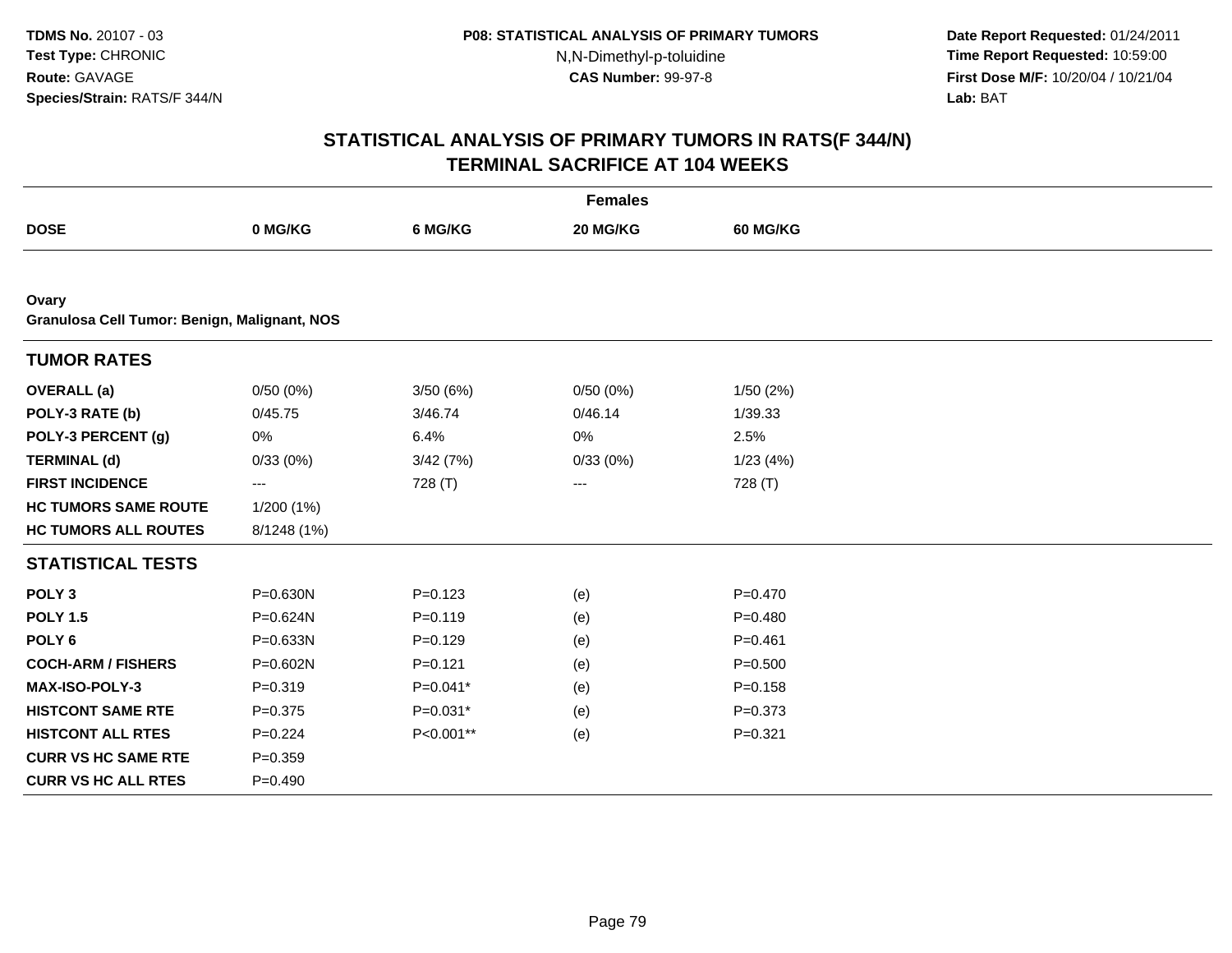**Date Report Requested:** 01/24/2011 **Time Report Requested:** 10:59:00 **First Dose M/F:** 10/20/04 / 10/21/04<br>**Lab:** BAT **Lab:** BAT

|                                                                      |                |              | <b>Females</b> |             |  |
|----------------------------------------------------------------------|----------------|--------------|----------------|-------------|--|
| <b>DOSE</b>                                                          | 0 MG/KG        | 6 MG/KG      | 20 MG/KG       | 60 MG/KG    |  |
|                                                                      |                |              |                |             |  |
| <b>Pituitary Gland: Pars Distalis or Unspecified Site</b><br>Adenoma |                |              |                |             |  |
| <b>TUMOR RATES</b>                                                   |                |              |                |             |  |
| <b>OVERALL</b> (a)                                                   | 31/50 (62%)    | 29/50 (58%)  | 30/50 (60%)    | 20/50 (40%) |  |
| POLY-3 RATE (b)                                                      | 31/48.85       | 29/47.97     | 30/48.58       | 20/41.83    |  |
| POLY-3 PERCENT (g)                                                   | 63.5%          | 60.5%        | 61.8%          | 47.8%       |  |
| <b>TERMINAL (d)</b>                                                  | 19/33 (58%)    | 24/42 (57%)  | 17/33 (52%)    | 9/23 (39%)  |  |
| <b>FIRST INCIDENCE</b>                                               | 547            | 574          | 604            | 471         |  |
| <b>HC TUMORS SAME ROUTE</b>                                          | 106/200 (53%)  |              |                |             |  |
| <b>HC TUMORS ALL ROUTES</b>                                          | 682/1247 (55%) |              |                |             |  |
| <b>STATISTICAL TESTS</b>                                             |                |              |                |             |  |
| POLY <sub>3</sub>                                                    | P=0.079N       | P=0.462N     | $P = 0.514N$   | P=0.095N    |  |
| <b>POLY 1.5</b>                                                      | P=0.044N*      | P=0.467N     | P=0.508N       | P=0.060N    |  |
| POLY <sub>6</sub>                                                    | $P = 0.133N$   | P=0.444N     | $P = 0.519N$   | P=0.142N    |  |
| <b>COCH-ARM / FISHERS</b>                                            | P=0.012N*      | $P = 0.419N$ | $P = 0.500N$   | P=0.022N*   |  |
| <b>MAX-ISO-POLY-3</b>                                                | $P = 0.127N$   | P=0.380N     | P=0.429N       | P=0.077N    |  |
| <b>HISTCONT SAME RTE</b>                                             | $P = 1.000$    | $P=0.325$    | $P = 0.213$    | $P = 1.000$ |  |
| <b>HISTCONT ALL RTES</b>                                             | $P = 1.000$    | $P=0.478$    | $P = 0.413$    | $P = 1.000$ |  |
| <b>CURR VS HC SAME RTE</b>                                           | $P=0.409$      |              |                |             |  |
| <b>CURR VS HC ALL RTES</b>                                           | $P=0.522$      |              |                |             |  |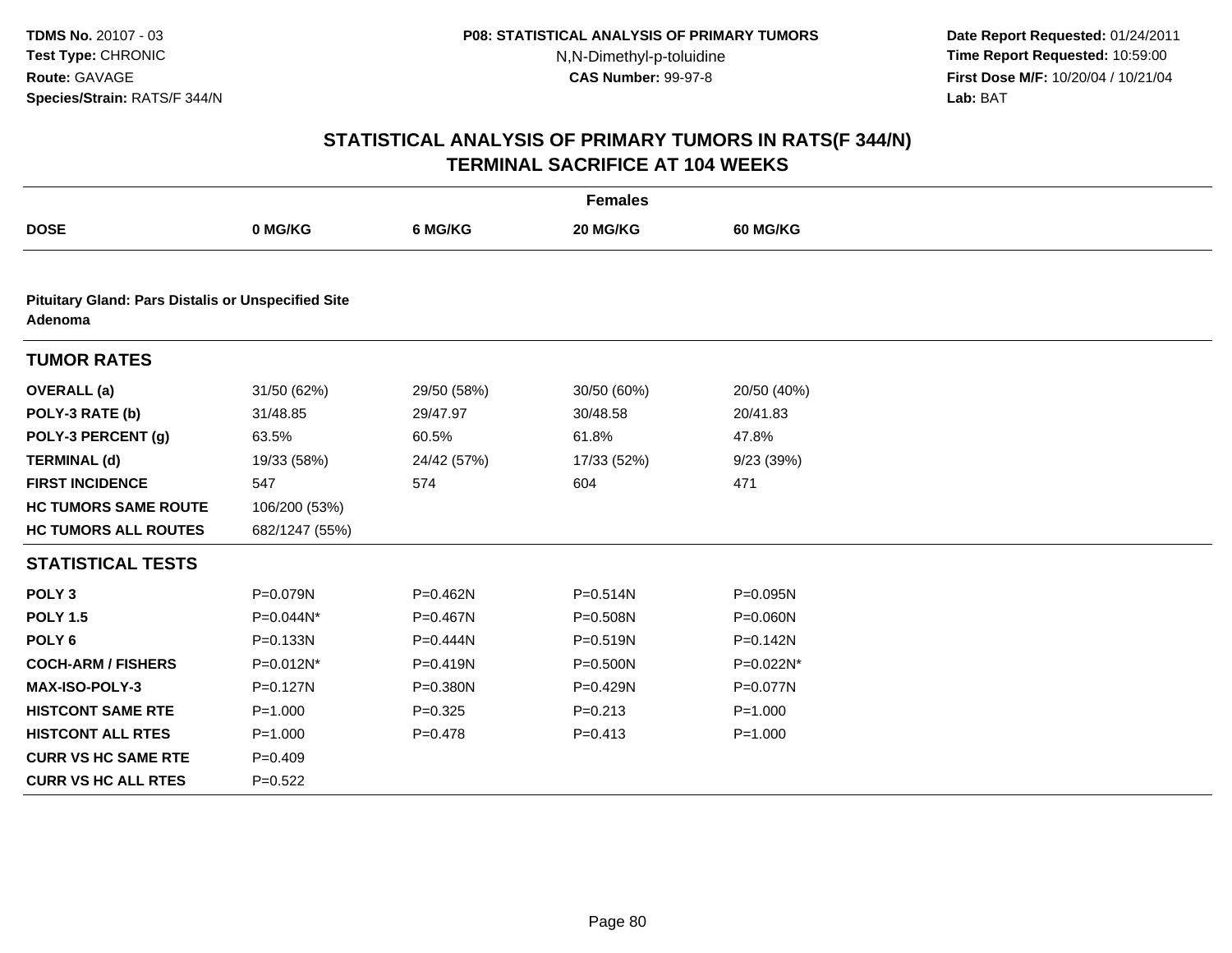**Date Report Requested:** 01/24/2011 **Time Report Requested:** 10:59:00 **First Dose M/F:** 10/20/04 / 10/21/04<br>**Lab:** BAT **Lab:** BAT

|                                                                                          |                |              | <b>Females</b> |              |  |
|------------------------------------------------------------------------------------------|----------------|--------------|----------------|--------------|--|
| <b>DOSE</b>                                                                              | 0 MG/KG        | 6 MG/KG      | 20 MG/KG       | 60 MG/KG     |  |
|                                                                                          |                |              |                |              |  |
| <b>Pituitary Gland: Pars Distalis or Unspecified Site</b><br><b>Carcinoma or Adenoma</b> |                |              |                |              |  |
| <b>TUMOR RATES</b>                                                                       |                |              |                |              |  |
| <b>OVERALL</b> (a)                                                                       | 31/50 (62%)    | 29/50 (58%)  | 30/50 (60%)    | 20/50 (40%)  |  |
| POLY-3 RATE (b)                                                                          | 31/48.85       | 29/47.97     | 30/48.58       | 20/41.83     |  |
| POLY-3 PERCENT (g)                                                                       | 63.5%          | 60.5%        | 61.8%          | 47.8%        |  |
| <b>TERMINAL (d)</b>                                                                      | 19/33 (58%)    | 24/42 (57%)  | 17/33 (52%)    | 9/23 (39%)   |  |
| <b>FIRST INCIDENCE</b>                                                                   | 547            | 574          | 604            | 471          |  |
| <b>HC TUMORS SAME ROUTE</b>                                                              | 107/200 (54%)  |              |                |              |  |
| <b>HC TUMORS ALL ROUTES</b>                                                              | 696/1247 (56%) |              |                |              |  |
| <b>STATISTICAL TESTS</b>                                                                 |                |              |                |              |  |
| POLY <sub>3</sub>                                                                        | P=0.079N       | P=0.462N     | $P = 0.514N$   | P=0.095N     |  |
| <b>POLY 1.5</b>                                                                          | P=0.044N*      | P=0.467N     | P=0.508N       | P=0.060N     |  |
| POLY <sub>6</sub>                                                                        | P=0.133N       | P=0.444N     | $P = 0.519N$   | $P = 0.142N$ |  |
| <b>COCH-ARM / FISHERS</b>                                                                | P=0.012N*      | $P = 0.419N$ | $P = 0.500N$   | P=0.022N*    |  |
| <b>MAX-ISO-POLY-3</b>                                                                    | P=0.127N       | P=0.380N     | P=0.429N       | P=0.077N     |  |
| <b>HISTCONT SAME RTE</b>                                                                 | $P = 1.000$    | $P = 0.400$  | $P=0.287$      | $P = 1.000$  |  |
| <b>HISTCONT ALL RTES</b>                                                                 | $P = 1.000$    | $P = 1.000$  | $P=0.466$      | $P = 1.000$  |  |
| <b>CURR VS HC SAME RTE</b>                                                               | $P=0.462$      |              |                |              |  |
| <b>CURR VS HC ALL RTES</b>                                                               | $P=0.629$      |              |                |              |  |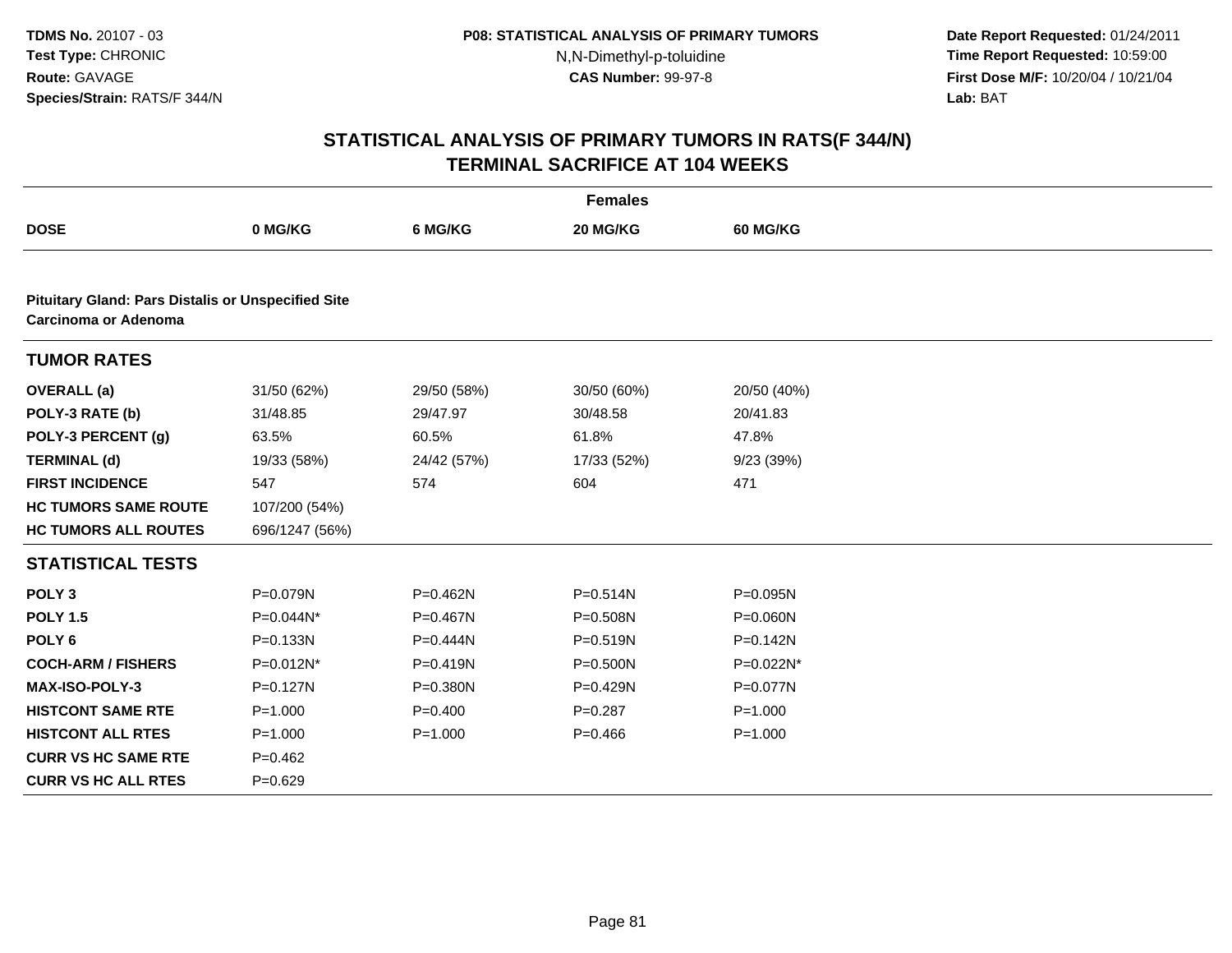**Date Report Requested:** 01/24/2011 **Time Report Requested:** 10:59:00 **First Dose M/F:** 10/20/04 / 10/21/04<br>**Lab:** BAT **Lab:** BAT

|                                                                     |                        |             | <b>Females</b> |          |  |
|---------------------------------------------------------------------|------------------------|-------------|----------------|----------|--|
| <b>DOSE</b>                                                         | 0 MG/KG                | 6 MG/KG     | 20 MG/KG       | 60 MG/KG |  |
|                                                                     |                        |             |                |          |  |
| <b>Skin</b>                                                         |                        |             |                |          |  |
| Basal Cell Adenoma, Basosquamous Tumor Benign, or Trichoepithelioma |                        |             |                |          |  |
| <b>TUMOR RATES</b>                                                  | $\#$                   | $\#$        | $\#$           | $\#$     |  |
| <b>OVERALL</b> (a)                                                  | 0/50(0%)               | 2/50(4%)    | 0/50(0%)       | 0/50(0%) |  |
| POLY-3 RATE (b)                                                     | 0/45.75                | 2/46.74     | 0/46.14        | 0/39.33  |  |
| POLY-3 PERCENT (g)                                                  | 0%                     | 4.3%        | 0%             | 0%       |  |
| <b>TERMINAL (d)</b>                                                 | 0/33(0%)               | 2/42(5%)    | 0/33(0%)       | 0/23(0%) |  |
| <b>FIRST INCIDENCE</b>                                              | $\qquad \qquad \cdots$ | 728 (T)     | $---$          | $---$    |  |
| <b>HC TUMORS SAME ROUTE</b>                                         | 1/200 (1%)             |             |                |          |  |
| <b>HC TUMORS ALL ROUTES</b>                                         | 8/1250 (1%)            |             |                |          |  |
| <b>STATISTICAL TESTS</b>                                            |                        |             |                |          |  |
| POLY <sub>3</sub>                                                   | P=0.383N               | $P = 0.242$ | (e)            | (e)      |  |
| <b>POLY 1.5</b>                                                     | $P = 0.381N$           | $P = 0.238$ | (e)            | (e)      |  |
| POLY <sub>6</sub>                                                   | P=0.382N               | $P = 0.250$ | (e)            | (e)      |  |
| <b>COCH-ARM / FISHERS</b>                                           | P=0.369N               | $P=0.247$   | (e)            | (e)      |  |
| <b>MAX-ISO-POLY-3</b>                                               | P=0.317N               | $P = 0.081$ | (e)            | (e)      |  |
| <b>HISTCONT SAME RTE</b>                                            | $P = 0.561$            | $P = 0.080$ | (e)            | (e)      |  |
| <b>HISTCONT ALL RTES</b>                                            | $P = 0.536$            | P=0.007**   | (e)            | (e)      |  |
| <b>CURR VS HC SAME RTE</b>                                          | $P = 0.367$            |             |                |          |  |
| <b>CURR VS HC ALL RTES</b>                                          | $P = 0.500$            |             |                |          |  |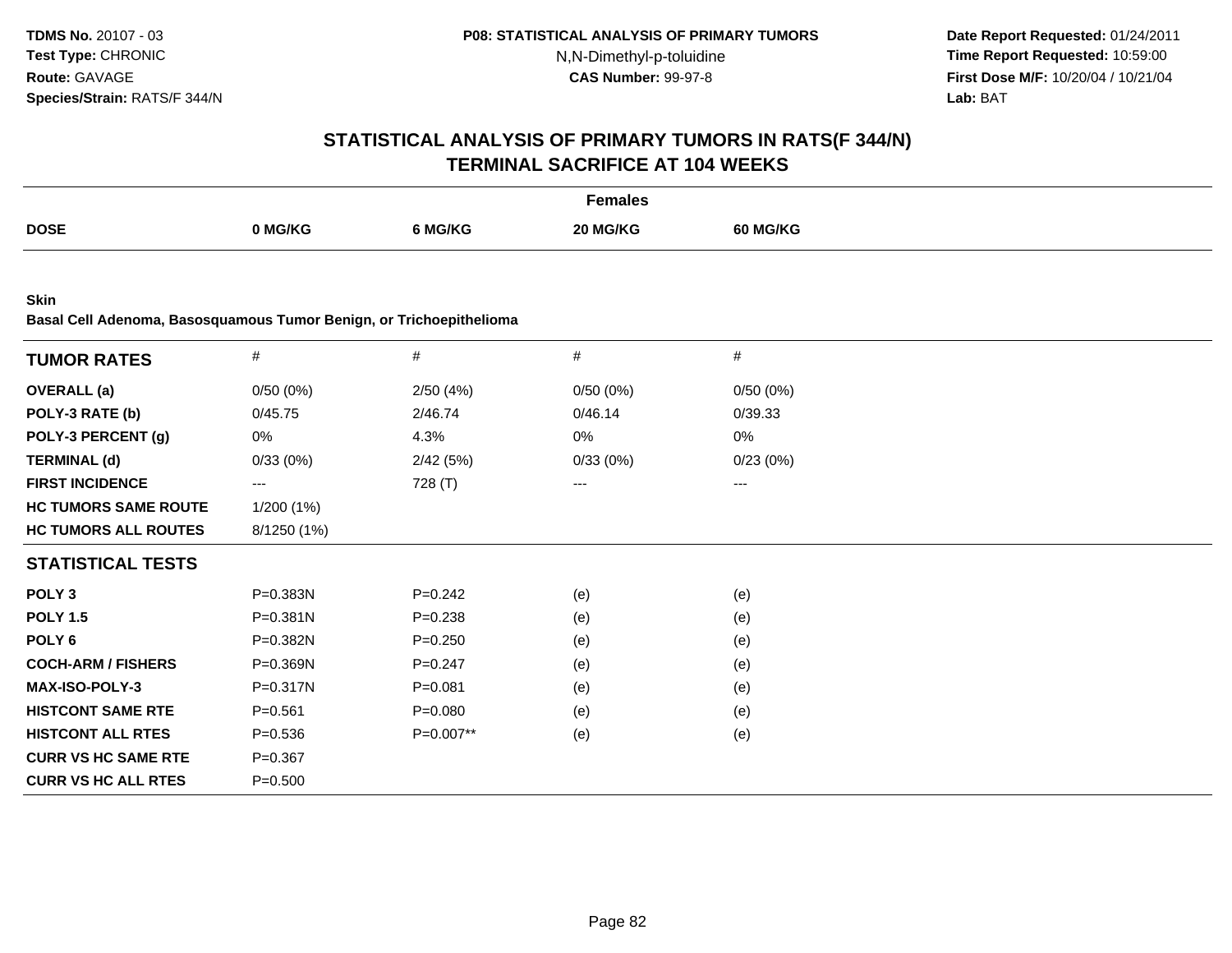**Date Report Requested:** 01/24/2011 **Time Report Requested:** 10:59:00 **First Dose M/F:** 10/20/04 / 10/21/04<br>**Lab:** BAT **Lab:** BAT

|                                            |              |          | <b>Females</b> |                 |  |
|--------------------------------------------|--------------|----------|----------------|-----------------|--|
| <b>DOSE</b>                                | 0 MG/KG      | 6 MG/KG  | 20 MG/KG       | <b>60 MG/KG</b> |  |
|                                            |              |          |                |                 |  |
| <b>Skin</b><br><b>Basal Cell Carcinoma</b> |              |          |                |                 |  |
| <b>TUMOR RATES</b>                         | $\#$         | $\#$     | $\#$           | $\#$            |  |
| <b>OVERALL</b> (a)                         | 1/50 (2%)    | 0/50(0%) | 1/50 (2%)      | 1/50 (2%)       |  |
| POLY-3 RATE (b)                            | 1/45.86      | 0/46.74  | 1/46.14        | 1/39.33         |  |
| POLY-3 PERCENT (g)                         | 2.2%         | $0\%$    | 2.2%           | 2.5%            |  |
| <b>TERMINAL (d)</b>                        | 0/33(0%)     | 0/42(0%) | 1/33(3%)       | 1/23(4%)        |  |
| <b>FIRST INCIDENCE</b>                     | 701          | ---      | 728 (T)        | 728 (T)         |  |
| <b>HC TUMORS SAME ROUTE</b>                | $0/200(0\%)$ |          |                |                 |  |
| <b>HC TUMORS ALL ROUTES</b>                | 2/1250 (0%)  |          |                |                 |  |
| <b>STATISTICAL TESTS</b>                   |              |          |                |                 |  |
| POLY <sub>3</sub>                          | (n)          | (n)      | (n)            | (n)             |  |
| <b>POLY 1.5</b>                            | (n)          | (n)      | (n)            | (n)             |  |
| POLY <sub>6</sub>                          | (n)          | (n)      | (n)            | (n)             |  |
| <b>COCH-ARM / FISHERS</b>                  | (n)          | (n)      | (n)            | (n)             |  |
| MAX-ISO-POLY-3                             | (n)          | (n)      | (n)            | (n)             |  |
| <b>HISTCONT SAME RTE</b>                   | (n)          | (n)      | (n)            | (n)             |  |
| <b>HISTCONT ALL RTES</b>                   | (n)          | (n)      | (n)            | (n)             |  |
| <b>CURR VS HC SAME RTE</b>                 | (n)          |          |                |                 |  |
| <b>CURR VS HC ALL RTES</b>                 | (n)          |          |                |                 |  |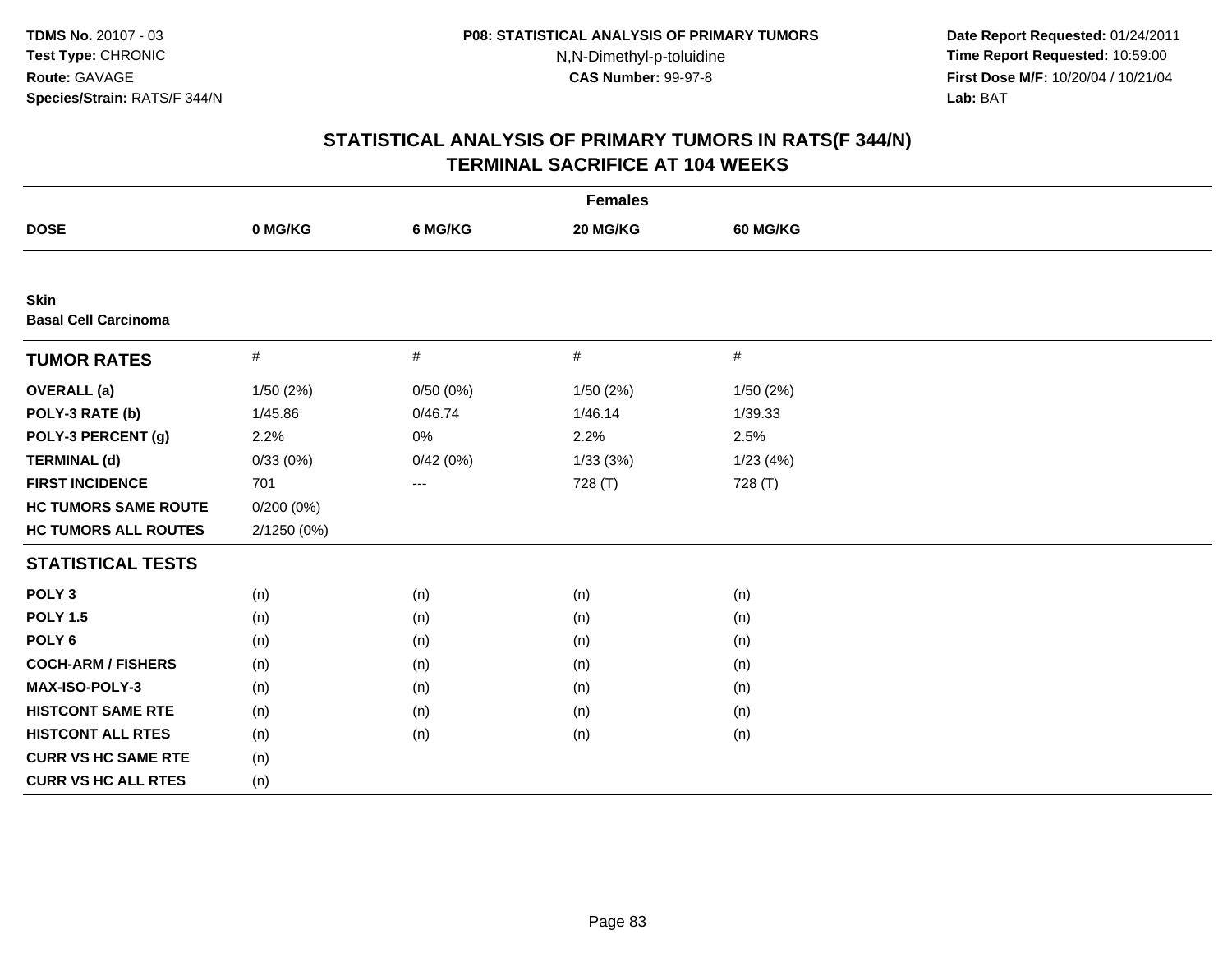**Date Report Requested:** 01/24/2011 **Time Report Requested:** 10:59:00 **First Dose M/F:** 10/20/04 / 10/21/04<br>**Lab:** BAT **Lab:** BAT

### **STATISTICAL ANALYSIS OF PRIMARY TUMORS IN RATS(F 344/N)TERMINAL SACRIFICE AT 104 WEEKS**

|             |         |         | <sup>≂</sup> emales |          |
|-------------|---------|---------|---------------------|----------|
| <b>DOSE</b> |         |         |                     |          |
|             | າ MG/KG | 6 MG/KG | 20 MG/KG            | 60 MG/KG |

**Skin**

**Basal Cell Carcinoma, Basal Cell Adenoma, Basosquamous Tumor (benign, malignant or NOS), or Trichoepithelioma**

|                             | $\#$         | #           | #            | #            |  |
|-----------------------------|--------------|-------------|--------------|--------------|--|
| <b>TUMOR RATES</b>          |              |             |              |              |  |
| <b>OVERALL</b> (a)          | 1/50(2%)     | 2/50(4%)    | 1/50(2%)     | 1/50(2%)     |  |
| POLY-3 RATE (b)             | 1/45.86      | 2/46.74     | 1/46.14      | 1/39.33      |  |
| POLY-3 PERCENT (g)          | 2.2%         | 4.3%        | 2.2%         | 2.5%         |  |
| <b>TERMINAL (d)</b>         | 0/33(0%)     | 2/42(5%)    | 1/33(3%)     | 1/23(4%)     |  |
| <b>FIRST INCIDENCE</b>      | 701          | 728 (T)     | 728 (T)      | 728 (T)      |  |
| <b>HC TUMORS SAME ROUTE</b> | 1/200(1%)    |             |              |              |  |
| <b>HC TUMORS ALL ROUTES</b> | 10/1250 (1%) |             |              |              |  |
| <b>STATISTICAL TESTS</b>    |              |             |              |              |  |
| POLY <sub>3</sub>           | P=0.580N     | $P = 0.507$ | P=0.759N     | $P=0.725$    |  |
| <b>POLY 1.5</b>             | $P = 0.566N$ | $P = 0.500$ | $P = 0.760N$ | $P=0.737$    |  |
| POLY <sub>6</sub>           | $P = 0.594N$ | $P = 0.519$ | $P = 0.759N$ | $P = 0.714$  |  |
| <b>COCH-ARM / FISHERS</b>   | $P = 0.535N$ | $P = 0.500$ | $P = 0.753N$ | $P = 0.753N$ |  |
| <b>MAX-ISO-POLY-3</b>       | P=0.638N     | $P = 0.288$ | P=0.497N     | $P=0.459$    |  |
| <b>HISTCONT SAME RTE</b>    | $P=0.229$    | $P = 0.080$ | $P = 0.418$  | $P = 0.373$  |  |
| <b>HISTCONT ALL RTES</b>    | $P = 0.231$  | $P=0.020*$  | $P = 0.453$  | $P = 0.398$  |  |
| <b>CURR VS HC SAME RTE</b>  | $P=0.227$    |             |              |              |  |
| <b>CURR VS HC ALL RTES</b>  | $P = 0.387$  |             |              |              |  |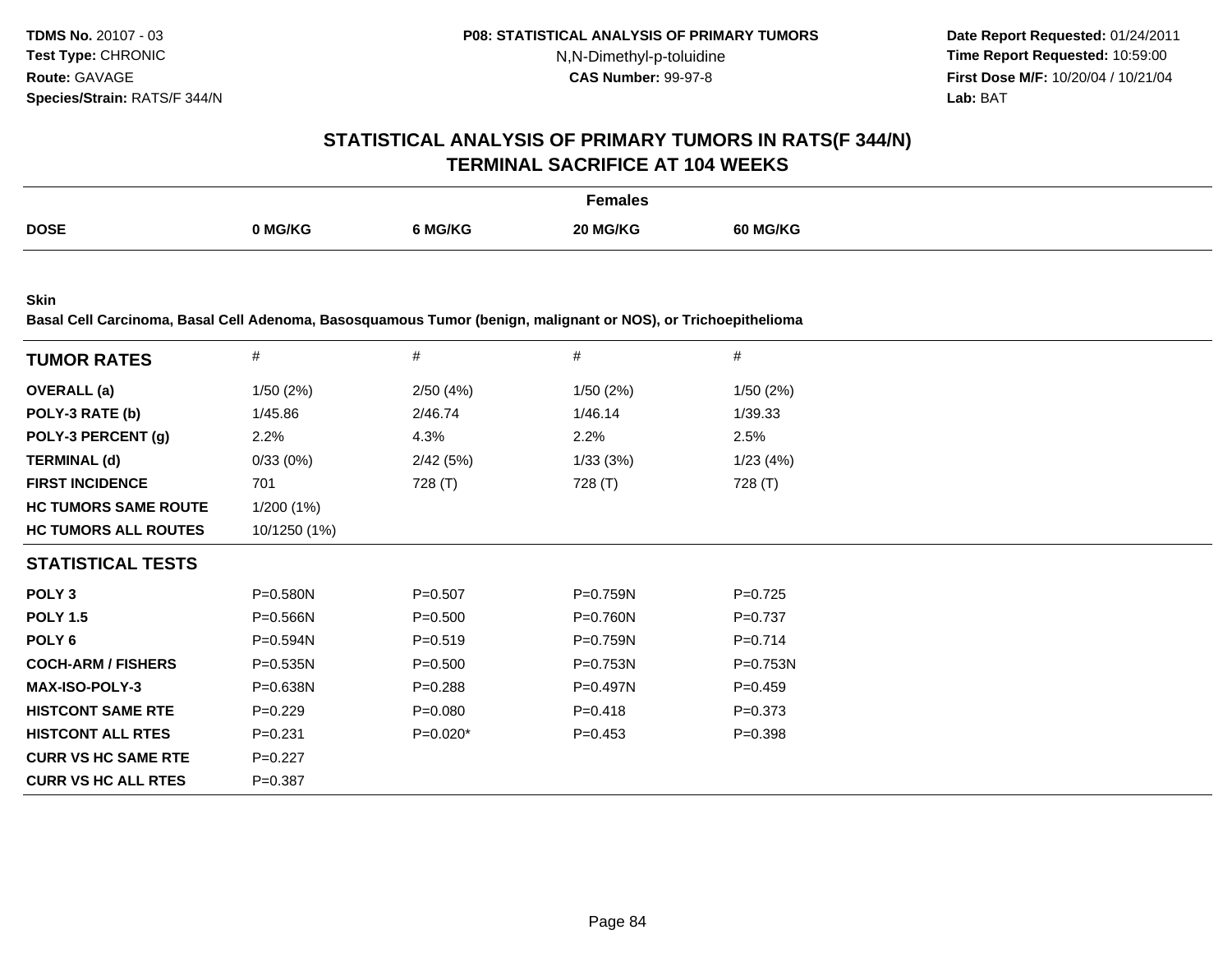**Date Report Requested:** 01/24/2011 **Time Report Requested:** 10:59:00 **First Dose M/F:** 10/20/04 / 10/21/04<br>**Lab:** BAT **Lab:** BAT

#### **STATISTICAL ANALYSIS OF PRIMARY TUMORS IN RATS(F 344/N)TERMINAL SACRIFICE AT 104 WEEKS**

|             |                           | Females                     |
|-------------|---------------------------|-----------------------------|
| <b>DOSE</b> | 0 MG/KG<br><b>ና MG/KG</b> | <b>60 MG/KG</b><br>20 MG/KG |

**Skin**

**Basal or Sq. Cell Carcinoma, Carcinoma, Basosq. Tumor (M or B), Basal Cell Adenoma, Adenoma, Papilloma, Sq Papilloma, Keratoacanthoma, Trichoepithelioma**

| <b>TUMOR RATES</b>          | #            | #           | #            | #           |
|-----------------------------|--------------|-------------|--------------|-------------|
| <b>OVERALL</b> (a)          | 2/50(4%)     | 3/50(6%)    | 1/50(2%)     | 3/50(6%)    |
| POLY-3 RATE (b)             | 2/45.86      | 3/47.25     | 1/46.14      | 3/39.33     |
| POLY-3 PERCENT (g)          | 4.4%         | 6.4%        | 2.2%         | 7.6%        |
| <b>TERMINAL (d)</b>         | 1/33(3%)     | 2/42(5%)    | 1/33(3%)     | 3/23(13%)   |
| <b>FIRST INCIDENCE</b>      | 701          | 574         | 728 (T)      | 728 (T)     |
| <b>HC TUMORS SAME ROUTE</b> | 2/200(1%)    |             |              |             |
| <b>HC TUMORS ALL ROUTES</b> | 21/1250 (2%) |             |              |             |
| <b>STATISTICAL TESTS</b>    |              |             |              |             |
| POLY <sub>3</sub>           | $P=0.404$    | $P = 0.514$ | $P = 0.498N$ | $P = 0.431$ |
| <b>POLY 1.5</b>             | $P = 0.428$  | $P = 0.503$ | P=0.499N     | $P = 0.453$ |
| POLY 6                      | $P = 0.381$  | $P=0.532$   | P=0.497N     | $P=0.409$   |
| <b>COCH-ARM / FISHERS</b>   | $P=0.474$    | $P = 0.500$ | $P = 0.500N$ | $P = 0.500$ |
| <b>MAX-ISO-POLY-3</b>       | $P=0.427$    | $P = 0.338$ | P=0.279N     | $P = 0.278$ |
| <b>HISTCONT SAME RTE</b>    | $P = 0.078$  | $P=0.042*$  | $P = 1.000$  | $P=0.042*$  |
| <b>HISTCONT ALL RTES</b>    | $P=0.025*$   | $P=0.019*$  | $P = 1.000$  | $P=0.012*$  |
| <b>CURR VS HC SAME RTE</b>  | $P = 0.093$  |             |              |             |
| <b>CURR VS HC ALL RTES</b>  | $P = 0.248$  |             |              |             |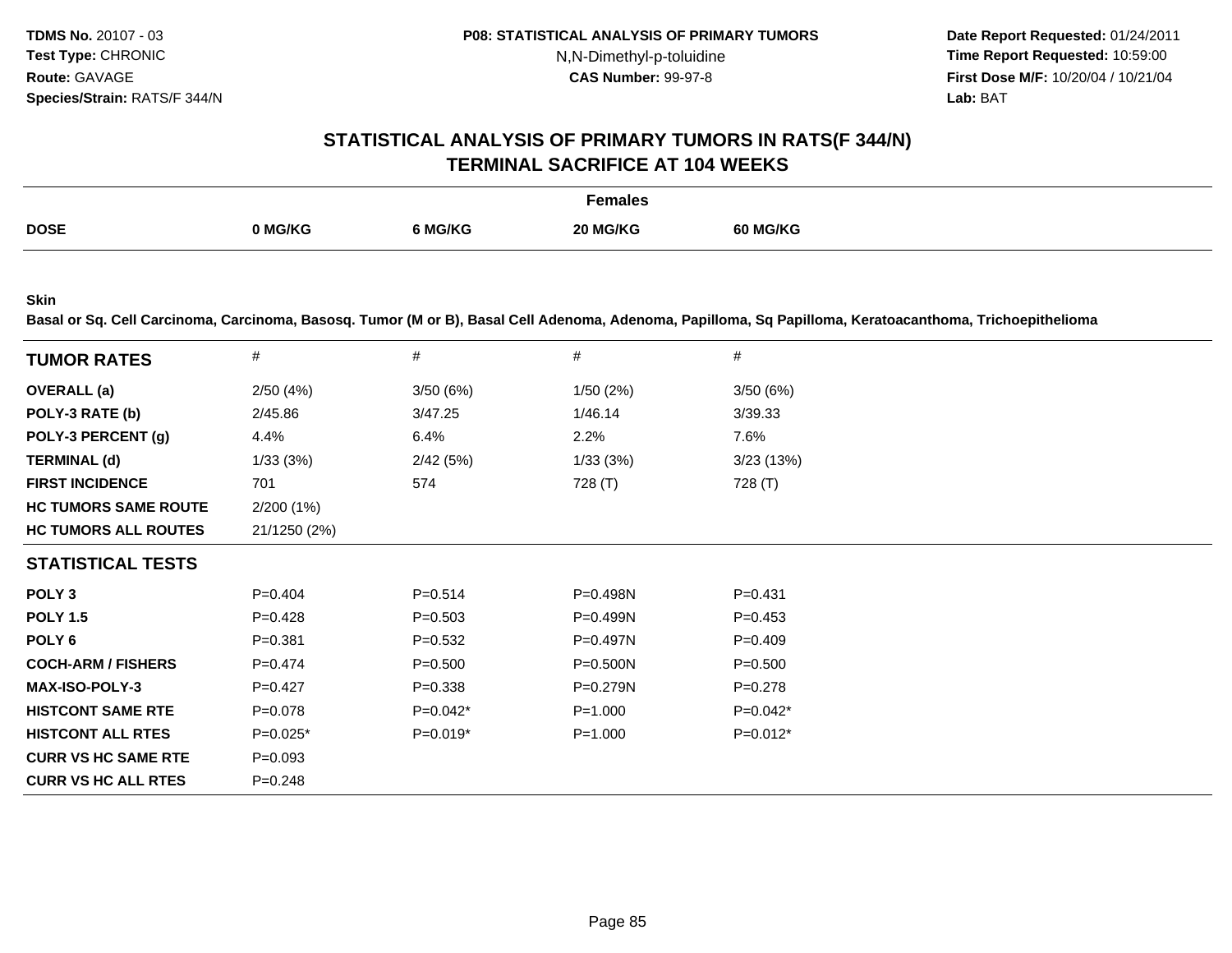**Date Report Requested:** 01/24/2011 **Time Report Requested:** 10:59:00 **First Dose M/F:** 10/20/04 / 10/21/04<br>**Lab:** BAT **Lab:** BAT

| <b>Females</b>              |              |             |             |              |  |  |
|-----------------------------|--------------|-------------|-------------|--------------|--|--|
| <b>DOSE</b>                 | 0 MG/KG      | 6 MG/KG     | 20 MG/KG    | 60 MG/KG     |  |  |
|                             |              |             |             |              |  |  |
| <b>Skin</b><br>Fibroma      |              |             |             |              |  |  |
| <b>TUMOR RATES</b>          | $\#$         | $\#$        | $\#$        | $\#$         |  |  |
| <b>OVERALL</b> (a)          | 1/50(2%)     | 4/50 (8%)   | 1/50(2%)    | 0/50(0%)     |  |  |
| POLY-3 RATE (b)             | 1/45.75      | 4/47.15     | 1/46.14     | 0/39.33      |  |  |
| POLY-3 PERCENT (g)          | 2.2%         | 8.5%        | 2.2%        | 0%           |  |  |
| <b>TERMINAL (d)</b>         | 1/33(3%)     | 3/42(7%)    | 1/33(3%)    | 0/23(0%)     |  |  |
| <b>FIRST INCIDENCE</b>      | 728 (T)      | 611         | 728 (T)     | ---          |  |  |
| <b>HC TUMORS SAME ROUTE</b> | 6/200(3%)    |             |             |              |  |  |
| <b>HC TUMORS ALL ROUTES</b> | 25/1250 (2%) |             |             |              |  |  |
| <b>STATISTICAL TESTS</b>    |              |             |             |              |  |  |
| POLY <sub>3</sub>           | $P = 0.151N$ | $P = 0.188$ | P=0.759N    | P=0.530N     |  |  |
| <b>POLY 1.5</b>             | $P = 0.143N$ | $P = 0.181$ | P=0.759N    | P=0.520N     |  |  |
| POLY <sub>6</sub>           | $P = 0.160N$ | $P = 0.201$ | P=0.758N    | P=0.539N     |  |  |
| <b>COCH-ARM / FISHERS</b>   | $P = 0.125N$ | $P = 0.181$ | P=0.753N    | $P = 0.500N$ |  |  |
| <b>MAX-ISO-POLY-3</b>       | $P = 0.171N$ | $P=0.093$   | P=0.497N    | $P = 0.195N$ |  |  |
| <b>HISTCONT SAME RTE</b>    | $P = 0.741$  | $P = 0.104$ | $P = 1.000$ | $P = 1.000$  |  |  |
| <b>HISTCONT ALL RTES</b>    | $P = 0.506$  | P<0.001**   | $P = 1.000$ | $P = 1.000$  |  |  |
| <b>CURR VS HC SAME RTE</b>  | $P = 0.684$  |             |             |              |  |  |
| <b>CURR VS HC ALL RTES</b>  | $P = 0.957$  |             |             |              |  |  |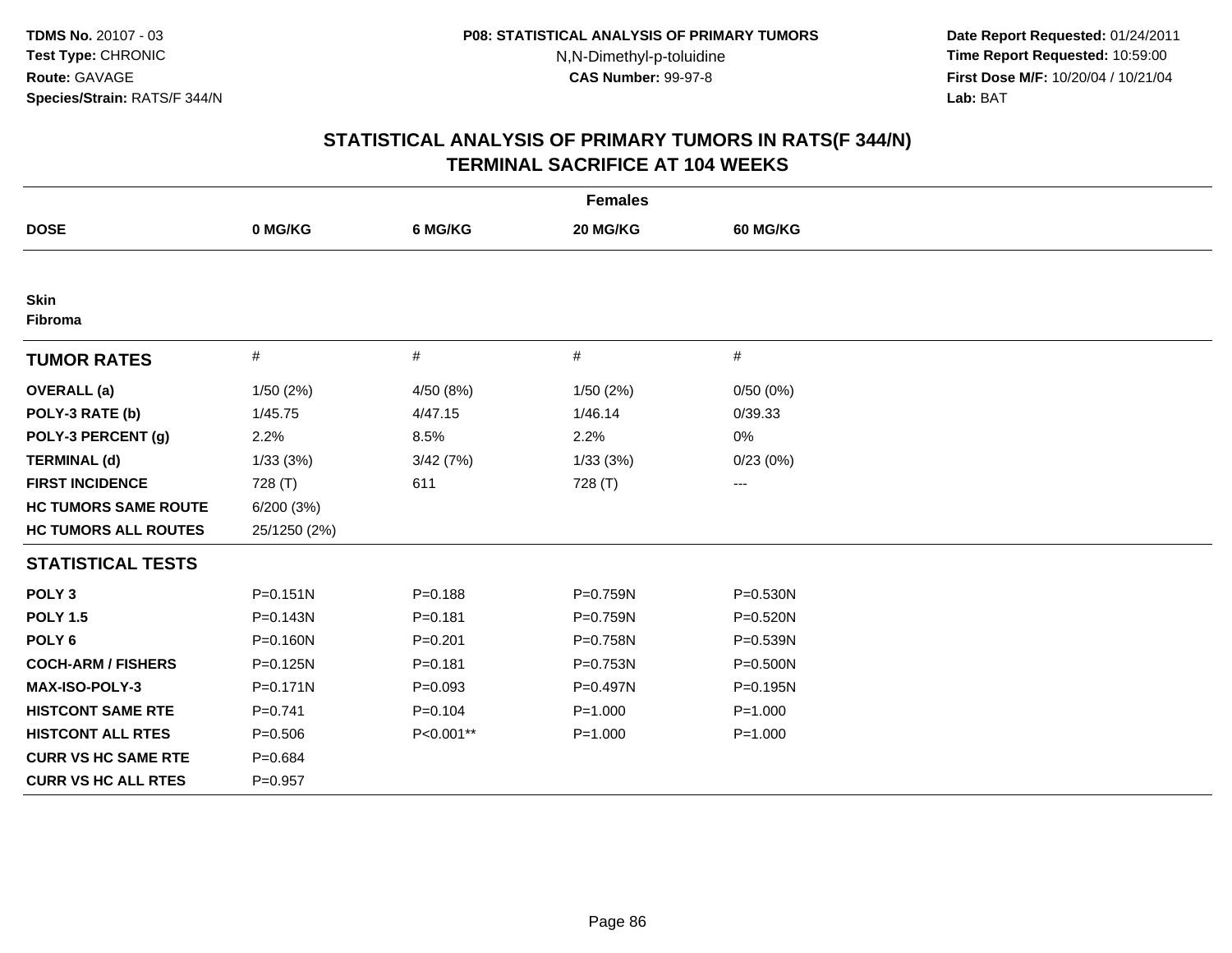**Date Report Requested:** 01/24/2011 **Time Report Requested:** 10:59:00 **First Dose M/F:** 10/20/04 / 10/21/04<br>**Lab:** BAT **Lab:** BAT

### **STATISTICAL ANALYSIS OF PRIMARY TUMORS IN RATS(F 344/N)TERMINAL SACRIFICE AT 104 WEEKS**

|             |              |              | Females      |              |
|-------------|--------------|--------------|--------------|--------------|
| <b>DOSE</b> |              |              |              |              |
|             | <b>MG/KG</b> | <b>MG/KG</b> | <b>"G/KG</b> | <b>MG/KG</b> |
|             |              |              |              |              |

**Skin**

**Fibroma, Fibrosarcoma, Sarcoma, Myxoma, Myxosarcoma, or Fibrous Histiocytoma**

| <b>TUMOR RATES</b>          | $\#$         | $\#$         | #            | #            |
|-----------------------------|--------------|--------------|--------------|--------------|
| <b>OVERALL</b> (a)          | 4/50 (8%)    | 4/50 (8%)    | 2/50(4%)     | 1/50 (2%)    |
| POLY-3 RATE (b)             | 4/45.75      | 4/47.15      | 2/46.40      | 1/39.82      |
| POLY-3 PERCENT (g)          | $8.7\%$      | 8.5%         | 4.3%         | 2.5%         |
| <b>TERMINAL (d)</b>         | 4/33 (12%)   | 3/42(7%)     | 1/33(3%)     | 0/23(0%)     |
| <b>FIRST INCIDENCE</b>      | 728 (T)      | 611          | 659          | 583          |
| <b>HC TUMORS SAME ROUTE</b> | 7/200 (4%)   |              |              |              |
| <b>HC TUMORS ALL ROUTES</b> | 31/1250 (3%) |              |              |              |
| <b>STATISTICAL TESTS</b>    |              |              |              |              |
| POLY <sub>3</sub>           | P=0.145N     | P=0.627N     | P=0.331N     | P=0.224N     |
| <b>POLY 1.5</b>             | P=0.133N     | P=0.640N     | P=0.334N     | P=0.209N     |
| POLY <sub>6</sub>           | $P = 0.159N$ | $P = 0.603N$ | $P = 0.326N$ | $P = 0.237N$ |
| <b>COCH-ARM / FISHERS</b>   | $P = 0.110N$ | P=0.643N     | P=0.339N     | $P = 0.181N$ |
| <b>MAX-ISO-POLY-3</b>       | $P=0.224N$   | P=0.482N     | $P = 0.197N$ | $P=0.127N$   |
| <b>HISTCONT SAME RTE</b>    | $P = 0.621$  | $P = 0.158$  | $P = 1.000$  | $P = 1.000$  |
| <b>HISTCONT ALL RTES</b>    | $P = 0.353$  | P=0.005**    | $P=0.415$    | $P = 1.000$  |
| <b>CURR VS HC SAME RTE</b>  | $P = 0.215$  |              |              |              |
| <b>CURR VS HC ALL RTES</b>  | P=0.021*     |              |              |              |
|                             |              |              |              |              |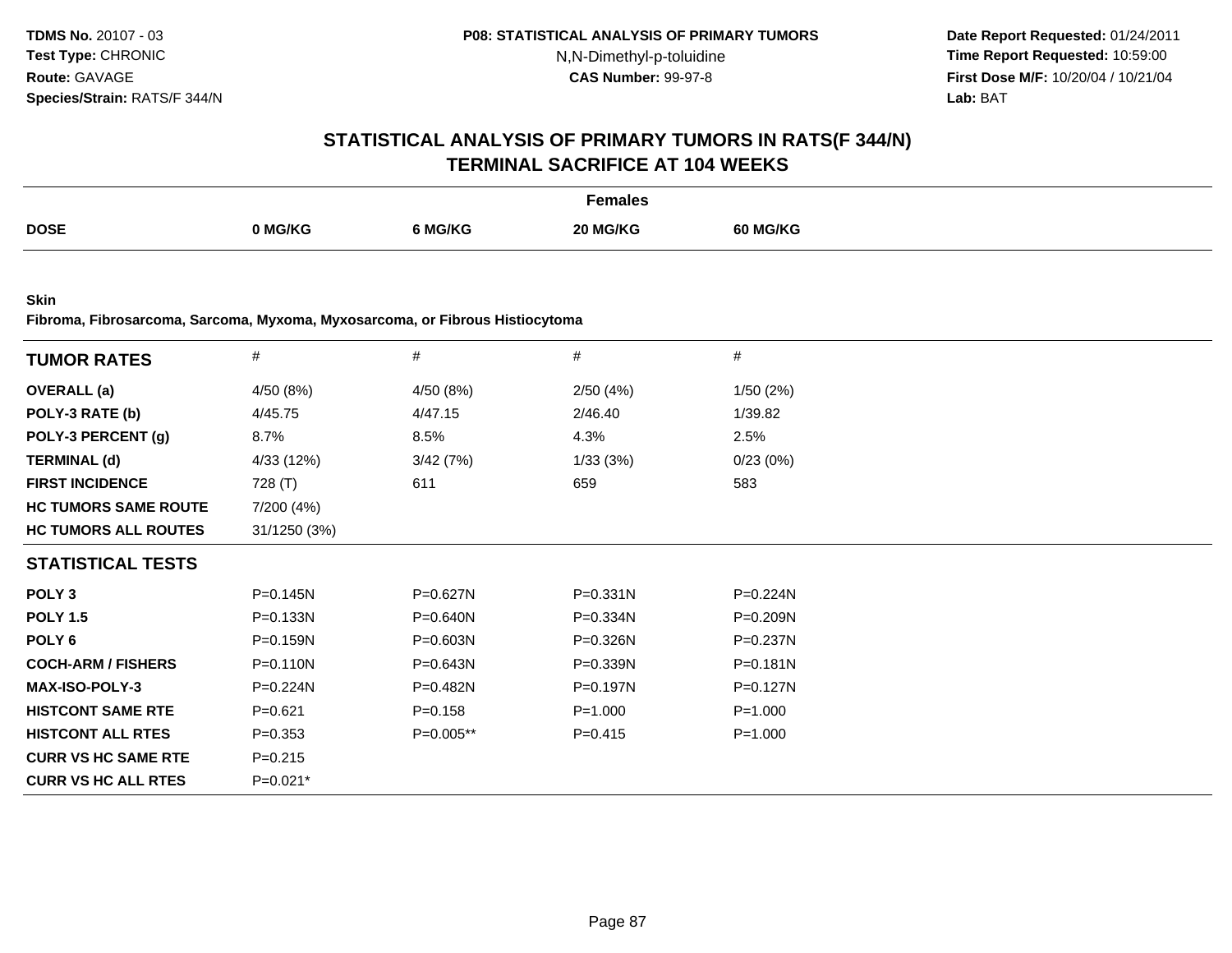**Date Report Requested:** 01/24/2011 **Time Report Requested:** 10:59:00 **First Dose M/F:** 10/20/04 / 10/21/04<br>**Lab:** BAT **Lab:** BAT

| <b>Females</b>              |              |              |              |              |  |  |
|-----------------------------|--------------|--------------|--------------|--------------|--|--|
| <b>DOSE</b>                 | 0 MG/KG      | 6 MG/KG      | 20 MG/KG     | 60 MG/KG     |  |  |
|                             |              |              |              |              |  |  |
| <b>Skin</b><br>Fibrosarcoma |              |              |              |              |  |  |
| <b>TUMOR RATES</b>          | $\#$         | #            | #            | #            |  |  |
| <b>OVERALL</b> (a)          | 3/50(6%)     | 0/50(0%)     | 0/50(0%)     | 0/50(0%)     |  |  |
| POLY-3 RATE (b)             | 3/45.75      | 0/46.74      | 0/46.14      | 0/39.33      |  |  |
| POLY-3 PERCENT (g)          | 6.6%         | 0%           | $0\%$        | 0%           |  |  |
| <b>TERMINAL (d)</b>         | 3/33(9%)     | 0/42(0%)     | 0/33(0%)     | 0/23(0%)     |  |  |
| <b>FIRST INCIDENCE</b>      | 728 (T)      | ---          | ---          | ---          |  |  |
| <b>HC TUMORS SAME ROUTE</b> | 1/200 (1%)   |              |              |              |  |  |
| <b>HC TUMORS ALL ROUTES</b> | 4/1250 (0%)  |              |              |              |  |  |
| <b>STATISTICAL TESTS</b>    |              |              |              |              |  |  |
| POLY <sub>3</sub>           | P=0.138N     | $P = 0.115N$ | $P = 0.117N$ | P=0.148N     |  |  |
| <b>POLY 1.5</b>             | $P = 0.135N$ | $P = 0.119N$ | P=0.118N     | P=0.138N     |  |  |
| POLY <sub>6</sub>           | $P = 0.144N$ | P=0.108N     | P=0.116N     | P=0.158N     |  |  |
| <b>COCH-ARM / FISHERS</b>   | P=0.134N     | P=0.121N     | $P = 0.121N$ | $P = 0.121N$ |  |  |
| <b>MAX-ISO-POLY-3</b>       | P=0.025N*    | P=0.038N*    | P=0.038N*    | P=0.064N     |  |  |
| <b>HISTCONT SAME RTE</b>    | (h)          | (h)          | (h)          | (h)          |  |  |
| <b>HISTCONT ALL RTES</b>    | (h)          | (h)          | (h)          | (h)          |  |  |
| <b>CURR VS HC SAME RTE</b>  | $P=0.016*$   |              |              |              |  |  |
| <b>CURR VS HC ALL RTES</b>  | P<0.001**    |              |              |              |  |  |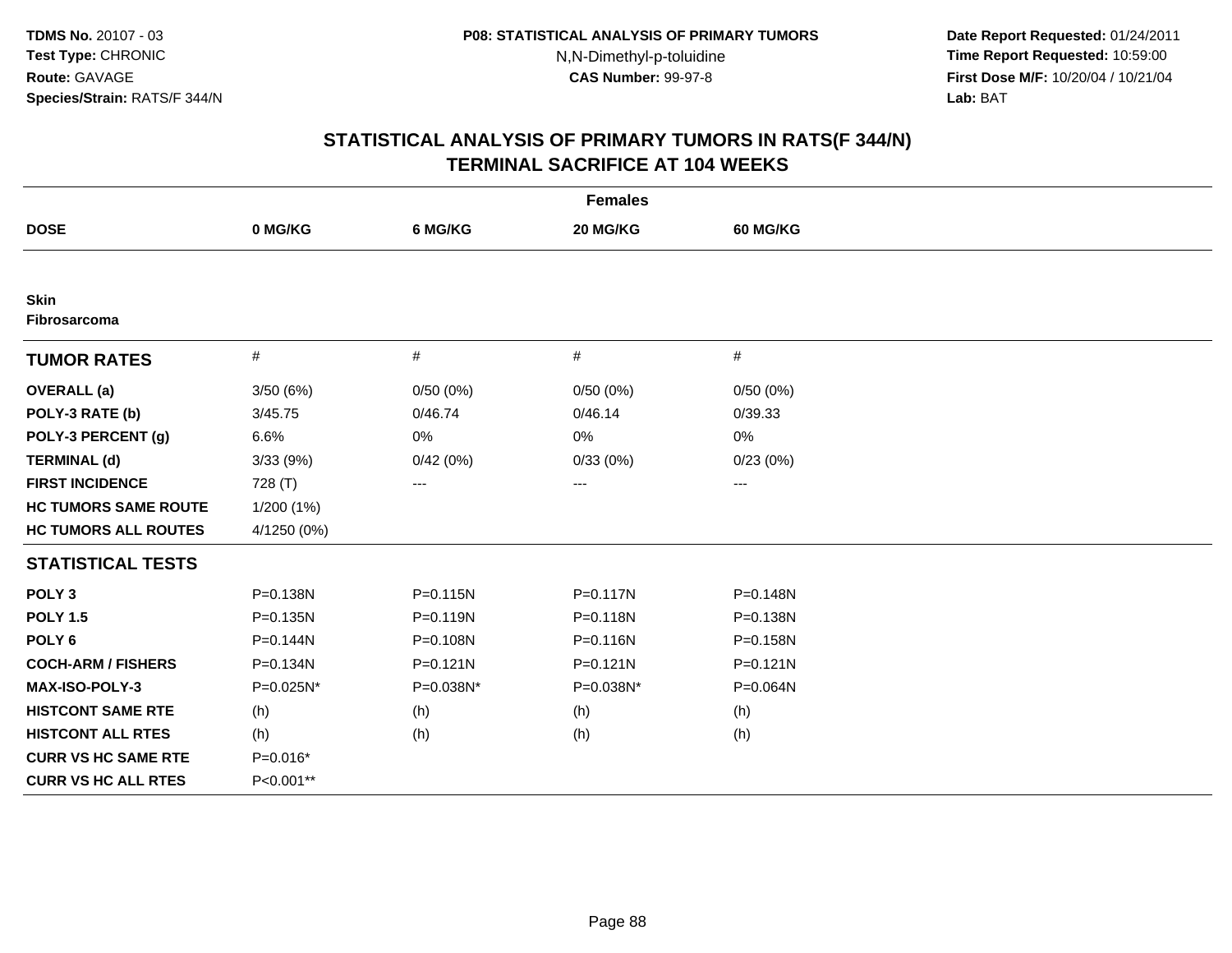**Date Report Requested:** 01/24/2011 **Time Report Requested:** 10:59:00 **First Dose M/F:** 10/20/04 / 10/21/04<br>**Lab:** BAT **Lab:** BAT

| <b>Females</b>                                                             |              |              |              |                 |  |  |
|----------------------------------------------------------------------------|--------------|--------------|--------------|-----------------|--|--|
| <b>DOSE</b>                                                                | 0 MG/KG      | 6 MG/KG      | 20 MG/KG     | <b>60 MG/KG</b> |  |  |
|                                                                            |              |              |              |                 |  |  |
| <b>Skin</b><br>Fibrosarcoma, Sarcoma, Myxosarcoma, or Fibrous Histiocytoma |              |              |              |                 |  |  |
| <b>TUMOR RATES</b>                                                         | $\#$         | $\#$         | $\#$         | $\#$            |  |  |
| <b>OVERALL</b> (a)                                                         | 3/50(6%)     | 0/50(0%)     | 1/50(2%)     | 1/50(2%)        |  |  |
| POLY-3 RATE (b)                                                            | 3/45.75      | 0/46.74      | 1/46.40      | 1/39.82         |  |  |
| POLY-3 PERCENT (g)                                                         | 6.6%         | 0%           | 2.2%         | 2.5%            |  |  |
| <b>TERMINAL (d)</b>                                                        | 3/33(9%)     | 0/42(0%)     | 0/33(0%)     | 0/23(0%)        |  |  |
| <b>FIRST INCIDENCE</b>                                                     | 728 (T)      | ---          | 659          | 583             |  |  |
| <b>HC TUMORS SAME ROUTE</b>                                                | 1/200 (1%)   |              |              |                 |  |  |
| <b>HC TUMORS ALL ROUTES</b>                                                | 7/1250 (1%)  |              |              |                 |  |  |
| <b>STATISTICAL TESTS</b>                                                   |              |              |              |                 |  |  |
| POLY <sub>3</sub>                                                          | P=0.480N     | $P = 0.115N$ | $P = 0.300N$ | P=0.357N        |  |  |
| <b>POLY 1.5</b>                                                            | $P = 0.465N$ | P=0.119N     | P=0.303N     | $P = 0.341N$    |  |  |
| POLY <sub>6</sub>                                                          | P=0.497N     | P=0.108N     | P=0.297N     | $P = 0.371N$    |  |  |
| <b>COCH-ARM / FISHERS</b>                                                  | $P = 0.442N$ | $P = 0.121N$ | P=0.309N     | P=0.309N        |  |  |
| MAX-ISO-POLY-3                                                             | P=0.159N     | P=0.038N*    | P=0.152N     | P=0.206N        |  |  |
| <b>HISTCONT SAME RTE</b>                                                   | $P = 0.176$  | $P = 1.000$  | $P = 0.419$  | $P = 0.376$     |  |  |
| <b>HISTCONT ALL RTES</b>                                                   | $P = 0.146$  | $P = 1.000$  | $P = 0.326$  | $P = 0.286$     |  |  |
| <b>CURR VS HC SAME RTE</b>                                                 | $P=0.016*$   |              |              |                 |  |  |
| <b>CURR VS HC ALL RTES</b>                                                 | P<0.001**    |              |              |                 |  |  |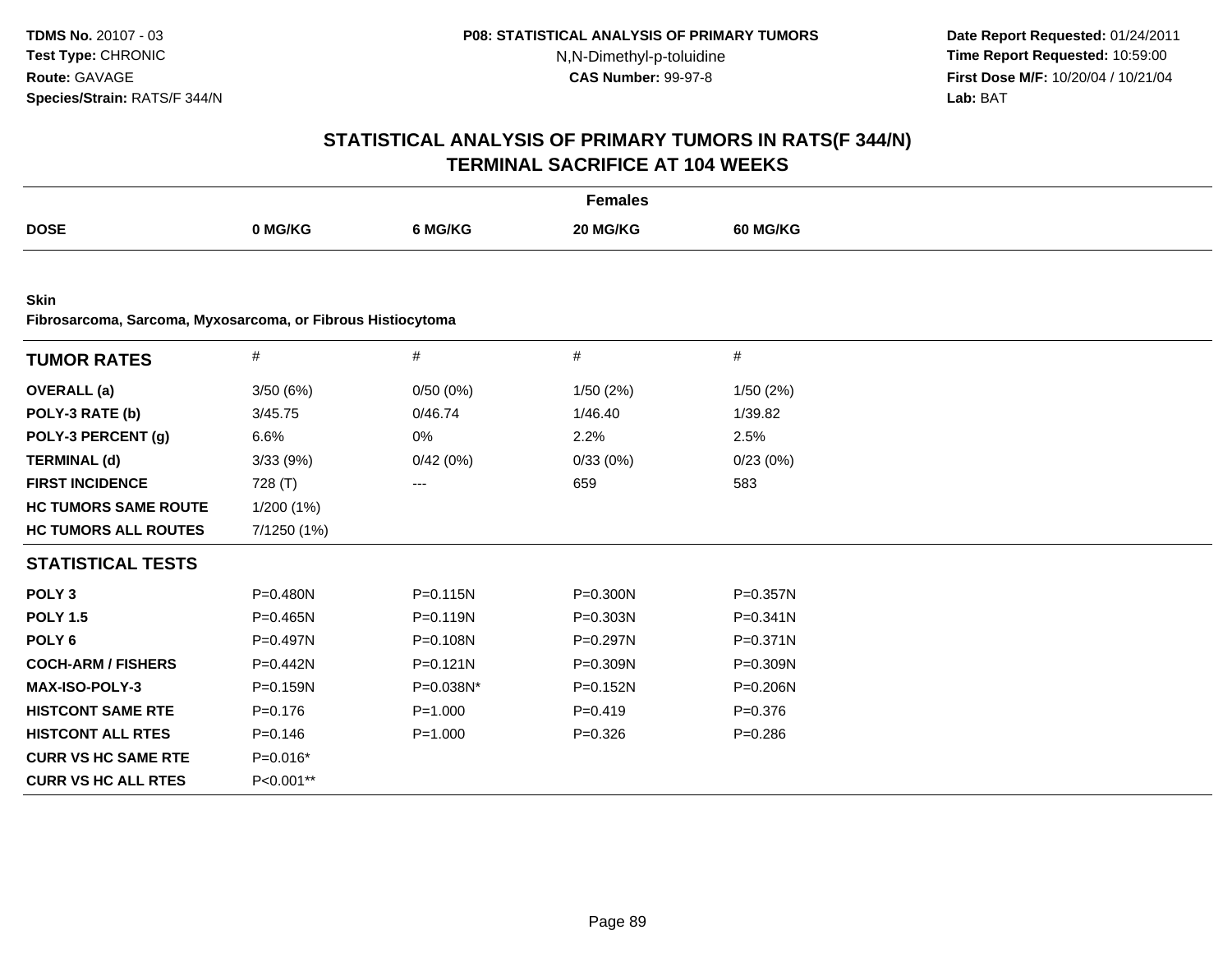**Date Report Requested:** 01/24/2011 **Time Report Requested:** 10:59:00 **First Dose M/F:** 10/20/04 / 10/21/04<br>**Lab:** BAT **Lab:** BAT

| <b>Females</b>                 |             |          |                   |           |  |  |
|--------------------------------|-------------|----------|-------------------|-----------|--|--|
| <b>DOSE</b>                    | 0 MG/KG     | 6 MG/KG  | 20 MG/KG          | 60 MG/KG  |  |  |
|                                |             |          |                   |           |  |  |
| <b>Skin</b><br>Keratoacanthoma |             |          |                   |           |  |  |
| <b>TUMOR RATES</b>             | $\#$        | $\#$     | $\#$              | $\#$      |  |  |
| <b>OVERALL</b> (a)             | 1/50 (2%)   | 1/50(2%) | 0/50(0%)          | 1/50 (2%) |  |  |
| POLY-3 RATE (b)                | 1/45.75     | 1/47.25  | 0/46.14           | 1/39.33   |  |  |
| POLY-3 PERCENT (g)             | 2.2%        | 2.1%     | $0\%$             | 2.5%      |  |  |
| <b>TERMINAL (d)</b>            | 1/33(3%)    | 0/42(0%) | 0/33(0%)          | 1/23(4%)  |  |  |
| <b>FIRST INCIDENCE</b>         | 728 (T)     | 574      | $\qquad \qquad -$ | 728 (T)   |  |  |
| <b>HC TUMORS SAME ROUTE</b>    | 0/200(0%)   |          |                   |           |  |  |
| <b>HC TUMORS ALL ROUTES</b>    | 7/1250 (1%) |          |                   |           |  |  |
| <b>STATISTICAL TESTS</b>       |             |          |                   |           |  |  |
| POLY <sub>3</sub>              | (n)         | (n)      | (n)               | (n)       |  |  |
| <b>POLY 1.5</b>                | (n)         | (n)      | (n)               | (n)       |  |  |
| POLY <sub>6</sub>              | (n)         | (n)      | (n)               | (n)       |  |  |
| <b>COCH-ARM / FISHERS</b>      | (n)         | (n)      | (n)               | (n)       |  |  |
| MAX-ISO-POLY-3                 | (n)         | (n)      | (n)               | (n)       |  |  |
| <b>HISTCONT SAME RTE</b>       | (n)         | (n)      | (n)               | (n)       |  |  |
| <b>HISTCONT ALL RTES</b>       | (n)         | (n)      | (n)               | (n)       |  |  |
| <b>CURR VS HC SAME RTE</b>     | (n)         |          |                   |           |  |  |
| <b>CURR VS HC ALL RTES</b>     | (n)         |          |                   |           |  |  |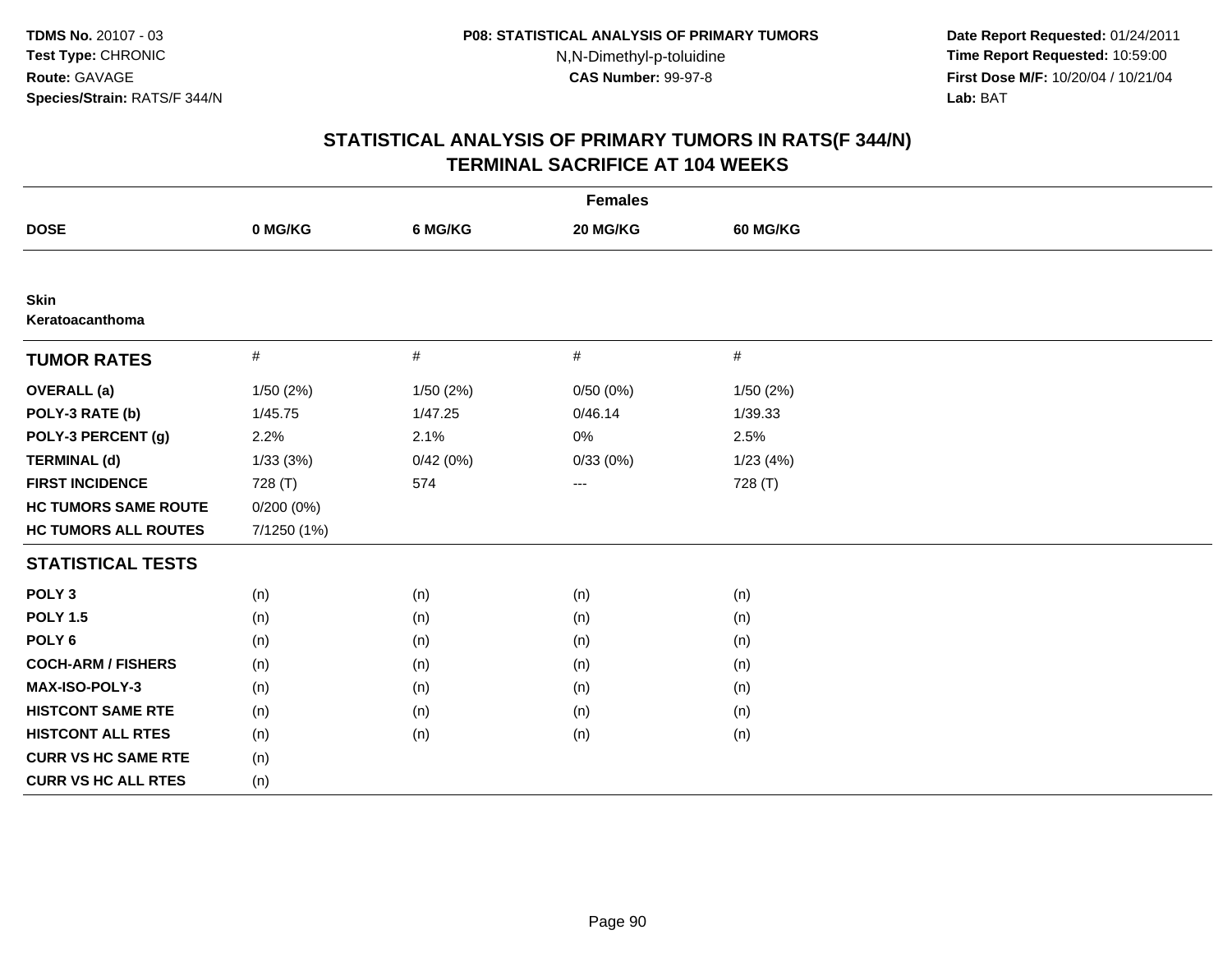**Date Report Requested:** 01/24/2011 **Time Report Requested:** 10:59:00 **First Dose M/F:** 10/20/04 / 10/21/04<br>**Lab:** BAT **Lab:** BAT

## **STATISTICAL ANALYSIS OF PRIMARY TUMORS IN RATS(F 344/N)TERMINAL SACRIFICE AT 104 WEEKS**

|             |         |         | Females  |                 |
|-------------|---------|---------|----------|-----------------|
| <b>DOSE</b> |         |         |          |                 |
|             | 0 MG/KG | ን MG/KG | 20 MG/KG | <b>60 MG/KG</b> |

**Skin**

**Squamous Cell Papilloma, Papilloma, Squamous Cell Carcinoma or Keratoacanthoma**

| <b>TUMOR RATES</b>          | $\#$         | $\#$        | #           | $\#$        |  |
|-----------------------------|--------------|-------------|-------------|-------------|--|
| <b>OVERALL</b> (a)          | 1/50(2%)     | 1/50(2%)    | 0/50(0%)    | 2/50(4%)    |  |
| POLY-3 RATE (b)             | 1/45.75      | 1/47.25     | 0/46.14     | 2/39.33     |  |
| POLY-3 PERCENT (g)          | 2.2%         | 2.1%        | 0%          | 5.1%        |  |
| <b>TERMINAL (d)</b>         | 1/33(3%)     | 0/42(0%)    | 0/33(0%)    | 2/23(9%)    |  |
| <b>FIRST INCIDENCE</b>      | 728 (T)      | 574         | ---         | 728 (T)     |  |
| <b>HC TUMORS SAME ROUTE</b> | 1/200 (1%)   |             |             |             |  |
| <b>HC TUMORS ALL ROUTES</b> | 12/1250 (1%) |             |             |             |  |
| <b>STATISTICAL TESTS</b>    |              |             |             |             |  |
| POLY <sub>3</sub>           | $P = 0.296$  | P=0.753N    | P=0.498N    | $P=0.448$   |  |
| <b>POLY 1.5</b>             | $P = 0.308$  | P=0.759N    | P=0.499N    | $P = 0.464$ |  |
| POLY 6                      | $P = 0.283$  | P=0.744N    | P=0.498N    | $P=0.432$   |  |
| <b>COCH-ARM / FISHERS</b>   | $P = 0.333$  | P=0.753N    | P=0.500N    | $P = 0.500$ |  |
| <b>MAX-ISO-POLY-3</b>       | $P = 0.250$  | P=0.490N    | P=0.159N    | $P = 0.253$ |  |
| <b>HISTCONT SAME RTE</b>    | $P = 0.061$  | $P=0.424$   | $P = 1.000$ | $P=0.077$   |  |
| <b>HISTCONT ALL RTES</b>    | $P = 0.066$  | $P = 1.000$ | $P = 1.000$ | $P=0.037*$  |  |
| <b>CURR VS HC SAME RTE</b>  | $P=0.224$    |             |             |             |  |
| <b>CURR VS HC ALL RTES</b>  | $P = 0.498$  |             |             |             |  |
|                             |              |             |             |             |  |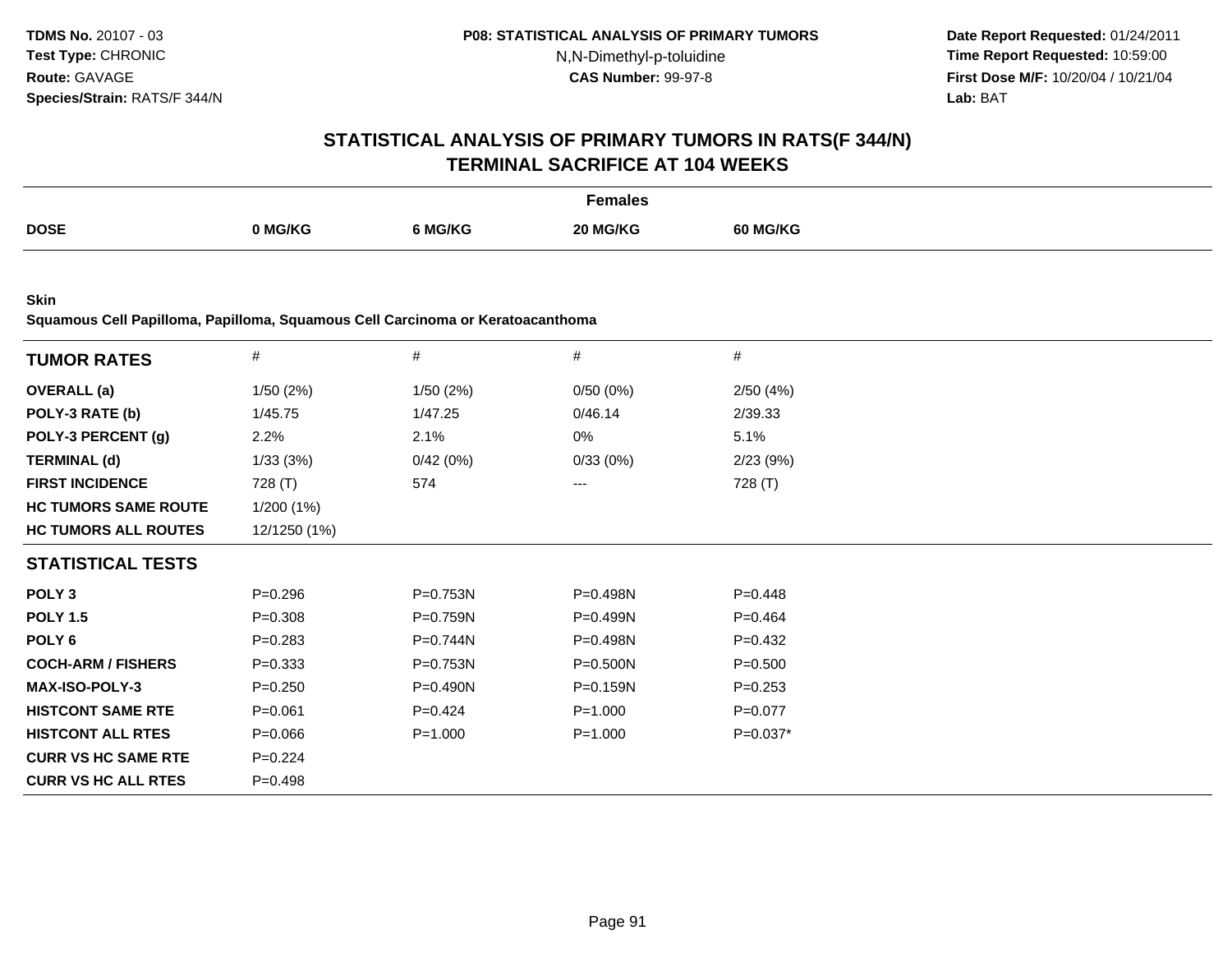**Date Report Requested:** 01/24/2011 **Time Report Requested:** 10:59:00 **First Dose M/F:** 10/20/04 / 10/21/04<br>**Lab:** BAT **Lab:** BAT

| <b>Females</b>                                         |             |             |              |             |  |  |
|--------------------------------------------------------|-------------|-------------|--------------|-------------|--|--|
| <b>DOSE</b>                                            | 0 MG/KG     | 6 MG/KG     | 20 MG/KG     | 60 MG/KG    |  |  |
|                                                        |             |             |              |             |  |  |
| <b>Skin</b>                                            |             |             |              |             |  |  |
| Squamous Cell Papilloma, Papilloma, or Keratoacanthoma |             |             |              |             |  |  |
| <b>TUMOR RATES</b>                                     | #           | $\#$        | #            | #           |  |  |
| <b>OVERALL</b> (a)                                     | 1/50(2%)    | 1/50(2%)    | 0/50(0%)     | 2/50(4%)    |  |  |
| POLY-3 RATE (b)                                        | 1/45.75     | 1/47.25     | 0/46.14      | 2/39.33     |  |  |
| POLY-3 PERCENT (g)                                     | 2.2%        | 2.1%        | 0%           | 5.1%        |  |  |
| <b>TERMINAL (d)</b>                                    | 1/33(3%)    | 0/42(0%)    | 0/33(0%)     | 2/23(9%)    |  |  |
| <b>FIRST INCIDENCE</b>                                 | 728 (T)     | 574         | ---          | 728 (T)     |  |  |
| <b>HC TUMORS SAME ROUTE</b>                            | 1/200 (1%)  |             |              |             |  |  |
| <b>HC TUMORS ALL ROUTES</b>                            | 9/1250 (1%) |             |              |             |  |  |
| <b>STATISTICAL TESTS</b>                               |             |             |              |             |  |  |
| POLY <sub>3</sub>                                      | $P = 0.296$ | P=0.753N    | P=0.498N     | $P = 0.448$ |  |  |
| <b>POLY 1.5</b>                                        | $P = 0.308$ | P=0.759N    | P=0.499N     | $P=0.464$   |  |  |
| POLY <sub>6</sub>                                      | $P = 0.283$ | P=0.744N    | P=0.498N     | $P=0.432$   |  |  |
| <b>COCH-ARM / FISHERS</b>                              | $P = 0.333$ | P=0.753N    | $P = 0.500N$ | $P = 0.500$ |  |  |
| <b>MAX-ISO-POLY-3</b>                                  | $P = 0.250$ | P=0.490N    | $P = 0.159N$ | $P = 0.253$ |  |  |
| <b>HISTCONT SAME RTE</b>                               | $P = 0.061$ | $P=0.424$   | $P = 1.000$  | $P=0.077$   |  |  |
| <b>HISTCONT ALL RTES</b>                               | $P = 0.051$ | $P = 0.435$ | $P = 1.000$  | $P=0.024*$  |  |  |
| <b>CURR VS HC SAME RTE</b>                             | $P = 0.224$ |             |              |             |  |  |
| <b>CURR VS HC ALL RTES</b>                             | $P = 0.334$ |             |              |             |  |  |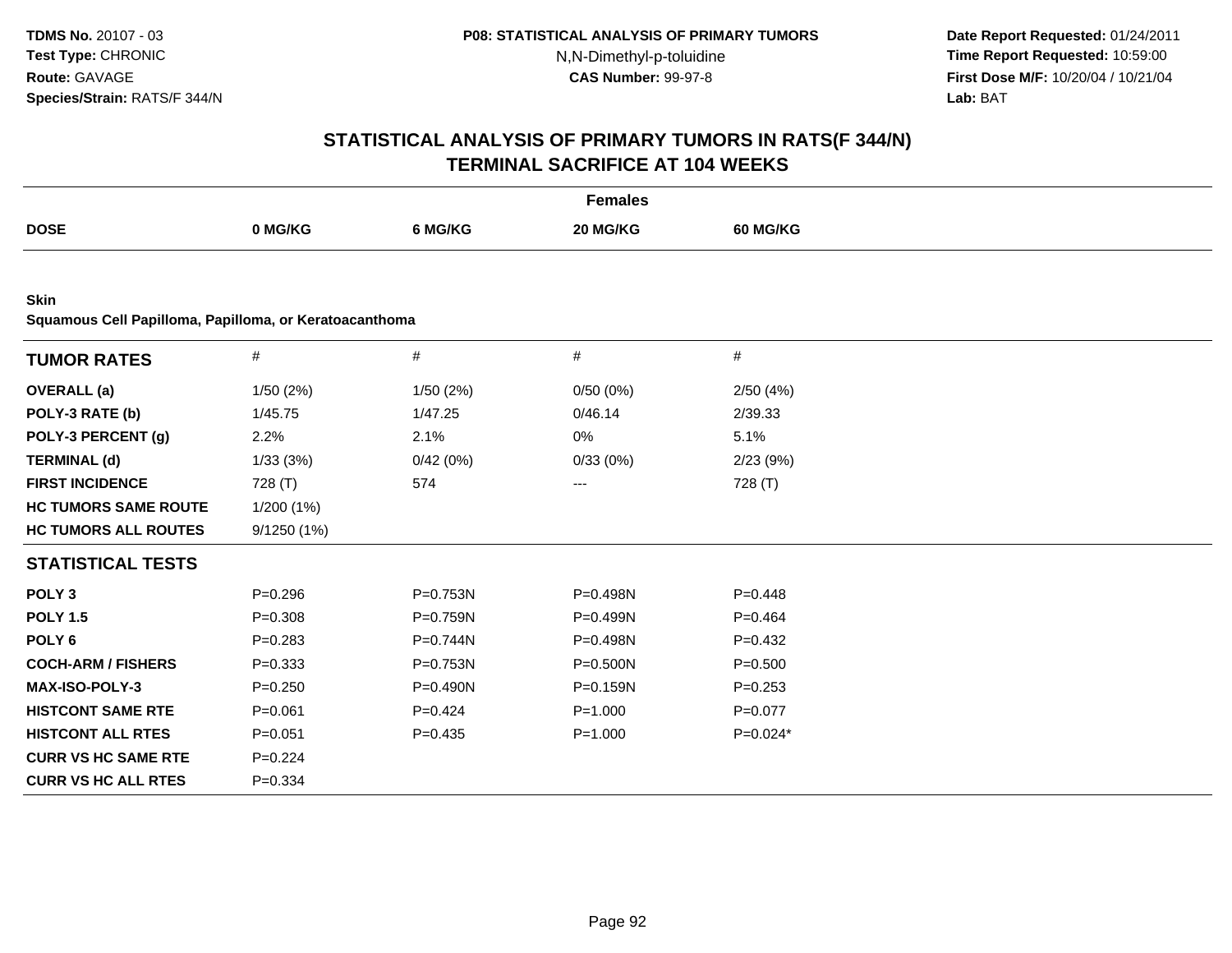**Date Report Requested:** 01/24/2011 **Time Report Requested:** 10:59:00 **First Dose M/F:** 10/20/04 / 10/21/04<br>**Lab:** BAT **Lab:** BAT

| <b>Females</b>                          |             |                   |          |                 |  |  |  |
|-----------------------------------------|-------------|-------------------|----------|-----------------|--|--|--|
| <b>DOSE</b>                             | 0 MG/KG     | 6 MG/KG           | 20 MG/KG | <b>60 MG/KG</b> |  |  |  |
|                                         |             |                   |          |                 |  |  |  |
| <b>Skin: Sebaceous Gland</b><br>Adenoma |             |                   |          |                 |  |  |  |
| <b>TUMOR RATES</b>                      | $\#$        | $\#$              | $\#$     | #               |  |  |  |
| <b>OVERALL</b> (a)                      | 0/50(0%)    | 0/50(0%)          | 0/50(0%) | 0/50(0%)        |  |  |  |
| POLY-3 RATE (b)                         | 0/45.75     | 0/46.74           | 0/46.14  | 0/39.33         |  |  |  |
| POLY-3 PERCENT (g)                      | 0%          | 0%                | $0\%$    | 0%              |  |  |  |
| <b>TERMINAL (d)</b>                     | 0/33(0%)    | 0/42(0%)          | 0/33(0%) | 0/23(0%)        |  |  |  |
| <b>FIRST INCIDENCE</b>                  | ---         | $\qquad \qquad -$ | $--$     | ---             |  |  |  |
| <b>HC TUMORS SAME ROUTE</b>             | 0/200(0%)   |                   |          |                 |  |  |  |
| <b>HC TUMORS ALL ROUTES</b>             | 1/1250 (0%) |                   |          |                 |  |  |  |
| <b>STATISTICAL TESTS</b>                |             |                   |          |                 |  |  |  |
| POLY <sub>3</sub>                       | (n)         | (n)               | (n)      | (n)             |  |  |  |
| <b>POLY 1.5</b>                         | (n)         | (n)               | (n)      | (n)             |  |  |  |
| POLY <sub>6</sub>                       | (n)         | (n)               | (n)      | (n)             |  |  |  |
| <b>COCH-ARM / FISHERS</b>               | (n)         | (n)               | (n)      | (n)             |  |  |  |
| MAX-ISO-POLY-3                          | (n)         | (n)               | (n)      | (n)             |  |  |  |
| <b>HISTCONT SAME RTE</b>                | (n)         | (n)               | (n)      | (n)             |  |  |  |
| <b>HISTCONT ALL RTES</b>                | (n)         | (n)               | (n)      | (n)             |  |  |  |
| <b>CURR VS HC SAME RTE</b>              | (n)         |                   |          |                 |  |  |  |
| <b>CURR VS HC ALL RTES</b>              | (n)         |                   |          |                 |  |  |  |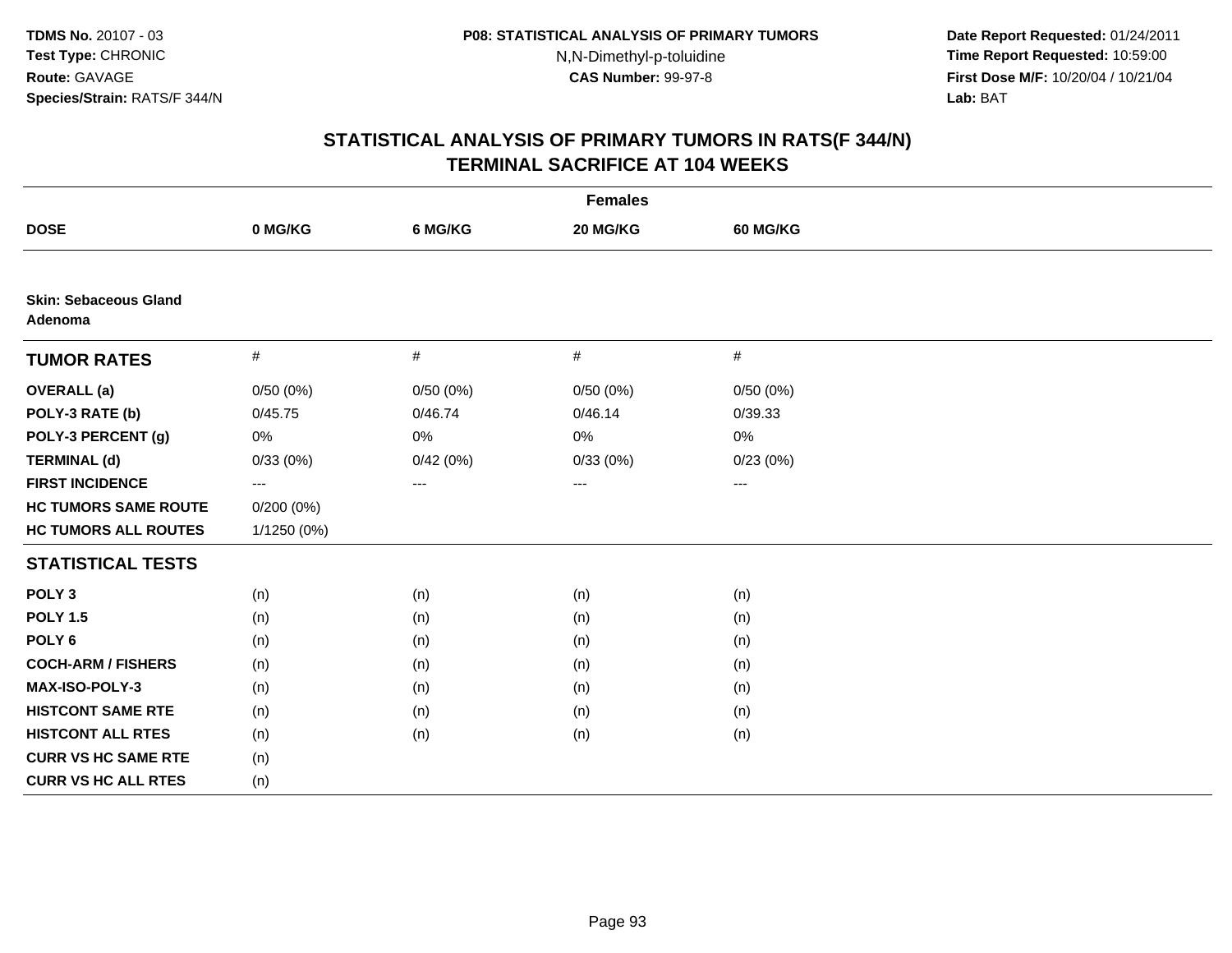**Date Report Requested:** 01/24/2011 **Time Report Requested:** 10:59:00 **First Dose M/F:** 10/20/04 / 10/21/04<br>**Lab:** BAT **Lab:** BAT

| <b>Females</b>                          |                |           |              |                 |  |  |  |
|-----------------------------------------|----------------|-----------|--------------|-----------------|--|--|--|
| <b>DOSE</b>                             | 0 MG/KG        | 6 MG/KG   | 20 MG/KG     | <b>60 MG/KG</b> |  |  |  |
|                                         |                |           |              |                 |  |  |  |
| <b>Thyroid Gland: C-Cell</b><br>Adenoma |                |           |              |                 |  |  |  |
| <b>TUMOR RATES</b>                      |                |           |              |                 |  |  |  |
| <b>OVERALL</b> (a)                      | 9/49 (18%)     | 3/47(6%)  | 5/47 (11%)   | 2/45(4%)        |  |  |  |
| POLY-3 RATE (b)                         | 9/46.01        | 3/44.82   | 5/44.18      | 2/37.11         |  |  |  |
| POLY-3 PERCENT (g)                      | 19.6%          | 6.7%      | 11.3%        | 5.4%            |  |  |  |
| <b>TERMINAL (d)</b>                     | 6/33(18%)      | 3/42(7%)  | 3/33(9%)     | 0/23(0%)        |  |  |  |
| <b>FIRST INCIDENCE</b>                  | 547            | 728 (T)   | 659          | 701             |  |  |  |
| <b>HC TUMORS SAME ROUTE</b>             | 25/200 (13%)   |           |              |                 |  |  |  |
| <b>HC TUMORS ALL ROUTES</b>             | 126/1233 (10%) |           |              |                 |  |  |  |
| <b>STATISTICAL TESTS</b>                |                |           |              |                 |  |  |  |
| POLY <sub>3</sub>                       | P=0.109N       | P=0.065N  | P=0.215N     | P=0.057N        |  |  |  |
| <b>POLY 1.5</b>                         | P=0.094N       | P=0.070N  | P=0.216N     | P=0.050N*       |  |  |  |
| POLY <sub>6</sub>                       | $P = 0.127N$   | P=0.057N  | P=0.212N     | P=0.065N        |  |  |  |
| <b>COCH-ARM / FISHERS</b>               | P=0.074N       | P=0.070N  | $P = 0.217N$ | P=0.035N*       |  |  |  |
| MAX-ISO-POLY-3                          | P=0.050N*      | P=0.034N* | $P = 0.142N$ | P=0.039N*       |  |  |  |
| <b>HISTCONT SAME RTE</b>                | (h)            | (h)       | (h)          | (h)             |  |  |  |
| <b>HISTCONT ALL RTES</b>                | (h)            | (h)       | (h)          | (h)             |  |  |  |
| <b>CURR VS HC SAME RTE</b>              | $P = 0.346$    |           |              |                 |  |  |  |
| <b>CURR VS HC ALL RTES</b>              | $P = 0.091$    |           |              |                 |  |  |  |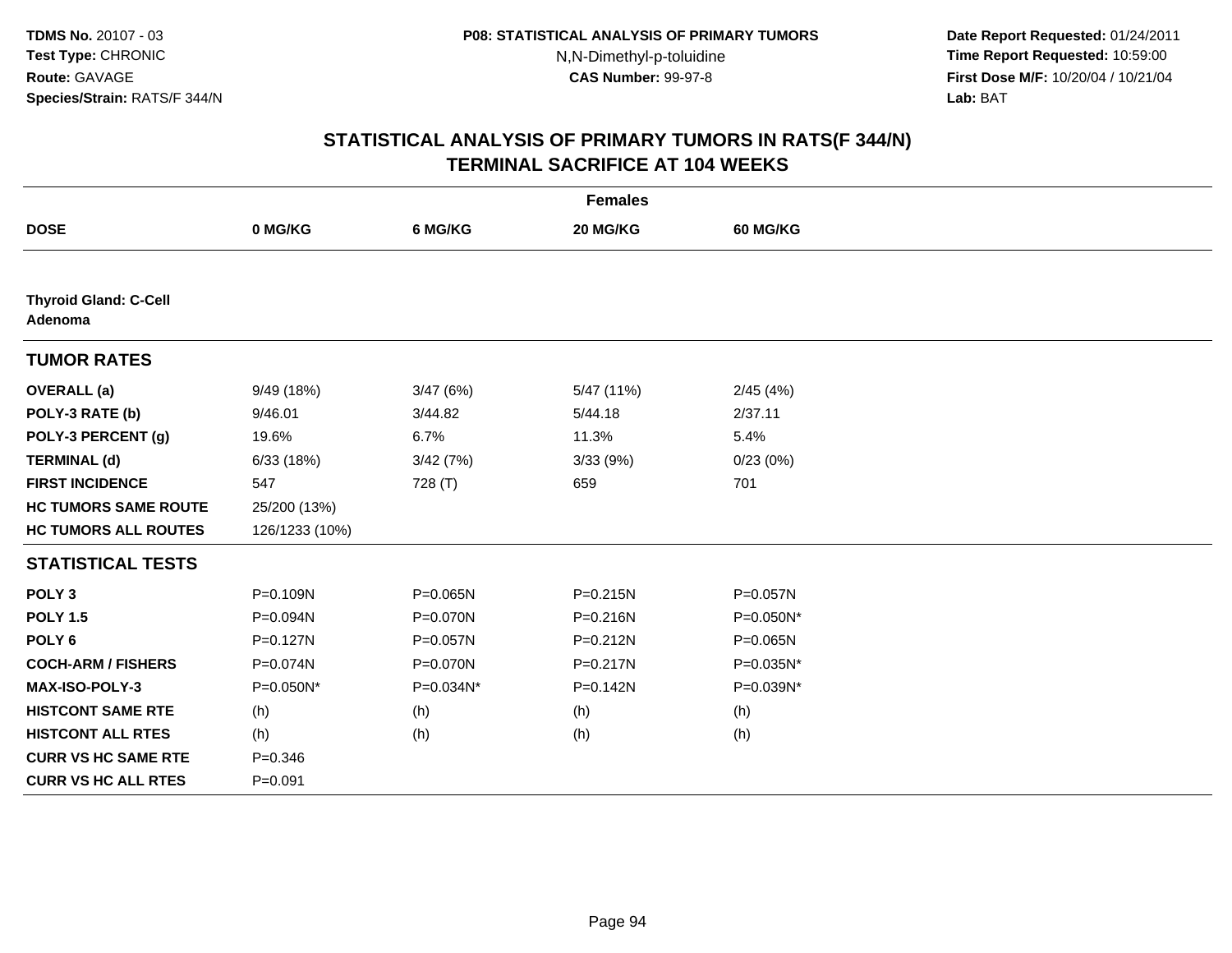**Date Report Requested:** 01/24/2011 **Time Report Requested:** 10:59:00 **First Dose M/F:** 10/20/04 / 10/21/04<br>**Lab:** BAT **Lab:** BAT

| <b>Females</b>                                              |                |              |              |             |  |  |  |
|-------------------------------------------------------------|----------------|--------------|--------------|-------------|--|--|--|
| <b>DOSE</b>                                                 | 0 MG/KG        | 6 MG/KG      | 20 MG/KG     | 60 MG/KG    |  |  |  |
|                                                             |                |              |              |             |  |  |  |
| <b>Thyroid Gland: C-Cell</b><br><b>Carcinoma or Adenoma</b> |                |              |              |             |  |  |  |
| <b>TUMOR RATES</b>                                          |                |              |              |             |  |  |  |
| <b>OVERALL</b> (a)                                          | 9/49 (18%)     | 3/47(6%)     | 6/47 (13%)   | 2/45(4%)    |  |  |  |
| POLY-3 RATE (b)                                             | 9/46.01        | 3/44.82      | 6/44.49      | 2/37.11     |  |  |  |
| POLY-3 PERCENT (g)                                          | 19.6%          | 6.7%         | 13.5%        | 5.4%        |  |  |  |
| <b>TERMINAL (d)</b>                                         | 6/33(18%)      | 3/42(7%)     | 3/33(9%)     | 0/23(0%)    |  |  |  |
| <b>FIRST INCIDENCE</b>                                      | 547            | 728 (T)      | 646          | 701         |  |  |  |
| <b>HC TUMORS SAME ROUTE</b>                                 | 27/200 (14%)   |              |              |             |  |  |  |
| <b>HC TUMORS ALL ROUTES</b>                                 | 141/1233 (11%) |              |              |             |  |  |  |
| <b>STATISTICAL TESTS</b>                                    |                |              |              |             |  |  |  |
| POLY <sub>3</sub>                                           | $P = 0.117N$   | $P = 0.065N$ | $P = 0.311N$ | P=0.057N    |  |  |  |
| <b>POLY 1.5</b>                                             | $P = 0.101N$   | P=0.070N     | $P = 0.315N$ | P=0.050N*   |  |  |  |
| POLY <sub>6</sub>                                           | P=0.138N       | P=0.057N     | P=0.305N     | P=0.065N    |  |  |  |
| <b>COCH-ARM / FISHERS</b>                                   | P=0.077N       | P=0.070N     | P=0.319N     | P=0.035N*   |  |  |  |
| MAX-ISO-POLY-3                                              | P=0.055N       | P=0.034N*    | $P = 0.221N$ | P=0.039N*   |  |  |  |
| <b>HISTCONT SAME RTE</b>                                    | (h)            | (h)          | (h)          | (h)         |  |  |  |
| <b>HISTCONT ALL RTES</b>                                    | $P = 1.000$    | $P = 1.000$  | $P = 1.000$  | $P = 1.000$ |  |  |  |
| <b>CURR VS HC SAME RTE</b>                                  | $P=0.482$      |              |              |             |  |  |  |
| <b>CURR VS HC ALL RTES</b>                                  | $P=0.192$      |              |              |             |  |  |  |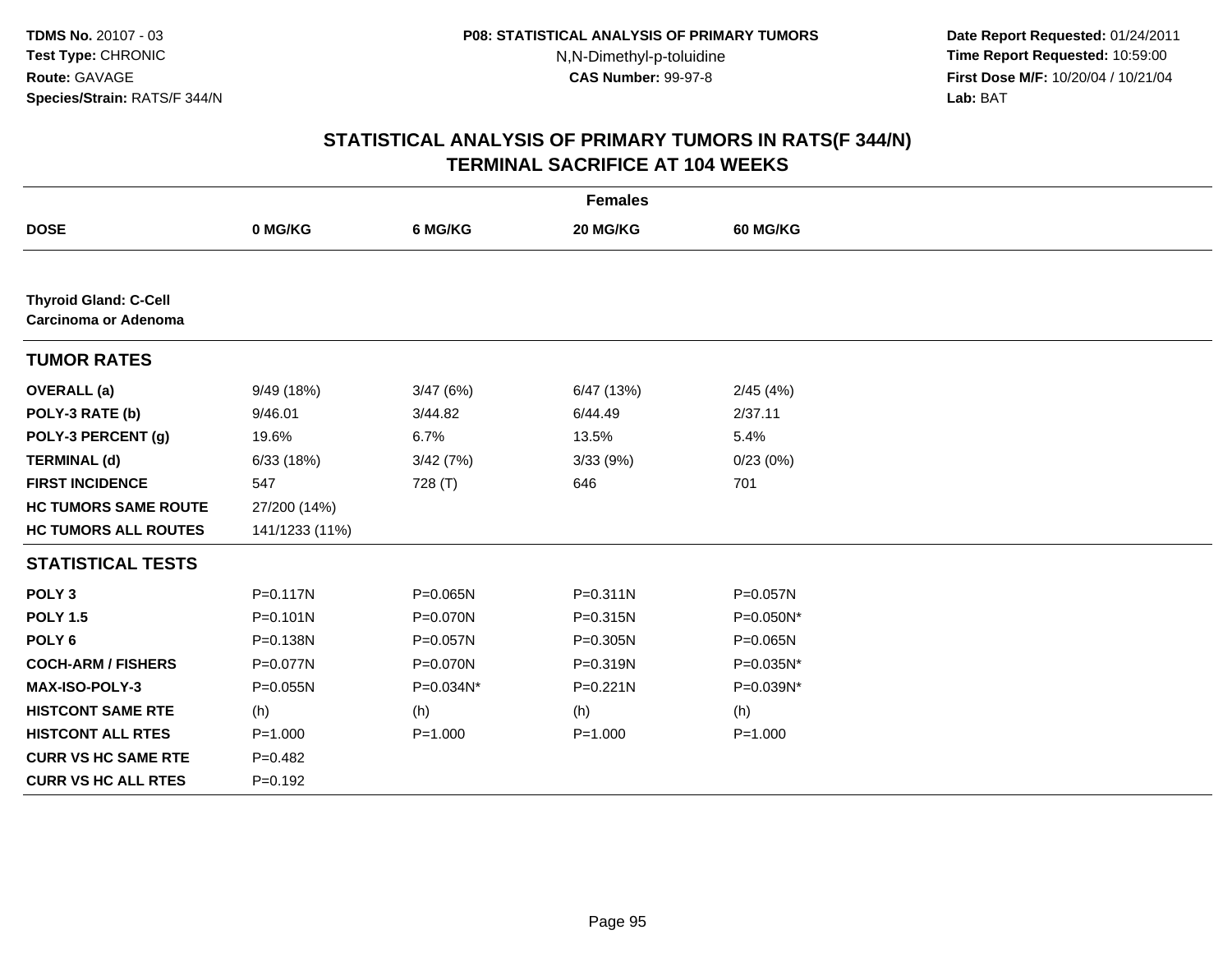**Date Report Requested:** 01/24/2011 **Time Report Requested:** 10:59:00 **First Dose M/F:** 10/20/04 / 10/21/04<br>**Lab:** BAT **Lab:** BAT

| <b>Females</b>                                   |              |             |             |                 |  |  |  |
|--------------------------------------------------|--------------|-------------|-------------|-----------------|--|--|--|
| <b>DOSE</b>                                      | 0 MG/KG      | 6 MG/KG     | 20 MG/KG    | <b>60 MG/KG</b> |  |  |  |
|                                                  |              |             |             |                 |  |  |  |
| <b>Thyroid Gland: Follicular Cell</b><br>Adenoma |              |             |             |                 |  |  |  |
| <b>TUMOR RATES</b>                               |              |             |             |                 |  |  |  |
| <b>OVERALL</b> (a)                               | 1/49(2%)     | 1/47(2%)    | 2/47(4%)    | 0/45(0%)        |  |  |  |
| POLY-3 RATE (b)                                  | 1/45.01      | 1/44.82     | 2/43.85     | 0/36.95         |  |  |  |
| POLY-3 PERCENT (g)                               | 2.2%         | 2.2%        | 4.6%        | 0%              |  |  |  |
| <b>TERMINAL (d)</b>                              | 0/33(0%)     | 1/42(2%)    | 2/33(6%)    | 0/23(0%)        |  |  |  |
| <b>FIRST INCIDENCE</b>                           | 701          | 728 (T)     | 728 (T)     | $---$           |  |  |  |
| <b>HC TUMORS SAME ROUTE</b>                      | 1/200 (1%)   |             |             |                 |  |  |  |
| <b>HC TUMORS ALL ROUTES</b>                      | 5/1233(0%)   |             |             |                 |  |  |  |
| <b>STATISTICAL TESTS</b>                         |              |             |             |                 |  |  |  |
| POLY <sub>3</sub>                                | P=0.397N     | $P = 0.760$ | $P = 0.491$ | P=0.539N        |  |  |  |
| <b>POLY 1.5</b>                                  | P=0.381N     | $P=0.754$   | $P=0.489$   | P=0.533N        |  |  |  |
| POLY <sub>6</sub>                                | $P = 0.414N$ | P=0.752N    | $P = 0.494$ | $P = 0.545N$    |  |  |  |
| <b>COCH-ARM / FISHERS</b>                        | P=0.352N     | $P=0.742$   | $P = 0.484$ | $P = 0.521N$    |  |  |  |
| <b>MAX-ISO-POLY-3</b>                            | $P = 0.343N$ | $P=0.498$   | $P = 0.273$ | $P = 0.201N$    |  |  |  |
| <b>HISTCONT SAME RTE</b>                         | $P = 0.355$  | $P=0.405$   | $P = 0.073$ | $P = 1.000$     |  |  |  |
| <b>HISTCONT ALL RTES</b>                         | $P = 0.164$  | $P = 0.195$ | P<0.001**   | $P = 1.000$     |  |  |  |
| <b>CURR VS HC SAME RTE</b>                       | $P = 0.209$  |             |             |                 |  |  |  |
| <b>CURR VS HC ALL RTES</b>                       | $P=0.102$    |             |             |                 |  |  |  |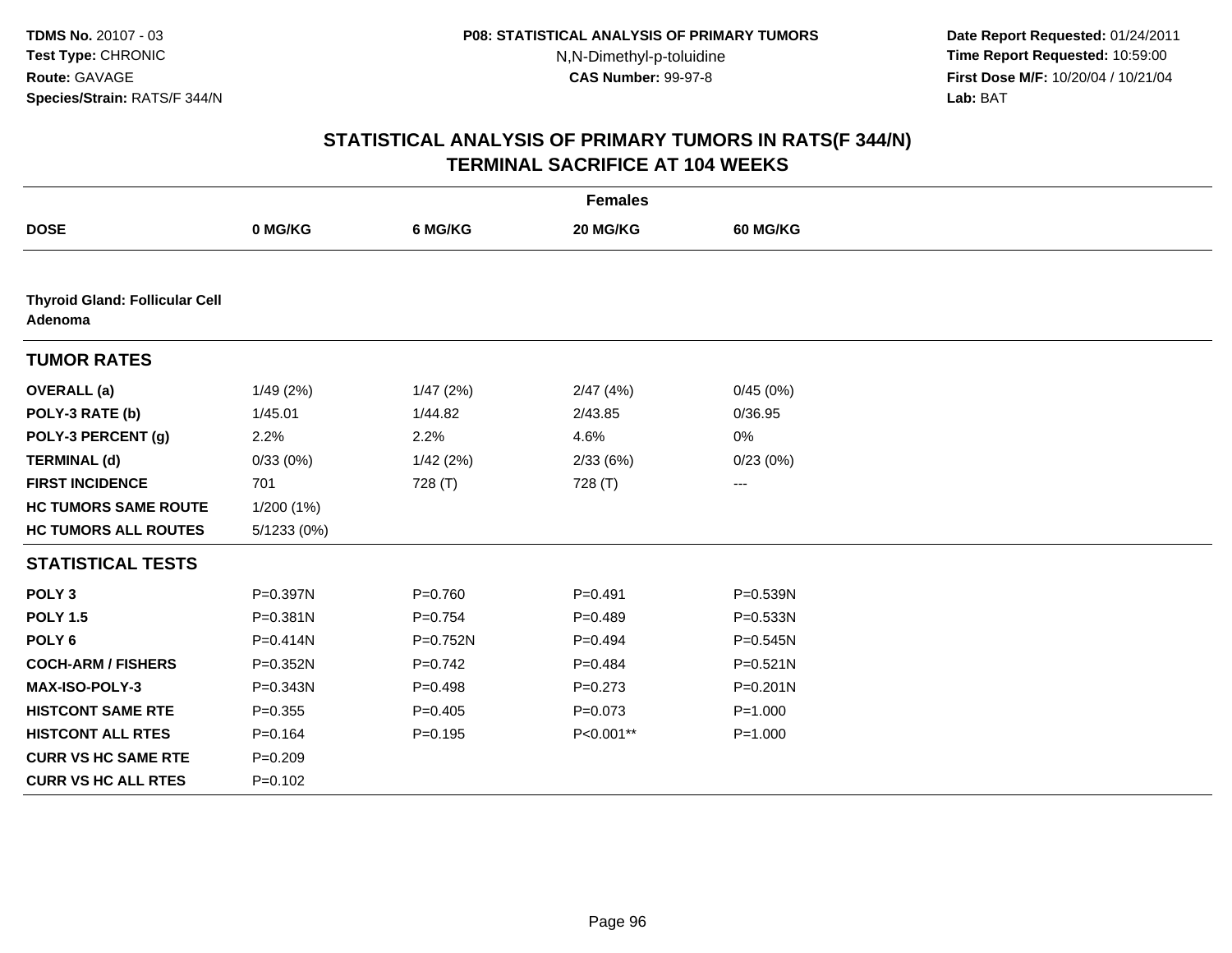**Date Report Requested:** 01/24/2011 **Time Report Requested:** 10:59:00 **First Dose M/F:** 10/20/04 / 10/21/04<br>**Lab:** BAT **Lab:** BAT

| <b>Females</b>                                     |            |          |          |                   |  |  |  |
|----------------------------------------------------|------------|----------|----------|-------------------|--|--|--|
| <b>DOSE</b>                                        | 0 MG/KG    | 6 MG/KG  | 20 MG/KG | <b>60 MG/KG</b>   |  |  |  |
|                                                    |            |          |          |                   |  |  |  |
| <b>Thyroid Gland: Follicular Cell</b><br>Carcinoma |            |          |          |                   |  |  |  |
| <b>TUMOR RATES</b>                                 |            |          |          |                   |  |  |  |
| <b>OVERALL</b> (a)                                 | 0/49(0%)   | 0/47(0%) | 0/47(0%) | 0/45(0%)          |  |  |  |
| POLY-3 RATE (b)                                    | 0/44.90    | 0/44.82  | 0/43.85  | 0/36.95           |  |  |  |
| POLY-3 PERCENT (g)                                 | 0%         | 0%       | 0%       | 0%                |  |  |  |
| <b>TERMINAL (d)</b>                                | 0/33(0%)   | 0/42(0%) | 0/33(0%) | 0/23(0%)          |  |  |  |
| <b>FIRST INCIDENCE</b>                             | $---$      | ---      | $---$    | $\qquad \qquad -$ |  |  |  |
| <b>HC TUMORS SAME ROUTE</b>                        | 1/200 (1%) |          |          |                   |  |  |  |
| <b>HC TUMORS ALL ROUTES</b>                        | 5/1233(0%) |          |          |                   |  |  |  |
| <b>STATISTICAL TESTS</b>                           |            |          |          |                   |  |  |  |
| POLY <sub>3</sub>                                  | (n)        | (n)      | (n)      | (n)               |  |  |  |
| <b>POLY 1.5</b>                                    | (n)        | (n)      | (n)      | (n)               |  |  |  |
| POLY <sub>6</sub>                                  | (n)        | (n)      | (n)      | (n)               |  |  |  |
| <b>COCH-ARM / FISHERS</b>                          | (n)        | (n)      | (n)      | (n)               |  |  |  |
| MAX-ISO-POLY-3                                     | (n)        | (n)      | (n)      | (n)               |  |  |  |
| <b>HISTCONT SAME RTE</b>                           | (n)        | (n)      | (n)      | (n)               |  |  |  |
| <b>HISTCONT ALL RTES</b>                           | (n)        | (n)      | (n)      | (n)               |  |  |  |
| <b>CURR VS HC SAME RTE</b>                         | (n)        |          |          |                   |  |  |  |
| <b>CURR VS HC ALL RTES</b>                         | (n)        |          |          |                   |  |  |  |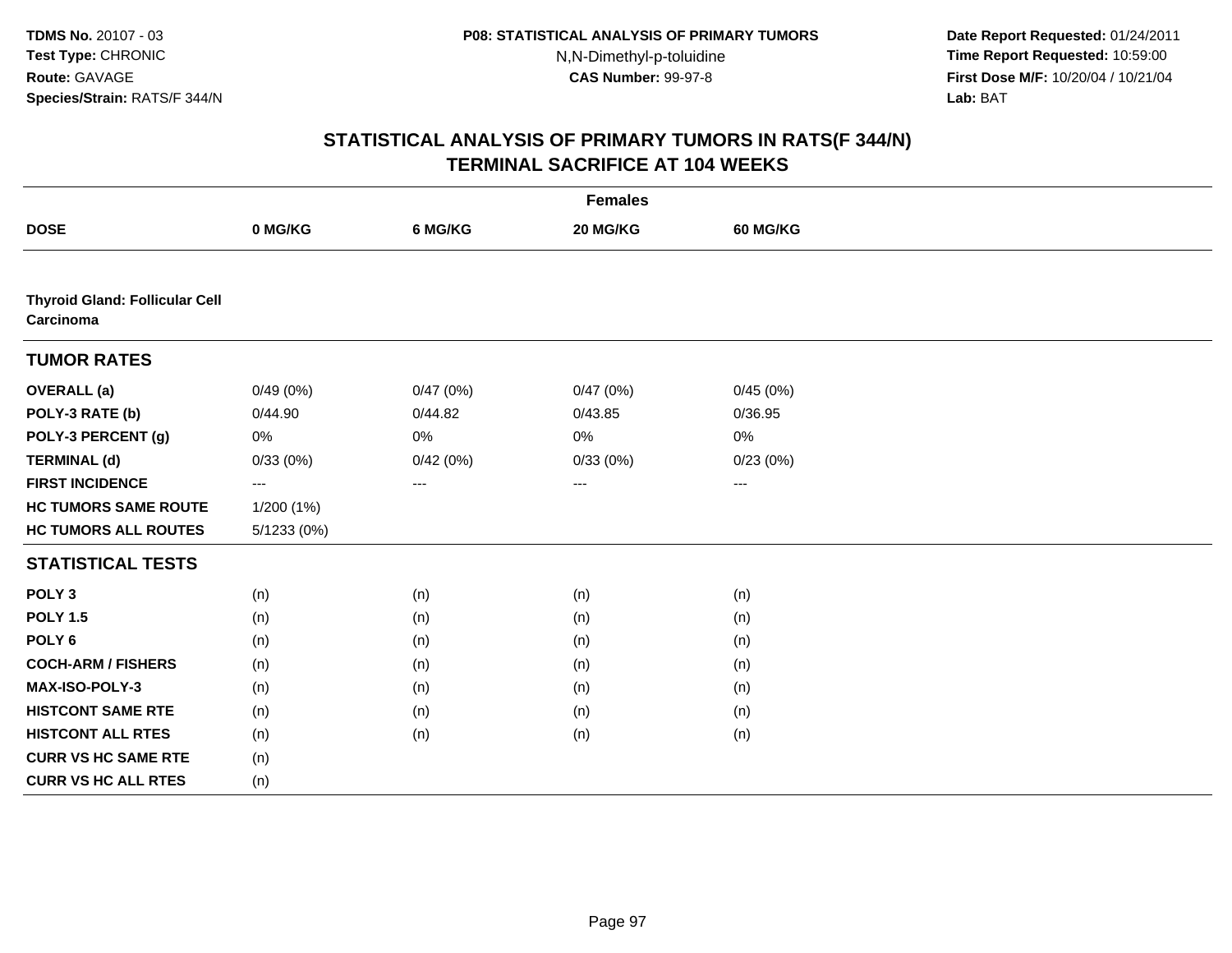**Date Report Requested:** 01/24/2011 **Time Report Requested:** 10:59:00 **First Dose M/F:** 10/20/04 / 10/21/04<br>**Lab:** BAT **Lab:** BAT

| <b>Females</b>                                                |              |             |             |                 |  |  |
|---------------------------------------------------------------|--------------|-------------|-------------|-----------------|--|--|
| <b>DOSE</b>                                                   | 0 MG/KG      | 6 MG/KG     | 20 MG/KG    | <b>60 MG/KG</b> |  |  |
|                                                               |              |             |             |                 |  |  |
| <b>Thyroid Gland: Follicular Cell</b><br>Carcinoma or Adenoma |              |             |             |                 |  |  |
| <b>TUMOR RATES</b>                                            |              |             |             |                 |  |  |
| <b>OVERALL</b> (a)                                            | 1/49(2%)     | 1/47(2%)    | 2/47(4%)    | 0/45(0%)        |  |  |
| POLY-3 RATE (b)                                               | 1/45.01      | 1/44.82     | 2/43.85     | 0/36.95         |  |  |
| POLY-3 PERCENT (g)                                            | 2.2%         | 2.2%        | 4.6%        | 0%              |  |  |
| <b>TERMINAL (d)</b>                                           | 0/33(0%)     | 1/42(2%)    | 2/33(6%)    | 0/23(0%)        |  |  |
| <b>FIRST INCIDENCE</b>                                        | 701          | 728 (T)     | 728 (T)     | $---$           |  |  |
| <b>HC TUMORS SAME ROUTE</b>                                   | 2/200 (1%)   |             |             |                 |  |  |
| <b>HC TUMORS ALL ROUTES</b>                                   | 9/1233(1%)   |             |             |                 |  |  |
| <b>STATISTICAL TESTS</b>                                      |              |             |             |                 |  |  |
| POLY <sub>3</sub>                                             | P=0.397N     | $P = 0.760$ | $P = 0.491$ | P=0.539N        |  |  |
| <b>POLY 1.5</b>                                               | $P = 0.381N$ | $P=0.754$   | $P=0.489$   | P=0.533N        |  |  |
| POLY <sub>6</sub>                                             | $P = 0.414N$ | P=0.752N    | $P=0.494$   | P=0.545N        |  |  |
| <b>COCH-ARM / FISHERS</b>                                     | $P = 0.352N$ | $P=0.742$   | $P=0.484$   | $P = 0.521N$    |  |  |
| <b>MAX-ISO-POLY-3</b>                                         | $P = 0.343N$ | $P = 0.498$ | $P=0.273$   | $P = 0.201N$    |  |  |
| <b>HISTCONT SAME RTE</b>                                      | $P = 0.463$  | $P = 1.000$ | $P=0.114$   | $P = 1.000$     |  |  |
| <b>HISTCONT ALL RTES</b>                                      | $P = 0.346$  | $P = 0.411$ | $P=0.015*$  | $P = 1.000$     |  |  |
| <b>CURR VS HC SAME RTE</b>                                    | $P = 0.660$  |             |             |                 |  |  |
| <b>CURR VS HC ALL RTES</b>                                    | $P=0.329$    |             |             |                 |  |  |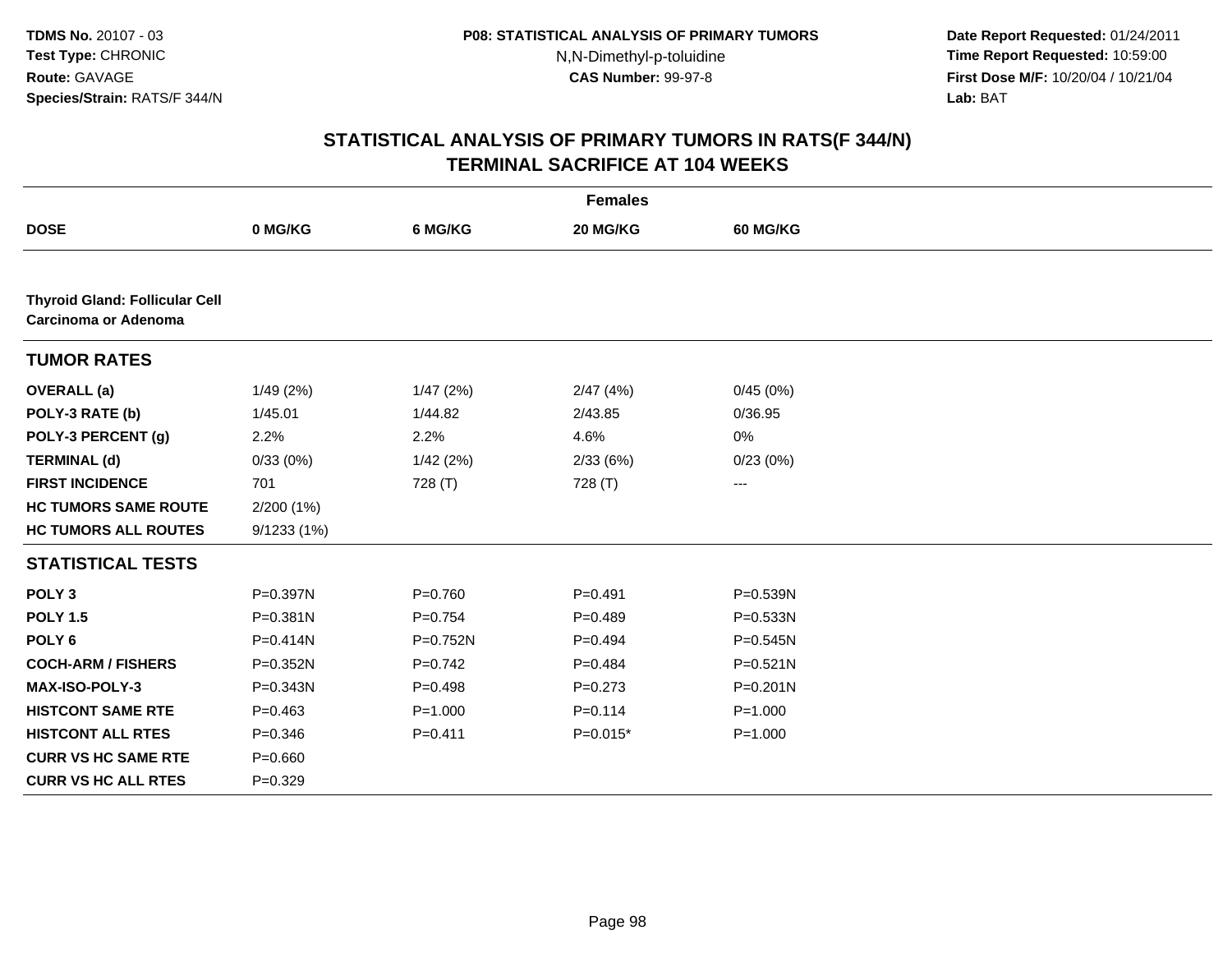**Date Report Requested:** 01/24/2011 **Time Report Requested:** 10:59:00 **First Dose M/F:** 10/20/04 / 10/21/04<br>**Lab:** BAT **Lab:** BAT

| <b>Females</b>                                |             |              |              |             |  |  |
|-----------------------------------------------|-------------|--------------|--------------|-------------|--|--|
| <b>DOSE</b>                                   | 0 MG/KG     | 6 MG/KG      | 20 MG/KG     | 60 MG/KG    |  |  |
|                                               |             |              |              |             |  |  |
| <b>Tongue</b>                                 |             |              |              |             |  |  |
| Squamous Cell Carcinoma or Papilloma Squamous |             |              |              |             |  |  |
| <b>TUMOR RATES</b>                            | $\#$        | $\#$         | #            | #           |  |  |
| <b>OVERALL</b> (a)                            | 1/50(2%)    | 0/50(0%)     | 0/50(0%)     | 2/50(4%)    |  |  |
| POLY-3 RATE (b)                               | 1/45.87     | 0/46.74      | 0/46.14      | 2/39.39     |  |  |
| POLY-3 PERCENT (g)                            | 2.2%        | 0%           | 0%           | 5.1%        |  |  |
| <b>TERMINAL (d)</b>                           | 0/33(0%)    | 0/42(0%)     | 0/33(0%)     | 1/23(4%)    |  |  |
| <b>FIRST INCIDENCE</b>                        | 698         | ---          | ---          | 714         |  |  |
| <b>HC TUMORS SAME ROUTE</b>                   | 1/200 (1%)  |              |              |             |  |  |
| <b>HC TUMORS ALL ROUTES</b>                   | 5/1250 (0%) |              |              |             |  |  |
| <b>STATISTICAL TESTS</b>                      |             |              |              |             |  |  |
| POLY <sub>3</sub>                             | $P = 0.165$ | P=0.496N     | P=0.499N     | $P = 0.447$ |  |  |
| <b>POLY 1.5</b>                               | $P = 0.173$ | $P = 0.500N$ | P=0.499N     | $P = 0.464$ |  |  |
| POLY <sub>6</sub>                             | $P = 0.156$ | P=0.489N     | P=0.499N     | $P = 0.431$ |  |  |
| <b>COCH-ARM / FISHERS</b>                     | $P = 0.189$ | $P = 0.500N$ | $P = 0.500N$ | $P = 0.500$ |  |  |
| MAX-ISO-POLY-3                                | $P=0.127$   | P=0.159N     | P=0.159N     | $P = 0.253$ |  |  |
| <b>HISTCONT SAME RTE</b>                      | $P=0.053$   | $P = 1.000$  | $P = 1.000$  | $P = 0.078$ |  |  |
| <b>HISTCONT ALL RTES</b>                      | $P=0.003**$ | $P = 1.000$  | $P = 1.000$  | P<0.001**   |  |  |
| <b>CURR VS HC SAME RTE</b>                    | $P = 0.234$ |              |              |             |  |  |
| <b>CURR VS HC ALL RTES</b>                    | $P = 0.104$ |              |              |             |  |  |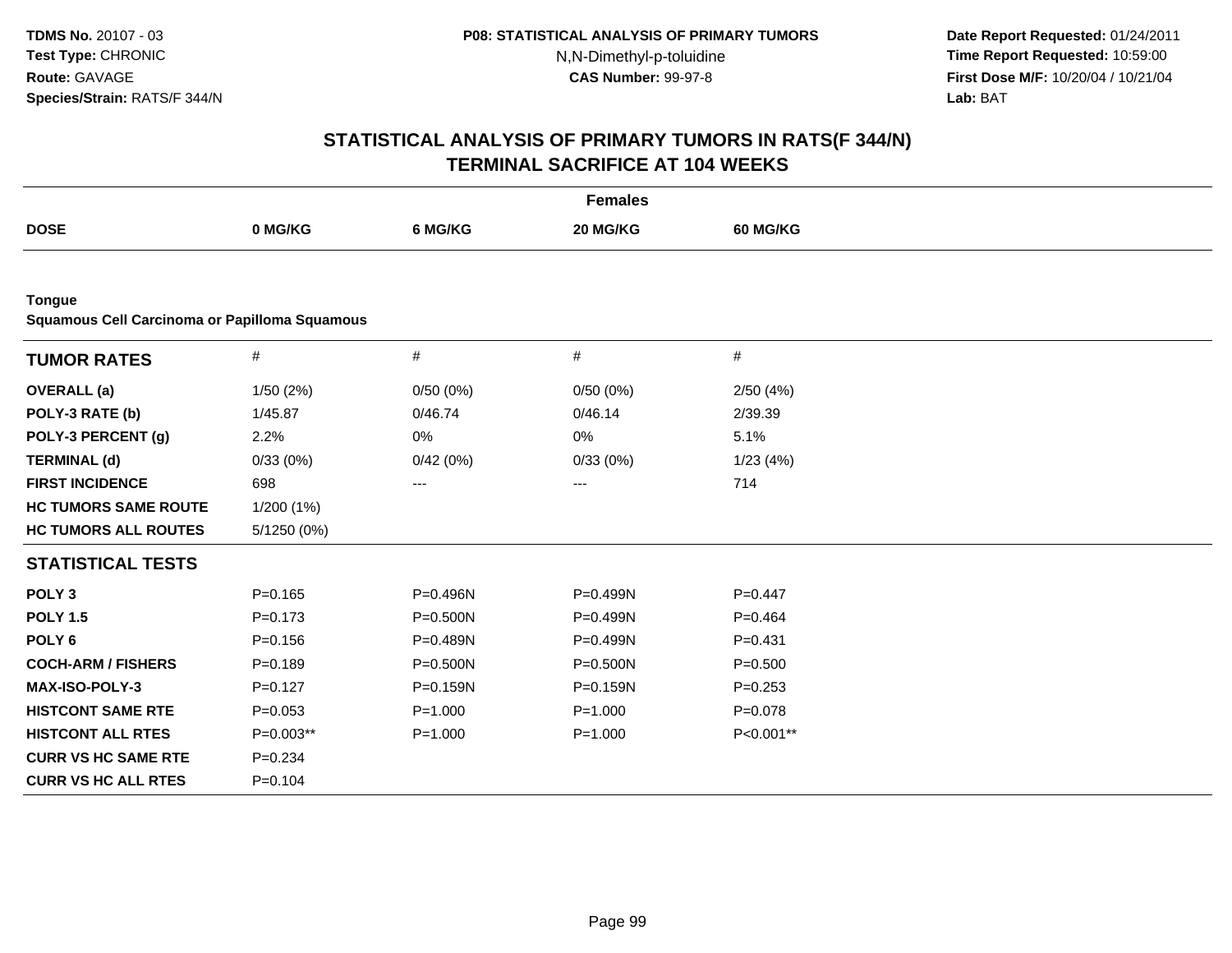**Date Report Requested:** 01/24/2011 **Time Report Requested:** 10:59:00 **First Dose M/F:** 10/20/04 / 10/21/04<br>**Lab:** BAT **Lab:** BAT

| <b>Females</b>                        |                |             |             |             |  |  |  |
|---------------------------------------|----------------|-------------|-------------|-------------|--|--|--|
| <b>DOSE</b>                           | 0 MG/KG        | 6 MG/KG     | 20 MG/KG    | 60 MG/KG    |  |  |  |
|                                       |                |             |             |             |  |  |  |
| <b>Uterus</b><br><b>Polyp Stromal</b> |                |             |             |             |  |  |  |
| <b>TUMOR RATES</b>                    | $\#$           | $\#$        | #           | #           |  |  |  |
| <b>OVERALL</b> (a)                    | 3/50(6%)       | 9/50 (18%)  | 4/50 (8%)   | 8/50 (16%)  |  |  |  |
| POLY-3 RATE (b)                       | 3/45.96        | 9/46.74     | 4/46.20     | 8/39.72     |  |  |  |
| POLY-3 PERCENT (g)                    | 6.5%           | 19.3%       | 8.7%        | 20.1%       |  |  |  |
| <b>TERMINAL (d)</b>                   | 2/33(6%)       | 9/42(21%)   | 3/33 (9%)   | 4/23 (17%)  |  |  |  |
| <b>FIRST INCIDENCE</b>                | 673            | 728 (T)     | 714         | 694         |  |  |  |
| <b>HC TUMORS SAME ROUTE</b>           | 28/200 (14%)   |             |             |             |  |  |  |
| <b>HC TUMORS ALL ROUTES</b>           | 219/1250 (18%) |             |             |             |  |  |  |
| <b>STATISTICAL TESTS</b>              |                |             |             |             |  |  |  |
| POLY <sub>3</sub>                     | $P = 0.150$    | $P = 0.063$ | $P = 0.503$ | $P = 0.058$ |  |  |  |
| <b>POLY 1.5</b>                       | $P=0.174$      | $P = 0.059$ | $P = 0.502$ | $P = 0.070$ |  |  |  |
| POLY <sub>6</sub>                     | $P=0.129$      | $P = 0.070$ | $P = 0.503$ | $P=0.049*$  |  |  |  |
| <b>COCH-ARM / FISHERS</b>             | $P=0.234$      | $P = 0.061$ | $P = 0.500$ | $P=0.100$   |  |  |  |
| MAX-ISO-POLY-3                        | $P = 0.073$    | $P=0.034*$  | $P = 0.350$ | $P=0.038*$  |  |  |  |
| <b>HISTCONT SAME RTE</b>              | $P=0.324$      | $P = 0.220$ | $P = 1.000$ | $P = 0.188$ |  |  |  |
| <b>HISTCONT ALL RTES</b>              | $P = 0.741$    | $P = 1.000$ | $P = 1.000$ | $P = 1.000$ |  |  |  |
| <b>CURR VS HC SAME RTE</b>            | $P = 0.080$    |             |             |             |  |  |  |
| <b>CURR VS HC ALL RTES</b>            | $P=0.022*$     |             |             |             |  |  |  |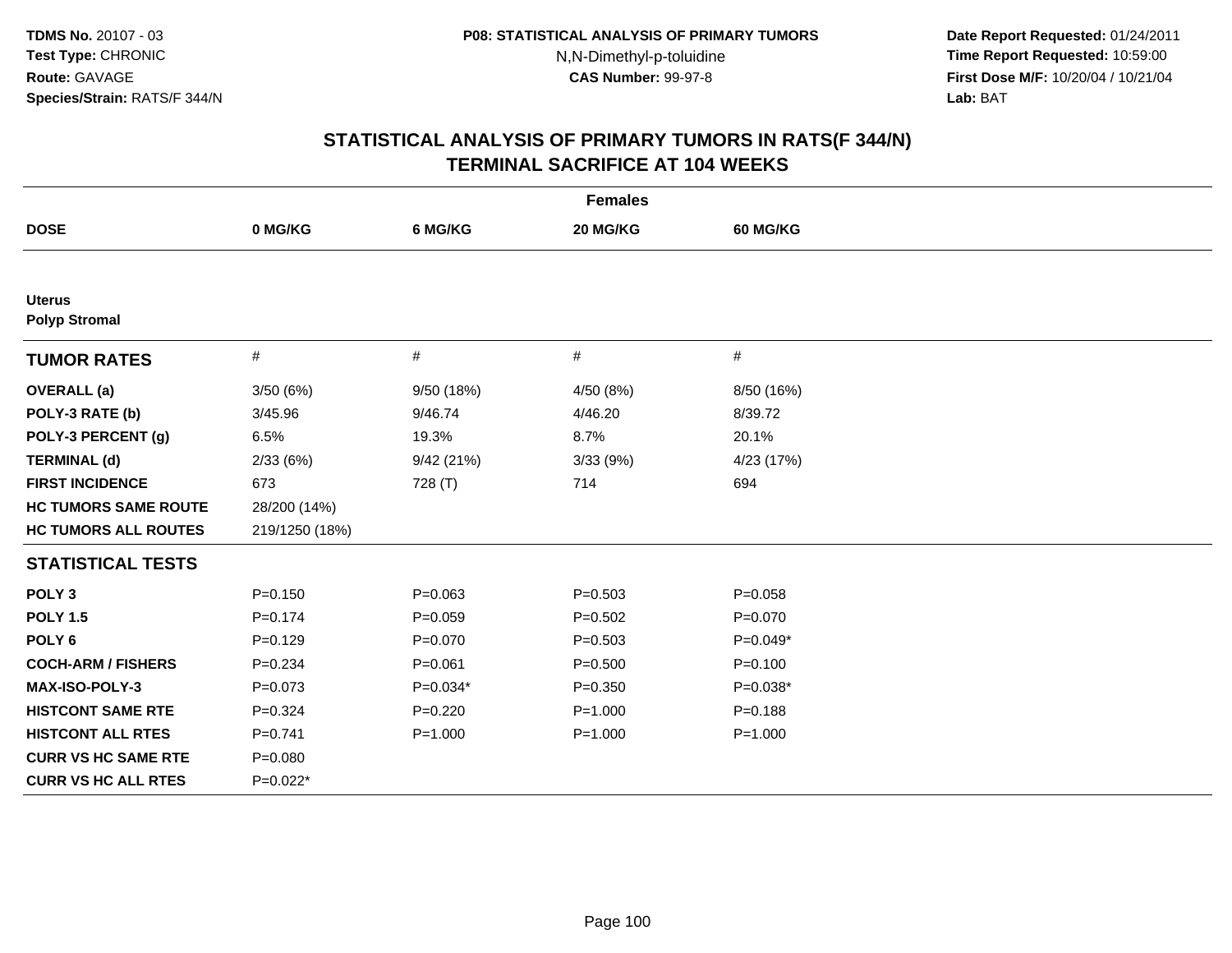**Date Report Requested:** 01/24/2011 **Time Report Requested:** 10:59:00 **First Dose M/F:** 10/20/04 / 10/21/04<br>**Lab:** BAT **Lab:** BAT

| <b>Females</b>                                           |                |             |             |             |  |  |  |
|----------------------------------------------------------|----------------|-------------|-------------|-------------|--|--|--|
| <b>DOSE</b>                                              | 0 MG/KG        | 6 MG/KG     | 20 MG/KG    | 60 MG/KG    |  |  |  |
|                                                          |                |             |             |             |  |  |  |
| <b>Uterus</b><br><b>Sarcoma Stromal or Polyp Stromal</b> |                |             |             |             |  |  |  |
| <b>TUMOR RATES</b>                                       | $\#$           | $\#$        | $\#$        | $\#$        |  |  |  |
| <b>OVERALL</b> (a)                                       | 3/50(6%)       | 9/50 (18%)  | 5/50 (10%)  | 8/50 (16%)  |  |  |  |
| POLY-3 RATE (b)                                          | 3/45.96        | 9/46.74     | 5/46.20     | 8/39.72     |  |  |  |
| POLY-3 PERCENT (g)                                       | 6.5%           | 19.3%       | 10.8%       | 20.1%       |  |  |  |
| <b>TERMINAL (d)</b>                                      | 2/33(6%)       | 9/42(21%)   | 4/33 (12%)  | 4/23 (17%)  |  |  |  |
| <b>FIRST INCIDENCE</b>                                   | 673            | 728 (T)     | 714         | 694         |  |  |  |
| <b>HC TUMORS SAME ROUTE</b>                              | 28/200 (14%)   |             |             |             |  |  |  |
| <b>HC TUMORS ALL ROUTES</b>                              | 224/1250 (18%) |             |             |             |  |  |  |
| <b>STATISTICAL TESTS</b>                                 |                |             |             |             |  |  |  |
| POLY <sub>3</sub>                                        | $P = 0.151$    | $P = 0.063$ | $P = 0.359$ | $P = 0.058$ |  |  |  |
| <b>POLY 1.5</b>                                          | $P = 0.178$    | $P = 0.059$ | $P=0.359$   | $P = 0.070$ |  |  |  |
| POLY <sub>6</sub>                                        | $P=0.129$      | $P = 0.070$ | $P=0.359$   | $P=0.049*$  |  |  |  |
| <b>COCH-ARM / FISHERS</b>                                | $P=0.242$      | $P = 0.061$ | $P = 0.357$ | $P = 0.100$ |  |  |  |
| <b>MAX-ISO-POLY-3</b>                                    | $P = 0.078$    | $P=0.034*$  | $P=0.234$   | $P=0.038*$  |  |  |  |
| <b>HISTCONT SAME RTE</b>                                 | $P = 0.296$    | $P=0.220$   | $P = 1.000$ | $P = 0.188$ |  |  |  |
| <b>HISTCONT ALL RTES</b>                                 | (h)            | (h)         | (h)         | (h)         |  |  |  |
| <b>CURR VS HC SAME RTE</b>                               | $P = 0.080$    |             |             |             |  |  |  |
| <b>CURR VS HC ALL RTES</b>                               | $P=0.019*$     |             |             |             |  |  |  |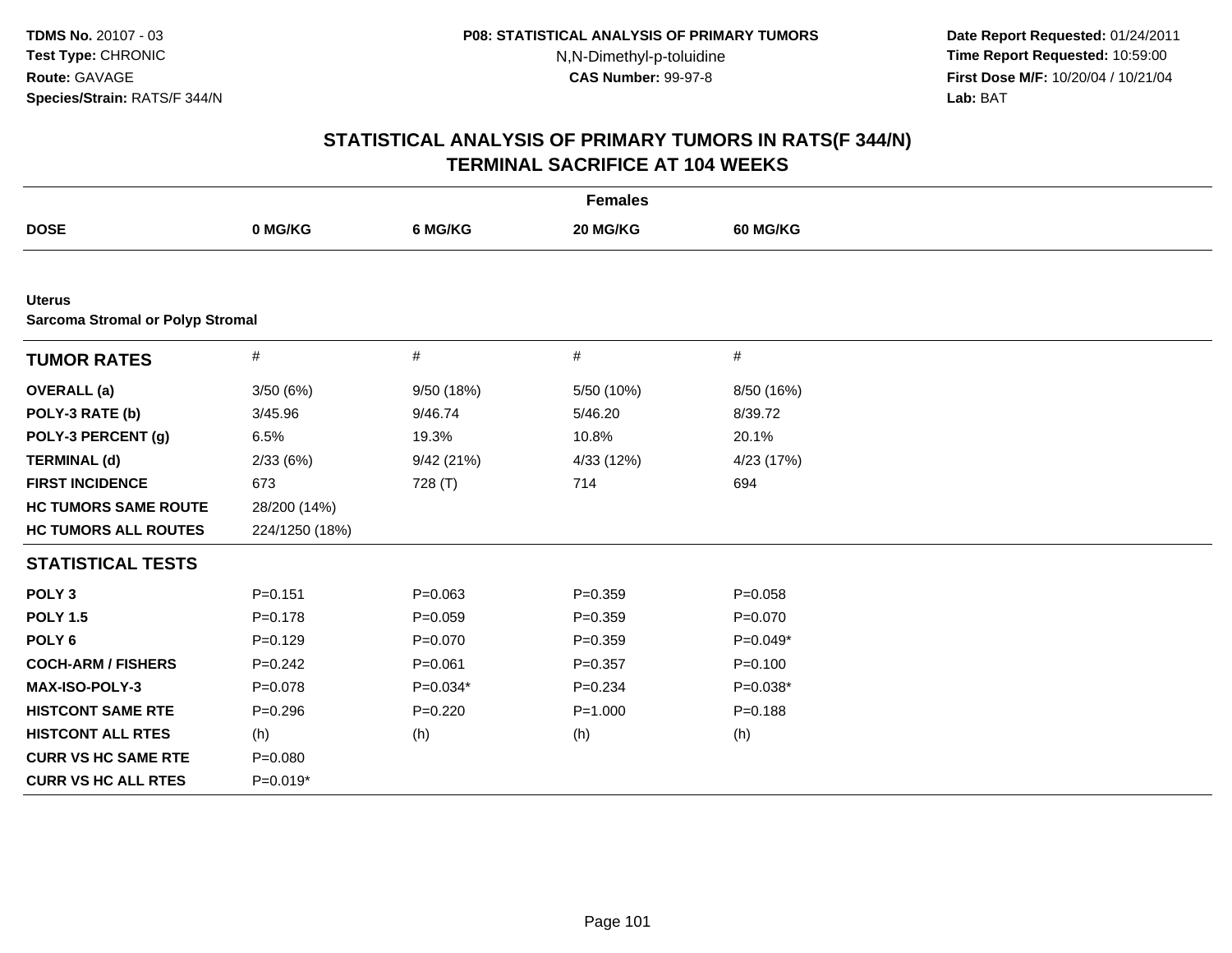**Date Report Requested:** 01/24/2011 **Time Report Requested:** 10:59:00 **First Dose M/F:** 10/20/04 / 10/21/04<br>**Lab:** BAT **Lab:** BAT

| <b>Females</b>                     |                   |          |          |                 |  |  |  |
|------------------------------------|-------------------|----------|----------|-----------------|--|--|--|
| <b>DOSE</b>                        | 0 MG/KG           | 6 MG/KG  | 20 MG/KG | <b>60 MG/KG</b> |  |  |  |
|                                    |                   |          |          |                 |  |  |  |
| <b>Zymbal's Gland</b><br>Carcinoma |                   |          |          |                 |  |  |  |
| <b>TUMOR RATES</b>                 | $\#$              | $\#$     | $\#$     | $\#$            |  |  |  |
| <b>OVERALL</b> (a)                 | 0/50(0%)          | 0/50(0%) | 0/50(0%) | 0/50(0%)        |  |  |  |
| POLY-3 RATE (b)                    | 0/45.75           | 0/46.74  | 0/46.14  | 0/39.33         |  |  |  |
| POLY-3 PERCENT (g)                 | 0%                | 0%       | 0%       | 0%              |  |  |  |
| <b>TERMINAL (d)</b>                | 0/33(0%)          | 0/42(0%) | 0/33(0%) | 0/23(0%)        |  |  |  |
| <b>FIRST INCIDENCE</b>             | $\qquad \qquad -$ | ---      | ---      | ---             |  |  |  |
| <b>HC TUMORS SAME ROUTE</b>        | 1/200 (1%)        |          |          |                 |  |  |  |
| <b>HC TUMORS ALL ROUTES</b>        | 6/1250 (1%)       |          |          |                 |  |  |  |
| <b>STATISTICAL TESTS</b>           |                   |          |          |                 |  |  |  |
| POLY <sub>3</sub>                  | (n)               | (n)      | (n)      | (n)             |  |  |  |
| <b>POLY 1.5</b>                    | (n)               | (n)      | (n)      | (n)             |  |  |  |
| POLY <sub>6</sub>                  | (n)               | (n)      | (n)      | (n)             |  |  |  |
| <b>COCH-ARM / FISHERS</b>          | (n)               | (n)      | (n)      | (n)             |  |  |  |
| MAX-ISO-POLY-3                     | (n)               | (n)      | (n)      | (n)             |  |  |  |
| <b>HISTCONT SAME RTE</b>           | (n)               | (n)      | (n)      | (n)             |  |  |  |
| <b>HISTCONT ALL RTES</b>           | (n)               | (n)      | (n)      | (n)             |  |  |  |
| <b>CURR VS HC SAME RTE</b>         | (n)               |          |          |                 |  |  |  |
| <b>CURR VS HC ALL RTES</b>         | (n)               |          |          |                 |  |  |  |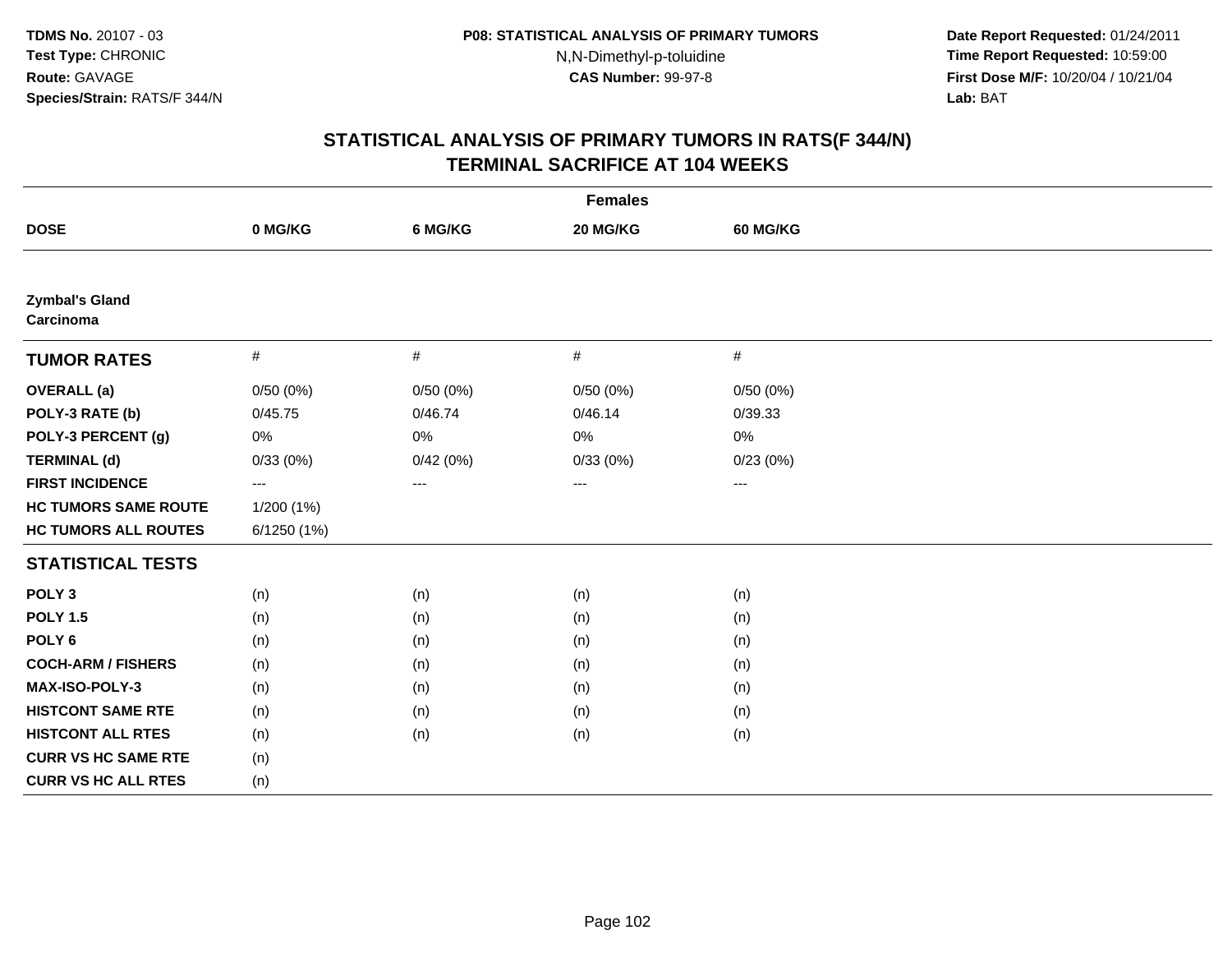**Date Report Requested:** 01/24/2011 **Time Report Requested:** 10:59:00 **First Dose M/F:** 10/20/04 / 10/21/04<br>**Lab:** BAT **Lab:** BAT

| <b>Females</b>                                       |            |          |          |                 |  |  |  |
|------------------------------------------------------|------------|----------|----------|-----------------|--|--|--|
| <b>DOSE</b>                                          | 0 MG/KG    | 6 MG/KG  | 20 MG/KG | <b>60 MG/KG</b> |  |  |  |
|                                                      |            |          |          |                 |  |  |  |
| <b>Zymbal's Gland</b><br><b>Carcinoma or Adenoma</b> |            |          |          |                 |  |  |  |
| <b>TUMOR RATES</b>                                   | $\#$       | $\#$     | $\#$     | $\#$            |  |  |  |
| <b>OVERALL</b> (a)                                   | 0/50(0%)   | 0/50(0%) | 0/50(0%) | 0/50(0%)        |  |  |  |
| POLY-3 RATE (b)                                      | 0/45.75    | 0/46.74  | 0/46.14  | 0/39.33         |  |  |  |
| POLY-3 PERCENT (g)                                   | $0\%$      | 0%       | $0\%$    | 0%              |  |  |  |
| <b>TERMINAL (d)</b>                                  | 0/33(0%)   | 0/42(0%) | 0/33(0%) | 0/23(0%)        |  |  |  |
| <b>FIRST INCIDENCE</b>                               | ---        | ---      | ---      | ---             |  |  |  |
| <b>HC TUMORS SAME ROUTE</b>                          | 1/200 (1%) |          |          |                 |  |  |  |
| <b>HC TUMORS ALL ROUTES</b>                          | 6/1250(1%) |          |          |                 |  |  |  |
| <b>STATISTICAL TESTS</b>                             |            |          |          |                 |  |  |  |
| POLY <sub>3</sub>                                    | (n)        | (n)      | (n)      | (n)             |  |  |  |
| <b>POLY 1.5</b>                                      | (n)        | (n)      | (n)      | (n)             |  |  |  |
| POLY <sub>6</sub>                                    | (n)        | (n)      | (n)      | (n)             |  |  |  |
| <b>COCH-ARM / FISHERS</b>                            | (n)        | (n)      | (n)      | (n)             |  |  |  |
| MAX-ISO-POLY-3                                       | (n)        | (n)      | (n)      | (n)             |  |  |  |
| <b>HISTCONT SAME RTE</b>                             | (n)        | (n)      | (n)      | (n)             |  |  |  |
| <b>HISTCONT ALL RTES</b>                             | (n)        | (n)      | (n)      | (n)             |  |  |  |
| <b>CURR VS HC SAME RTE</b>                           | (n)        |          |          |                 |  |  |  |
| <b>CURR VS HC ALL RTES</b>                           | (n)        |          |          |                 |  |  |  |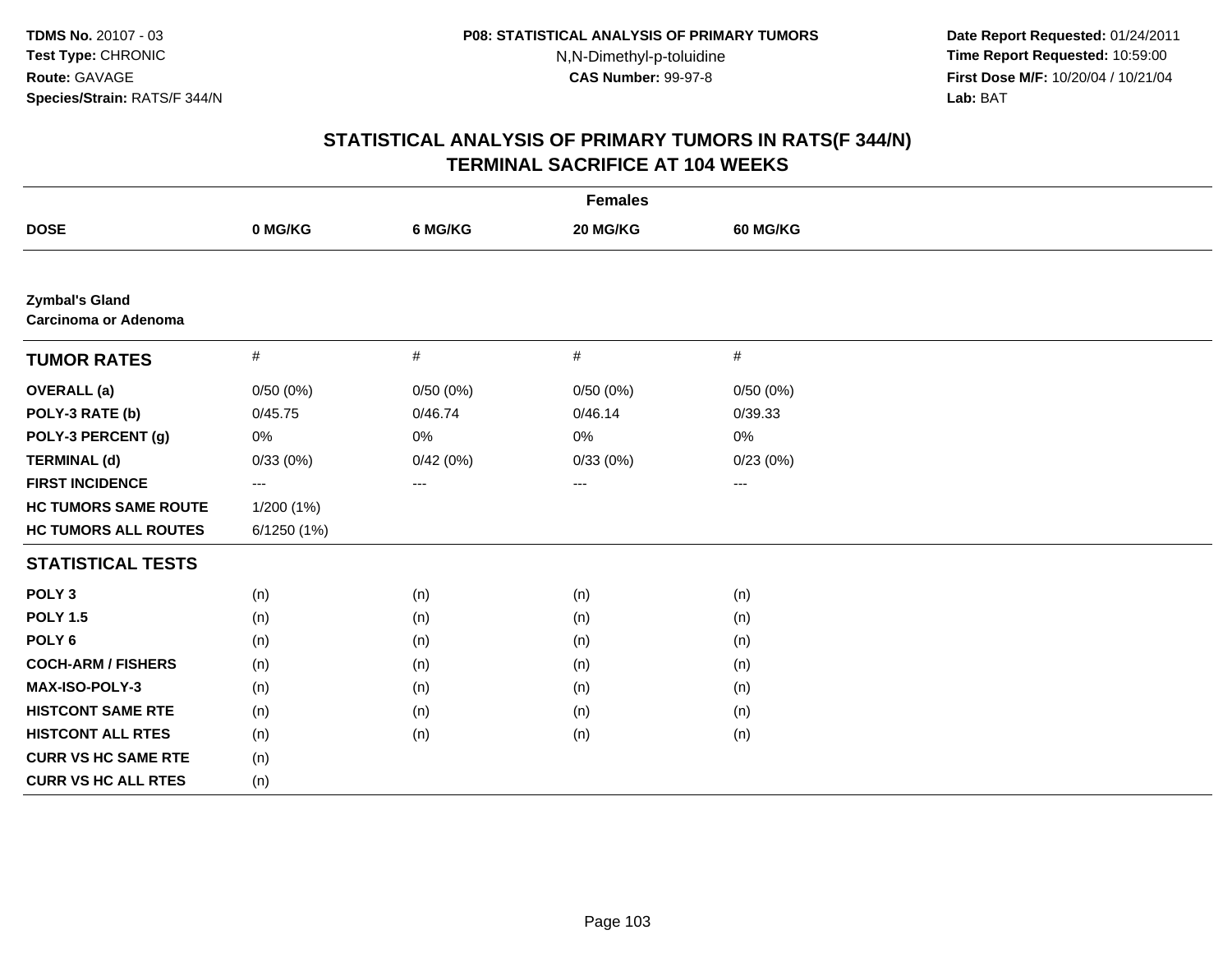**Date Report Requested:** 01/24/2011 **Time Report Requested:** 10:59:00 **First Dose M/F:** 10/20/04 / 10/21/04<br>**Lab:** BAT **Lab:** BAT

|                                                                                         | <b>Females</b> |            |            |            |  |  |  |  |
|-----------------------------------------------------------------------------------------|----------------|------------|------------|------------|--|--|--|--|
| <b>DOSE</b>                                                                             | 0 MG/KG        | 6 MG/KG    | 20 MG/KG   | 60 MG/KG   |  |  |  |  |
|                                                                                         |                |            |            |            |  |  |  |  |
| <b>All Organs</b><br>Leukemia: Lymphocytic, Monocytic, Mononuclear, or Undifferentiated |                |            |            |            |  |  |  |  |
| <b>TUMOR RATES</b>                                                                      | $\#$           | #          | #          | $\#$       |  |  |  |  |
| <b>OVERALL</b> (a)                                                                      | 15/50 (30%)    | 2/50(4%)   | 1/50 (2%)  | 1/50 (2%)  |  |  |  |  |
| POLY-3 RATE (b)                                                                         | 15/47.32       | 2/47.39    | 1/46.23    | 1/39.33    |  |  |  |  |
| POLY-3 PERCENT (g)                                                                      | 31.7%          | 4.2%       | 2.2%       | 2.5%       |  |  |  |  |
| <b>TERMINAL (d)</b>                                                                     | 8/33 (24%)     | 1/42(2%)   | 0/33(0%)   | 1/23(4%)   |  |  |  |  |
| <b>FIRST INCIDENCE</b>                                                                  | 547            | 516        | 705        | 728 (T)    |  |  |  |  |
| <b>HC TUMORS SAME ROUTE</b>                                                             | 22/200 (11%)   |            |            |            |  |  |  |  |
| <b>HC TUMORS ALL ROUTES</b>                                                             | 263/1250 (21%) |            |            |            |  |  |  |  |
| <b>STATISTICAL TESTS</b>                                                                |                |            |            |            |  |  |  |  |
| POLY <sub>3</sub>                                                                       | P<0.001N**     | P<0.001N** | P<0.001N** | P<0.001N** |  |  |  |  |
| <b>POLY 1.5</b>                                                                         | P<0.001N**     | P<0.001N** | P<0.001N** | P<0.001N** |  |  |  |  |
| POLY <sub>6</sub>                                                                       | P<0.001N**     | P<0.001N** | P<0.001N** | P<0.001N** |  |  |  |  |
| <b>COCH-ARM / FISHERS</b>                                                               | P<0.001N**     | P<0.001N** | P<0.001N** | P<0.001N** |  |  |  |  |
| <b>MAX-ISO-POLY-3</b>                                                                   | P<0.001N**     | P<0.001N** | P<0.001N** | P<0.001N** |  |  |  |  |
| <b>HISTCONT SAME RTE</b>                                                                | (h)            | (h)        | (h)        | (h)        |  |  |  |  |
| <b>HISTCONT ALL RTES</b>                                                                | (h)            | (h)        | (h)        | (h)        |  |  |  |  |
| <b>CURR VS HC SAME RTE</b>                                                              | P<0.001**      |            |            |            |  |  |  |  |
| <b>CURR VS HC ALL RTES</b>                                                              | $P = 0.187$    |            |            |            |  |  |  |  |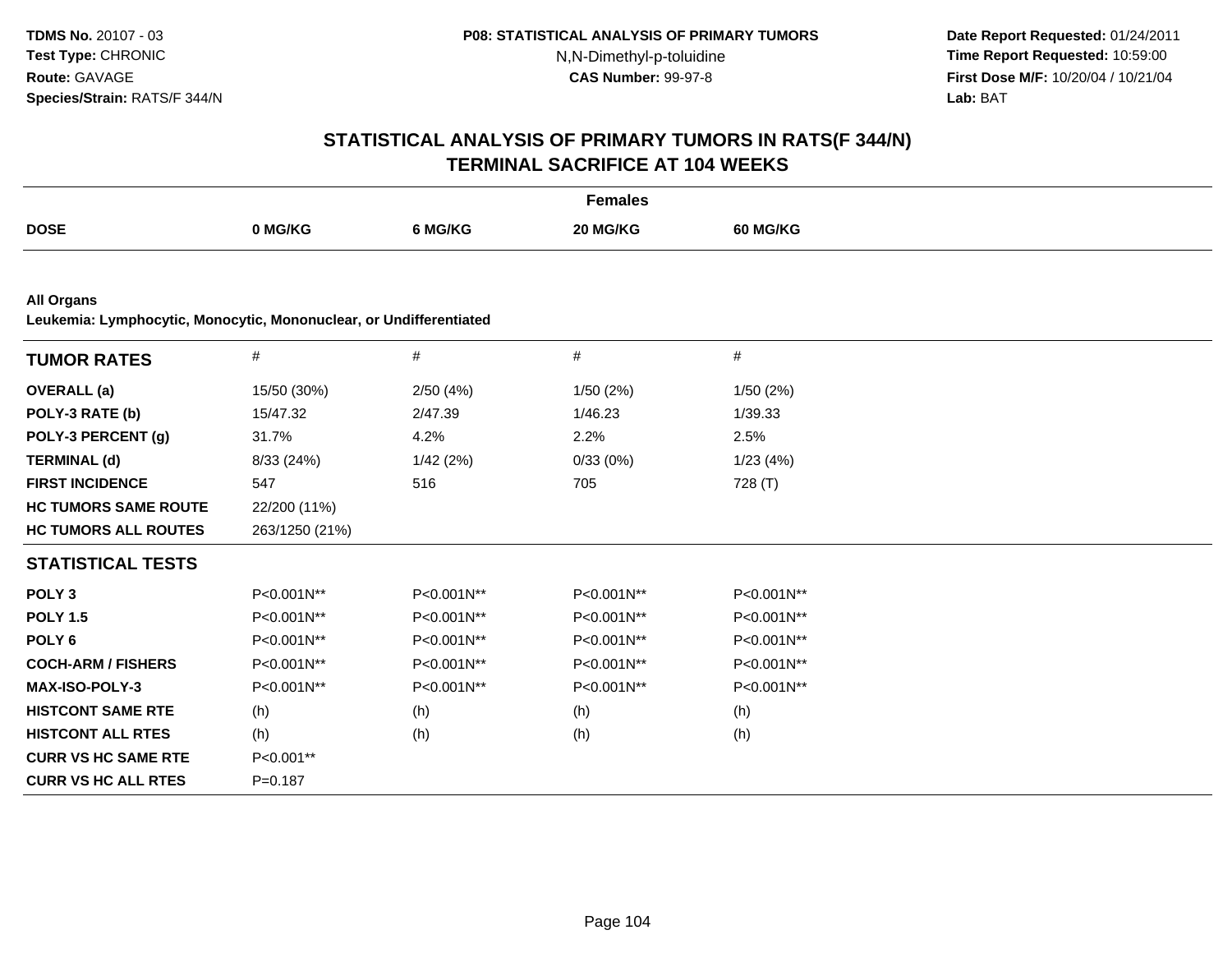**Date Report Requested:** 01/24/2011 **Time Report Requested:** 10:59:00 **First Dose M/F:** 10/20/04 / 10/21/04<br>**Lab:** BAT **Lab:** BAT

| <b>Females</b>                                            |             |          |          |          |  |  |
|-----------------------------------------------------------|-------------|----------|----------|----------|--|--|
| <b>DOSE</b>                                               | 0 MG/KG     | 6 MG/KG  | 20 MG/KG | 60 MG/KG |  |  |
|                                                           |             |          |          |          |  |  |
| <b>All Organs</b><br>Mesothelioma: Benign, Malignant, NOS |             |          |          |          |  |  |
| <b>TUMOR RATES</b>                                        | $\#$        | $\#$     | $\#$     | $\#$     |  |  |
| <b>OVERALL</b> (a)                                        | 0/50(0%)    | 0/50(0%) | 0/50(0%) | 0/50(0%) |  |  |
| POLY-3 RATE (b)                                           | 0/45.75     | 0/46.74  | 0/46.14  | 0/39.33  |  |  |
| POLY-3 PERCENT (g)                                        | 0%          | 0%       | 0%       | 0%       |  |  |
| <b>TERMINAL (d)</b>                                       | 0/33(0%)    | 0/42(0%) | 0/33(0%) | 0/23(0%) |  |  |
| <b>FIRST INCIDENCE</b>                                    | ---         | ---      | ---      | ---      |  |  |
| <b>HC TUMORS SAME ROUTE</b>                               | 2/200 (1%)  |          |          |          |  |  |
| <b>HC TUMORS ALL ROUTES</b>                               | 5/1250 (0%) |          |          |          |  |  |
| <b>STATISTICAL TESTS</b>                                  |             |          |          |          |  |  |
| POLY <sub>3</sub>                                         | (n)         | (n)      | (n)      | (n)      |  |  |
| <b>POLY 1.5</b>                                           | (n)         | (n)      | (n)      | (n)      |  |  |
| POLY <sub>6</sub>                                         | (n)         | (n)      | (n)      | (n)      |  |  |
| <b>COCH-ARM / FISHERS</b>                                 | (n)         | (n)      | (n)      | (n)      |  |  |
| MAX-ISO-POLY-3                                            | (n)         | (n)      | (n)      | (n)      |  |  |
| <b>HISTCONT SAME RTE</b>                                  | (n)         | (n)      | (n)      | (n)      |  |  |
| <b>HISTCONT ALL RTES</b>                                  | (n)         | (n)      | (n)      | (n)      |  |  |
| <b>CURR VS HC SAME RTE</b>                                | (n)         |          |          |          |  |  |
| <b>CURR VS HC ALL RTES</b>                                | (n)         |          |          |          |  |  |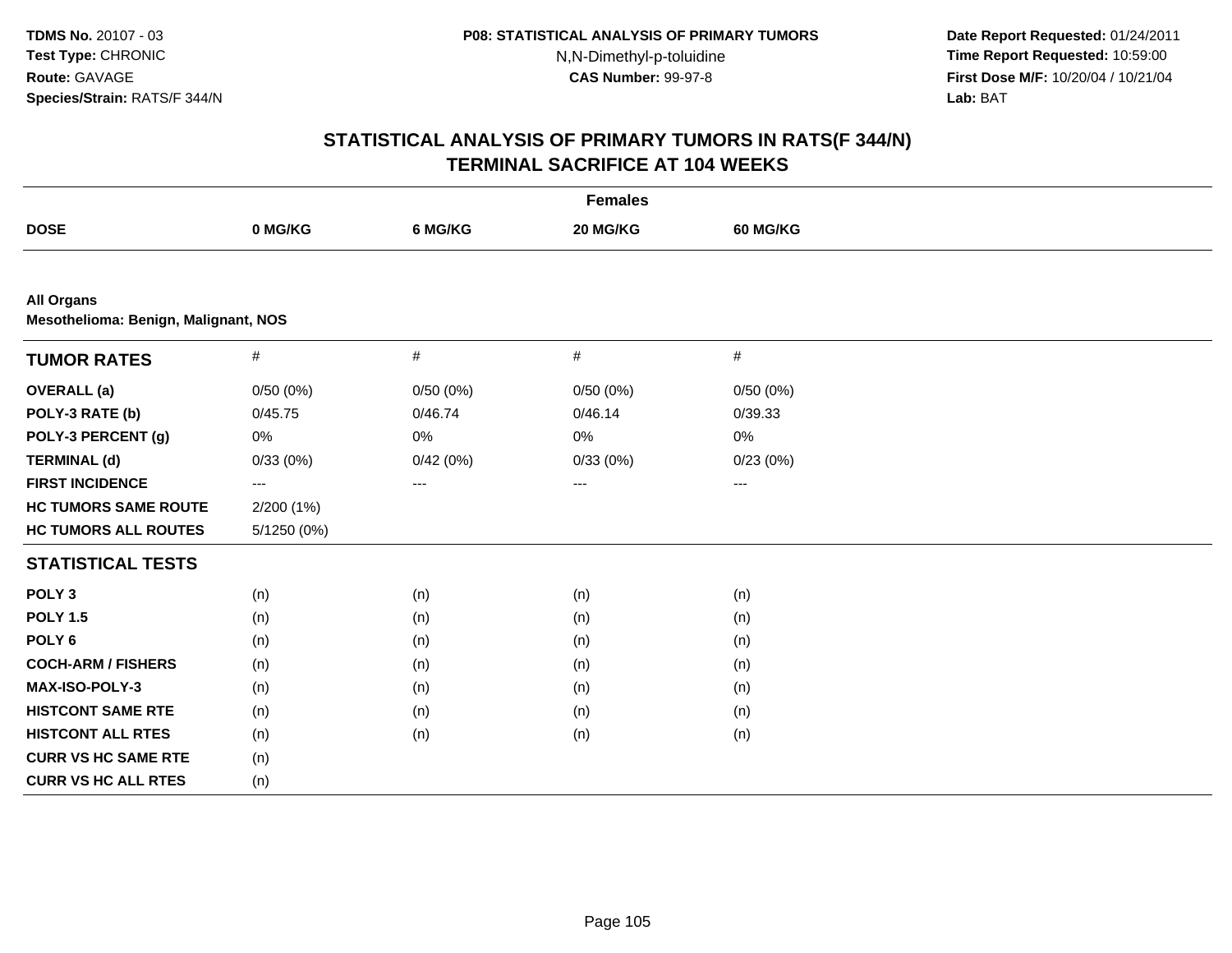**Date Report Requested:** 01/24/2011 **Time Report Requested:** 10:59:00 **First Dose M/F:** 10/20/04 / 10/21/04<br>**Lab:** BAT **Lab:** BAT

| <b>Females</b>                                      |                   |          |          |          |  |  |
|-----------------------------------------------------|-------------------|----------|----------|----------|--|--|
| <b>DOSE</b>                                         | 0 MG/KG           | 6 MG/KG  | 20 MG/KG | 60 MG/KG |  |  |
|                                                     |                   |          |          |          |  |  |
| <b>All Organs</b><br><b>Mesothelioma: Malignant</b> |                   |          |          |          |  |  |
| <b>TUMOR RATES</b>                                  | $\#$              | $\#$     | $\#$     | $\#$     |  |  |
| <b>OVERALL</b> (a)                                  | 0/50(0%)          | 0/50(0%) | 0/50(0%) | 0/50(0%) |  |  |
| POLY-3 RATE (b)                                     | 0/45.75           | 0/46.74  | 0/46.14  | 0/39.33  |  |  |
| POLY-3 PERCENT (g)                                  | 0%                | 0%       | $0\%$    | 0%       |  |  |
| <b>TERMINAL (d)</b>                                 | 0/33(0%)          | 0/42(0%) | 0/33(0%) | 0/23(0%) |  |  |
| <b>FIRST INCIDENCE</b>                              | $\qquad \qquad -$ | $\cdots$ | $---$    | ---      |  |  |
| <b>HC TUMORS SAME ROUTE</b>                         | 2/200 (1%)        |          |          |          |  |  |
| <b>HC TUMORS ALL ROUTES</b>                         | 4/1250 (0%)       |          |          |          |  |  |
| <b>STATISTICAL TESTS</b>                            |                   |          |          |          |  |  |
| POLY <sub>3</sub>                                   | (n)               | (n)      | (n)      | (n)      |  |  |
| <b>POLY 1.5</b>                                     | (n)               | (n)      | (n)      | (n)      |  |  |
| POLY <sub>6</sub>                                   | (n)               | (n)      | (n)      | (n)      |  |  |
| <b>COCH-ARM / FISHERS</b>                           | (n)               | (n)      | (n)      | (n)      |  |  |
| MAX-ISO-POLY-3                                      | (n)               | (n)      | (n)      | (n)      |  |  |
| <b>HISTCONT SAME RTE</b>                            | (n)               | (n)      | (n)      | (n)      |  |  |
| <b>HISTCONT ALL RTES</b>                            | (n)               | (n)      | (n)      | (n)      |  |  |
| <b>CURR VS HC SAME RTE</b>                          | (n)               |          |          |          |  |  |
| <b>CURR VS HC ALL RTES</b>                          | (n)               |          |          |          |  |  |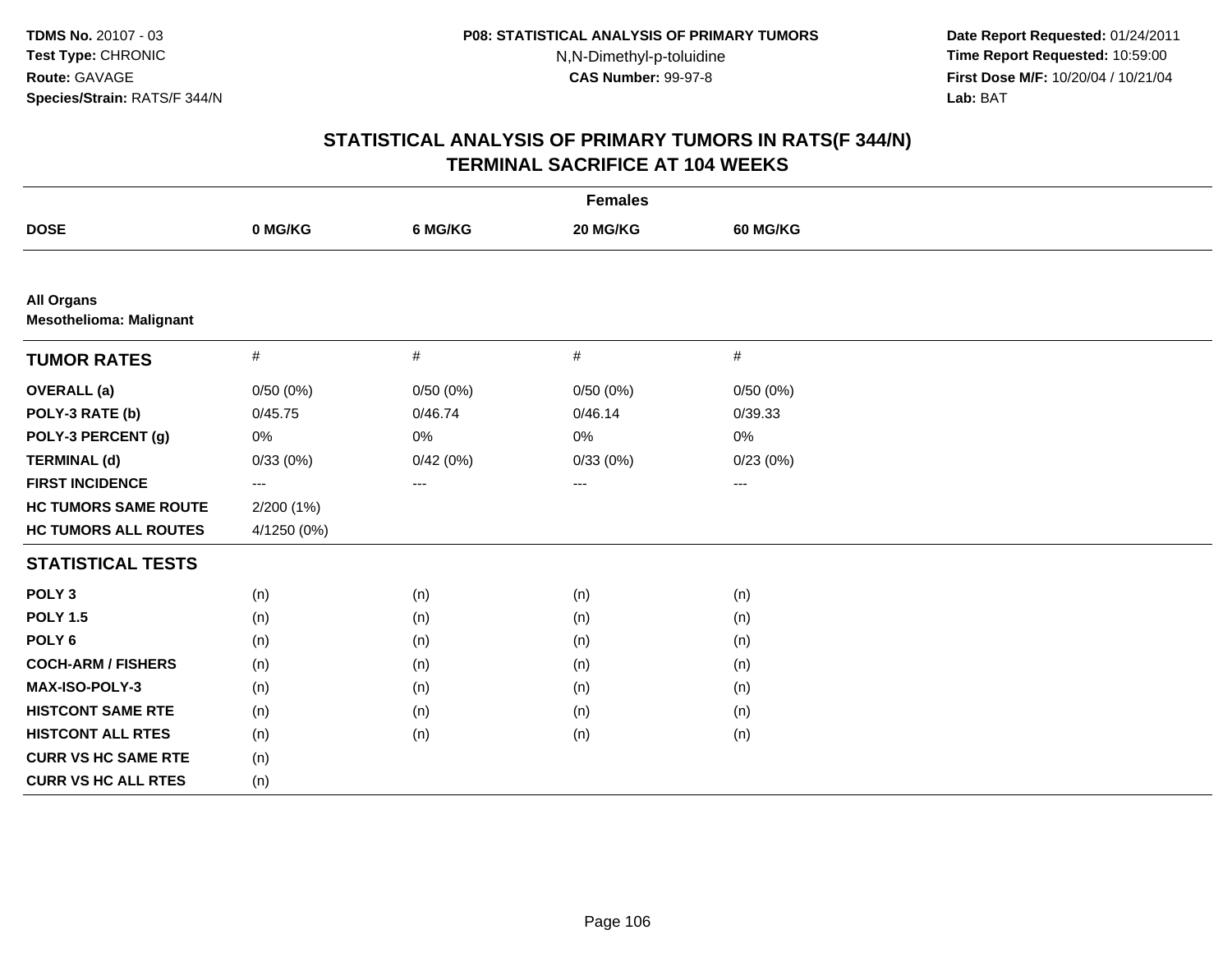**Date Report Requested:** 01/24/2011 **Time Report Requested:** 10:59:00 **First Dose M/F:** 10/20/04 / 10/21/04<br>**Lab:** BAT **Lab:** BAT

| <b>Females</b>                           |             |          |          |             |  |  |
|------------------------------------------|-------------|----------|----------|-------------|--|--|
| <b>DOSE</b>                              | 0 MG/KG     | 6 MG/KG  | 20 MG/KG | 60 MG/KG    |  |  |
|                                          |             |          |          |             |  |  |
| <b>All Organs</b><br><b>Osteosarcoma</b> |             |          |          |             |  |  |
| <b>TUMOR RATES</b>                       | $\#$        | $\#$     | $\#$     | $\#$        |  |  |
| <b>OVERALL</b> (a)                       | 0/50(0%)    | 0/50(0%) | 0/50(0%) | 2/50(4%)    |  |  |
| POLY-3 RATE (b)                          | 0/45.75     | 0/46.74  | 0/46.14  | 2/40.24     |  |  |
| POLY-3 PERCENT (g)                       | $0\%$       | $0\%$    | 0%       | 5%          |  |  |
| <b>TERMINAL (d)</b>                      | 0/33(0%)    | 0/42(0%) | 0/33(0%) | 0/23(0%)    |  |  |
| <b>FIRST INCIDENCE</b>                   | $--$        | ---      | ---      | 468         |  |  |
| <b>HC TUMORS SAME ROUTE</b>              | 0/200(0%)   |          |          |             |  |  |
| <b>HC TUMORS ALL ROUTES</b>              | 4/1250 (0%) |          |          |             |  |  |
| <b>STATISTICAL TESTS</b>                 |             |          |          |             |  |  |
| POLY <sub>3</sub>                        | $P=0.034*$  | (e)      | (e)      | $P = 0.210$ |  |  |
| <b>POLY 1.5</b>                          | $P=0.036*$  | (e)      | (e)      | $P = 0.218$ |  |  |
| POLY <sub>6</sub>                        | $P=0.032*$  | (e)      | (e)      | $P = 0.203$ |  |  |
| <b>COCH-ARM / FISHERS</b>                | $P=0.042*$  | (e)      | (e)      | $P = 0.247$ |  |  |
| <b>MAX-ISO-POLY-3</b>                    | $P=0.034*$  | (e)      | (e)      | $P=0.075$   |  |  |
| <b>HISTCONT SAME RTE</b>                 | $P=0.029*$  | (e)      | (e)      | $P=0.042*$  |  |  |
| <b>HISTCONT ALL RTES</b>                 | P=0.002**   | (e)      | (e)      | P<0.001**   |  |  |
| <b>CURR VS HC SAME RTE</b>               | $P = 1.000$ |          |          |             |  |  |
| <b>CURR VS HC ALL RTES</b>               | $P=0.440$   |          |          |             |  |  |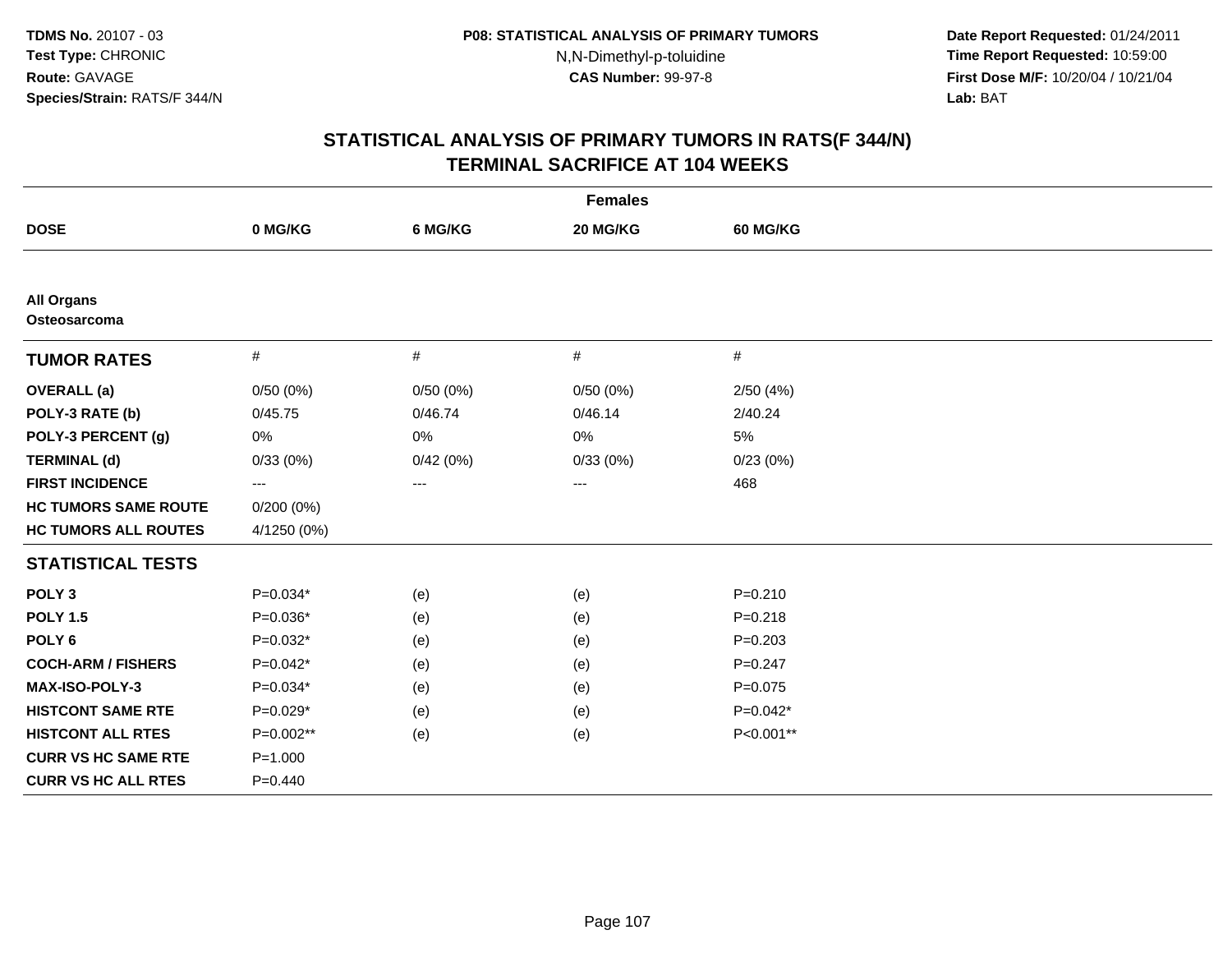**Date Report Requested:** 01/24/2011 **Time Report Requested:** 10:59:00 **First Dose M/F:** 10/20/04 / 10/21/04<br>**Lab:** BAT **Lab:** BAT

| <b>Females</b>                               |                   |          |          |             |  |  |
|----------------------------------------------|-------------------|----------|----------|-------------|--|--|
| <b>DOSE</b>                                  | 0 MG/KG           | 6 MG/KG  | 20 MG/KG | 60 MG/KG    |  |  |
|                                              |                   |          |          |             |  |  |
| <b>All Organs</b><br>Osteosarcoma or Osteoma |                   |          |          |             |  |  |
| <b>TUMOR RATES</b>                           | $\#$              | $\#$     | $\#$     | #           |  |  |
| <b>OVERALL</b> (a)                           | 0/50(0%)          | 0/50(0%) | 0/50(0%) | 2/50(4%)    |  |  |
| POLY-3 RATE (b)                              | 0/45.75           | 0/46.74  | 0/46.14  | 2/40.24     |  |  |
| POLY-3 PERCENT (g)                           | 0%                | 0%       | $0\%$    | 5%          |  |  |
| <b>TERMINAL (d)</b>                          | 0/33(0%)          | 0/42(0%) | 0/33(0%) | 0/23(0%)    |  |  |
| <b>FIRST INCIDENCE</b>                       | $\qquad \qquad -$ | ---      | $---$    | 468         |  |  |
| <b>HC TUMORS SAME ROUTE</b>                  | $0/200(0\%)$      |          |          |             |  |  |
| <b>HC TUMORS ALL ROUTES</b>                  | 5/1250 (0%)       |          |          |             |  |  |
| <b>STATISTICAL TESTS</b>                     |                   |          |          |             |  |  |
| POLY <sub>3</sub>                            | $P=0.034*$        | (e)      | (e)      | $P = 0.210$ |  |  |
| <b>POLY 1.5</b>                              | $P=0.036*$        | (e)      | (e)      | $P = 0.218$ |  |  |
| POLY <sub>6</sub>                            | $P=0.032*$        | (e)      | (e)      | $P = 0.203$ |  |  |
| <b>COCH-ARM / FISHERS</b>                    | $P=0.042*$        | (e)      | (e)      | $P = 0.247$ |  |  |
| <b>MAX-ISO-POLY-3</b>                        | $P=0.034*$        | (e)      | (e)      | $P=0.075$   |  |  |
| <b>HISTCONT SAME RTE</b>                     | $P=0.029*$        | (e)      | (e)      | $P=0.042*$  |  |  |
| <b>HISTCONT ALL RTES</b>                     | $P=0.003**$       | (e)      | (e)      | P<0.001**   |  |  |
| <b>CURR VS HC SAME RTE</b>                   | $P = 1.000$       |          |          |             |  |  |
| <b>CURR VS HC ALL RTES</b>                   | $P = 0.461$       |          |          |             |  |  |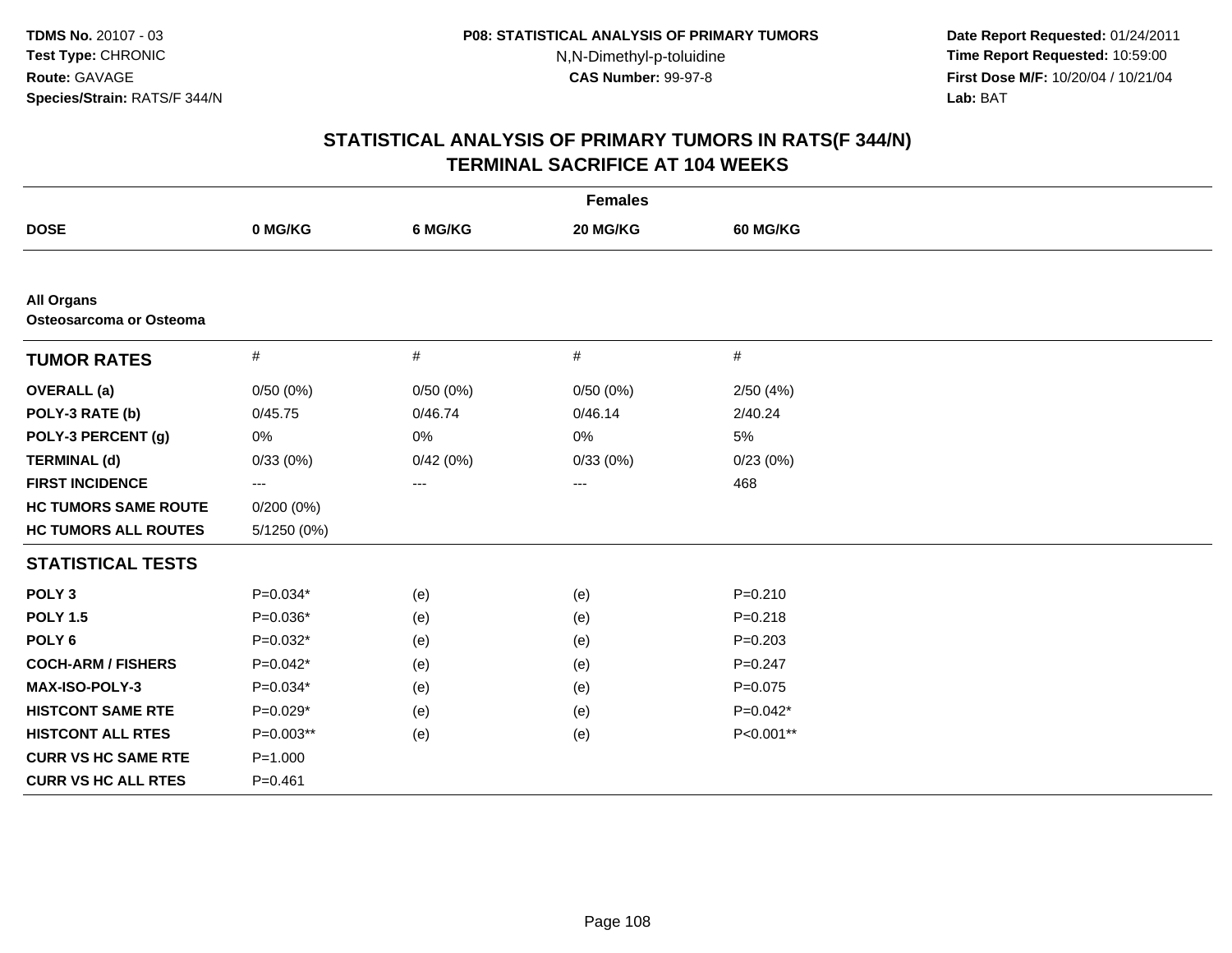N,N-Dimethyl-p-toluidine

 **Date Report Requested:** 01/24/2011 **Time Report Requested:** 10:59:00 **First Dose M/F:** 10/20/04 / 10/21/04<br>**Lab:** BAT **Lab:** BAT

# **STATISTICAL ANALYSIS OF PRIMARY TUMORS IN RATS(F 344/N)TERMINAL SACRIFICE AT 104 WEEKS**

| <b>Females</b>                            |                 |              |              |             |  |
|-------------------------------------------|-----------------|--------------|--------------|-------------|--|
| <b>DOSE</b>                               | 0 MG/KG         | 6 MG/KG      | 20 MG/KG     | 60 MG/KG    |  |
|                                           |                 |              |              |             |  |
| <b>All Organs</b><br><b>Benign Tumors</b> |                 |              |              |             |  |
| <b>TUMOR RATES</b>                        | $\#$            | #            | $\#$         | $\#$        |  |
| <b>OVERALL</b> (a)                        | 46/50 (92%)     | 44/50 (88%)  | 42/50 (84%)  | 33/50 (66%) |  |
| POLY-3 RATE (b)                           | 46/50.00        | 44/47.97     | 42/48.84     | 33/42.83    |  |
| POLY-3 PERCENT (g)                        | 92%             | 91.7%        | 86%          | 77.1%       |  |
| <b>TERMINAL (d)</b>                       | 29/33 (88%)     | 39/42 (93%)  | 28/33 (85%)  | 18/23 (78%) |  |
| <b>FIRST INCIDENCE</b>                    | 547             | 574          | 604          | 471         |  |
| <b>HC TUMORS SAME ROUTE</b>               | 166/200 (83%)   |              |              |             |  |
| <b>HC TUMORS ALL ROUTES</b>               | 1083/1250 (87%) |              |              |             |  |
| <b>STATISTICAL TESTS</b>                  |                 |              |              |             |  |
| POLY <sub>3</sub>                         | P=0.011N*       | P=0.628N     | P=0.258N     | P=0.032N*   |  |
| <b>POLY 1.5</b>                           | P=0.002N**      | $P = 0.569N$ | $P = 0.219N$ | P=0.010N**  |  |
| POLY <sub>6</sub>                         | P=0.041N*       | $P=0.605$    | P=0.327N     | P=0.095N    |  |
| <b>COCH-ARM / FISHERS</b>                 | P<0.001N**      | P=0.370N     | P=0.178N     | P<0.001N**  |  |
| <b>MAX-ISO-POLY-3</b>                     | P=0.017N*       | P=0.480N     | P=0.167N     | P=0.022N*   |  |
| <b>HISTCONT SAME RTE</b>                  | $P = 1.000$     | $P = 0.173$  | $P = 1.000$  | $P = 1.000$ |  |
| <b>HISTCONT ALL RTES</b>                  | $P = 1.000$     | $P=0.467$    | $P = 1.000$  | $P = 1.000$ |  |
| <b>CURR VS HC SAME RTE</b>                | $P = 0.360$     |              |              |             |  |
| <b>CURR VS HC ALL RTES</b>                | $P = 0.687$     |              |              |             |  |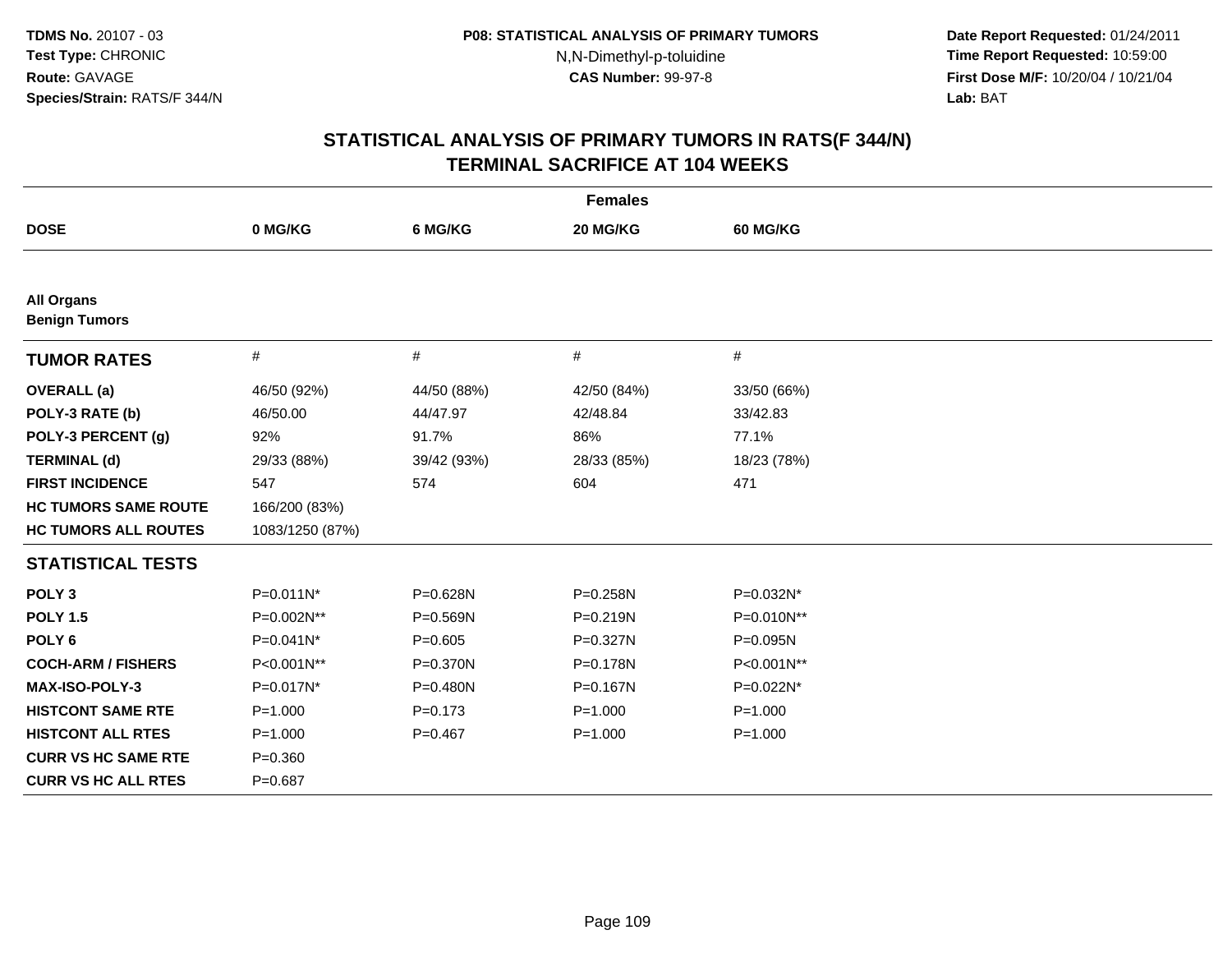N,N-Dimethyl-p-toluidine

 **Date Report Requested:** 01/24/2011 **Time Report Requested:** 10:59:00 **First Dose M/F:** 10/20/04 / 10/21/04<br>**Lab:** BAT **Lab:** BAT

# **STATISTICAL ANALYSIS OF PRIMARY TUMORS IN RATS(F 344/N)TERMINAL SACRIFICE AT 104 WEEKS**

| <b>Females</b>                               |                |             |             |                 |  |
|----------------------------------------------|----------------|-------------|-------------|-----------------|--|
| <b>DOSE</b>                                  | 0 MG/KG        | 6 MG/KG     | 20 MG/KG    | <b>60 MG/KG</b> |  |
|                                              |                |             |             |                 |  |
| <b>All Organs</b><br><b>Malignant Tumors</b> |                |             |             |                 |  |
| <b>TUMOR RATES</b>                           | $\#$           | #           | #           | #               |  |
| <b>OVERALL</b> (a)                           | 23/50 (46%)    | 9/50 (18%)  | 12/50 (24%) | 11/50 (22%)     |  |
| POLY-3 RATE (b)                              | 23/48.13       | 9/47.80     | 12/47.65    | 11/41.35        |  |
| POLY-3 PERCENT (g)                           | 47.8%          | 18.8%       | 25.2%       | 26.6%           |  |
| <b>TERMINAL (d)</b>                          | 14/33 (42%)    | 7/42 (17%)  | 6/33(18%)   | 6/23(26%)       |  |
| <b>FIRST INCIDENCE</b>                       | 547            | 516         | 611         | 468             |  |
| <b>HC TUMORS SAME ROUTE</b>                  | 48/200 (24%)   |             |             |                 |  |
| <b>HC TUMORS ALL ROUTES</b>                  | 446/1250 (36%) |             |             |                 |  |
| <b>STATISTICAL TESTS</b>                     |                |             |             |                 |  |
| POLY <sub>3</sub>                            | $P = 0.156N$   | P=0.002N**  | P=0.016N*   | P=0.030N*       |  |
| <b>POLY 1.5</b>                              | $P = 0.122N$   | P=0.002N**  | P=0.016N*   | P=0.020N*       |  |
| POLY <sub>6</sub>                            | P=0.200N       | P<0.001N**  | P=0.016N*   | P=0.044N*       |  |
| <b>COCH-ARM / FISHERS</b>                    | P=0.079N       | P=0.002N**  | P=0.018N*   | P=0.010N**      |  |
| <b>MAX-ISO-POLY-3</b>                        | P=0.015N*      | P<0.001N**  | P=0.010N**  | P=0.025N*       |  |
| <b>HISTCONT SAME RTE</b>                     | $P = 0.660$    | $P = 1.000$ | $P = 1.000$ | $P = 1.000$     |  |
| <b>HISTCONT ALL RTES</b>                     | (h)            | (h)         | (h)         | (h)             |  |
| <b>CURR VS HC SAME RTE</b>                   | P=0.006**      |             |             |                 |  |
| <b>CURR VS HC ALL RTES</b>                   | $P=0.199$      |             |             |                 |  |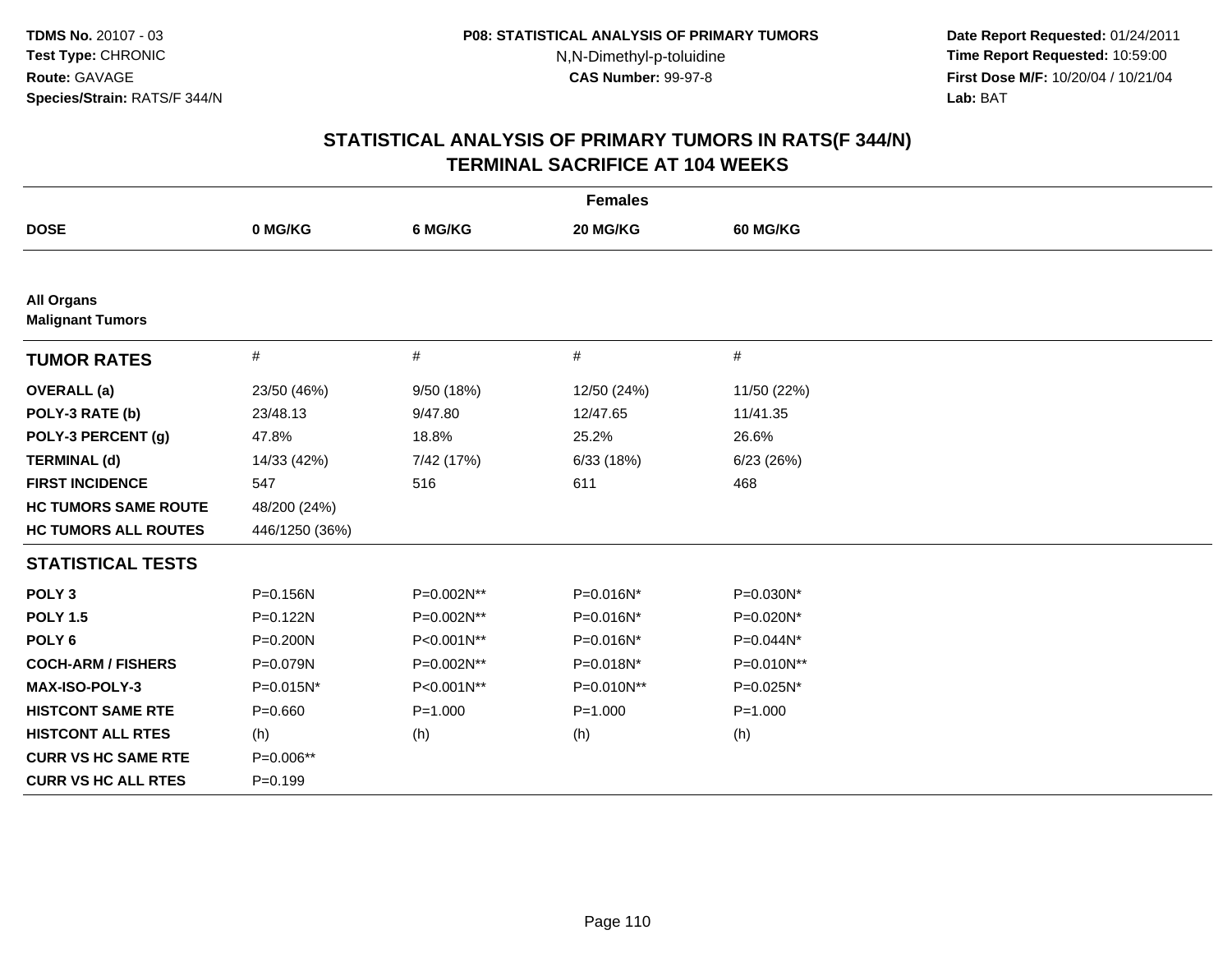N,N-Dimethyl-p-toluidine

 **Date Report Requested:** 01/24/2011 **Time Report Requested:** 10:59:00 **First Dose M/F:** 10/20/04 / 10/21/04<br>**Lab:** BAT **Lab:** BAT

# **STATISTICAL ANALYSIS OF PRIMARY TUMORS IN RATS(F 344/N)TERMINAL SACRIFICE AT 104 WEEKS**

| <b>Females</b>                                          |                 |              |             |             |
|---------------------------------------------------------|-----------------|--------------|-------------|-------------|
| <b>DOSE</b>                                             | 0 MG/KG         | 6 MG/KG      | 20 MG/KG    | 60 MG/KG    |
|                                                         |                 |              |             |             |
| <b>All Organs</b><br><b>Malignant and Benign Tumors</b> |                 |              |             |             |
| <b>TUMOR RATES</b>                                      | $\#$            | $\#$         | $\#$        | $\#$        |
| <b>OVERALL</b> (a)                                      | 49/50 (98%)     | 46/50 (92%)  | 43/50 (86%) | 36/50 (72%) |
| POLY-3 RATE (b)                                         | 49/50.00        | 46/48.61     | 43/49.25    | 36/44.30    |
| POLY-3 PERCENT (g)                                      | 98%             | 94.6%        | 87.3%       | 81.3%       |
| <b>TERMINAL (d)</b>                                     | 32/33 (97%)     | 40/42 (95%)  | 28/33 (85%) | 18/23 (78%) |
| <b>FIRST INCIDENCE</b>                                  | 547             | 516          | 604         | 468         |
| <b>HC TUMORS SAME ROUTE</b>                             | 181/200 (91%)   |              |             |             |
| <b>HC TUMORS ALL ROUTES</b>                             | 1175/1250 (94%) |              |             |             |
| <b>STATISTICAL TESTS</b>                                |                 |              |             |             |
| POLY <sub>3</sub>                                       | P=0.002N**      | P=0.358N     | P=0.042N*   | P=0.004N**  |
| <b>POLY 1.5</b>                                         | P<0.001N**      | P=0.327N     | P=0.036N*   | P<0.001N**  |
| POLY <sub>6</sub>                                       | P=0.008N**      | P=0.404N     | P=0.054N    | P=0.014N*   |
| <b>COCH-ARM / FISHERS</b>                               | P<0.001N**      | $P = 0.181N$ | P=0.030N*   | P<0.001N**  |
| MAX-ISO-POLY-3                                          | P=0.004N**      | P=0.184N     | P=0.017N*   | P=0.002N**  |
| <b>HISTCONT SAME RTE</b>                                | $P = 1.000$     | $P = 0.201$  | $P = 1.000$ | $P = 1.000$ |
| <b>HISTCONT ALL RTES</b>                                | (h)             | (h)          | (h)         | (h)         |
| <b>CURR VS HC SAME RTE</b>                              | $P = 0.089$     |              |             |             |
| <b>CURR VS HC ALL RTES</b>                              | $P = 0.371$     |              |             |             |